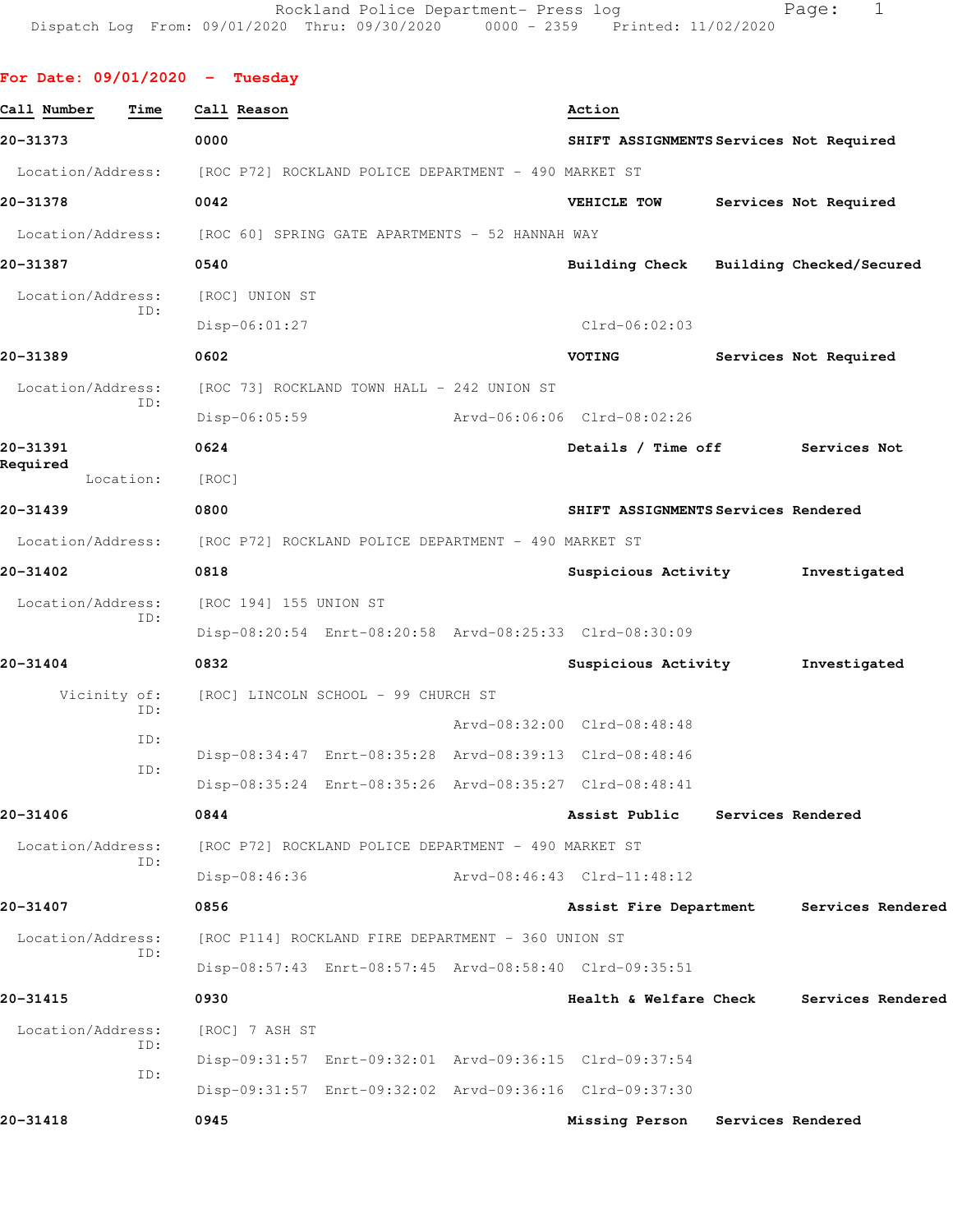|                                        | Rockland Police Department- Press log<br>Dispatch Log From: 09/01/2020 Thru: 09/30/2020 0000 - 2359 Printed: 11/02/2020                                          |                               | 2<br>Page:                          |
|----------------------------------------|------------------------------------------------------------------------------------------------------------------------------------------------------------------|-------------------------------|-------------------------------------|
| Location/Address:                      | [ROC P72] ROCKLAND POLICE DEPARTMENT - 490 MARKET ST                                                                                                             |                               |                                     |
| ID:                                    | Disp-09:50:27                                                                                                                                                    | Arvd-10:09:39 Clrd-11:08:16   |                                     |
| 20-31419                               | 0950                                                                                                                                                             | Detail                        | Services Rendered                   |
| Location/Address:                      | [ROC P72] ROCKLAND POLICE DEPARTMENT - 490 MARKET ST                                                                                                             |                               |                                     |
| 20-31429                               | 1141                                                                                                                                                             | Building Check Appears Secure |                                     |
| Location/Address:                      | [ROC] VET MEMORIAL - TAUNTON AVE                                                                                                                                 |                               |                                     |
| TD:                                    |                                                                                                                                                                  | Arvd-11:42:20 Clrd-11:43:30   |                                     |
| 20-31435                               | 1221                                                                                                                                                             | Threats                       | Services Rendered                   |
| Location/Address:                      | [ROC] 74 MARTHA DR Apt. #D                                                                                                                                       |                               |                                     |
| TD:                                    | Disp-12:23:08 Enrt-12:23:12 Arvd-12:25:30 Clrd-13:11:02                                                                                                          |                               |                                     |
| ID:<br>ID:                             | Disp-12:24:31 Enrt-12:24:33 Arvd-12:29:36 Clrd-12:30:04                                                                                                          |                               |                                     |
|                                        | $Disp-12:25:35$                                                                                                                                                  | Arvd-12:25:38 Clrd-12:32:31   |                                     |
| 20-31444                               | 1326                                                                                                                                                             |                               | OFFICER OUT SICK Services Rendered  |
| Location:                              | [ROC]                                                                                                                                                            |                               |                                     |
| 20-31446                               | 1353                                                                                                                                                             | Detail                        | Services Rendered                   |
|                                        | Location/Address: [ROC P72] ROCKLAND POLICE DEPARTMENT - 490 MARKET ST                                                                                           |                               |                                     |
| 20-31448                               | 1355                                                                                                                                                             | Detail                        | Services Rendered                   |
| Location/Address:                      | [ROC P72] ROCKLAND POLICE DEPARTMENT - 490 MARKET ST                                                                                                             |                               |                                     |
| 20-31449                               | 1403                                                                                                                                                             | Burglar Alarm                 | Investigated                        |
| Location/Address:<br>ID:               | [ROC] 60 CHRISTINE AVE                                                                                                                                           |                               |                                     |
| ID:                                    | Disp-14:04:32 Enrt-14:04:48 Arvd-14:08:43 Clrd-14:12:22                                                                                                          |                               |                                     |
| ID:                                    | Disp-14:04:36                                                                                                                                                    | $Clrd-14:04:42$               |                                     |
|                                        | Disp-14:04:45 Enrt-14:04:47 Arvd-14:08:35 Clrd-14:13:52                                                                                                          |                               |                                     |
| 20-31457                               | 1444                                                                                                                                                             | COMP Time off                 | Services Rendered                   |
| Location:                              | [ROC]                                                                                                                                                            |                               |                                     |
| 20-31459<br>Issued                     | 1453                                                                                                                                                             | Motor Vehicle Stop            | Citation/Warning                    |
| Location/Address:<br>ID:               | [ROC] 839 SUMMER ST                                                                                                                                              |                               |                                     |
|                                        | $Disp-14:53:52$                                                                                                                                                  | Arvd-14:53:56 Clrd-14:59:26   |                                     |
| 20-31460                               | 1501                                                                                                                                                             |                               | VACATION Time off Services Rendered |
| Location:                              | [ROC]                                                                                                                                                            |                               |                                     |
| 20-31466                               | 1534                                                                                                                                                             | Emergency MedicalNo EMS       |                                     |
| Location/Address:<br>Fire Unit:<br>ID: | [ROC] 5 UNION ST Apt. #9<br>ROCKEN1-Pumper-Rockland Engine 1<br>Disp-15:39:44 Enrt-15:39:48 Arvd-15:39:51 Clrd-15:44:24<br>InQrtsUnavl-15:49:22 InSrvce-15:49:22 |                               |                                     |
| EMS Unit:                              | Disp-15:39:51 Enrt-15:39:52 Arvd-15:42:12 Clrd-15:44:43<br>ABIA2-Abington Ambulance 2                                                                            |                               |                                     |
|                                        | Disp-15:40:16 Enrt-15:40:22<br>InQrtsUnavl-16:10:38 InSrvce-16:10:38                                                                                             | $Clrd-15:42:48$               |                                     |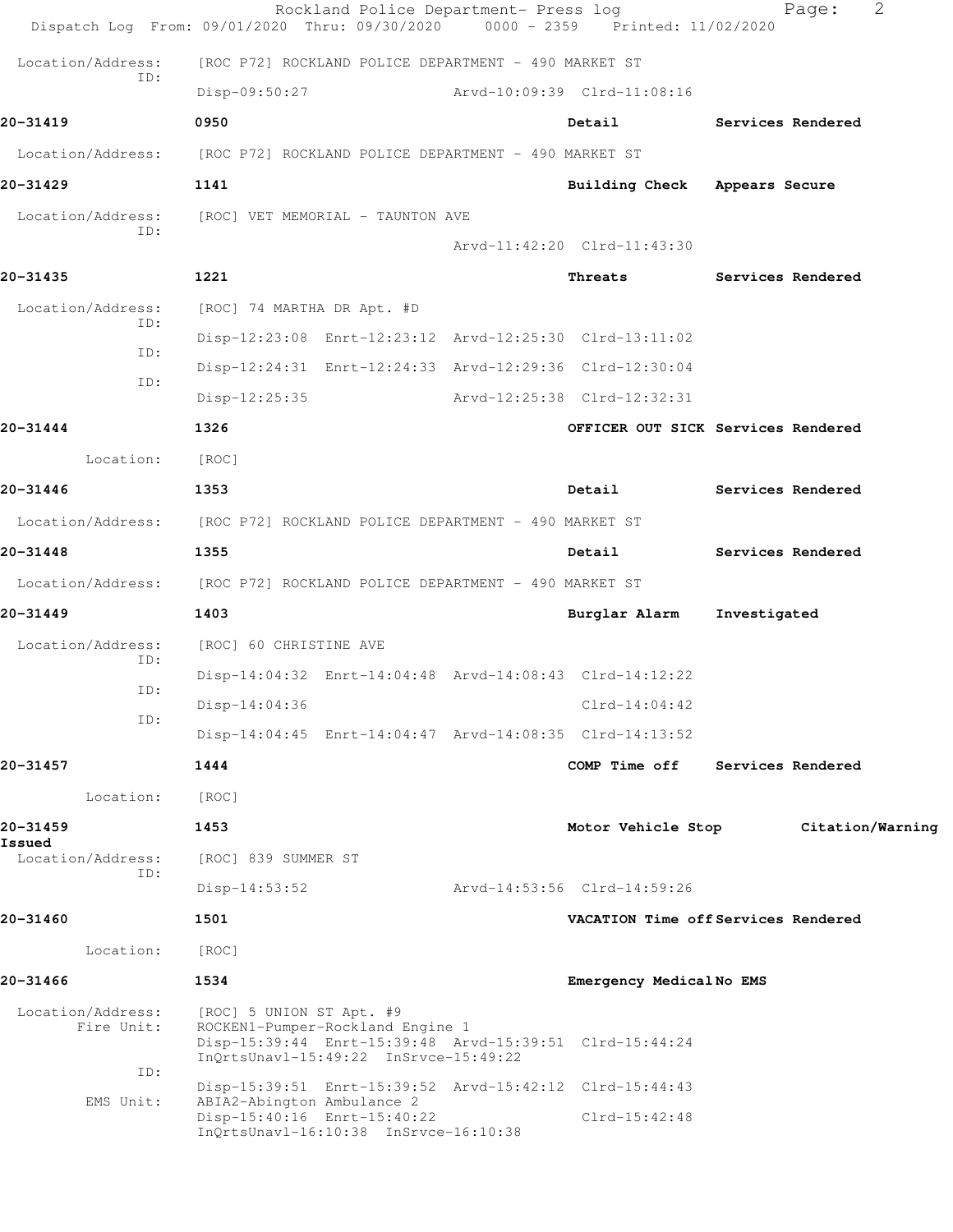|                                           | Rockland Police Department- Press log<br>Dispatch Log From: 09/01/2020 Thru: 09/30/2020 0000 - 2359 Printed: 11/02/2020 |                                         |                          | Page:                 | 3 |
|-------------------------------------------|-------------------------------------------------------------------------------------------------------------------------|-----------------------------------------|--------------------------|-----------------------|---|
| ID:                                       | Disp-15:40:36 Enrt-15:40:39 Arvd-15:42:13 Clrd-15:44:41                                                                 |                                         |                          |                       |   |
| 20-31467                                  | 1540                                                                                                                    | Disturbance                             |                          | Services Rendered     |   |
| Location/Address:                         | [ROC] ROCKLAND BAR AND GRILL - 323 UNION ST                                                                             |                                         |                          |                       |   |
| ID:                                       | Disp-15:41:58 Enrt-15:42:09 Arvd-15:43:07 Clrd-15:52:39                                                                 |                                         |                          |                       |   |
| ID:                                       | Disp-15:42:01 Enrt-15:42:10 Arvd-15:44:59 Clrd-15:47:14                                                                 |                                         |                          |                       |   |
| ID:                                       | Disp-15:42:04 Enrt-15:42:10 Arvd-15:44:09 Clrd-15:46:59                                                                 |                                         |                          |                       |   |
| 20-31473                                  | 1601                                                                                                                    | SHIFT ASSIGNMENTS Services Rendered     |                          |                       |   |
| Location/Address:                         | [ROC P72] ROCKLAND POLICE DEPARTMENT - 490 MARKET ST                                                                    |                                         |                          |                       |   |
| ID:                                       | $Disp-16:03:23$                                                                                                         | $Clrd-16:03:32$                         |                          |                       |   |
| 20-31478                                  | 1608                                                                                                                    | MOTOR VEHICLE LOCK OUT                  |                          | Services Rendered     |   |
| Location/Address:                         | [ROC 92] R STEWART ESTEN SCHOOL - 733 SUMMER ST                                                                         |                                         |                          |                       |   |
| ID:                                       | Disp-16:11:41                                                                                                           | $Clrd-16:11:48$                         |                          |                       |   |
| 20-31489                                  | 1800                                                                                                                    | Suspicious Activity Medised to Court    |                          |                       |   |
| Location/Address:                         | [ROC] 26 BEAL CT                                                                                                        |                                         |                          |                       |   |
| ID:                                       | Disp-18:00:58 Enrt-18:01:01                                                                                             | Clrd-18:17:44                           |                          |                       |   |
| 20-31498                                  | 1914                                                                                                                    | Suspicious Activity                     |                          | Investigated          |   |
| Vicinity of:                              | [ROC] 24 JOHNSON TER                                                                                                    |                                         |                          |                       |   |
| ID:                                       |                                                                                                                         | Arvd-19:14:00 Clrd-19:19:47             |                          |                       |   |
| 20-31499                                  | 1919                                                                                                                    | Motor Vehicle Stop                      |                          | Report Follows        |   |
| Vicinity of:                              | [ROC] 44 JOHNSON TER @ 91 NEVENS CIR                                                                                    |                                         |                          |                       |   |
| ID:                                       |                                                                                                                         | Arvd-19:19:00 Clrd-19:50:46             |                          |                       |   |
| Refer To Summons:<br>Summons:<br>Address: | 20ROC-31499-AR<br>LEINES, MAIRIAH CT<br>48 LOGANBERRY DR ABINGTON, MA<br>21                                             |                                         |                          |                       |   |
| Age:<br>Charges:                          | LICENSE SUSPENDED FOR OUI, OUI WHILE<br>UNINSURED MOTOR VEHICLE                                                         |                                         |                          |                       |   |
| 20-31500                                  | 1939                                                                                                                    | Motor Vehicle Complaint Gone on arrival |                          |                       |   |
| Location/Address:<br>ID:                  | [ROC] MONCRIEF RD                                                                                                       |                                         |                          |                       |   |
|                                           | Disp-19:44:06 Enrt-19:45:13 Arvd-19:52:19 Clrd-19:56:06                                                                 |                                         |                          |                       |   |
| 20-31501                                  | 1945                                                                                                                    | 911 Accidental                          |                          | Services Not Required |   |
| Location/Address:                         | [ROC] 4 ICEHOUSE WOOD LN                                                                                                |                                         |                          |                       |   |
| ID:                                       | Disp-19:52:11 Enrt-19:52:15 Arvd-19:53:59 Clrd-19:54:15                                                                 |                                         |                          |                       |   |
| 20-31505                                  | 2022                                                                                                                    | <b>ASSIST CITIZEN</b>                   | <b>Services Rendered</b> |                       |   |
| Location/Address:                         | [ROC] 119 GROVE ST Apt. #245                                                                                            |                                         |                          |                       |   |
| ID:                                       | Disp-20:24:32                                                                                                           | Arvd-20:24:43 Clrd-20:36:48             |                          |                       |   |
| 20-31508                                  | 2040                                                                                                                    | Harassment                              |                          | Services Rendered     |   |
| Location/Address:<br>ID:                  | [ROC] MARTHA DR                                                                                                         |                                         |                          |                       |   |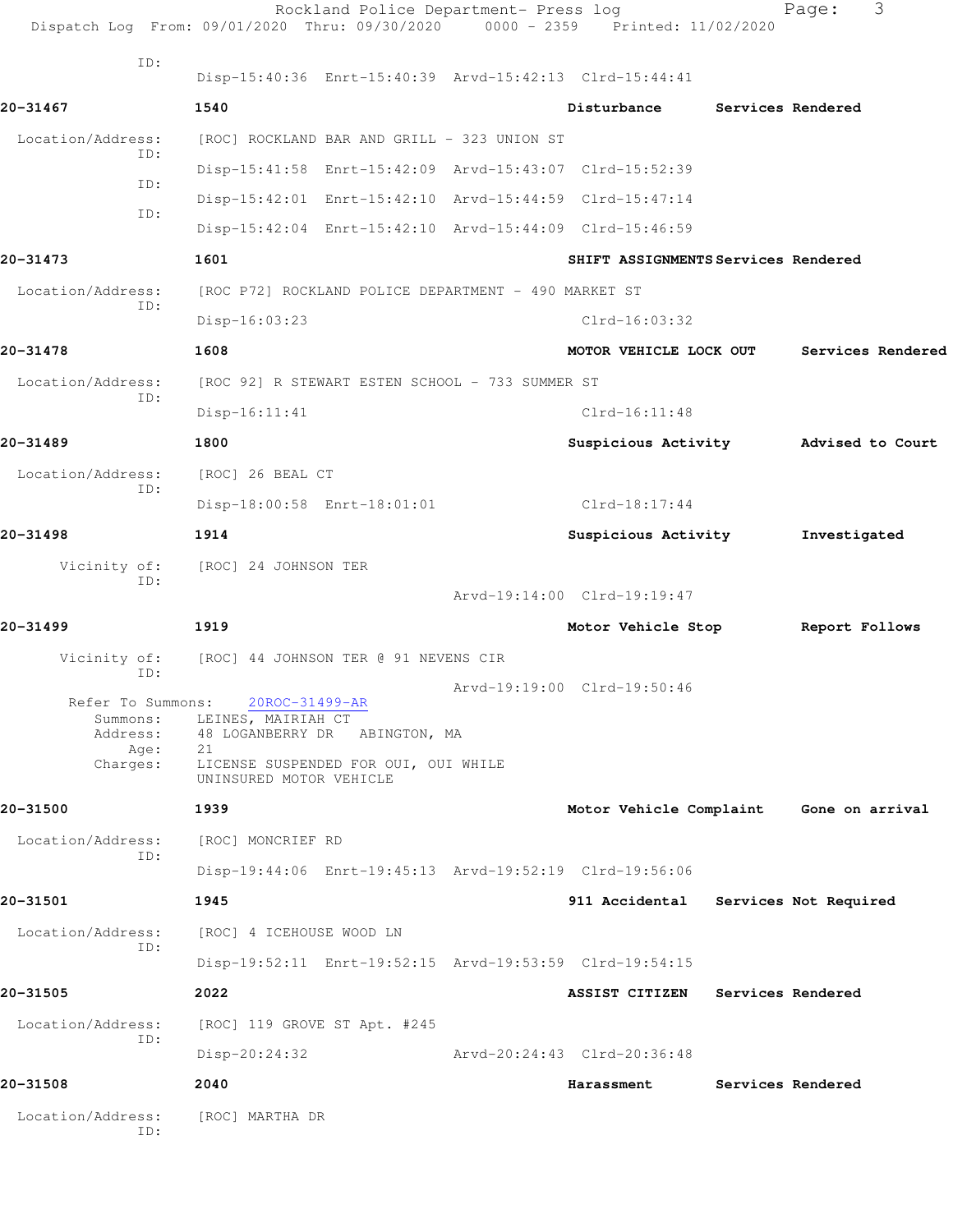|                                    | Rockland Police Department- Press log<br>Dispatch Log From: 09/01/2020 Thru: 09/30/2020 | $0000 - 2359$ | Printed: 11/02/2020         | Page:                                   | 4 |
|------------------------------------|-----------------------------------------------------------------------------------------|---------------|-----------------------------|-----------------------------------------|---|
|                                    | Disp-20:42:41 Enrt-20:42:59 Arvd-20:43:12 Clrd-21:01:34                                 |               |                             |                                         |   |
| ID:                                | Disp-20:42:41 Enrt-20:43:03 Arvd-20:43:12 Clrd-21:01:34                                 |               |                             |                                         |   |
| 20-31515                           | 2325                                                                                    |               | Disturbance                 | Investigated                            |   |
| Location/Address:                  | [ROC] 42 MARTHA DR                                                                      |               |                             |                                         |   |
| ID:                                | Disp-23:27:31 Enrt-23:27:40 Arvd-23:27:52 Clrd-23:39:26                                 |               |                             |                                         |   |
| ID:                                | Disp-23:27:31 Enrt-23:27:43 Arvd-23:27:52 Clrd-23:39:26                                 |               |                             |                                         |   |
| For Date: $09/02/2020 -$ Wednesday |                                                                                         |               |                             |                                         |   |
| 20-31518                           | 0001                                                                                    |               | General Info                | Services Rendered                       |   |
|                                    | Location/Address: [ROC P72] ROCKLAND POLICE DEPARTMENT - 490 MARKET ST                  |               |                             |                                         |   |
| 20-31528                           | 0539                                                                                    |               |                             | Building Check Building Checked/Secured |   |
| Location/Address:                  | [ROC] UNION ST                                                                          |               |                             |                                         |   |
| ID:                                |                                                                                         |               | Arvd-05:40:13 Clrd-05:58:45 |                                         |   |
| 20-31533                           | 0624                                                                                    |               | Motor Vehicle Stop          | Verbal Warning                          |   |
| Location/Address:                  | [ROC 191] 435 BEECH ST                                                                  |               |                             |                                         |   |
| ID:                                | Disp-06:25:03 Enrt-06:25:08 Arvd-06:25:12 Clrd-06:26:08                                 |               |                             |                                         |   |
| 20-31538                           | 0710                                                                                    |               | Sudden Death                | Report Follows                          |   |
| Location/Address:                  | [ROC] 458 MARKET ST Apt. #2                                                             |               |                             |                                         |   |
| ID:                                | Disp-07:11:45 Enrt-07:12:01 Arvd-07:12:11 Clrd-08:04:41                                 |               |                             |                                         |   |
| ID:<br>ID:                         | Disp-07:11:51 Enrt-07:12:01 Arvd-07:12:11 Clrd-08:04:46                                 |               |                             |                                         |   |
|                                    | Disp-07:11:56 Enrt-07:12:01 Arvd-07:12:11 Clrd-08:20:05                                 |               |                             |                                         |   |
| 20-31541                           | 0754                                                                                    |               | Health & Welfare Check      | Services Rendered                       |   |
| Location/Address:<br>ID:           | [ROC] 727 BEECH ST                                                                      |               |                             |                                         |   |
|                                    | Disp-07:58:26 Enrt-07:58:32                                                             |               | $Clrd-08:04:51$             |                                         |   |
| 20-31749                           | 0800                                                                                    |               |                             | Animal Complaint Services Rendered      |   |
| Location/Address:                  | [ROC] 25 HINGHAM ST                                                                     |               |                             |                                         |   |
| 20-31547                           | 0811                                                                                    |               |                             | Information Call No Action Required     |   |
| Location/Address:                  | [ROC P72] ROCKLAND POLICE DEPARTMENT - 490 MARKET ST                                    |               |                             |                                         |   |
| 20-31548                           | 0820                                                                                    |               |                             | Information Call No Action Required     |   |
| Location/Address:                  | [ROC P72] ROCKLAND POLICE DEPARTMENT - 490 MARKET ST                                    |               |                             |                                         |   |
| 20-31558                           | 0949                                                                                    |               |                             | MVA Property Damage Only Report Follows |   |
| Vicinity of:<br>ID:                | [ROC P55] HOME DEPOT - 1149 HINGHAM ST                                                  |               |                             |                                         |   |
| ID:                                | Disp-09:51:08 Enrt-09:51:22 Arvd-09:55:23 Clrd-10:08:11                                 |               |                             |                                         |   |
| ID:                                | Disp-09:51:08 Enrt-09:51:20                                                             |               | $Clrd-10:08:47$             |                                         |   |
|                                    | Disp-09:51:41 Enrt-09:51:43 Arvd-10:15:11 Clrd-10:15:14                                 |               |                             |                                         |   |
| 20-31561                           | 1005                                                                                    |               |                             | Road Obstruction Services Rendered      |   |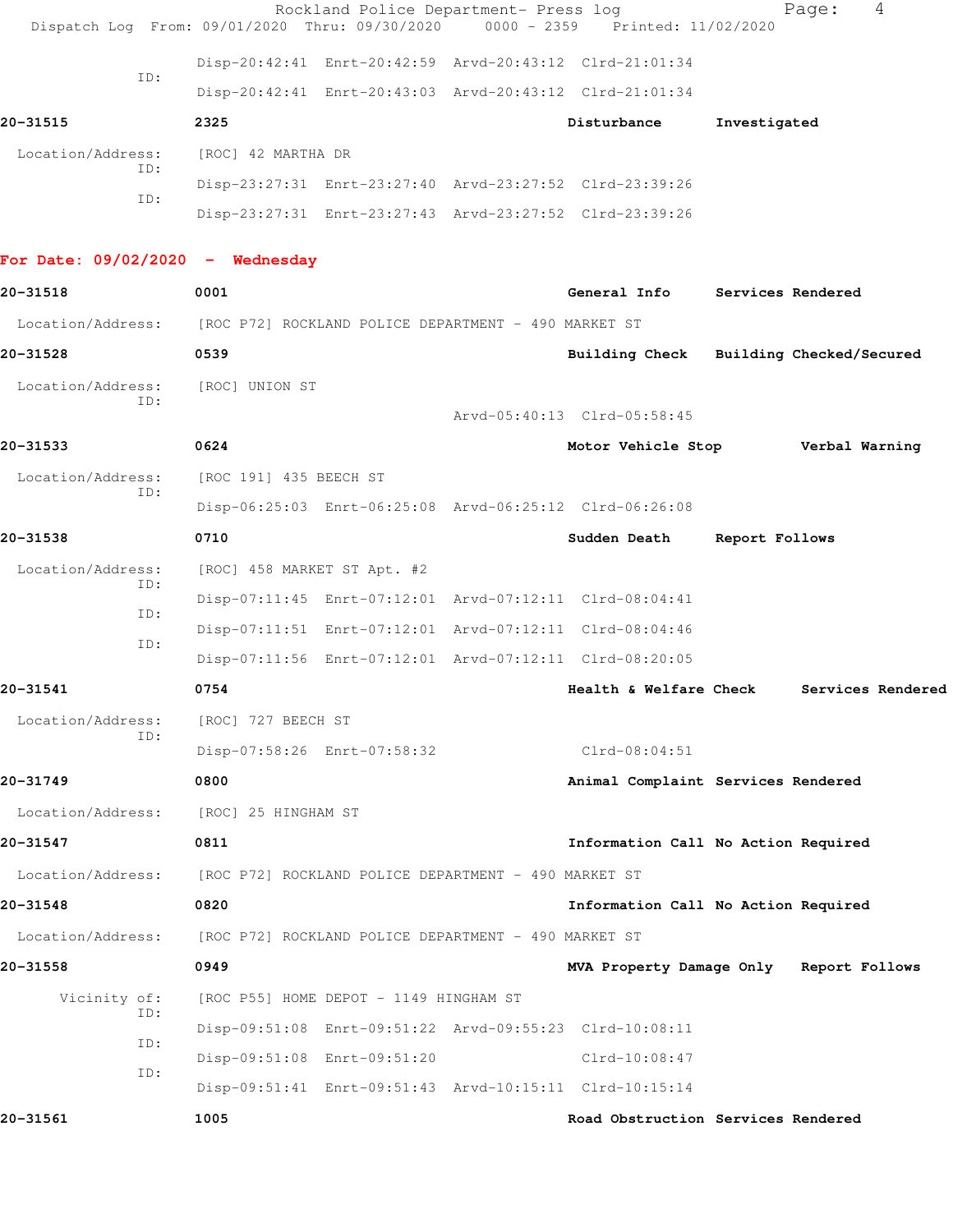|                               | Rockland Police Department- Press log<br>Dispatch Log From: 09/01/2020 Thru: 09/30/2020 | 0000 - 2359 Printed: 11/02/2020    |              | Page:             | 5 |
|-------------------------------|-----------------------------------------------------------------------------------------|------------------------------------|--------------|-------------------|---|
| Location/Address:             | [ROC] 215 MARKET ST @ 13 CONCORD ST                                                     |                                    |              |                   |   |
| ID:                           | Disp-10:08:20 Enrt-10:08:24 Arvd-10:08:27 Clrd-10:08:32                                 |                                    |              |                   |   |
| 20-31562                      | 1009                                                                                    | Suspicious Activity                |              | Services Rendered |   |
| Location/Address:             | [ROC] 27 LINDEN ST                                                                      |                                    |              |                   |   |
| ID:                           | Disp-10:10:02 Enrt-10:10:07 Arvd-10:10:10 Clrd-10:11:55                                 |                                    |              |                   |   |
| ID:                           | Disp-10:10:51 Enrt-10:10:55 Arvd-10:11:02 Clrd-10:12:01                                 |                                    |              |                   |   |
| ID:                           | Disp-10:11:21 Enrt-10:11:25 Arvd-10:11:34 Clrd-10:11:51                                 |                                    |              |                   |   |
| 20-31564                      | 1029                                                                                    | Traffic Enforcement                |              | No Action         |   |
| Required<br>Location/Address: | [ROC P75] UNION POINT - BILL DELAHUNT PKWY                                              |                                    |              |                   |   |
| ID:                           |                                                                                         | Arvd-10:30:21 Clrd-10:46:09        |              |                   |   |
| 20-31570                      | 1048                                                                                    | Details / Time off                 |              | No Action         |   |
| Required<br>Location:         | [ROC]                                                                                   |                                    |              |                   |   |
| 20-31571                      | 1052                                                                                    | Details / Time off                 |              | No Action         |   |
| Required<br>Location:         | [ROC]                                                                                   |                                    |              |                   |   |
| 20-31578                      | 1138                                                                                    | 911 Accidental Services Rendered   |              |                   |   |
| Location/Address:             | [ROC] 5 WILLOW POND DR                                                                  |                                    |              |                   |   |
| ID:                           | Disp-11:42:10 Enrt-11:42:13 Arvd-11:51:19 Clrd-11:51:22                                 |                                    |              |                   |   |
| 20-31580                      | 1146                                                                                    | Vandalism                          | Investigated |                   |   |
| Location/Address:             | [ROC] 14 SUMMIT ST @ 651 UNION ST                                                       |                                    |              |                   |   |
| ID:                           | Disp-11:48:55                                                                           | $Clrd-11:50:09$                    |              |                   |   |
| ID:                           | Disp-11:48:55                                                                           | $Clrd-11:50:06$                    |              |                   |   |
| 20-31584                      | 1207                                                                                    | HYPODERMIC SYRINGE (RECOVERED)     |              |                   |   |
| Could Not Locate<br>Location: | [ROC]                                                                                   |                                    |              |                   |   |
| 20-31586                      | 1210                                                                                    | Suspicious Activity                |              | Services Rendered |   |
| Location/Address:<br>ID:      | [ROC] 17 EXCHANGE ST                                                                    |                                    |              |                   |   |
|                               | $Disp-12:18:42$                                                                         | $Clrd-12:19:02$                    |              |                   |   |
| 20-31588                      | 1226                                                                                    | 911 Hang Up                        | Investigated |                   |   |
| Location/Address:<br>ID:      | [ROC] 18 WILLOW POND DR                                                                 |                                    |              |                   |   |
|                               | Disp-12:28:10 Enrt-12:28:32 Arvd-12:32:27 Clrd-12:35:10                                 |                                    |              |                   |   |
| 20-31591                      | 1254                                                                                    | Building Check Appears Secure      |              |                   |   |
| Location/Address:<br>ID:      | [ROC] LINCOLN SCHOOL - 99 CHURCH ST                                                     |                                    |              |                   |   |
|                               |                                                                                         | Arvd-12:54:52 Clrd-12:55:16        |              |                   |   |
| 20-31593                      | 1301                                                                                    | General Incident Services Rendered |              |                   |   |
| Location/Address:<br>ID:      | [ROC 164] 93 MARTHA DR Apt. #E                                                          |                                    |              |                   |   |
| ID:                           | Disp-13:03:27                                                                           | Arvd-13:15:04 Clrd-14:04:25        |              |                   |   |
|                               |                                                                                         | Arvd-13:14:32 Clrd-13:40:44        |              |                   |   |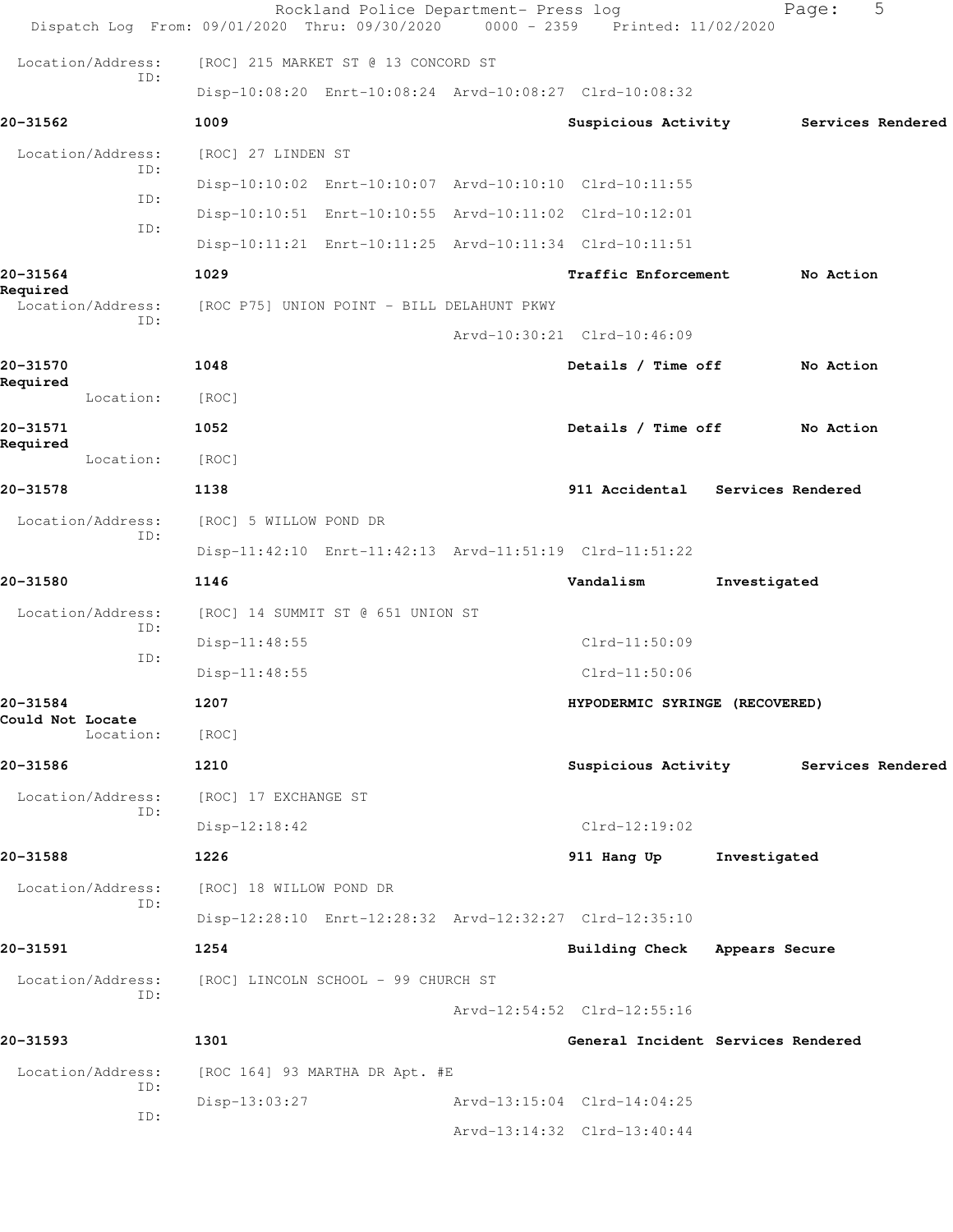| ID:<br>Arvd-13:15:22 Clrd-14:04:32<br>20-31750<br>1325<br>Animal Complaint Services Rendered<br>Location/Address:<br>[ROC] 620 SUMMER ST<br>20-31598<br>1337<br>Disturbance<br>Services Rendered<br>Location/Address:<br>[ROC] 458 MARKET ST Apt. #1<br>ID:<br>Arvd-13:41:31 Clrd-13:52:21<br>$Disp-13:40:43$<br>20-31605<br>1417<br>Detail<br>No Action Required<br>Location/Address: [ROC P72] ROCKLAND POLICE DEPARTMENT - 490 MARKET ST<br>20-31607<br>1430<br>Building Check Building Checked/Secured<br>Location/Address:<br>[ROC 65] ROGERS MIDDLE SCHOOL - 100 TAUNTON AVE<br>ID:<br>Arvd-14:31:03 Clrd-14:31:14<br>20-31612<br>1452<br>Details / Time off<br>Services Rendered<br>Location:<br>[ROC]<br>20-31613<br>1509<br>Suspicious Activity<br>Services Rendered<br>Vicinity of:<br>[ROC] 481 LIBERTY ST<br>ID:<br>Disp-15:10:09 Enrt-15:11:59 Arvd-15:14:47 Clrd-15:23:18<br>ID:<br>Disp-15:14:06 Enrt-15:14:08<br>$Clrd-15:14:51$<br>20-31616<br>1547<br>Animal Complaint Services Rendered<br>Location/Address:<br>[ROC] 53 CUSTER ST<br>ID:<br>Arvd-15:47:00 Clrd-16:08:47 |  |
|---------------------------------------------------------------------------------------------------------------------------------------------------------------------------------------------------------------------------------------------------------------------------------------------------------------------------------------------------------------------------------------------------------------------------------------------------------------------------------------------------------------------------------------------------------------------------------------------------------------------------------------------------------------------------------------------------------------------------------------------------------------------------------------------------------------------------------------------------------------------------------------------------------------------------------------------------------------------------------------------------------------------------------------------------------------------------------------------|--|
|                                                                                                                                                                                                                                                                                                                                                                                                                                                                                                                                                                                                                                                                                                                                                                                                                                                                                                                                                                                                                                                                                             |  |
|                                                                                                                                                                                                                                                                                                                                                                                                                                                                                                                                                                                                                                                                                                                                                                                                                                                                                                                                                                                                                                                                                             |  |
|                                                                                                                                                                                                                                                                                                                                                                                                                                                                                                                                                                                                                                                                                                                                                                                                                                                                                                                                                                                                                                                                                             |  |
|                                                                                                                                                                                                                                                                                                                                                                                                                                                                                                                                                                                                                                                                                                                                                                                                                                                                                                                                                                                                                                                                                             |  |
|                                                                                                                                                                                                                                                                                                                                                                                                                                                                                                                                                                                                                                                                                                                                                                                                                                                                                                                                                                                                                                                                                             |  |
|                                                                                                                                                                                                                                                                                                                                                                                                                                                                                                                                                                                                                                                                                                                                                                                                                                                                                                                                                                                                                                                                                             |  |
|                                                                                                                                                                                                                                                                                                                                                                                                                                                                                                                                                                                                                                                                                                                                                                                                                                                                                                                                                                                                                                                                                             |  |
|                                                                                                                                                                                                                                                                                                                                                                                                                                                                                                                                                                                                                                                                                                                                                                                                                                                                                                                                                                                                                                                                                             |  |
|                                                                                                                                                                                                                                                                                                                                                                                                                                                                                                                                                                                                                                                                                                                                                                                                                                                                                                                                                                                                                                                                                             |  |
|                                                                                                                                                                                                                                                                                                                                                                                                                                                                                                                                                                                                                                                                                                                                                                                                                                                                                                                                                                                                                                                                                             |  |
|                                                                                                                                                                                                                                                                                                                                                                                                                                                                                                                                                                                                                                                                                                                                                                                                                                                                                                                                                                                                                                                                                             |  |
|                                                                                                                                                                                                                                                                                                                                                                                                                                                                                                                                                                                                                                                                                                                                                                                                                                                                                                                                                                                                                                                                                             |  |
|                                                                                                                                                                                                                                                                                                                                                                                                                                                                                                                                                                                                                                                                                                                                                                                                                                                                                                                                                                                                                                                                                             |  |
|                                                                                                                                                                                                                                                                                                                                                                                                                                                                                                                                                                                                                                                                                                                                                                                                                                                                                                                                                                                                                                                                                             |  |
|                                                                                                                                                                                                                                                                                                                                                                                                                                                                                                                                                                                                                                                                                                                                                                                                                                                                                                                                                                                                                                                                                             |  |
|                                                                                                                                                                                                                                                                                                                                                                                                                                                                                                                                                                                                                                                                                                                                                                                                                                                                                                                                                                                                                                                                                             |  |
|                                                                                                                                                                                                                                                                                                                                                                                                                                                                                                                                                                                                                                                                                                                                                                                                                                                                                                                                                                                                                                                                                             |  |
|                                                                                                                                                                                                                                                                                                                                                                                                                                                                                                                                                                                                                                                                                                                                                                                                                                                                                                                                                                                                                                                                                             |  |
|                                                                                                                                                                                                                                                                                                                                                                                                                                                                                                                                                                                                                                                                                                                                                                                                                                                                                                                                                                                                                                                                                             |  |
|                                                                                                                                                                                                                                                                                                                                                                                                                                                                                                                                                                                                                                                                                                                                                                                                                                                                                                                                                                                                                                                                                             |  |
| 20-31622<br>1609<br>General Info<br>Services Not Required                                                                                                                                                                                                                                                                                                                                                                                                                                                                                                                                                                                                                                                                                                                                                                                                                                                                                                                                                                                                                                   |  |
| Location/Address:<br>[ROC P72] ROCKLAND POLICE DEPARTMENT - 490 MARKET ST<br>ID:                                                                                                                                                                                                                                                                                                                                                                                                                                                                                                                                                                                                                                                                                                                                                                                                                                                                                                                                                                                                            |  |
| Arvd-16:09:00 Clrd-16:19:30                                                                                                                                                                                                                                                                                                                                                                                                                                                                                                                                                                                                                                                                                                                                                                                                                                                                                                                                                                                                                                                                 |  |
| 20-31621<br>1614<br>Motor Vehicle Stop Services Rendered                                                                                                                                                                                                                                                                                                                                                                                                                                                                                                                                                                                                                                                                                                                                                                                                                                                                                                                                                                                                                                    |  |
| Location:<br>[ROC] TOWN WIDE TRAFFIC<br>ID:                                                                                                                                                                                                                                                                                                                                                                                                                                                                                                                                                                                                                                                                                                                                                                                                                                                                                                                                                                                                                                                 |  |
| Arvd-16:14:00 Clrd-19:53:38                                                                                                                                                                                                                                                                                                                                                                                                                                                                                                                                                                                                                                                                                                                                                                                                                                                                                                                                                                                                                                                                 |  |
| 20-31630<br>1741<br>Assist Other Agency Services Rendered                                                                                                                                                                                                                                                                                                                                                                                                                                                                                                                                                                                                                                                                                                                                                                                                                                                                                                                                                                                                                                   |  |
| Location/Address:<br>[ROC] 52 PLAIN ST<br>ID:                                                                                                                                                                                                                                                                                                                                                                                                                                                                                                                                                                                                                                                                                                                                                                                                                                                                                                                                                                                                                                               |  |
| Arvd-17:41:00 Clrd-17:57:12                                                                                                                                                                                                                                                                                                                                                                                                                                                                                                                                                                                                                                                                                                                                                                                                                                                                                                                                                                                                                                                                 |  |
| 20-31635<br>1806<br>Disabled Motor Vehicle Vehicle Towed                                                                                                                                                                                                                                                                                                                                                                                                                                                                                                                                                                                                                                                                                                                                                                                                                                                                                                                                                                                                                                    |  |
| Location/Address:<br>[ROC] 800 HINGHAM ST @ 20 RESERVOIR PARK DR<br>ID:                                                                                                                                                                                                                                                                                                                                                                                                                                                                                                                                                                                                                                                                                                                                                                                                                                                                                                                                                                                                                     |  |
| Arvd-18:06:00 Clrd-18:23:51                                                                                                                                                                                                                                                                                                                                                                                                                                                                                                                                                                                                                                                                                                                                                                                                                                                                                                                                                                                                                                                                 |  |
| 20-31644<br>2025<br>Assist Public Services Rendered                                                                                                                                                                                                                                                                                                                                                                                                                                                                                                                                                                                                                                                                                                                                                                                                                                                                                                                                                                                                                                         |  |
| Location/Address:<br>[ROC] 77 NORTH AVE<br>ID:                                                                                                                                                                                                                                                                                                                                                                                                                                                                                                                                                                                                                                                                                                                                                                                                                                                                                                                                                                                                                                              |  |
| Arvd-20:25:00 Clrd-20:43:31<br>ID:                                                                                                                                                                                                                                                                                                                                                                                                                                                                                                                                                                                                                                                                                                                                                                                                                                                                                                                                                                                                                                                          |  |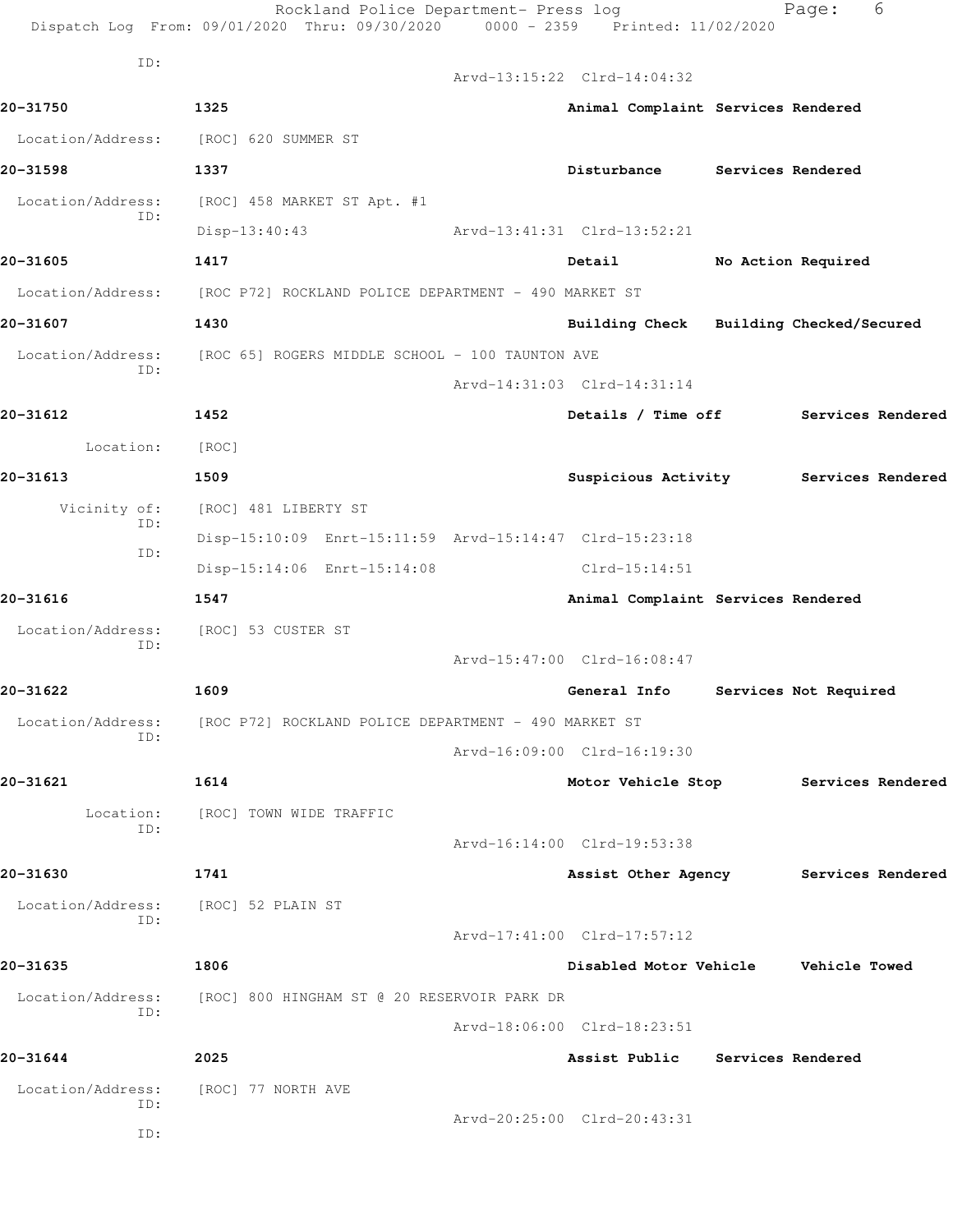|                                   | Rockland Police Department- Press log                   |                                 | 7<br>Page:                              |  |
|-----------------------------------|---------------------------------------------------------|---------------------------------|-----------------------------------------|--|
|                                   | Dispatch Log From: 09/01/2020 Thru: 09/30/2020          | 0000 - 2359 Printed: 11/02/2020 |                                         |  |
| ID:                               | Disp-22:37:13                                           | Arvd-22:37:23 Clrd-22:37:30     |                                         |  |
| ID:                               | Disp-22:39:00                                           | Arvd-22:39:08 Clrd-22:39:13     |                                         |  |
|                                   | Disp-22:40:16 Enrt-22:40:26 Arvd-22:40:30 Clrd-22:40:36 |                                 |                                         |  |
| 20-31645                          | 2028                                                    | Assist Public                   | Services Rendered                       |  |
| Location/Address:<br>ID:          | [ROC] 3 TANZI LN                                        |                                 |                                         |  |
| ID:                               |                                                         | Arvd-20:28:00 Clrd-22:33:21     |                                         |  |
|                                   | Disp-22:34:43                                           | $Clrd-22:34:52$                 |                                         |  |
| 20-31653                          | 2231                                                    |                                 | Details / Time off Services Rendered    |  |
| Location:                         | [ROC]                                                   |                                 |                                         |  |
| 20-31654                          | 2243                                                    | General Info                    | Services Not Required                   |  |
| Location/Address:                 | [ROC P55] HOME DEPOT - 1149 HINGHAM ST                  |                                 |                                         |  |
| ID:                               |                                                         | Arvd-22:43:00 Clrd-23:58:08     |                                         |  |
| 20-31656                          | 2300                                                    | Suspicious Activity             | Could Not Locate                        |  |
| Location/Address:                 | [ROC P69] MAGOUN-BIGGINS FUNERAL HOME - UNION ST        |                                 |                                         |  |
| ID:                               | Disp-23:03:22 Enrt-23:03:25 Arvd-23:04:55 Clrd-23:07:05 |                                 |                                         |  |
| ID:                               | Disp-23:04:35 Enrt-23:04:38 Arvd-23:04:53 Clrd-23:07:05 |                                 |                                         |  |
| ID:                               | Disp-23:04:42 Enrt-23:04:45 Arvd-23:04:51 Clrd-23:07:05 |                                 |                                         |  |
| 20-31658                          | 2328                                                    | Suspicious Activity             | Sent On Way                             |  |
| Location/Address:                 | [ROC P75] UNION POINT - BILL DELAHUNT PKWY              |                                 |                                         |  |
| ID:                               |                                                         | Arvd-23:28:00 Clrd-23:51:00     |                                         |  |
| ID:                               | Disp-23:35:33                                           | Arvd-23:35:36 Clrd-23:51:00     |                                         |  |
| ID:                               | Disp-23:35:40                                           | Arvd-23:35:44 Clrd-23:51:00     |                                         |  |
|                                   |                                                         |                                 |                                         |  |
| For Date: $09/03/2020 -$ Thursday |                                                         |                                 |                                         |  |
| 20-31659                          | 0000                                                    |                                 | SHIFT ASSIGNMENTS Services Not Required |  |
| Location/Address:                 | [ROC P72] ROCKLAND POLICE DEPARTMENT - 490 MARKET ST    |                                 |                                         |  |
| 20-31665                          | 0108                                                    | <b>Building Check</b>           | Investigated                            |  |
| Location/Address:                 | [ROC] TAUNTON AVE                                       |                                 |                                         |  |
| ID:                               |                                                         | Arvd-01:09:15 Clrd-01:09:23     |                                         |  |
| 20-31667                          | 0241                                                    | <b>Building Check</b>           | Investigated                            |  |
| Location/Address:                 | [ROC] TAUNTON AVE                                       |                                 |                                         |  |
| ID:                               |                                                         | Arvd-02:41:27 Clrd-02:41:45     |                                         |  |
| 20-31672                          | 0554                                                    | Building Check Appears Secure   |                                         |  |
| Location/Address:                 | [ROC] UNION ST                                          |                                 |                                         |  |
| ID:                               |                                                         | Arvd-05:59:32 Clrd-06:11:07     |                                         |  |
| 20-31676                          | 0621                                                    | Details / Time off              | Services Not                            |  |
| Required                          |                                                         |                                 |                                         |  |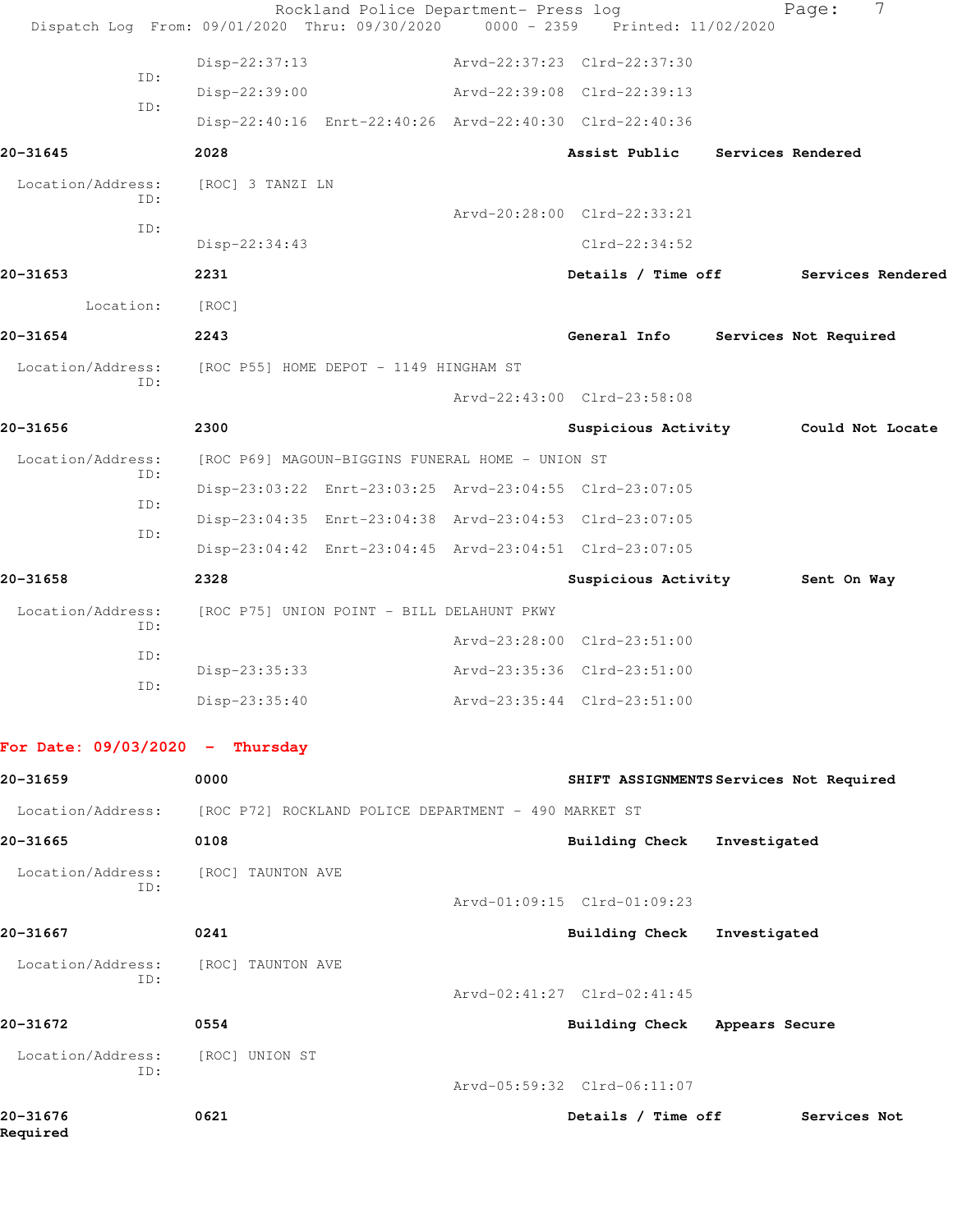|                               |            | Rockland Police Department- Press log<br>Dispatch Log From: 09/01/2020 Thru: 09/30/2020 0000 - 2359 Printed: 11/02/2020 |                                         |              | Page:             | 8 |
|-------------------------------|------------|-------------------------------------------------------------------------------------------------------------------------|-----------------------------------------|--------------|-------------------|---|
|                               | Location:  | [ROC]                                                                                                                   |                                         |              |                   |   |
| 20-31675                      |            | 0624                                                                                                                    | Building Check Investigated             |              |                   |   |
| Location/Address:             | ID:        | [ROC] TAUNTON AVE                                                                                                       |                                         |              |                   |   |
|                               |            |                                                                                                                         | Arvd-06:25:12 Clrd-06:25:19             |              |                   |   |
| 20-31679<br>Required          |            | 0652                                                                                                                    | Details / Time off                      |              | Services Not      |   |
|                               | Location:  | [ROC]                                                                                                                   |                                         |              |                   |   |
| 20-31681<br>Services Rendered |            | 0719                                                                                                                    | Details / Time off VAC NIGHT            |              |                   |   |
|                               | Location:  | [ROC]                                                                                                                   |                                         |              |                   |   |
| 20-31682                      |            | 0723                                                                                                                    | Health & Welfare Check                  |              | Services Rendered |   |
| Location/Address:             |            | [ROC] 214 MARTHA DR Apt. #C                                                                                             |                                         |              |                   |   |
|                               | ID:        | Disp-07:25:16 Enrt-07:25:26 Arvd-07:28:20 Clrd-07:34:02                                                                 |                                         |              |                   |   |
| 20-31687                      |            | 0730                                                                                                                    | Animal Complaint Services Rendered      |              |                   |   |
| Location/Address:             |            | [ROC] 89 SPRING ST                                                                                                      |                                         |              |                   |   |
| 20-31746                      |            | 0800                                                                                                                    | Animal Complaint Services Rendered      |              |                   |   |
| Location/Address:             |            | [ROC] 72 HIGHLAND ST                                                                                                    |                                         |              |                   |   |
| 20-31686                      |            | 0802                                                                                                                    | Information Call No Action Required     |              |                   |   |
| Location/Address:             |            | [ROC P72] ROCKLAND POLICE DEPARTMENT - 490 MARKET ST                                                                    |                                         |              |                   |   |
| 20-31691                      |            | 0846                                                                                                                    | Building Check Building Checked/Secured |              |                   |   |
| Location/Address:             |            | [ROC] 99 CHURCH ST                                                                                                      |                                         |              |                   |   |
|                               | ID:        |                                                                                                                         | Arvd-08:48:56 Clrd-08:49:41             |              |                   |   |
| 20-31693                      |            | 0903                                                                                                                    | Details / Time off                      |              | No Action         |   |
| Required                      | Location:  | [ROC]                                                                                                                   |                                         |              |                   |   |
| 20-31695                      |            | 0927                                                                                                                    | Details / Time off                      |              | No Action         |   |
| Required                      | Location:  | [ROC]                                                                                                                   |                                         |              |                   |   |
| 20-31696                      |            | 0948                                                                                                                    | Building Check Appears Secure           |              |                   |   |
| Location/Address:             |            | [ROC] VETERAN'S MEMORIAL - TAUNTON AVE                                                                                  |                                         |              |                   |   |
|                               | ID:        |                                                                                                                         | Arvd-09:48:53 Clrd-09:49:28             |              |                   |   |
| 20-31700                      |            | 1002                                                                                                                    | Warrant                                 |              | Services Rendered |   |
| Location/Address:             |            | [ROC] 135 GROVE ST                                                                                                      |                                         |              |                   |   |
|                               | ID:        | Disp-10:03:23                                                                                                           | Arvd-10:03:28 Clrd-10:22:29             |              |                   |   |
|                               | ID:        |                                                                                                                         | Arvd-10:03:38 Clrd-10:16:25             |              |                   |   |
|                               | ID:<br>ID: |                                                                                                                         | Arvd-10:06:11 Clrd-10:26:13             |              |                   |   |
|                               |            |                                                                                                                         | Arvd-10:14:05 Clrd-10:23:24             |              |                   |   |
| 20-31701                      |            | 1015                                                                                                                    | 911 Hang Up                             | Investigated |                   |   |
| Location/Address:             | ID:        | [ROC] 2 CORN MILL WAY                                                                                                   |                                         |              |                   |   |
|                               |            | Disp-10:22:33 Enrt-10:22:38 Arvd-10:27:41 Clrd-10:35:33                                                                 |                                         |              |                   |   |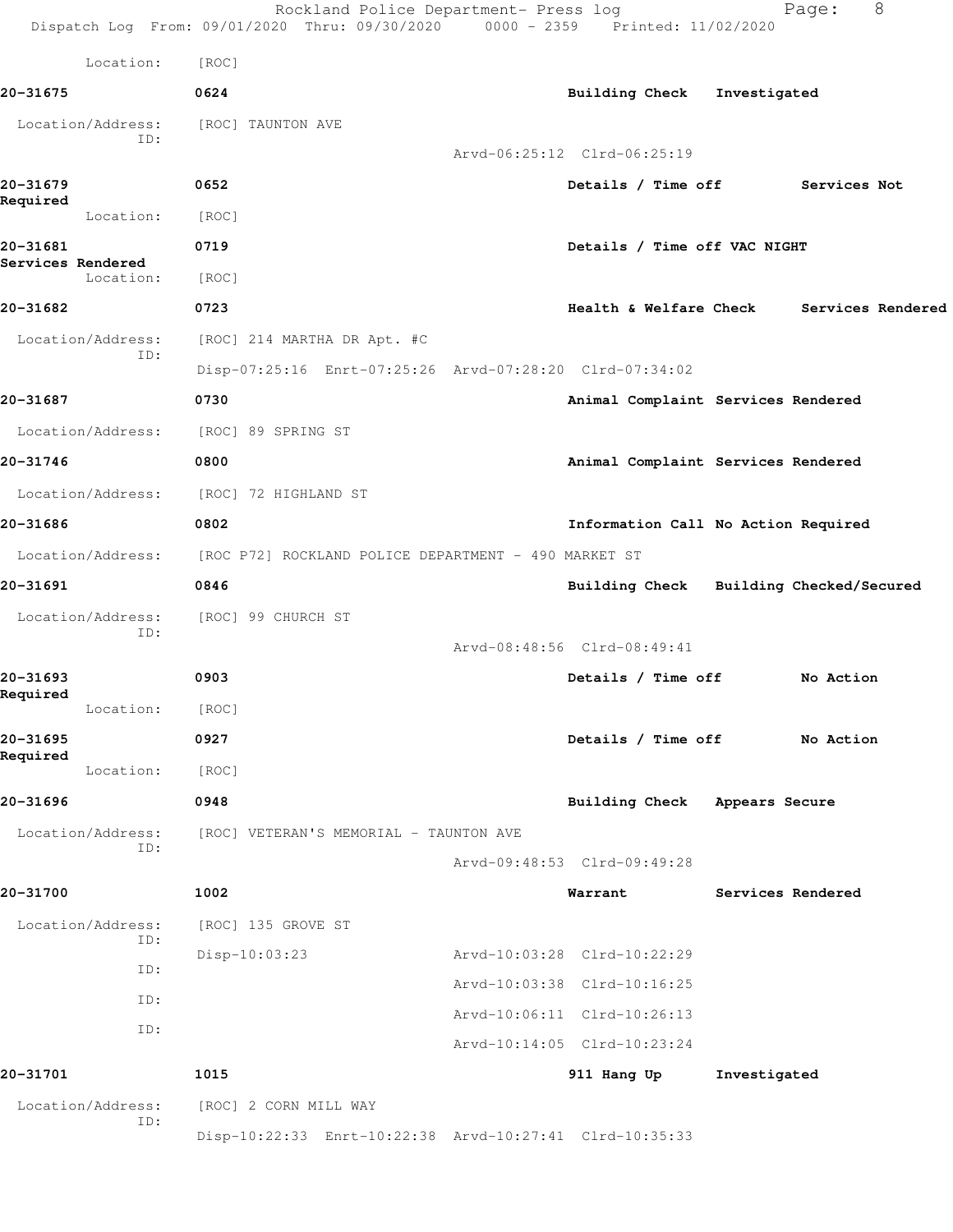Dispatch Log From: 09/01/2020 Thru: 09/30/2020 0000 - 2359 Printed: 11/02/2020 **20-31702 1023 Prisioner Transport Services Rendered** Location/Address: [HIN] DISTRICT COURT - 28 GEORGE WASHINGTON BLVD ID: Arvd-10:23:00 Clrd-11:20:52 **20-31708 1038 Summons Services Rendered** Location/Address: [ROC] 21 HOBART LN ID: Arvd-10:38:00 Clrd-10:43:44 **20-31713 1109 Traffic Enforcement Verbal Warning** Location/Address: [ROC] BILL DELAHUNT PKWY ID: Arvd-11:12:29 Clrd-11:35:46 **20-31717 1132 Details / Time off No Action Required**  Location: [ROC] **20-31718 1140 Building Check Building Checked/Secured** Location/Address: [ROC 279] LINCOLN SCHOOL - 99 CHURCH ST ID: Arvd-11:41:54 Clrd-11:42:18 **20-31751 1145 Animal Complaint Services Rendered** Location/Address: [ROC] 265 CONCORD ST **20-31720 1146 Information Call No Action Required** Location/Address: [ROC] HOWARD ST **20-31722 1152 Building Check Building Checked/Secured** Location/Address: [ROC] TAUNTON AVE ID: Disp-11:54:09 Clrd-11:54:39 **20-31724 1155 Burglar Alarm Appears Secure** Location/Address: [ROC 206] 51 MAPLE ST Apt. #114 ID: Disp-11:57:20 Enrt-11:58:22 Arvd-12:01:57 Clrd-12:05:40 **20-31735 1402 Disturbance Appears Secure** Location/Address: [ROC P45] COMFORT INN - 850 HINGHAM ST Apt. #329 ID: Disp-14:03:41 Enrt-14:03:54 Arvd-14:05:59 Clrd-14:22:36 ID: Disp-14:03:50 Enrt-14:03:58 Arvd-14:08:11 Clrd-14:25:18 ID: Disp-14:05:55 Enrt-14:05:56 Arvd-14:08:08 Clrd-14:22:50 **20-31737 1404 Details / Time off No Action Required**  Location: [ROC] **20-31738 1410 911 Hang Up Appears Secure** Location/Address: [ROC 50] UNIVERSAL WILDE - 403 VFW DR ID: Disp-14:22:41 Enrt-14:22:55 Arvd-14:24:39 Clrd-14:27:21

**20-31742 1435 Building Check Appears Secure**

Rockland Police Department- Press log Fage: 9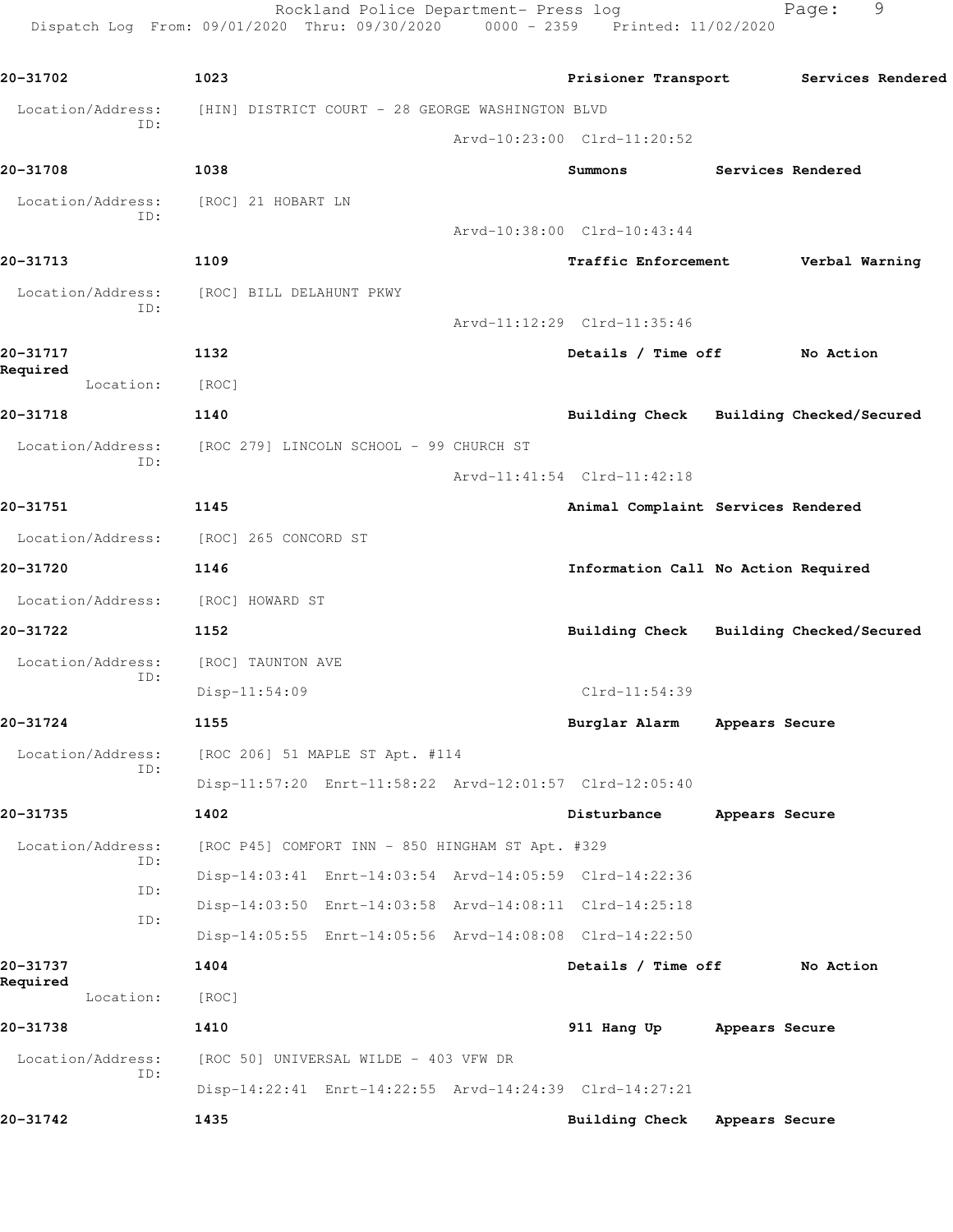|          |                               | Dispatch Log From: 09/01/2020 Thru: 09/30/2020 0000 - 2359 Printed: 11/02/2020 | Rockland Police Department- Press log |                                         |                   | 10<br>Page:        |  |
|----------|-------------------------------|--------------------------------------------------------------------------------|---------------------------------------|-----------------------------------------|-------------------|--------------------|--|
|          | Location/Address:             | [ROC] VETERAN'S MEMORIAL - TAUNTON AVE                                         |                                       |                                         |                   |                    |  |
|          | ID:                           |                                                                                |                                       | Arvd-14:36:18 Clrd-14:39:32             |                   |                    |  |
| 20-31743 |                               | 1440                                                                           |                                       | Building Check Building Checked/Secured |                   |                    |  |
|          |                               | Location/Address: [ROC 279] LINCOLN SCHOOL - 99 CHURCH ST                      |                                       |                                         |                   |                    |  |
|          | ID:                           |                                                                                |                                       | Arvd-14:41:22 Clrd-14:55:48             |                   |                    |  |
| 20-31744 |                               | 1441                                                                           |                                       | Details / Time off No Action            |                   |                    |  |
| Required | Location:                     | [ROC]                                                                          |                                       |                                         |                   |                    |  |
| 20-31796 |                               | 1600                                                                           |                                       | SHIFT ASSIGNMENTS Services Rendered     |                   |                    |  |
|          | Location/Address:             | [ROC P72] ROCKLAND POLICE DEPARTMENT - 490 MARKET ST                           |                                       |                                         |                   |                    |  |
| 20-31758 |                               | 1604                                                                           |                                       | <b>Traffic Enforcement</b>              |                   | Citation/Warning   |  |
| Issued   | Location:                     | [ROC] TOWN-WIDE                                                                |                                       |                                         |                   |                    |  |
|          | ID:                           |                                                                                |                                       | Arvd-16:04:00 Clrd-19:47:11             |                   |                    |  |
|          | ID:                           | Disp-18:33:34 Enrt-18:33:38 Arvd-18:38:27 Clrd-18:49:55                        |                                       |                                         |                   |                    |  |
|          | Refer To Summons:<br>Summons: | 20ROC-31758-AR<br>FERNANDES, CANDIDO A                                         |                                       |                                         |                   |                    |  |
|          | Address:<br>Age:<br>Charges:  | 113 OAK LN Apt. #3 BROCKTON, MA<br>51<br>UNLICENSED OPERATION OF MV            |                                       |                                         |                   |                    |  |
|          |                               | SPEEDING RATE OF SPEED EXCEEDING POSTED LIMIT<br>UNINSURED MOTOR VEHICLE       |                                       |                                         |                   |                    |  |
|          |                               | REGISTRATION SUSPENDED, OP MV WITH                                             |                                       |                                         |                   |                    |  |
| 20-31763 |                               | 1625                                                                           |                                       | Larceny / Forgery/ Fraud                |                   | Investigated       |  |
|          | Location/Address:<br>ID:      | [ROC P39] AUSTIN MARIE SCHOOL OF DANCE - 120 HARTSUFF ST                       |                                       |                                         |                   |                    |  |
|          |                               | Disp-16:27:04 Enrt-16:31:01 Arvd-16:31:04 Clrd-16:32:32                        |                                       |                                         |                   |                    |  |
| 20-31765 |                               | 1638                                                                           |                                       | Burglar Alarm                           | Appears Secure    |                    |  |
|          | Location/Address:<br>ID:      | [ROC] 340 CENTRE AVE Apt. #57                                                  |                                       |                                         |                   |                    |  |
|          |                               | Disp-16:41:50 Enrt-16:41:54 Arvd-16:47:11 Clrd-16:49:01                        |                                       |                                         |                   |                    |  |
| 20-31767 |                               | 1649                                                                           |                                       | Details / Time off                      |                   | Services Rendered  |  |
|          | Location:                     | [ROC]                                                                          |                                       |                                         |                   |                    |  |
| 20-31776 |                               | 1713                                                                           |                                       | Lockout                                 | Services Rendered |                    |  |
|          | Location/Address:<br>TD:      | [ROC P55] HOME DEPOT - 1149 HINGHAM ST                                         |                                       |                                         |                   |                    |  |
|          |                               | Disp-17:16:45 Enrt-17:22:12 Arvd-17:23:38 Clrd-17:29:05                        |                                       |                                         |                   |                    |  |
| 20-31778 |                               | 1732                                                                           |                                       | 911 Accidental                          | Services Rendered |                    |  |
|          | Location/Address:<br>ID:      | [ROC] 12 MORNINGSIDE DR                                                        |                                       |                                         |                   |                    |  |
|          | ID:                           | Disp-17:32:35                                                                  |                                       | Clrd-17:33:36                           |                   |                    |  |
|          |                               | Disp-17:33:30 Enrt-17:33:32 Arvd-17:35:50 Clrd-17:45:08                        |                                       |                                         |                   |                    |  |
| 20-31779 |                               | 1748                                                                           |                                       | TIME OFF                                |                   | No Action Required |  |
|          | Location/Address:<br>ID:      | [ROC P72] ROCKLAND POLICE DEPARTMENT - 490 MARKET ST                           |                                       |                                         |                   |                    |  |
|          |                               |                                                                                |                                       | Arvd-17:48:29 Clrd-17:49:51             |                   |                    |  |
| 20-31781 |                               | 1753                                                                           |                                       | TIME OFF                                |                   | No Action Required |  |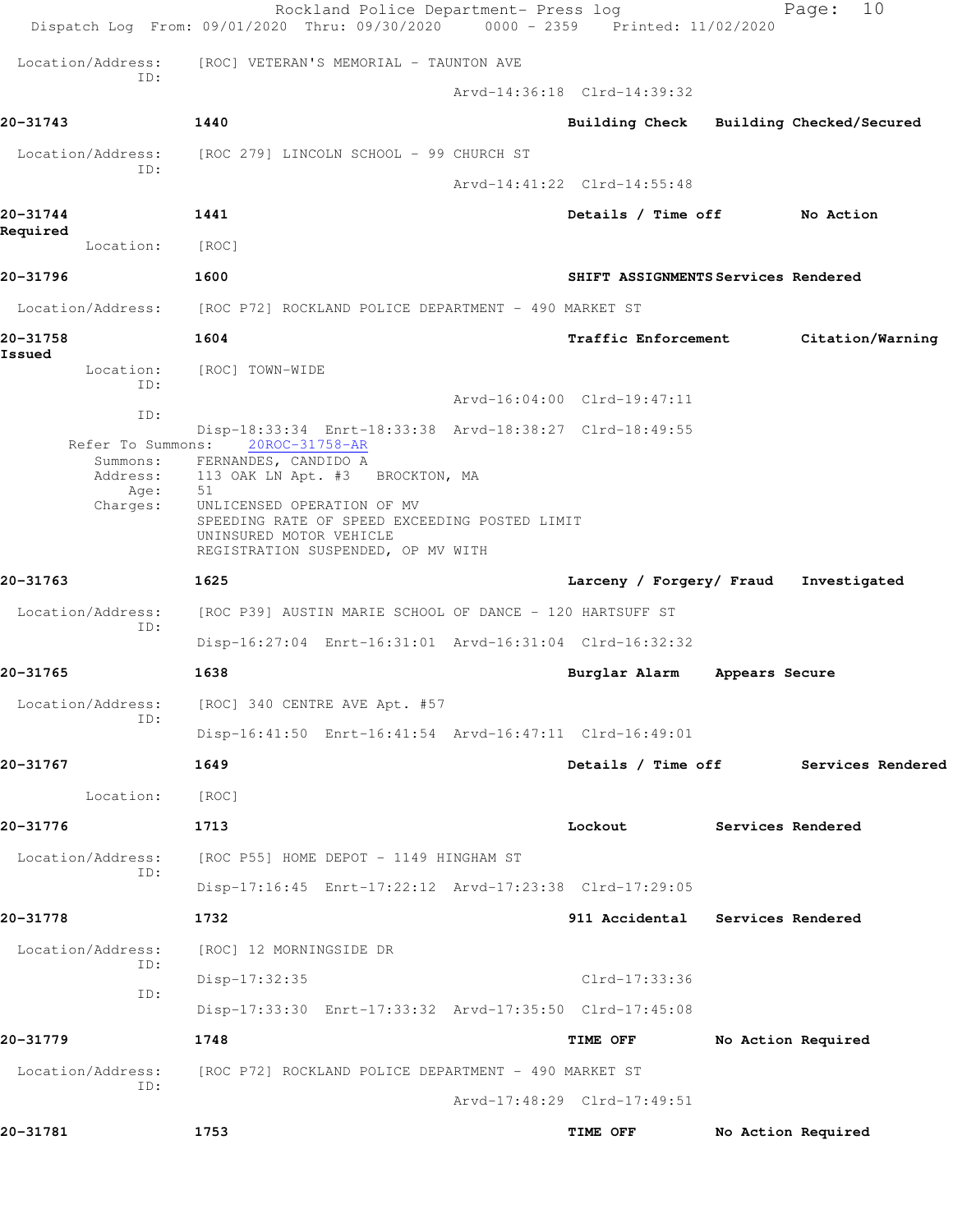|          |                          |                                                                        | Rockland Police Department- Press log | Dispatch Log From: 09/01/2020 Thru: 09/30/2020 0000 - 2359 Printed: 11/02/2020 |                          | 11<br>Page:       |  |
|----------|--------------------------|------------------------------------------------------------------------|---------------------------------------|--------------------------------------------------------------------------------|--------------------------|-------------------|--|
|          |                          | Location/Address: [ROC P72] ROCKLAND POLICE DEPARTMENT - 490 MARKET ST |                                       |                                                                                |                          |                   |  |
|          | ID:                      |                                                                        |                                       | Arvd-17:53:00 Clrd-17:54:28                                                    |                          |                   |  |
| 20-31782 |                          | 1755                                                                   |                                       | TIME OFF                                                                       | <b>Services Rendered</b> |                   |  |
|          | Location/Address:        | [ROC P72] ROCKLAND POLICE DEPARTMENT - 490 MARKET ST                   |                                       |                                                                                |                          |                   |  |
|          | ID:                      |                                                                        |                                       | Arvd-17:55:00 Clrd-21:37:09                                                    |                          |                   |  |
| 20-31785 |                          | 1800                                                                   |                                       | Disturbance Services Rendered                                                  |                          |                   |  |
|          | Location/Address:        | [ROC] 9 ALPINE ST                                                      |                                       |                                                                                |                          |                   |  |
|          | ID:                      |                                                                        |                                       | Disp-18:03:43 Enrt-18:05:07 Arvd-18:06:36 Clrd-18:25:55                        |                          |                   |  |
|          | ID:                      |                                                                        |                                       | Disp-19:07:55 Enrt-19:08:01 Arvd-19:08:04 Clrd-19:08:07                        |                          |                   |  |
| 20-31789 |                          | 1839                                                                   |                                       | Details / Time off Services Rendered                                           |                          |                   |  |
|          | Location:                | [ROC]                                                                  |                                       |                                                                                |                          |                   |  |
| 20-31792 |                          | 1913                                                                   |                                       | Harassment                                                                     | Services Rendered        |                   |  |
|          | Location/Address:        | [ROC] 296 HOWARD ST                                                    |                                       |                                                                                |                          |                   |  |
|          | ID:                      |                                                                        |                                       | Disp-19:15:43 Enrt-19:15:57 Arvd-19:16:00 Clrd-19:16:04                        |                          |                   |  |
| 20-31794 |                          | 1916                                                                   |                                       | Lost/Found Property Services Rendered                                          |                          |                   |  |
|          | Location/Address:        | [ROC P72] ROCKLAND POLICE DEPARTMENT - 490 MARKET ST                   |                                       |                                                                                |                          |                   |  |
|          | ID:                      |                                                                        |                                       | Disp-19:19:49 Enrt-19:20:05 Arvd-19:20:08 Clrd-19:20:11                        |                          |                   |  |
| 20-31798 |                          | 1945                                                                   |                                       | <b>Traffic Enforcement</b>                                                     |                          | Citation/Warning  |  |
| Issued   | Location:<br>ID:         | [ROC] TOWN-WIDE                                                        |                                       |                                                                                |                          |                   |  |
|          |                          | Disp-19:48:08                                                          |                                       | Arvd-20:33:35 Clrd-23:52:45                                                    |                          |                   |  |
| 20-31803 |                          | 2023                                                                   |                                       | Suspicious Activity                                                            |                          | Services Rendered |  |
|          | Location/Address:<br>ID: | [ROC] WALL ST                                                          |                                       |                                                                                |                          |                   |  |
|          |                          |                                                                        |                                       | Disp-20:25:32 Enrt-20:26:08 Arvd-20:26:10 Clrd-20:26:13                        |                          |                   |  |
| 20-31812 |                          | 2138                                                                   |                                       | Time off                                                                       | Services Rendered        |                   |  |
|          | Location:                | [ROC]                                                                  |                                       |                                                                                |                          |                   |  |
| 20-31815 |                          | 2156                                                                   |                                       | Time off                                                                       |                          | Services Rendered |  |
|          | Location:                | [ROC]                                                                  |                                       |                                                                                |                          |                   |  |
| 20-31816 |                          | 2218                                                                   |                                       | Time off                                                                       |                          | Services Rendered |  |
|          | Location:                | [ROC]                                                                  |                                       |                                                                                |                          |                   |  |
| 20-31824 |                          | 2340                                                                   |                                       | Burglar Alarm Building Checked/Secured                                         |                          |                   |  |
|          | Location/Address:<br>ID: | [ROC P1] 99 RESTAURANT - 29 ACCORD PARK DR                             |                                       |                                                                                |                          |                   |  |
|          | ID:                      |                                                                        |                                       | Disp-23:43:27 Enrt-23:43:32 Arvd-23:45:41 Clrd-23:49:21                        |                          |                   |  |
|          |                          |                                                                        |                                       | Disp-23:43:30 Enrt-23:43:32 Arvd-23:46:37 Clrd-23:49:18                        |                          |                   |  |
|          |                          |                                                                        |                                       |                                                                                |                          |                   |  |

**For Date: 09/04/2020 - Friday**

**20-31827 0000 SHIFT ASSIGNMENTS No Service**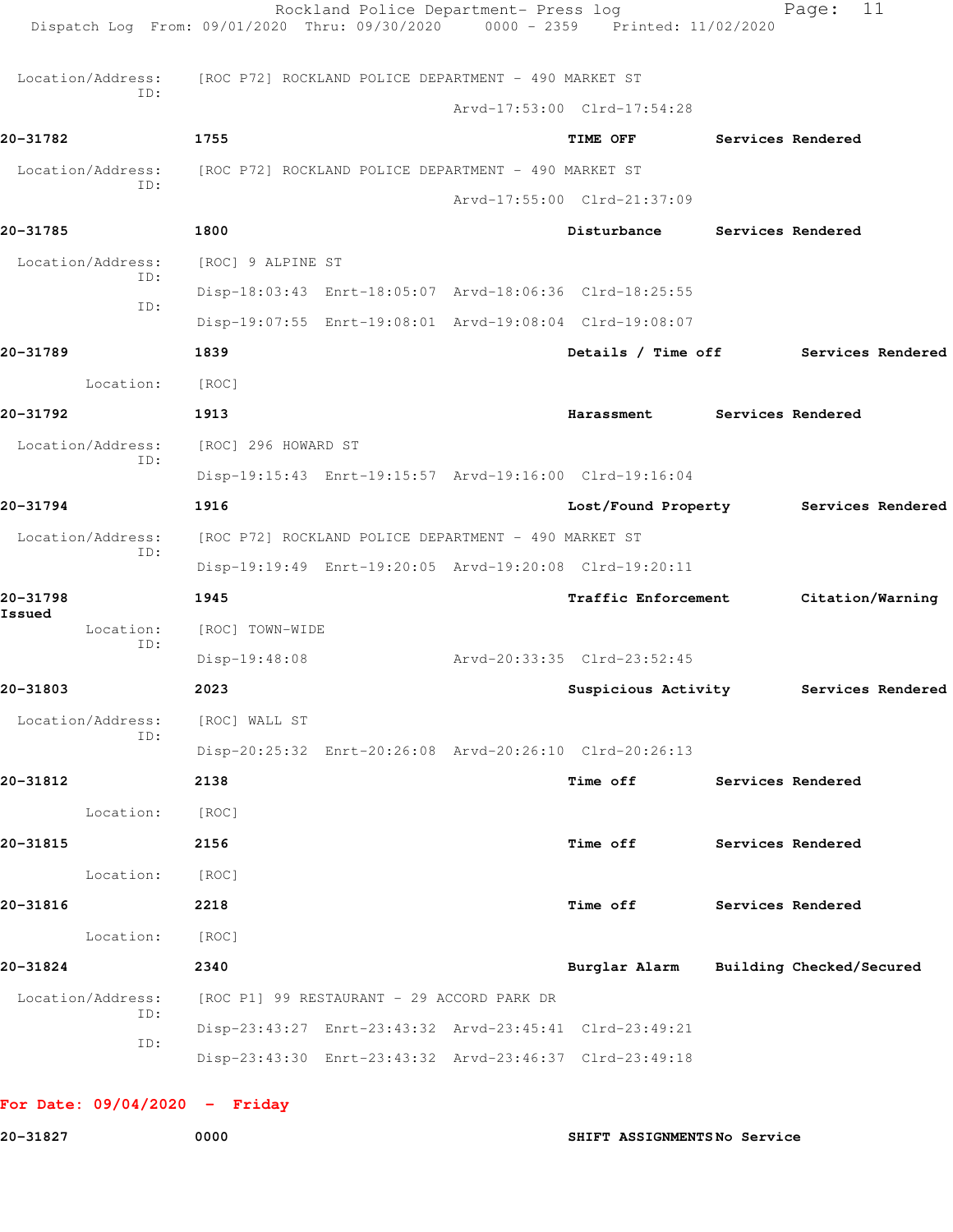|                                                               | Rockland Police Department- Press log<br>Dispatch Log From: 09/01/2020 Thru: 09/30/2020 0000 - 2359 Printed: 11/02/2020                                                                                          |                                    |                   | 12<br>Page:       |
|---------------------------------------------------------------|------------------------------------------------------------------------------------------------------------------------------------------------------------------------------------------------------------------|------------------------------------|-------------------|-------------------|
| Location/Address:                                             | [ROC P72] ROCKLAND POLICE DEPARTMENT - 490 MARKET ST                                                                                                                                                             |                                    |                   |                   |
| ID:                                                           |                                                                                                                                                                                                                  | Arvd-00:00:00 Clrd-00:02:25        |                   |                   |
| 20-31829                                                      | 0021                                                                                                                                                                                                             | Details / Time off 1 HOUR COMP     |                   |                   |
| Services Rendered<br>Location:                                | [ROC]                                                                                                                                                                                                            |                                    |                   |                   |
| 20-31854                                                      | 0801                                                                                                                                                                                                             | General Incident Services Rendered |                   |                   |
|                                                               | Location/Address: [ROC P72] ROCKLAND POLICE DEPARTMENT - 490 MARKET ST                                                                                                                                           |                                    |                   |                   |
| 20-31856                                                      | 0808                                                                                                                                                                                                             | 911 Accidental                     | Investigated      |                   |
| Location/Address:                                             | [ROC] 18 NORTH AVE                                                                                                                                                                                               |                                    |                   |                   |
| ID:                                                           | Disp-08:10:34 Enrt-08:10:37 Arvd-08:15:40 Clrd-08:50:23                                                                                                                                                          |                                    |                   |                   |
| 20-31865                                                      | 0935                                                                                                                                                                                                             | Health & Welfare Check             |                   | Investigated      |
| Location/Address:                                             | [ROC] 51 BLOSSOM ST @ 282 LIBERTY ST                                                                                                                                                                             |                                    |                   |                   |
| ID:                                                           | Disp-09:39:18 Enrt-09:40:15 Arvd-09:40:17 Clrd-09:48:08                                                                                                                                                          |                                    |                   |                   |
| 20-31866                                                      | 0938                                                                                                                                                                                                             | Motor Vehicle Complaint            |                   | Investigated      |
| Location/Address:                                             | [ROC] SOUTH SHORE FAMILY DENTAL - 502 UNION ST                                                                                                                                                                   |                                    |                   |                   |
| ID:                                                           | Disp-09:39:31 Enrt-09:40:05 Arvd-09:43:22 Clrd-10:13:16                                                                                                                                                          |                                    |                   |                   |
| 20-31868                                                      | 0952                                                                                                                                                                                                             | <b>Traffic Enforcement</b>         |                   | Services Rendered |
| Location/Address:                                             | [ROC] BILL DELAHUNT PKWY                                                                                                                                                                                         |                                    |                   |                   |
| ID:                                                           |                                                                                                                                                                                                                  | Arvd-09:54:12 Clrd-09:54:22        |                   |                   |
| 20-31871                                                      | 1000                                                                                                                                                                                                             | <b>Time off</b>                    | Services Rendered |                   |
| Location:                                                     | [ROC]                                                                                                                                                                                                            |                                    |                   |                   |
| 20-31874                                                      | 1013                                                                                                                                                                                                             | Disturbance                        | Report Follows    |                   |
| Location/Address:                                             | [ROC] 327 MARKET ST                                                                                                                                                                                              |                                    |                   |                   |
| ID:                                                           | Disp-10:14:05 Enrt-10:16:01 Arvd-10:16:32 Clrd-10:54:10                                                                                                                                                          |                                    |                   |                   |
| ID:<br>ID:                                                    | Disp-10:16:19 Enrt-10:16:28 Arvd-10:22:56 Clrd-10:29:28                                                                                                                                                          |                                    |                   |                   |
| Refer To Summons:<br>Summons:<br>Address:<br>Age:<br>Charges: | Disp-10:16:24 Enrt-10:16:26 Arvd-10:22:59 Clrd-10:36:58<br>20ROC-31874-AR<br>ARRUDA, JESSE THOMAS<br>34 HARTLEY AVE<br>BROCKTON, MA<br>22<br>LEAVE SCENE OF PROPERTY DAMAGE<br>ASSAULT W/DANGEROUS WEAPON<br>A&B |                                    |                   |                   |
| 20-32579                                                      | 1100                                                                                                                                                                                                             | Animal Complaint Services Rendered |                   |                   |
| Location/Address:                                             | [ROC] 239 MONCRIEF RD                                                                                                                                                                                            |                                    |                   |                   |
| 20-31882                                                      | 1104                                                                                                                                                                                                             | 911 Accidental                     | Investigated      |                   |
| Location/Address:<br>ID:                                      | [ROC] 119 GROVE ST Apt. #239                                                                                                                                                                                     |                                    |                   |                   |
|                                                               | Disp-11:05:37 Enrt-11:06:25 Arvd-11:07:39 Clrd-11:12:35                                                                                                                                                          |                                    |                   |                   |
| 20-31883                                                      | 1115                                                                                                                                                                                                             | Building Check Appears Secure      |                   |                   |
| Location/Address:                                             | [ROC] VETERAN'S MEMORIAL - TAUNTON AVE                                                                                                                                                                           |                                    |                   |                   |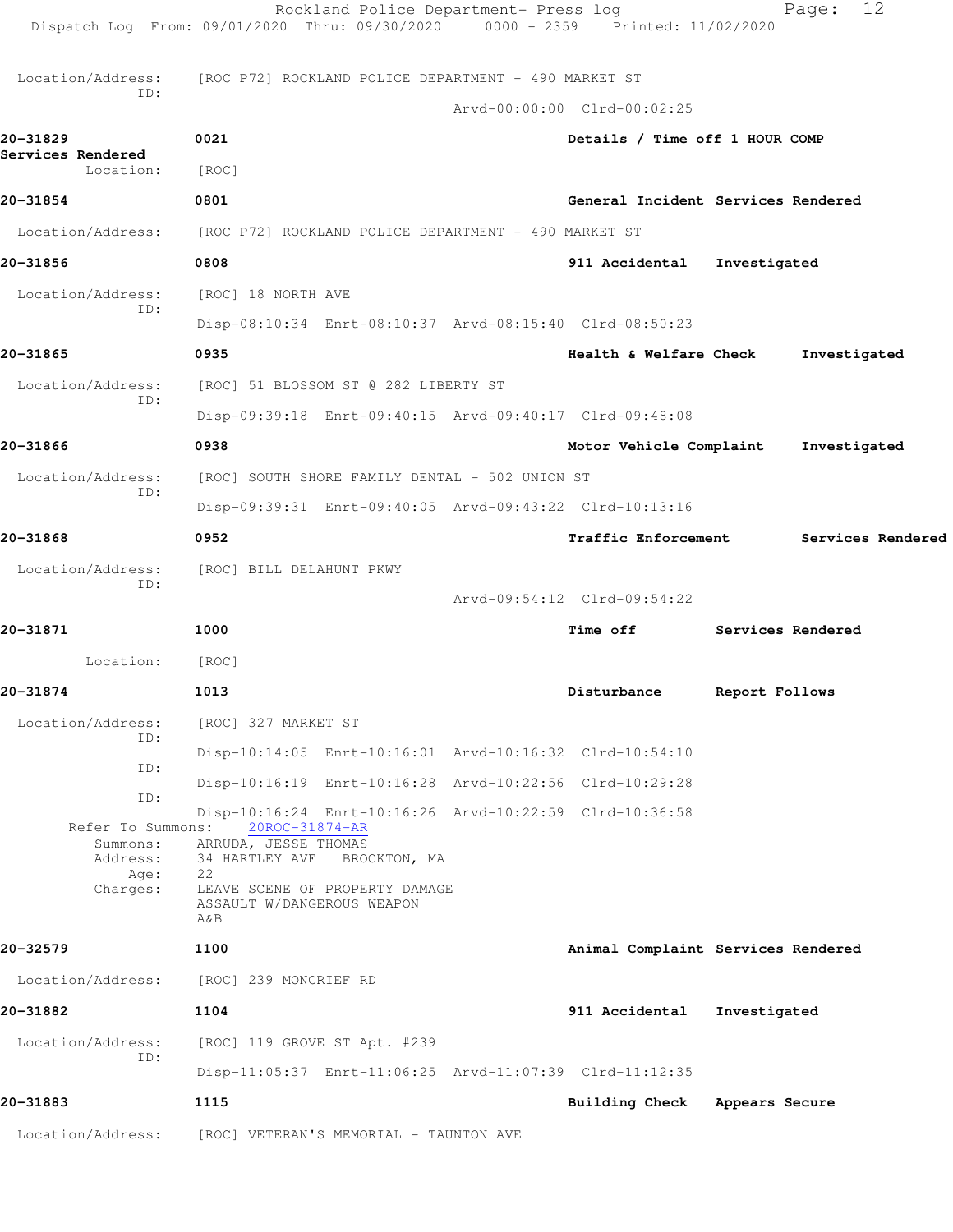|                          | Rockland Police Department- Press log<br>Dispatch Log From: 09/01/2020 Thru: 09/30/2020 0000 - 2359 Printed: 11/02/2020 |                                     |              | 13<br>Page:                                |  |
|--------------------------|-------------------------------------------------------------------------------------------------------------------------|-------------------------------------|--------------|--------------------------------------------|--|
| ID:                      |                                                                                                                         | Arvd-11:16:19 Clrd-11:16:47         |              |                                            |  |
| 20-31885                 | 1146                                                                                                                    | Burglar Alarm                       | Investigated |                                            |  |
| Location/Address:        | [ROC] MASS FIRE PROTECTION - 96 RESERVOIR PARK DR                                                                       |                                     |              |                                            |  |
| ID:                      | Disp-11:47:09 Enrt-11:47:38                                                                                             | $Clrd-11:58:00$                     |              |                                            |  |
| ID:                      | Disp-11:52:50 Enrt-11:52:53 Arvd-11:57:53 Clrd-12:00:49                                                                 |                                     |              |                                            |  |
| 20-31889                 | 1203                                                                                                                    | <b>MAL DAMAGE</b>                   | Investigated |                                            |  |
| Location/Address:        | [ROC] 26 BELMONT ST                                                                                                     |                                     |              |                                            |  |
| ID:                      | Disp-12:11:44 Enrt-12:13:08 Arvd-12:20:48 Clrd-12:43:03                                                                 |                                     |              |                                            |  |
| 20-31893                 | 1250                                                                                                                    | Building Check Appears Secure       |              |                                            |  |
| Location/Address:        | [ROC] TAUNTON AVE                                                                                                       |                                     |              |                                            |  |
| ID:                      |                                                                                                                         | Arvd-12:51:27 Clrd-12:51:43         |              |                                            |  |
| 20-31894                 | 1255                                                                                                                    | Disabled Motor Vehicle              |              | Services Rendered                          |  |
| Location/Address:        | [ROC P55] HOME DEPOT - 1149 HINGHAM ST                                                                                  |                                     |              |                                            |  |
| ID:                      | $Disp-12:55:55$                                                                                                         | $Clrd-12:58:15$                     |              |                                            |  |
| ID:                      | Disp-12:58:08 Enrt-12:58:12 Arvd-13:06:17 Clrd-13:32:29                                                                 |                                     |              |                                            |  |
| 20-31899                 | 1334                                                                                                                    |                                     |              | Assist Other Agency Could Not Locate       |  |
| Location/Address:        | [ROC] HINGHAM ST                                                                                                        |                                     |              |                                            |  |
| ID:                      | Disp-13:35:18 Enrt-13:35:20 Arvd-13:37:41 Clrd-13:53:44                                                                 |                                     |              |                                            |  |
| 20-32580                 | 1420                                                                                                                    | Animal Complaint Services Rendered  |              |                                            |  |
| Location/Address:        | [ROC] 54 HIGHLAND ST                                                                                                    |                                     |              |                                            |  |
| 20-31918                 | 1537                                                                                                                    | Animal Complaint Gone on arrival    |              |                                            |  |
| Location/Address:        | [ROC P55] HOME DEPOT - 1149 HINGHAM ST                                                                                  |                                     |              |                                            |  |
| ID:                      |                                                                                                                         | Arvd-15:37:00 Clrd-15:46:27         |              |                                            |  |
| 20-31919<br>Required     | 1544                                                                                                                    | <b>Traffic Enforcement</b>          |              | No Action                                  |  |
| Location/Address:<br>ID: | [ROC] MARKET ST                                                                                                         |                                     |              |                                            |  |
| ID:                      |                                                                                                                         | Arvd-15:45:58 Clrd-18:20:11         |              |                                            |  |
| Refer To Summons:        | Disp-18:26:21 Enrt-18:26:24 Arvd-18:26:26 Clrd-19:42:58<br>20ROC-31919-AR                                               |                                     |              |                                            |  |
| Summons:<br>Address:     | NUMERIANO, LAURA RODRIGUE<br>26 PARK ST Apt. #26A ROCKLAND, MA<br>23                                                    |                                     |              |                                            |  |
| Age:<br>Charges:         | UNLICENSED OPERATION OF MV<br>SPEEDING RATE OF SPEED EXCEEDING POSTED LIMIT                                             |                                     |              |                                            |  |
| 20-31922                 | 1602                                                                                                                    | SHIFT ASSIGNMENTS Services Rendered |              |                                            |  |
| Location/Address:        | [ROC P72] ROCKLAND POLICE DEPARTMENT - 490 MARKET ST                                                                    |                                     |              |                                            |  |
| ID:                      | Disp-16:03:29                                                                                                           | $Clrd-16:06:27$                     |              |                                            |  |
| 20-31924                 | 1612                                                                                                                    |                                     |              | Larceny / Forgery/ Fraud Services Rendered |  |
| Location/Address:<br>ID: | [ROC P72] ROCKLAND POLICE DEPARTMENT - 490 MARKET ST                                                                    |                                     |              |                                            |  |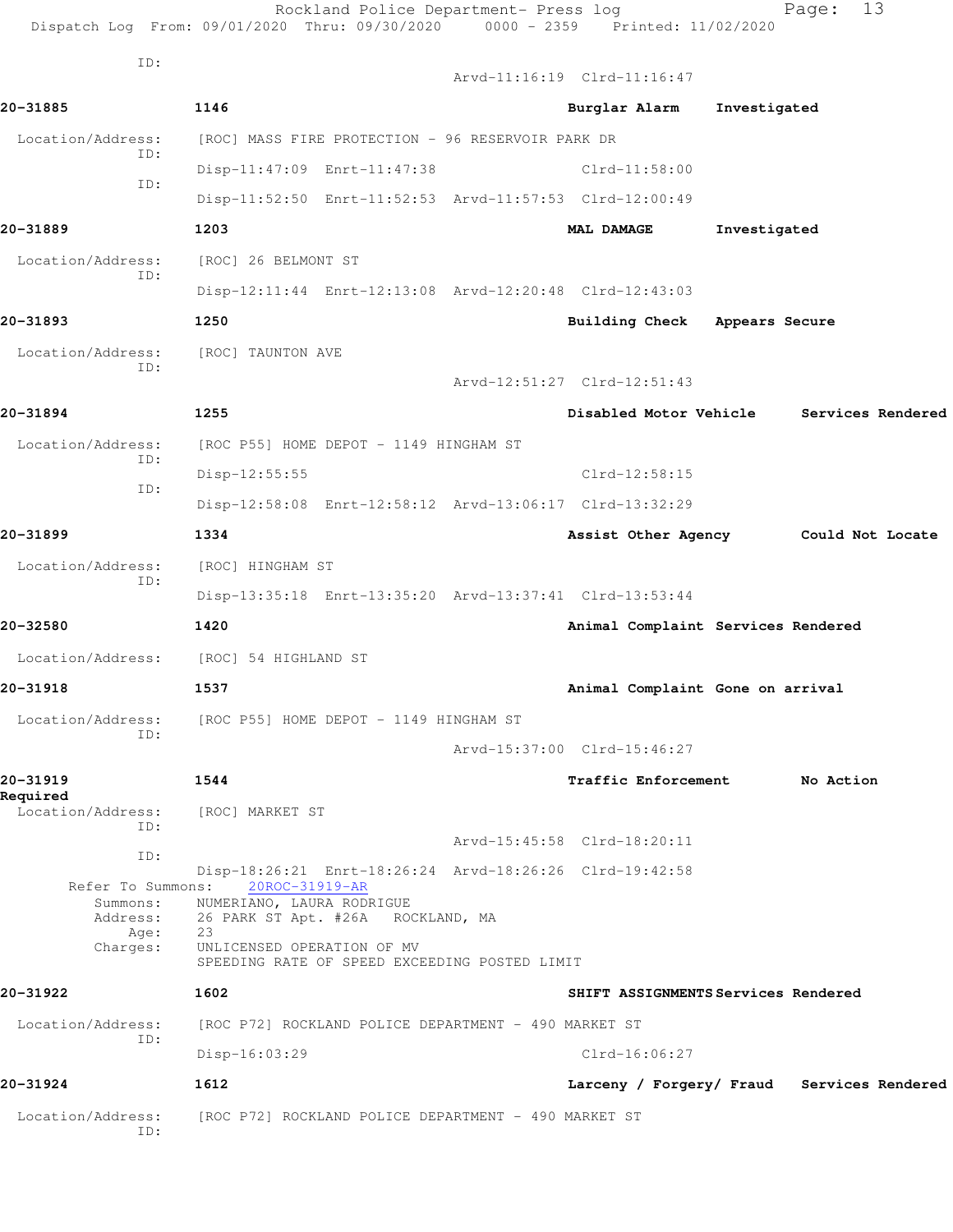|                                      | Rockland Police Department- Press log<br>Dispatch Log From: 09/01/2020 Thru: 09/30/2020 0000 - 2359 Printed: 11/02/2020 |                                         |                | 14<br>Page:                          |
|--------------------------------------|-------------------------------------------------------------------------------------------------------------------------|-----------------------------------------|----------------|--------------------------------------|
|                                      | Disp-16:16:49                                                                                                           | $Clrd-16:16:57$                         |                |                                      |
| 20-31931                             | 1729                                                                                                                    | Motor Vehicle Complaint                 |                | Services Rendered                    |
| Location/Address:                    | [ROC P51] DOUBLE TREE - 929 HINGHAM ST                                                                                  |                                         |                |                                      |
| ID:                                  |                                                                                                                         | Arvd-17:29:00 Clrd-17:31:21             |                |                                      |
| 20-31932                             | 1736                                                                                                                    | Building Check Services Rendered        |                |                                      |
| Location/Address:<br>TD:             | [ROC] UNION PT - BILL DELAHUNT PKWY                                                                                     |                                         |                |                                      |
|                                      |                                                                                                                         | Arvd-17:37:39 Clrd-17:37:58             |                |                                      |
| 20-31933                             | 1747                                                                                                                    | <b>Building Check</b>                   | Appears Secure |                                      |
| Location/Address:<br>ID:             | [ROC] CHURCH ST                                                                                                         |                                         |                |                                      |
|                                      |                                                                                                                         | Arvd-17:49:03 Clrd-17:49:30             |                |                                      |
| 20-31937                             | 1812                                                                                                                    | Health & Welfare Check                  |                | Gone on arrival                      |
| Location/Address:<br>ID:             | [ROC P55] HOME DEPOT - 1149 HINGHAM ST                                                                                  |                                         |                |                                      |
| ID:                                  | Disp-18:15:28                                                                                                           | $Clrd-18:16:26$                         |                |                                      |
| ID:                                  | Disp-18:16:03 Enrt-18:16:06                                                                                             | $Clrd-18:16:26$                         |                |                                      |
| ID:                                  | Disp-18:16:26 Enrt-18:16:40 Arvd-18:18:57 Clrd-18:29:38                                                                 |                                         |                |                                      |
|                                      | Disp-18:16:26 Enrt-18:16:35 Arvd-18:19:01 Clrd-18:29:26                                                                 |                                         |                |                                      |
| 20-31941                             | 1820                                                                                                                    | MVA Property Damage Only Paper Exchange |                |                                      |
| Location/Address:<br>ID:             | [ROC] 399 WEBSTER ST @ 485 E WATER ST                                                                                   |                                         |                |                                      |
| ID:                                  |                                                                                                                         | Arvd-18:20:00 Clrd-18:26:11             |                |                                      |
|                                      | Disp-18:26:01 Enrt-18:26:04 Arvd-18:26:06 Clrd-18:37:33                                                                 |                                         |                |                                      |
| 20-31945                             | 1833                                                                                                                    | MVA Property Damage Only Paper Exchange |                |                                      |
| Location/Address:<br>ID:             | [ROC] HINGHAM ST                                                                                                        |                                         |                |                                      |
| ID:                                  |                                                                                                                         | Arvd-18:33:00 Clrd-18:40:32             |                |                                      |
|                                      | Disp-18:37:53 Enrt-18:37:55 Arvd-18:37:57 Clrd-18:41:08                                                                 |                                         |                |                                      |
| 20-31948                             | 1904                                                                                                                    |                                         |                | Suspicious Activity Marrest (s) Made |
| Location/Address:<br>ID:             | [ROC 164] 93 MARTHA DR Apt. #D                                                                                          |                                         |                |                                      |
| ID:                                  | Disp-19:07:18 Enrt-19:07:39 Arvd-19:11:35 Clrd-19:18:44                                                                 |                                         |                |                                      |
| Refer To $P/C$ :                     | Disp-19:07:26 Enrt-19:07:36 Arvd-19:11:31 Clrd-19:18:54<br>20ROC-31948-AR                                               |                                         |                |                                      |
| $P/C$ :<br>Address:                  | RUTH, CALEB<br>19 OVERLOOK ST WHITINSVILLE, MA                                                                          |                                         |                |                                      |
| Age:<br>Charges:                     | 24<br>PROTECTIVE CUSTODY                                                                                                |                                         |                |                                      |
| 20-31954                             | 1943                                                                                                                    | 911 Accidental Services Rendered        |                |                                      |
| Location/Address:                    | [ROC 164] 93 MARTHA DR Apt. #D                                                                                          |                                         |                |                                      |
| ID:                                  | Disp-19:44:25 Enrt-19:44:30 Arvd-19:51:17 Clrd-19:54:10                                                                 |                                         |                |                                      |
| 20-31955                             | 1945                                                                                                                    | Traffic Enforcement                     |                | No Action                            |
| Required<br>Location/Address:<br>ID: | [ROC P72] ROCKLAND POLICE DEPARTMENT - 490 MARKET ST                                                                    |                                         |                |                                      |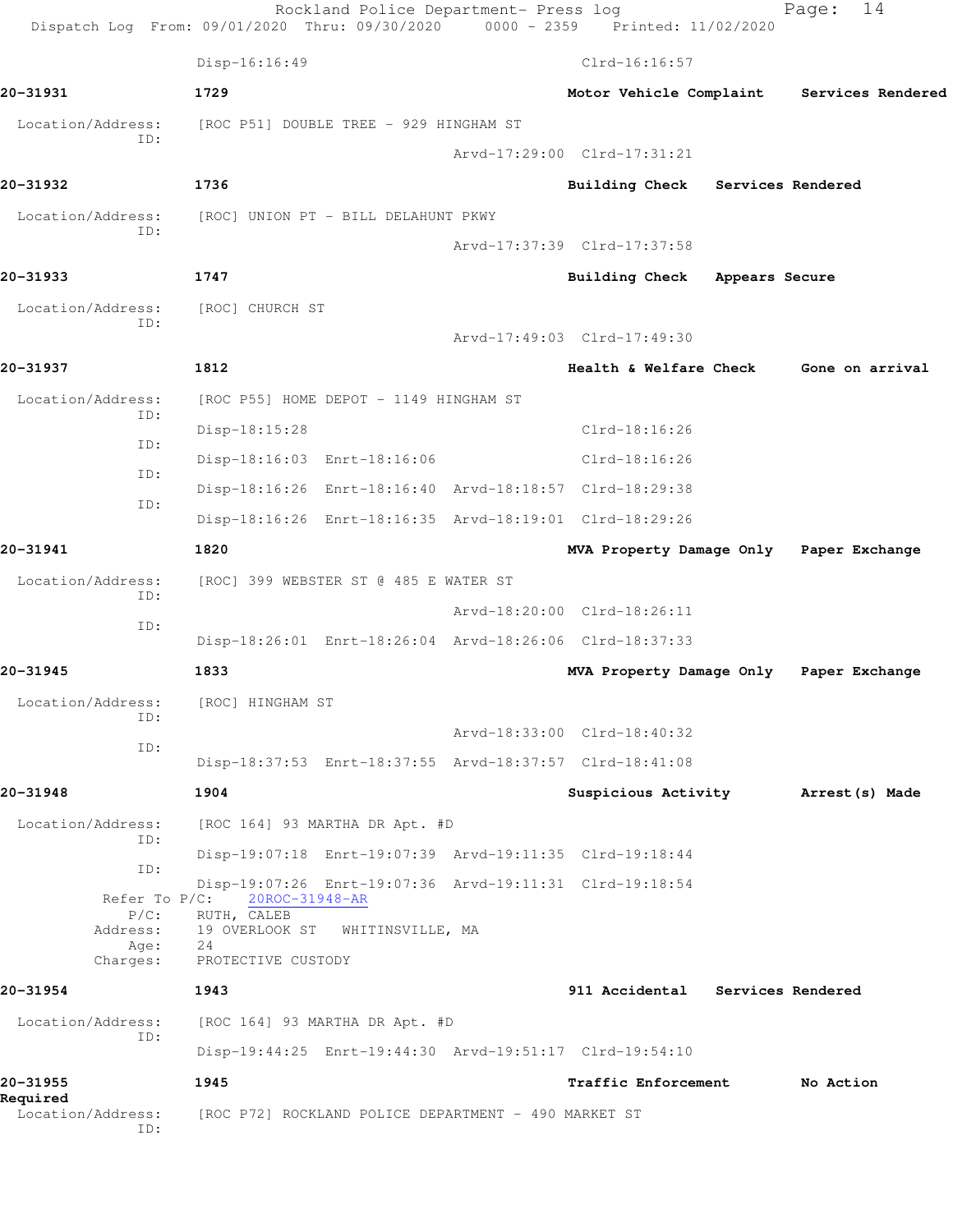| Dispatch Log From: 09/01/2020 Thru: 09/30/2020 0000 - 2359 Printed: 11/02/2020 |                          | Rockland Police Department- Press log |                                                                      | 15<br>Page:                             |
|--------------------------------------------------------------------------------|--------------------------|---------------------------------------|----------------------------------------------------------------------|-----------------------------------------|
|                                                                                |                          |                                       | Arvd-19:45:00 Clrd-22:07:25                                          |                                         |
| ID:                                                                            |                          |                                       | Disp-22:11:42 Enrt-22:11:46 Arvd-22:11:49 Clrd-23:48:04              |                                         |
| 20-31956                                                                       | 1951                     |                                       |                                                                      | Noise Complaint Services Rendered       |
| Location/Address:                                                              | [ROC] 63 NEVENS CIR      |                                       |                                                                      |                                         |
| ID:                                                                            |                          | Disp-19:54:01 Enrt-19:57:07           | Clrd-19:58:55                                                        |                                         |
| ID:                                                                            |                          |                                       | Disp-19:58:44 Enrt-19:58:49 Arvd-20:06:45 Clrd-20:07:29              |                                         |
| 20-31957                                                                       | 1954                     |                                       |                                                                      | Noise Complaint Services Rendered       |
| Location/Address:                                                              |                          | [ROC] 103 DIVISION ST @ 138 REED ST   |                                                                      |                                         |
| ID:                                                                            |                          |                                       | Disp-19:59:06 Enrt-19:59:16 Arvd-20:05:05 Clrd-20:05:10              |                                         |
| 20-31959                                                                       | 2001                     |                                       |                                                                      | 911 Accidental Services Rendered        |
| Location/Address:                                                              | [ROC] 16 BALSAM ST       |                                       |                                                                      |                                         |
| ID:                                                                            |                          |                                       | Disp-20:06:00 Enrt-20:06:05 Arvd-20:11:31 Clrd-20:15:35              |                                         |
| 20-31962                                                                       | 2030                     |                                       |                                                                      | Building Check Building Checked/Secured |
| Location/Address:                                                              | [ROC] CHURCH ST          |                                       |                                                                      |                                         |
| ID:                                                                            |                          |                                       | Arvd-20:34:09 Clrd-22:10:12                                          |                                         |
| 20-31970                                                                       | 2207                     |                                       |                                                                      | Suspicious Activity 5ent On Way         |
| Location/Address:                                                              |                          | [ROC] HARTSUFF PARK - HINGHAM ST      |                                                                      |                                         |
| ID:                                                                            |                          |                                       | Arvd-22:07:00 Clrd-22:11:21                                          |                                         |
| 20-31972                                                                       | 2232                     |                                       | Building Check Appears Secure                                        |                                         |
| Location/Address:                                                              | [ROC] CHURCH ST          |                                       |                                                                      |                                         |
| ID:                                                                            |                          |                                       | Arvd-22:33:36 Clrd-22:33:47                                          |                                         |
| 20-31974                                                                       | 2326                     |                                       | <b>Building Check</b>                                                | Services Rendered                       |
| Location/Address:                                                              | [ROC] BILL DELAHUNT PKWY |                                       |                                                                      |                                         |
| ID:                                                                            |                          |                                       | Arvd-23:27:13 Clrd-23:27:25                                          |                                         |
| 20-31975                                                                       | 2329                     |                                       |                                                                      | Noise Complaint Services Rendered       |
| Location/Address:                                                              | [ROC] 100 DIVISION ST    |                                       |                                                                      |                                         |
| ID:                                                                            |                          |                                       | Disp-23:30:47 Enrt-23:31:22 Arvd-23:34:00 Clrd-23:38:44              |                                         |
| ID:                                                                            |                          |                                       | Disp-23:31:42 Enrt-23:31:45 Arvd-23:34:48 Clrd-23:38:50              |                                         |
| 20-31977                                                                       | 2350                     |                                       | Disturbance                                                          | Gone on arrival                         |
| Location/Address:                                                              | [ROC] 54 NORTH AVE       |                                       |                                                                      |                                         |
| ID:                                                                            |                          |                                       | Disp-00:01:33 Enrt-00:01:34 Arvd-00:01:36 Clrd-09/05/2020 @ 00:05:06 |                                         |
| ID:                                                                            |                          |                                       | Disp-00:01:39 Enrt-00:01:41 Arvd-00:01:42 Clrd-09/05/2020 @ 00:05:02 |                                         |
| ID:                                                                            |                          |                                       | Disp-00:01:47 Enrt-00:01:48 Arvd-00:01:49 Clrd-09/05/2020 @ 00:04:58 |                                         |

**20-31978 0002 SHIFT ASSIGNMENTS Services Rendered**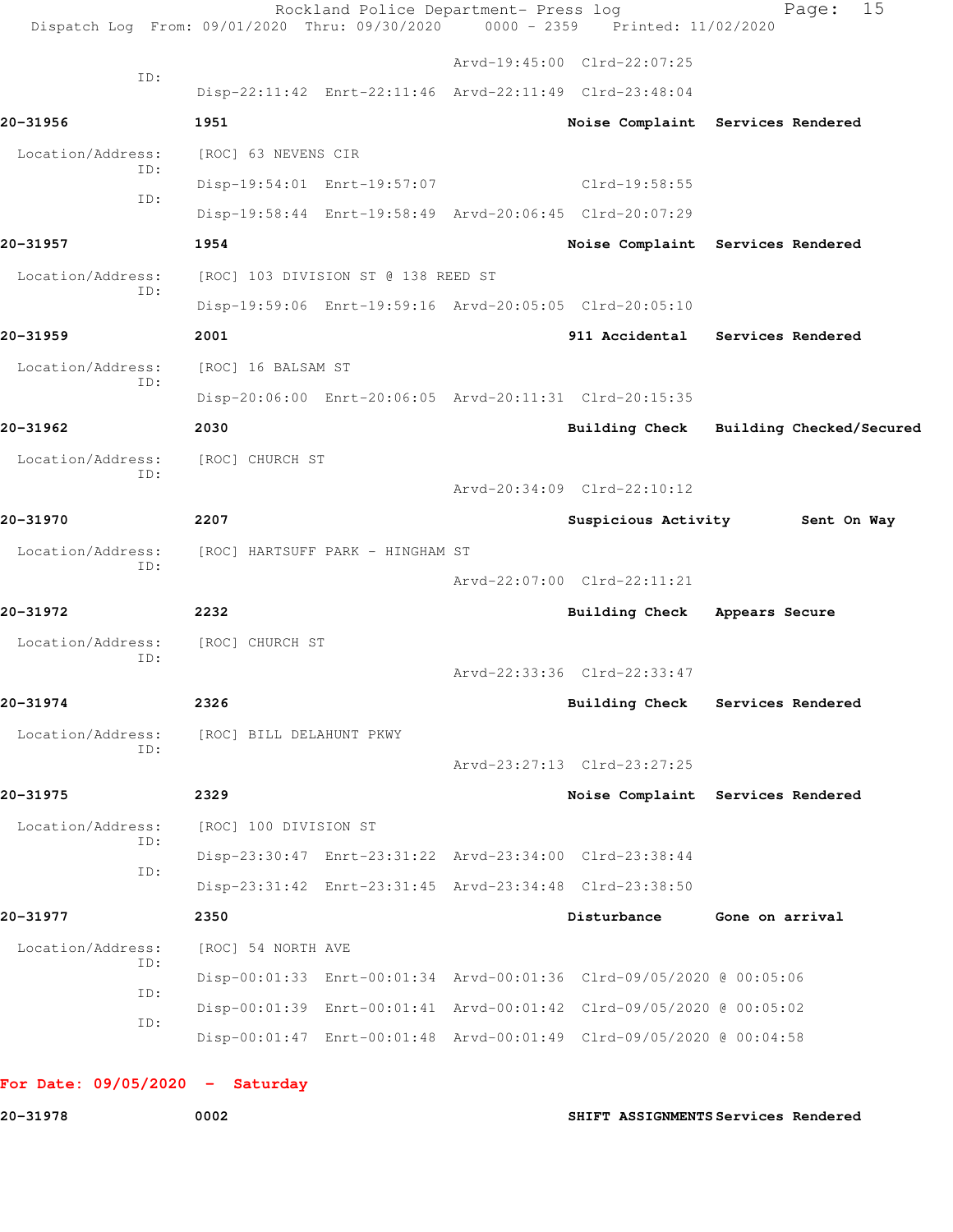|                          | Rockland Police Department- Press log<br>Dispatch Log From: 09/01/2020 Thru: 09/30/2020 | $0000 - 2359$ | Printed: 11/02/2020                     |                          | Page:          | 16                |
|--------------------------|-----------------------------------------------------------------------------------------|---------------|-----------------------------------------|--------------------------|----------------|-------------------|
| Location/Address:        | [ROC P72] ROCKLAND POLICE DEPARTMENT - 490 MARKET ST                                    |               |                                         |                          |                |                   |
| ID:                      | Disp-00:04:35                                                                           |               | $Clrd-00:04:47$                         |                          |                |                   |
| 20-31991                 | 0524                                                                                    |               | Building Check Building Checked/Secured |                          |                |                   |
| Location/Address:        | [ROC] UNION ST                                                                          |               |                                         |                          |                |                   |
| ID:                      | $Disp-05:25:24$                                                                         |               | Arvd-05:25:31 Clrd-05:38:11             |                          |                |                   |
| 20-31994                 | 0536                                                                                    |               | Motor Vehicle Stop                      |                          | Verbal Warning |                   |
| Location/Address:        | [ROC] 115 UNION ST @ 20 VERNON ST                                                       |               |                                         |                          |                |                   |
| ID:                      |                                                                                         |               | Arvd-05:36:00 Clrd-05:42:36             |                          |                |                   |
| ID:                      | Disp-05:38:26 Enrt-05:38:29 Arvd-05:38:32 Clrd-05:42:36                                 |               |                                         |                          |                |                   |
| 20-31995                 | 0617                                                                                    |               | Details / Time off Services Rendered    |                          |                |                   |
| Location:                | [ROC]                                                                                   |               |                                         |                          |                |                   |
| 20-31999                 | 0758                                                                                    |               | Animal Complaint Gone on arrival        |                          |                |                   |
| Location/Address:        | [ROC] 222 UNION ST                                                                      |               |                                         |                          |                |                   |
| ID:                      | Disp-08:03:35 Enrt-08:04:08 Arvd-08:09:33 Clrd-08:12:40                                 |               |                                         |                          |                |                   |
| 20-32000                 | 0800                                                                                    |               | SHIFT ASSIGNMENTS Services Rendered     |                          |                |                   |
| Location/Address:        | [ROC P72] ROCKLAND POLICE DEPARTMENT - 490 MARKET ST                                    |               |                                         |                          |                |                   |
| 20-32001                 | 0805                                                                                    |               | Larceny / Forgery/ Fraud                |                          | Investigated   |                   |
| Location/Address:        | [ROC P64] CVS PHARMACY - 80 MARKET ST                                                   |               |                                         |                          |                |                   |
| ID:                      | Disp-08:09:16                                                                           |               | Arvd-08:14:16 Clrd-08:24:42             |                          |                |                   |
| 20-32003                 | 0818                                                                                    |               | 911 Accidental                          | <b>Services Rendered</b> |                |                   |
| Location/Address:        | [ROC P92] BAVIS ICE ARENA - 180 VFW DR                                                  |               |                                         |                          |                |                   |
| ID:<br>ID:               | Disp-08:18:34 Enrt-08:18:43 Arvd-08:22:34 Clrd-08:30:25                                 |               |                                         |                          |                |                   |
|                          | Disp-08:31:34                                                                           |               | Clrd-08:40:38                           |                          |                |                   |
| 20-32004                 | 0829                                                                                    |               | Building Check                          | Services Rendered        |                |                   |
| Location/Address:<br>ID: | [ROC] CHURCH ST                                                                         |               |                                         |                          |                |                   |
|                          |                                                                                         |               | Arvd-08:30:25 Clrd-08:31:30             |                          |                |                   |
| 20-32009                 | 0932                                                                                    |               | <b>Building Check</b>                   | Services Rendered        |                |                   |
| Location/Address:<br>ID: | [ROC] HINGHAM ST                                                                        |               |                                         |                          |                |                   |
|                          |                                                                                         |               | Arvd-09:32:51 Clrd-09:33:15             |                          |                |                   |
| 20-32012                 | 0946                                                                                    |               | Traffic Enforcement                     |                          |                | Services Rendered |
| Location/Address:<br>ID: | [ROC P73] UNION POINT ENTRANCE - RESERVOIR PARK DR                                      |               |                                         |                          |                |                   |
|                          | Disp-09:47:32                                                                           |               | Arvd-09:47:40 Clrd-10:11:08             |                          |                |                   |
| 20-32018                 | 1012                                                                                    |               | <b>Building Check</b>                   | Services Rendered        |                |                   |
| Location/Address:<br>ID: | [ROC] HINGHAM ST                                                                        |               |                                         |                          |                |                   |
|                          |                                                                                         |               | Arvd-10:12:45 Clrd-10:13:01             |                          |                |                   |
| 20-32024                 | 1047                                                                                    |               | <b>Building Check</b>                   | Appears Secure           |                |                   |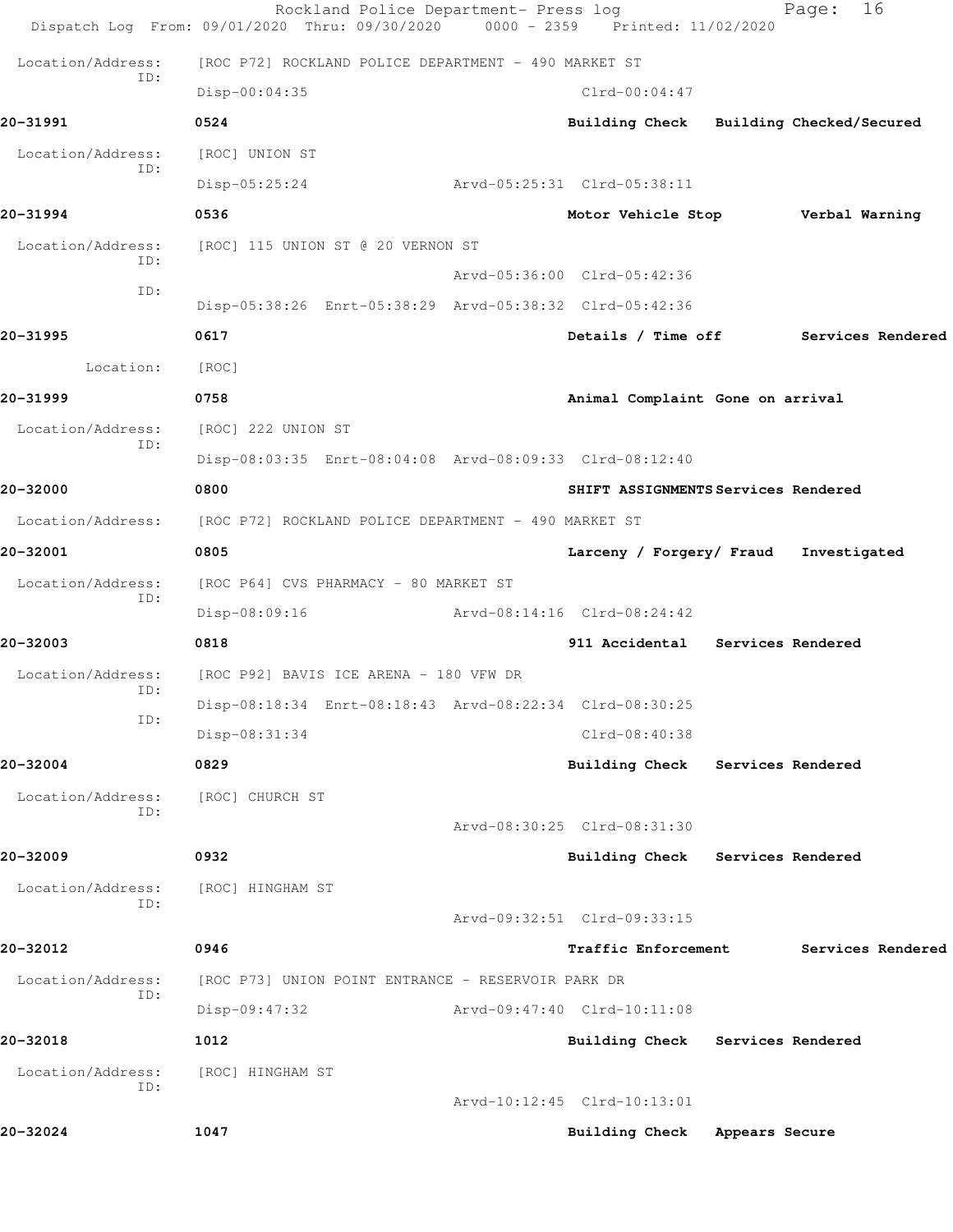|                          | Rockland Police Department- Press log<br>Dispatch Log From: 09/01/2020 Thru: 09/30/2020 0000 - 2359 Printed: 11/02/2020 |                             | 17<br>Page:              |
|--------------------------|-------------------------------------------------------------------------------------------------------------------------|-----------------------------|--------------------------|
| Location/Address:        | [ROC] VETERAN'S MEMORIAL - TAUNTON AVE                                                                                  |                             |                          |
| ID:                      |                                                                                                                         | Arvd-10:48:18 Clrd-10:49:25 |                          |
| 20-32025                 | 1107                                                                                                                    | CHILD DROP OFF              | Services Rendered        |
| Location/Address:        | [ROC P72] ROCKLAND POLICE DEPARTMENT - 490 MARKET ST                                                                    |                             |                          |
| 20-32033                 | 1240                                                                                                                    | 911 Accidental              | Services Rendered        |
| Location/Address:        | [ROC] 651 HINGHAM ST                                                                                                    |                             |                          |
| ID:                      | Disp-12:41:30 Enrt-12:41:33 Arvd-12:46:34 Clrd-12:50:16                                                                 |                             |                          |
| 20-32038                 | 1315                                                                                                                    | Burglar Alarm               | Services Rendered        |
| Location/Address:        | [ROC] 11 CORN MILL WAY                                                                                                  |                             |                          |
| ID:                      | Disp-13:15:56 Enrt-13:16:19 Arvd-13:20:41 Clrd-13:24:08                                                                 |                             |                          |
| 20-32041                 | 1325                                                                                                                    | <b>Building Check</b>       | Services Rendered        |
| Location/Address:        | [ROC] HINGHAM ST                                                                                                        |                             |                          |
| ID:                      |                                                                                                                         | Arvd-13:26:17 Clrd-13:26:33 |                          |
| 20-32044                 | 1408                                                                                                                    | Building Check              | Appears Secure           |
| Location/Address:<br>ID: | [ROC] VETERAN'S MEMORIAL - TAUNTON AVE                                                                                  |                             |                          |
|                          |                                                                                                                         | Arvd-14:08:48 Clrd-14:09:31 |                          |
| 20-32048                 | 1439                                                                                                                    | 911 Accidental              | Services Rendered        |
| Location/Address:<br>ID: | [ROC] 653 HINGHAM ST                                                                                                    |                             |                          |
|                          | Disp-14:43:55 Enrt-14:43:58 Arvd-14:45:40 Clrd-14:47:28                                                                 |                             |                          |
| 20-32057                 | 1601                                                                                                                    | General Info                | Services Rendered        |
| Location/Address:        | [ROC P72] ROCKLAND POLICE DEPARTMENT - 490 MARKET ST                                                                    |                             |                          |
| 20-32058                 | 1620                                                                                                                    | 911 Accidental              | Services Rendered        |
| Location/Address:<br>ID: | [ROC P20] DUNKIN DONUTS - 21 EAST WATER ST                                                                              |                             |                          |
|                          | Disp-16:22:20 Enrt-16:22:22 Arvd-16:28:43 Clrd-16:42:30                                                                 |                             |                          |
| 20-32061                 | 1648                                                                                                                    | <b>Building Check</b>       | Appears Secure           |
| Location/Address:<br>ID: | [ROC P47] BEST WESTERN - 909 HINGHAM ST                                                                                 |                             |                          |
| ID:                      |                                                                                                                         | Arvd-16:48:50 Clrd-16:49:32 |                          |
|                          | Disp-16:50:06                                                                                                           | $Clrd-16:50:20$             |                          |
| 20-32062                 | 1648                                                                                                                    | <b>Building Check</b>       | Building Checked/Secured |
| Location/Address:<br>ID: | [ROC] BILL DELAHUNT PKWY                                                                                                |                             |                          |
|                          |                                                                                                                         | Arvd-16:49:32 Clrd-16:49:53 |                          |
| 20-32065                 | 1704                                                                                                                    | Complaint                   | Services Rendered        |
| Location/Address:<br>ID: | [ROC P107] DUNKIN DONUTS - 165 MARKET ST                                                                                |                             |                          |
|                          | Disp-17:07:18 Enrt-17:07:24 Arvd-17:10:10 Clrd-17:24:35                                                                 |                             |                          |
| 20-32070                 | 1759                                                                                                                    | Motor Vehicle Complaint     | Report Follows           |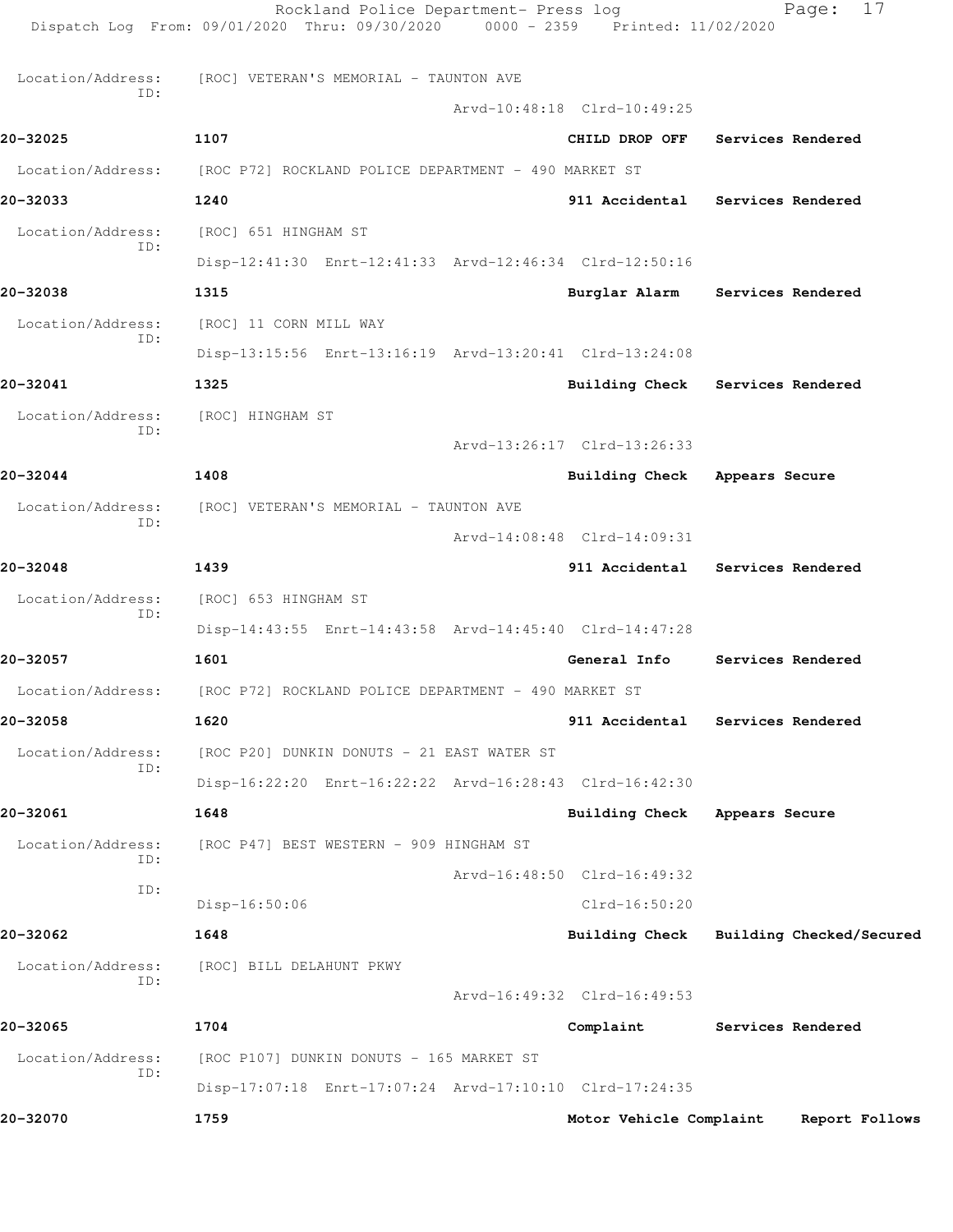| Dispatch Log From: 09/01/2020 Thru: 09/30/2020 0000 - 2359 Printed: 11/02/2020 |                                                                                                                                       | Rockland Police Department- Press log           |                                                         |              | 18<br>Page:       |  |
|--------------------------------------------------------------------------------|---------------------------------------------------------------------------------------------------------------------------------------|-------------------------------------------------|---------------------------------------------------------|--------------|-------------------|--|
| Vicinity of:                                                                   | [ROC] GARDNER ST                                                                                                                      |                                                 |                                                         |              |                   |  |
| ID:<br>Refer To Arrest:<br>Arrest:<br>Age:<br>Charges:                         | 20ROC-32070-AR<br>ROBERTSON, MADELINE JANE<br>Address: 192 NORTH ST HINGHAM, MA<br>62<br>0UI-LIQUOR OR .08%<br>MARKED LANES VIOLATION | RECKLESS OPERATION OF MOTOR VEHICLE             | Disp-18:01:26 Enrt-18:01:34 Arvd-18:01:36 Clrd-19:58:21 |              |                   |  |
| 20-32071                                                                       | 1803                                                                                                                                  |                                                 | Suspicious Activity Services Rendered                   |              |                   |  |
| Location/Address:<br>ID:                                                       | [ROC P100] LUKE'S LIQUORS - 167 MARKET ST                                                                                             |                                                 |                                                         |              |                   |  |
|                                                                                |                                                                                                                                       |                                                 | Disp-18:04:20 Enrt-18:04:25 Arvd-18:07:02 Clrd-18:10:59 |              |                   |  |
| 20-32072                                                                       | 1827                                                                                                                                  |                                                 | Disturbance                                             | Sent On Way  |                   |  |
| Location/Address:<br>ID:                                                       |                                                                                                                                       | [ROC P51] DOUBLE TREE - 929 HINGHAM ST          |                                                         |              |                   |  |
| ID:                                                                            |                                                                                                                                       |                                                 | Disp-18:28:09 Enrt-18:28:21 Arvd-18:30:52 Clrd-18:36:58 |              |                   |  |
|                                                                                |                                                                                                                                       |                                                 | Disp-18:28:09 Enrt-18:28:18 Arvd-18:33:36 Clrd-18:36:52 |              |                   |  |
| 20-32080                                                                       | 1914                                                                                                                                  |                                                 | Disturbance                                             |              | Services Rendered |  |
| Location/Address:<br>ID:                                                       | [ROC] 954 HINGHAM ST                                                                                                                  |                                                 |                                                         |              |                   |  |
| ID:                                                                            |                                                                                                                                       |                                                 | Disp-19:15:39 Enrt-19:17:17 Arvd-19:21:41 Clrd-19:32:03 |              |                   |  |
|                                                                                |                                                                                                                                       |                                                 | Disp-19:17:24 Enrt-19:17:28 Arvd-19:21:39 Clrd-19:32:06 |              |                   |  |
| 20-32082                                                                       | 1926                                                                                                                                  |                                                 | Burglar Alarm                                           | Investigated |                   |  |
| Location/Address:<br>ID:                                                       | [ROC] 503 WEBSTER ST                                                                                                                  |                                                 |                                                         |              |                   |  |
| ID:                                                                            |                                                                                                                                       |                                                 | Disp-19:32:19 Enrt-19:32:29 Arvd-19:34:56 Clrd-19:37:47 |              |                   |  |
|                                                                                |                                                                                                                                       |                                                 | Disp-19:32:24 Enrt-19:32:32 Arvd-19:34:59 Clrd-19:37:43 |              |                   |  |
| 20-32085                                                                       | 1941                                                                                                                                  |                                                 | Motor Vehicle Complaint                                 |              | Investigated      |  |
| Location/Address:<br>ID:                                                       |                                                                                                                                       | [ROC 60] SPRING GATE APARTMENTS - 52 HANNAH WAY |                                                         |              |                   |  |
|                                                                                |                                                                                                                                       |                                                 | Disp-19:42:27 Enrt-19:43:53 Arvd-19:43:56 Clrd-19:48:09 |              |                   |  |
| 20-32103                                                                       | 2015                                                                                                                                  |                                                 | Health & Welfare Check                                  |              | Services Rendered |  |
| Location/Address:                                                              |                                                                                                                                       | [ROC P51] DOUBLE TREE - 929 HINGHAM ST          |                                                         |              |                   |  |
| ID:                                                                            | Disp-23:03:42                                                                                                                         |                                                 | $Clrd-23:03:45$                                         |              |                   |  |
| 20-32095                                                                       | 2121                                                                                                                                  |                                                 | Burglar Alarm                                           | Investigated |                   |  |
| Location/Address:                                                              | [ROC] 503 WEBSTER ST                                                                                                                  |                                                 |                                                         |              |                   |  |
| ID:                                                                            |                                                                                                                                       | Disp-21:23:05 Enrt-21:23:09                     | $Clrd-21:23:43$                                         |              |                   |  |
| ID:                                                                            |                                                                                                                                       | Disp-21:23:36 Enrt-21:23:40                     | $Clrd-21:25:36$                                         |              |                   |  |
| ID:                                                                            |                                                                                                                                       |                                                 | Disp-21:34:56 Enrt-21:35:01 Arvd-21:39:02 Clrd-21:42:32 |              |                   |  |
| ID:                                                                            |                                                                                                                                       |                                                 | Disp-21:38:48 Enrt-21:38:52 Arvd-21:38:55 Clrd-21:42:29 |              |                   |  |
| 20-32097                                                                       | 2124                                                                                                                                  |                                                 | Disturbance                                             |              | Services Rendered |  |
| Location/Address:                                                              |                                                                                                                                       | [ROC 60] SPRING GATE APARTMENTS - 52 HANNAH WAY |                                                         |              |                   |  |
| ID:                                                                            |                                                                                                                                       |                                                 | Disp-21:25:30 Enrt-21:26:08 Arvd-21:32:48 Clrd-21:34:13 |              |                   |  |
| ID:                                                                            |                                                                                                                                       |                                                 |                                                         |              |                   |  |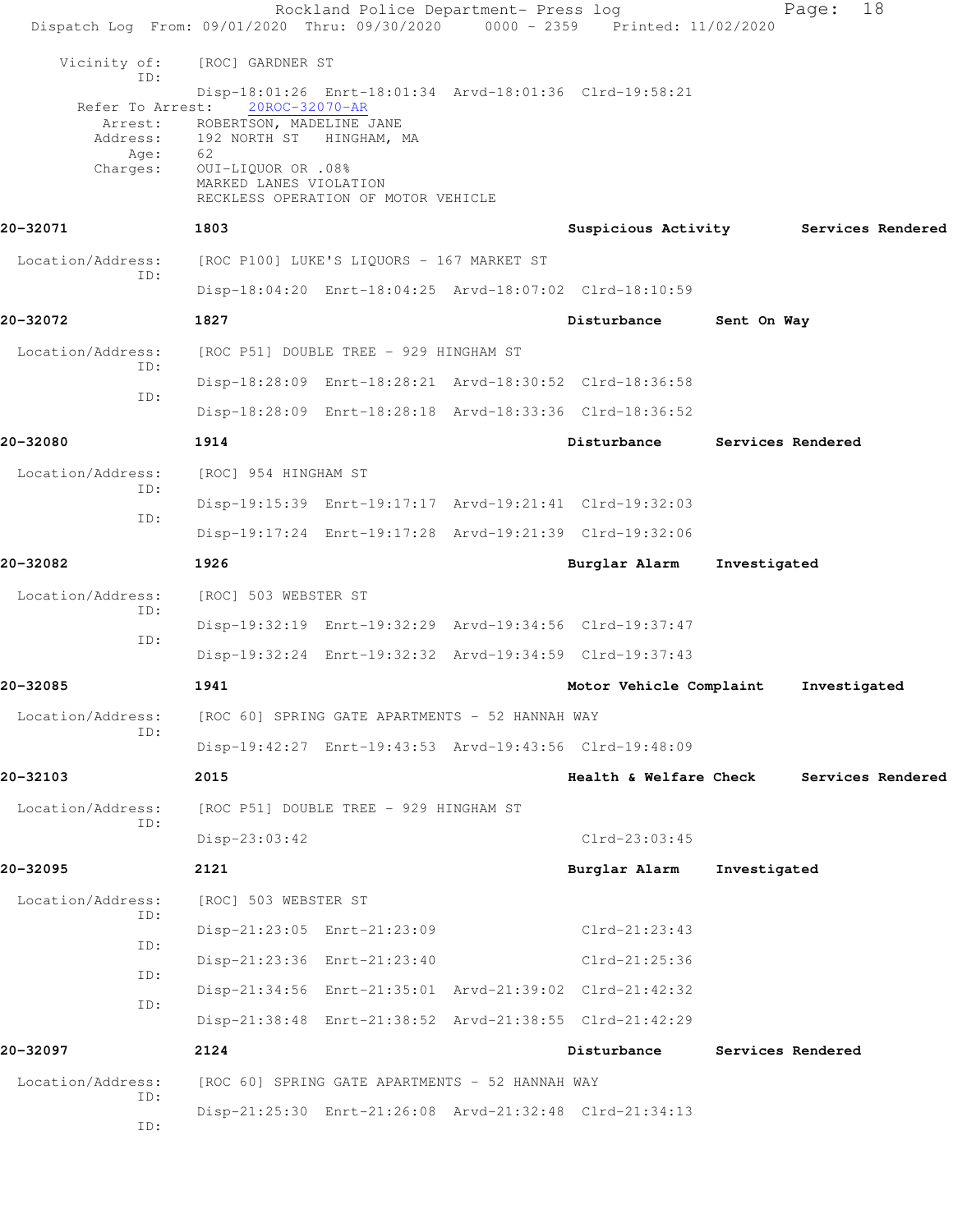| Dispatch Log From: 09/01/2020 Thru: 09/30/2020 |                                        | Rockland Police Department- Press log                                                                                                | $0000 - 2359$ | Printed: 11/02/2020                                     | Page:             | 19                |
|------------------------------------------------|----------------------------------------|--------------------------------------------------------------------------------------------------------------------------------------|---------------|---------------------------------------------------------|-------------------|-------------------|
|                                                |                                        | Disp-21:25:36 Enrt-21:26:05 Arvd-21:26:11 Clrd-21:34:16                                                                              |               |                                                         |                   |                   |
| 20-32099                                       | 2143                                   |                                                                                                                                      |               | Larceny / Forgery/ Fraud                                |                   | Services Rendered |
| Location/Address:                              | [ROC] 141 MARTHA DR Apt. #E            |                                                                                                                                      |               |                                                         |                   |                   |
| ID:                                            |                                        | Disp-21:44:31 Enrt-21:45:17 Arvd-21:47:53 Clrd-21:54:48                                                                              |               |                                                         |                   |                   |
| ID:                                            |                                        |                                                                                                                                      |               | Disp-21:45:22 Enrt-21:45:26 Arvd-21:47:53 Clrd-21:54:51 |                   |                   |
| 20-32100                                       | 2200                                   |                                                                                                                                      |               | Follow-Up Investigation                                 |                   | Services Rendered |
| Location/Address:                              | [ROC] 51 HANNAH WAY                    |                                                                                                                                      |               |                                                         |                   |                   |
| ID:                                            |                                        |                                                                                                                                      |               | Arvd-22:00:00 Clrd-22:11:54                             |                   |                   |
| ID:                                            |                                        | Disp-22:02:28 Enrt-22:02:32 Arvd-22:02:34 Clrd-22:03:50                                                                              |               |                                                         |                   |                   |
| 20-32101                                       | 2211                                   |                                                                                                                                      |               | Noise Complaint Services Rendered                       |                   |                   |
| Location/Address:                              | [ROC] 29 WILLIAMS ST                   |                                                                                                                                      |               |                                                         |                   |                   |
| ID:                                            |                                        | Disp-22:14:07 Enrt-22:15:30 Arvd-22:16:58 Clrd-22:29:25                                                                              |               |                                                         |                   |                   |
| 20-32104                                       | 2307                                   |                                                                                                                                      |               | Health & Welfare Check                                  |                   | Services Rendered |
| Location/Address:                              | [ROC] 476 LIBERTY ST Apt. #2           |                                                                                                                                      |               |                                                         |                   |                   |
| ID:                                            |                                        | Disp-23:10:25 Enrt-23:13:25 Arvd-23:18:34 Clrd-23:28:04                                                                              |               |                                                         |                   |                   |
| ID:                                            |                                        | Disp-23:18:24 Enrt-23:18:28 Arvd-23:18:31 Clrd-23:28:01                                                                              |               |                                                         |                   |                   |
| 20-32106                                       | 2332                                   |                                                                                                                                      |               | Disturbance                                             | Services Rendered |                   |
| Location/Address:                              | [ROC 63] EAGLES - 29 PARK ST           |                                                                                                                                      |               |                                                         |                   |                   |
| ID:<br>ID:                                     |                                        | Disp-23:33:42 Enrt-23:35:13 Arvd-23:35:17 Clrd-23:42:31                                                                              |               |                                                         |                   |                   |
|                                                |                                        | Disp-23:33:42 Enrt-23:35:14 Arvd-23:35:16 Clrd-23:42:25                                                                              |               |                                                         |                   |                   |
| For Date: $09/06/2020 -$ Sunday                |                                        |                                                                                                                                      |               |                                                         |                   |                   |
| 20-32107                                       | 0001                                   |                                                                                                                                      |               | SHIFT ASSIGNMENTS Services Rendered                     |                   |                   |
| Location/Address:                              |                                        | [ROC P72] ROCKLAND POLICE DEPARTMENT - 490 MARKET ST                                                                                 |               |                                                         |                   |                   |
| ID:                                            | $Disp-00:03:13$                        |                                                                                                                                      |               | $Clrd-00:03:19$                                         |                   |                   |
| 20-32121                                       | 0356                                   |                                                                                                                                      |               | Health & Welfare Check                                  |                   | Services Rendered |
| Location/Address:                              |                                        | [ROC P47] BEST WESTERN - 909 HINGHAM ST Apt. #226                                                                                    |               |                                                         |                   |                   |
| ID:                                            | Disp-03:59:10                          |                                                                                                                                      |               | $Clrd-03:59:36$                                         |                   |                   |
| ID:                                            |                                        | Disp-03:59:49 Enrt-03:59:52                                                                                                          |               | $Clrd-04:03:00$                                         |                   |                   |
| 20-32122                                       | 0401                                   |                                                                                                                                      |               | Emergency Medical Peace Restored                        |                   |                   |
| Location/Address:<br>ID:                       |                                        | [ROC P47] BEST WESTERN - 909 HINGHAM ST                                                                                              |               |                                                         |                   |                   |
| EMS Unit:                                      | $Disp-04:01:51$<br>ROCKAM2-Rockland A2 |                                                                                                                                      |               | $Clrd-04:02:06$                                         |                   |                   |
|                                                |                                        | InQrtsUnavl-04:15:17 InSrvce-04:15:17                                                                                                |               | Disp-04:02:24 Enrt-04:05:57 Arvd-04:10:20 Clrd-04:15:17 |                   |                   |
| Fire Unit:                                     |                                        | ROCKEN1-Pumper-Rockland Engine 1<br>Disp-04:02:31 Enrt-04:05:55 Arvd-04:12:18 Clrd-04:14:43<br>InQrtsUnavl-04:14:49 InSrvce-04:14:49 |               |                                                         |                   |                   |
| ID:                                            |                                        |                                                                                                                                      |               | Disp-04:03:07 Enrt-04:03:13 Arvd-04:05:40 Clrd-04:15:57 |                   |                   |
| ID:                                            |                                        |                                                                                                                                      |               |                                                         |                   |                   |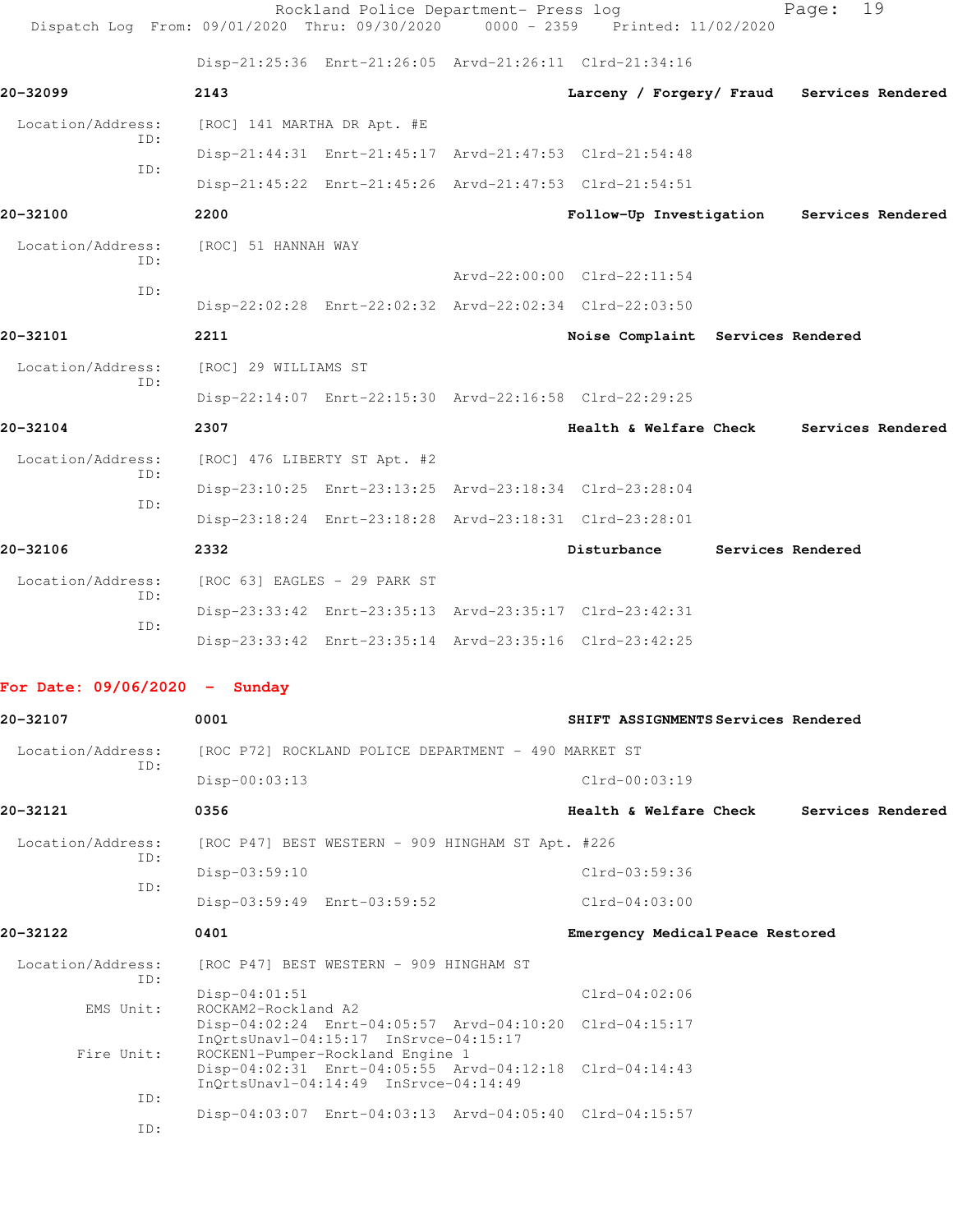|                   | Rockland Police Department- Press log<br>Dispatch Log From: 09/01/2020 Thru: 09/30/2020 0000 - 2359 Printed: 11/02/2020 |                             | 20<br>Page:                               |
|-------------------|-------------------------------------------------------------------------------------------------------------------------|-----------------------------|-------------------------------------------|
|                   | Disp-04:03:10 Enrt-04:03:11 Arvd-04:07:18 Clrd-04:15:57                                                                 |                             |                                           |
| 20-32128          | 0531                                                                                                                    |                             | Building Check Building Checked/Secured   |
| Location/Address: | [ROC] UNION ST                                                                                                          |                             |                                           |
| ID:               | $Disp-05:32:51$                                                                                                         | Arvd-05:33:01 Clrd-05:50:53 |                                           |
| 20-32129          | 0549                                                                                                                    | Disturbance                 | Sent On Way                               |
| Location/Address: | [ROC P47] BEST WESTERN - 909 HINGHAM ST Apt. #226                                                                       |                             |                                           |
| ID:<br>ID:        | Disp-05:50:25 Enrt-05:51:23 Arvd-05:54:53 Clrd-06:14:31                                                                 |                             |                                           |
|                   | Disp-05:51:19 Enrt-05:51:23 Arvd-05:54:55 Clrd-06:19:12                                                                 |                             |                                           |
| 20-32131          | 0640                                                                                                                    |                             | Motor Vehicle Stop Verbal Warning         |
| Location/Address: | [ROC P100] LUKE'S LIQUORS - 167 MARKET ST                                                                               |                             |                                           |
| ID:<br>ID:        | Disp-06:41:02                                                                                                           | Arvd-06:41:06 Clrd-06:46:15 |                                           |
|                   | Disp-06:42:02                                                                                                           | Arvd-06:42:05 Clrd-06:46:13 |                                           |
| 20-32145          | 0800                                                                                                                    |                             | SHIFT ASSIGNMENTS Services Rendered       |
| Location/Address: | [ROC P72] ROCKLAND POLICE DEPARTMENT - 490 MARKET ST                                                                    |                             |                                           |
| 20-32134          | 0815                                                                                                                    |                             | Motor Vehicle Complaint Services Rendered |
| Location/Address: | [ROC] DURBECK RD                                                                                                        |                             |                                           |
| ID:               | Disp-08:19:13 Enrt-08:19:54 Arvd-08:51:03 Clrd-08:55:26                                                                 |                             |                                           |
| 20-32137          | 0910                                                                                                                    |                             | Building Check Appears Secure             |
| Location/Address: | [ROC P47] BEST WESTERN - 909 HINGHAM ST                                                                                 |                             |                                           |
| ID:               |                                                                                                                         | Arvd-09:10:40 Clrd-09:11:04 |                                           |
| 20-32138          | 0931                                                                                                                    |                             | Building Check Building Checked/Secured   |
| Location/Address: | [ROC] BILL DELAHUNT PKWY                                                                                                |                             |                                           |
| ID:               |                                                                                                                         | Arvd-09:31:36 Clrd-09:31:53 |                                           |
| 20-32146          | 1031                                                                                                                    | COMP Time off               | <b>Services Rendered</b>                  |
| Location:         | [ROC]                                                                                                                   |                             |                                           |
| 20-32156          | 1345                                                                                                                    |                             | Building Check Building Checked/Secured   |
| Location/Address: | [ROC] HINGHAM ST                                                                                                        |                             |                                           |
| ID:               |                                                                                                                         | Arvd-13:45:56 Clrd-13:46:14 |                                           |
| 20-32157          | 1345                                                                                                                    | Motor Vehicle Stop          | Verbal Warning                            |
| Location/Address: | [ROC] 10 SPRING ST @ 7 MARKET ST                                                                                        |                             |                                           |
| ID:               |                                                                                                                         | Arvd-13:45:00 Clrd-13:47:31 |                                           |
| 20-32162          | 1453                                                                                                                    |                             | Unwanted Party Arrest (s) Made            |
| Location/Address: | [ROC 138] 67 EAST WATER ST                                                                                              |                             |                                           |
| ID:               | Disp-14:55:14 Enrt-14:55:46 Arvd-14:58:08 Clrd-15:28:57                                                                 |                             |                                           |
| ID:               | Disp-14:55:17 Enrt-14:55:46 Arvd-15:00:26 Clrd-15:04:14                                                                 |                             |                                           |
| ID:               | Disp-14:55:22 Enrt-14:55:46 Arvd-14:58:07 Clrd-15:16:48                                                                 |                             |                                           |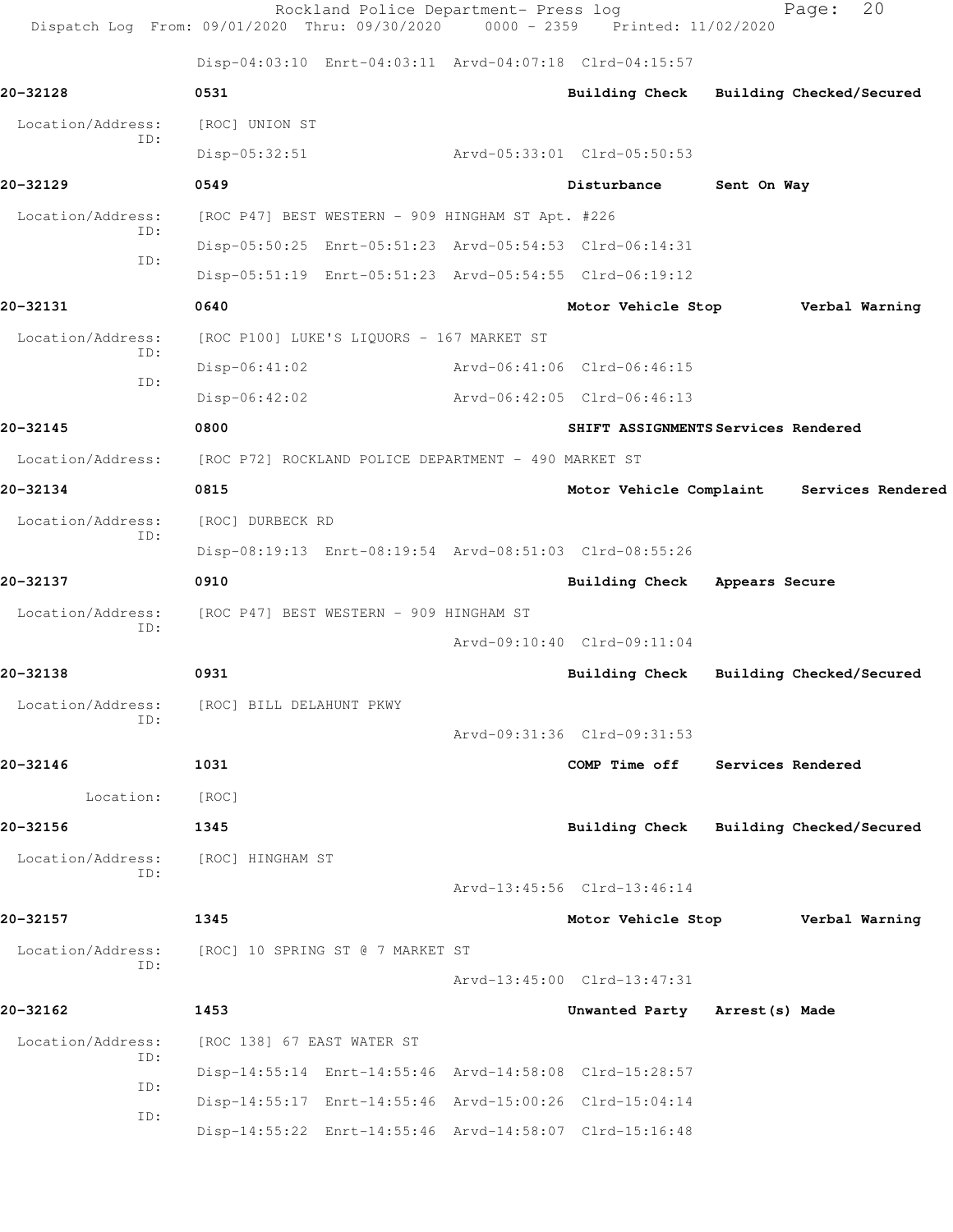|                                                                    | Rockland Police Department- Press log<br>Dispatch Log From: 09/01/2020 Thru: 09/30/2020 0000 - 2359 Printed: 11/02/2020                                  |                                     | 21<br>Page:              |
|--------------------------------------------------------------------|----------------------------------------------------------------------------------------------------------------------------------------------------------|-------------------------------------|--------------------------|
| ID:<br>Refer To $P/C$ :<br>$P/C$ :<br>Address:<br>Age:<br>Charges: | Disp-15:04:23<br>20ROC-32162-AR<br>REYNO, JANET A<br>67 E WATER ST<br>ROCKLAND, MA<br>53<br>PROTECTIVE CUSTODY                                           | Arvd-15:04:45 Clrd-15:16:45         |                          |
| 20-32169                                                           | 1600                                                                                                                                                     | SHIFT ASSIGNMENTS Services Rendered |                          |
| Location/Address:                                                  | [ROC P72] ROCKLAND POLICE DEPARTMENT - 490 MARKET ST                                                                                                     |                                     |                          |
| 20-32170                                                           | 1601                                                                                                                                                     | Details / Time off                  | Services Rendered        |
| Location:                                                          | [ROC]                                                                                                                                                    |                                     |                          |
| 20-32176                                                           | 1625                                                                                                                                                     | Building Check Appears Secure       |                          |
| Location/Address:<br>ID:                                           | [ROC] CHURCH ST                                                                                                                                          |                                     |                          |
|                                                                    |                                                                                                                                                          | Arvd-16:25:43 Clrd-16:26:13         |                          |
| 20-32181<br>Required                                               | 1743                                                                                                                                                     | Vehicle Maintenance                 | No Action                |
| Location/Address:<br>ID:                                           | [ROC P72] ROCKLAND POLICE DEPARTMENT - 490 MARKET ST                                                                                                     |                                     |                          |
| ID:                                                                | $Disp-17:49:02$                                                                                                                                          | $Clrd-17:48:00$                     |                          |
|                                                                    | Disp-17:49:26 Enrt-17:49:28 Arvd-17:49:30 Clrd-17:49:34                                                                                                  |                                     |                          |
| 20-32183                                                           | 1753                                                                                                                                                     | Suspicious Activity                 | Sent On Way              |
| Location/Address:<br>ID:                                           | [ROC] 315 REED ST                                                                                                                                        |                                     |                          |
| ID:                                                                | Disp-17:55:07 Enrt-17:55:14 Arvd-17:55:15 Clrd-18:04:23                                                                                                  |                                     |                          |
|                                                                    | Disp-17:55:28 Enrt-17:55:30                                                                                                                              | $Clrd-18:03:38$                     |                          |
| 20-32194                                                           | 1917                                                                                                                                                     | <b>Building Check</b>               | Building Checked/Secured |
| Location/Address:<br>ID:                                           | [ROC] CHURCH ST                                                                                                                                          |                                     |                          |
|                                                                    |                                                                                                                                                          | Arvd-19:19:47 Clrd-19:20:08         |                          |
| 20-32195                                                           | 1918                                                                                                                                                     | Building Check Appears Secure       |                          |
| Location/Address:<br>ID:                                           | [ROC] VETERAN'S MEMORIAL - TAUNTON AVE                                                                                                                   |                                     |                          |
|                                                                    |                                                                                                                                                          | Arvd-19:20:49 Clrd-19:43:39         |                          |
| 20-32197                                                           | 1930                                                                                                                                                     | Suspicious Activity                 | Report Follows           |
| Location/Address:<br>ID:                                           | [ROC] BACK PARKING LOT - GROVE ST                                                                                                                        |                                     |                          |
| ID:                                                                | Disp-19:32:56 Enrt-19:32:59 Arvd-19:33:01 Clrd-20:01:39                                                                                                  |                                     |                          |
| ID:                                                                | Disp-19:33:08 Enrt-19:33:10 Arvd-19:33:11 Clrd-19:47:22                                                                                                  |                                     |                          |
| Refer To Arrest:<br>Arrest:<br>Address:<br>Age:<br>Charges:        | Disp-19:43:56 Enrt-19:43:58 Arvd-19:43:59 Clrd-19:48:28<br>20ROC-32197-AR<br>MURPHY, THOMAS D III<br>223 SPRING ST ROCKLAND, MA<br>33<br>Default Warrant |                                     |                          |
| 20-32199                                                           | 1948                                                                                                                                                     | Burglar Alarm                       | Building Checked/Secured |
| Location/Address:<br>ID:                                           | [ROC 84] HARMON GOLF & FITNESS CLUB - 168 CONCORD ST                                                                                                     |                                     |                          |
| ID:                                                                | Disp-19:50:53 Enrt-19:50:55 Arvd-19:52:40 Clrd-19:59:01                                                                                                  |                                     |                          |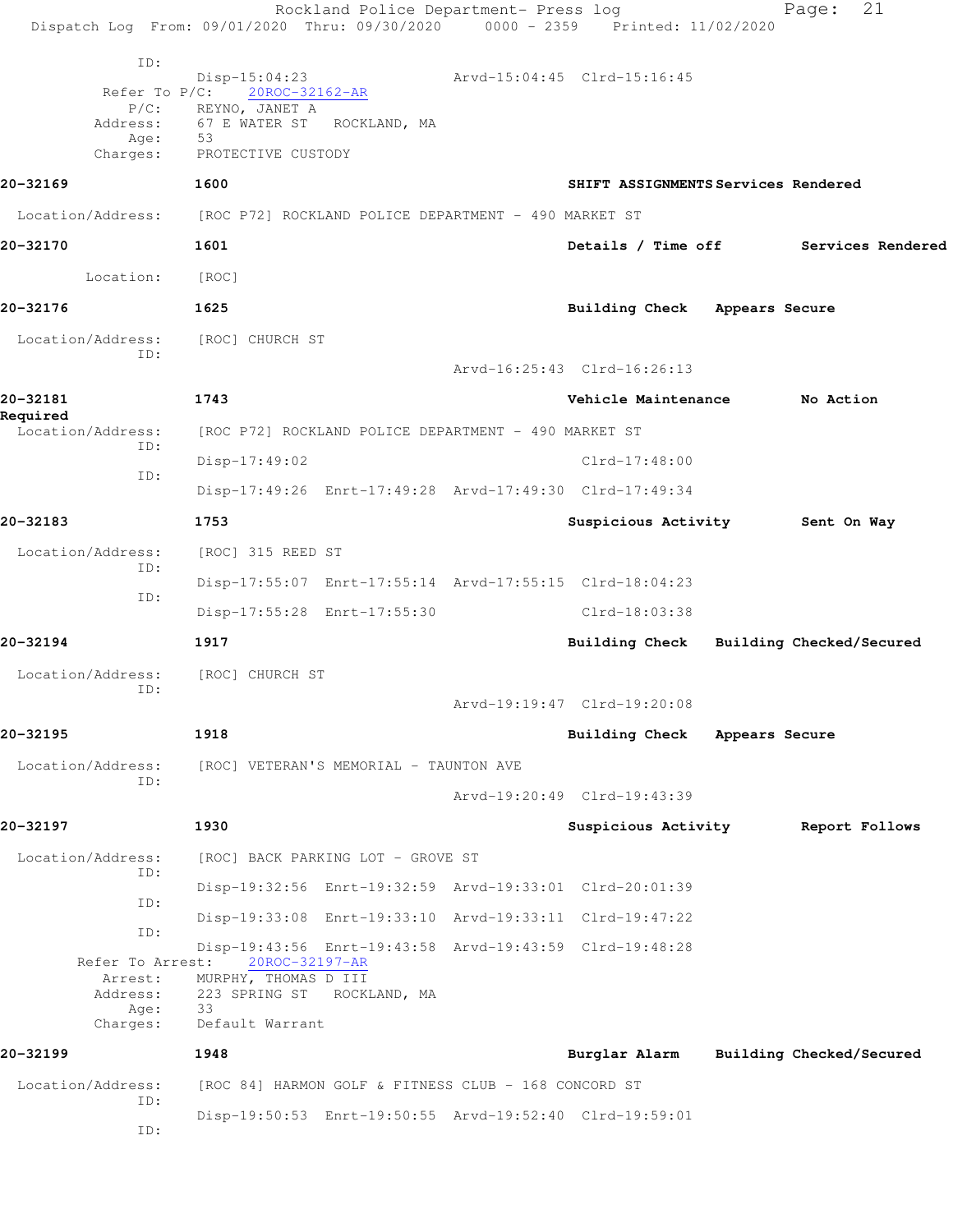| Dispatch Log From: 09/01/2020 Thru: 09/30/2020 0000 - 2359 Printed: 11/02/2020 |                                                      | Rockland Police Department- Press log                |                                                         |             | 22<br>Page:       |  |
|--------------------------------------------------------------------------------|------------------------------------------------------|------------------------------------------------------|---------------------------------------------------------|-------------|-------------------|--|
|                                                                                |                                                      |                                                      | Disp-19:51:03 Enrt-19:51:05 Arvd-19:52:42 Clrd-19:59:01 |             |                   |  |
| 20-32201                                                                       | 1958                                                 |                                                      | Disturbance                                             |             | Services Rendered |  |
| Location/Address:                                                              | [ROC] 42 MARTHA DR                                   |                                                      |                                                         |             |                   |  |
| ID:                                                                            |                                                      |                                                      | Disp-20:00:25 Enrt-20:00:28 Arvd-20:01:58 Clrd-20:45:11 |             |                   |  |
| ID:                                                                            |                                                      |                                                      | Disp-20:01:45 Enrt-20:01:52 Arvd-20:01:55 Clrd-20:45:09 |             |                   |  |
| ID:                                                                            |                                                      |                                                      | Disp-20:01:49 Enrt-20:01:51 Arvd-20:01:56 Clrd-20:29:03 |             |                   |  |
| 20-32204                                                                       | 2045                                                 |                                                      | Disturbance                                             | Sent On Way |                   |  |
| Location/Address:                                                              |                                                      | [ROC] 20 VERNON ST @ 115 UNION ST                    |                                                         |             |                   |  |
| ID:                                                                            |                                                      |                                                      | Disp-20:46:45 Enrt-20:47:21 Arvd-20:48:54 Clrd-20:52:36 |             |                   |  |
| 20-32206                                                                       | 2057                                                 |                                                      | Prisoner Information                                    |             | Services Rendered |  |
| Location/Address:                                                              |                                                      | [ROC P72] ROCKLAND POLICE DEPARTMENT - 490 MARKET ST |                                                         |             |                   |  |
| ID:                                                                            |                                                      |                                                      | Disp-20:59:16 Enrt-20:59:21 Arvd-20:59:23 Clrd-20:59:36 |             |                   |  |
| 20-32210                                                                       | 2120                                                 |                                                      | Motor Vehicle Complaint Services Rendered               |             |                   |  |
| Location/Address:                                                              | [ROC] MARTHA DR                                      |                                                      |                                                         |             |                   |  |
| ID:                                                                            |                                                      |                                                      | Disp-21:22:09 Enrt-21:25:01 Arvd-21:25:03 Clrd-21:25:05 |             |                   |  |
| 20-32212                                                                       | 2122                                                 |                                                      | Prisoner Information                                    |             | Services Rendered |  |
| Location/Address:                                                              |                                                      | [ROC P72] ROCKLAND POLICE DEPARTMENT - 490 MARKET ST |                                                         |             |                   |  |
| ID:                                                                            |                                                      |                                                      | Disp-21:24:09 Enrt-21:24:25 Arvd-21:24:27 Clrd-21:24:37 |             |                   |  |
| 20-32216                                                                       | 2128                                                 |                                                      | Motor Vehicle Complaint Services Rendered               |             |                   |  |
| Location/Address:                                                              | [ROC] MARKET ST                                      |                                                      |                                                         |             |                   |  |
| ID:                                                                            |                                                      |                                                      | Disp-21:30:47 Enrt-21:32:03 Arvd-21:32:04 Clrd-21:32:08 |             |                   |  |
| 20-32217                                                                       | 2131                                                 |                                                      | Motor Vehicle Complaint                                 |             | Gone on arrival   |  |
| Location/Address:                                                              | [ROC P99] RICHDALES (TEDESCHI'S) - 268 UNION ST      |                                                      |                                                         |             |                   |  |
| ID:                                                                            |                                                      |                                                      | Disp-21:35:02 Enrt-21:35:06 Arvd-21:36:14 Clrd-21:38:01 |             |                   |  |
| 20-32218                                                                       | 2133                                                 |                                                      | General Info                                            |             | Services Rendered |  |
| Location/Address:                                                              | [ROC P72] ROCKLAND POLICE DEPARTMENT - 490 MARKET ST |                                                      |                                                         |             |                   |  |
| 20-32219                                                                       | 2208                                                 |                                                      | Motor Vehicle Complaint Gone on arrival                 |             |                   |  |
| Location/Address:                                                              | [ROC] MARKET ST                                      |                                                      |                                                         |             |                   |  |
| ID:                                                                            |                                                      |                                                      | Disp-22:10:11 Enrt-22:10:20 Arvd-22:10:22 Clrd-22:14:47 |             |                   |  |
| 20-32220                                                                       | 2212                                                 |                                                      | Building Check Building Checked/Secured                 |             |                   |  |
| Location/Address:                                                              | [ROC] CHURCH ST                                      |                                                      |                                                         |             |                   |  |
| ID:                                                                            |                                                      |                                                      |                                                         |             |                   |  |

**20-32230 0000 SHIFT ASSIGNMENTS Services Not Required** 20-32230 0000 Location/Address: [ROC P72] ROCKLAND POLICE DEPARTMENT - 490 MARKET ST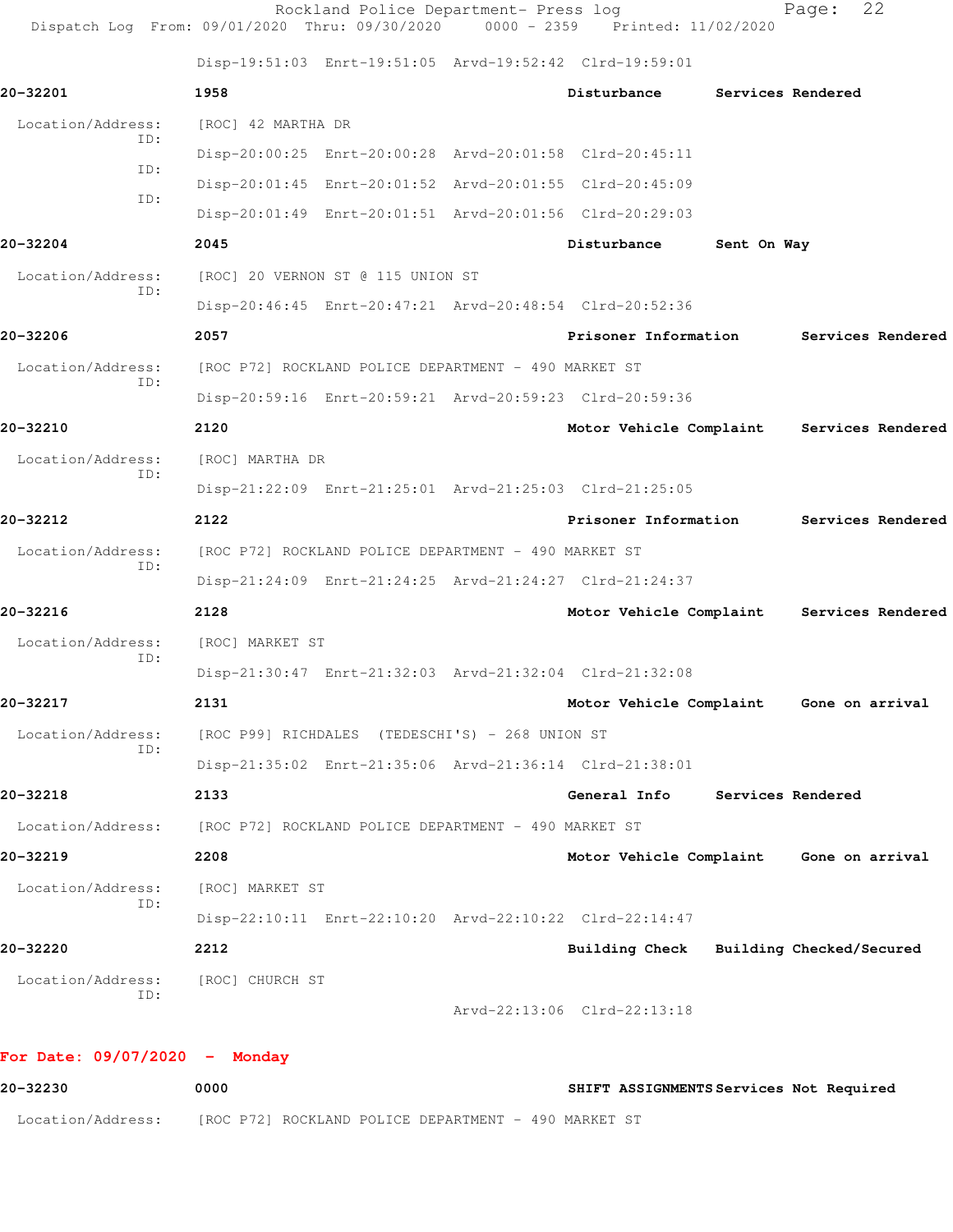|                               | Rockland Police Department- Press log<br>Dispatch Log From: 09/01/2020 Thru: 09/30/2020 0000 - 2359 Printed: 11/02/2020              |                                         |                 | 23<br>Page:           |
|-------------------------------|--------------------------------------------------------------------------------------------------------------------------------------|-----------------------------------------|-----------------|-----------------------|
| 20-32231                      | 0000                                                                                                                                 | Assist Public                           | Gone on arrival |                       |
| Location/Address:             | $[ROC P90] R.E. LYONS - 197 VFW DR$                                                                                                  |                                         |                 |                       |
| ID:                           | Disp-00:03:37                                                                                                                        | $Clrd-00:04:22$                         |                 |                       |
| ID:                           | Disp-00:04:18 Enrt-00:04:27 Arvd-00:14:14 Clrd-00:18:29                                                                              |                                         |                 |                       |
| 20-32233                      | 0035                                                                                                                                 | MVA Property Damage Only Report Follows |                 |                       |
| Vicinity of:                  | [ROC] EAST WATER ST @ LIBERTY ST                                                                                                     |                                         |                 |                       |
| ID:                           |                                                                                                                                      | Arvd-00:35:00 Clrd-01:15:43             |                 |                       |
| ID:<br>ID:                    | $Disp-00:37:06$                                                                                                                      | Arvd-00:37:18 Clrd-00:53:24             |                 |                       |
| Refer To Summons:             | $Disp-00:37:12$<br>20ROC-32233-AR                                                                                                    | Arvd-00:37:18 Clrd-01:15:43             |                 |                       |
| Address:<br>Age:<br>Charges:  | Summons: HASBERRY, WANITA S<br>103 VERNON ST<br>ROCKLAND, MA<br>22<br>NEGLIGENT OPERATION OF MOTOR VEHICLE<br>MARKED LANES VIOLATION |                                         |                 |                       |
| 20-32235                      | 0045                                                                                                                                 | General Incident Services Not Required  |                 |                       |
| Location/Address:             | [ROC] 23 GROVE ST                                                                                                                    |                                         |                 |                       |
| ID:                           | $Disp-01:09:53$                                                                                                                      | $Clrd-01:13:44$                         |                 |                       |
| 20-32238                      | 0139                                                                                                                                 | Suspicious Activity                     |                 | No Action             |
| Required<br>Location/Address: | [ROC 66] REEDS POND PARK - 80 MARKET ST                                                                                              |                                         |                 |                       |
| ID:<br>ID:                    |                                                                                                                                      | Arvd-01:39:00 Clrd-01:44:40             |                 |                       |
|                               | $Disp-01:41:23$                                                                                                                      | Arvd-01:41:27 Clrd-01:44:40             |                 |                       |
| 20-32240                      | 0221                                                                                                                                 | <b>BOLO</b>                             |                 | Services Not Required |
| Location/Address:             | [ROC P72] ROCKLAND POLICE DEPARTMENT - 490 MARKET ST                                                                                 |                                         |                 |                       |
| 20-32242                      | 0239                                                                                                                                 | Suspicious Activity                     |                 | Report Follows        |
| Location/Address:<br>ID:      | [ROC P100] LUKE'S LIQUORS - 51 HANNAH WAY Apt. #B                                                                                    |                                         |                 |                       |
| ID:                           |                                                                                                                                      | Arvd-02:39:00 Clrd-02:40:25             |                 |                       |
| ID:                           | Disp-02:40:41 Enrt-02:40:43 Arvd-02:40:46 Clrd-03:16:59                                                                              |                                         |                 |                       |
| ID:                           | Disp-02:40:51 Enrt-02:40:53 Arvd-02:42:01 Clrd-02:47:43                                                                              |                                         |                 |                       |
|                               | Disp-02:41:00 Enrt-02:41:02 Arvd-02:41:57 Clrd-02:47:39                                                                              |                                         |                 |                       |
| 20-32247<br>Required          | 0324                                                                                                                                 | Prisoner Information                    |                 | Services Not          |
| Location/Address:<br>ID:      | [ROC P72] ROCKLAND POLICE DEPARTMENT - 490 MARKET ST                                                                                 |                                         |                 |                       |
|                               | Disp-03:26:00                                                                                                                        | $Clrd-03:26:05$                         |                 |                       |
| 20-32250                      | 0501                                                                                                                                 | Building Check                          |                 | Services Rendered     |
| Location/Address:<br>ID:      | [ROC] UNION ST                                                                                                                       |                                         |                 |                       |
|                               | $Disp-05:02:14$                                                                                                                      | Arvd-05:02:20 Clrd-05:19:56             |                 |                       |
| 20-32252                      | 0524                                                                                                                                 | Assist Public                           |                 | Services Rendered     |
| Location/Address:<br>ID:      | [ROC P47] BEST WESTERN - 909 HINGHAM ST Apt. #235                                                                                    |                                         |                 |                       |
|                               | Disp-05:25:53 Enrt-05:26:49 Arvd-05:26:51 Clrd-05:41:13                                                                              |                                         |                 |                       |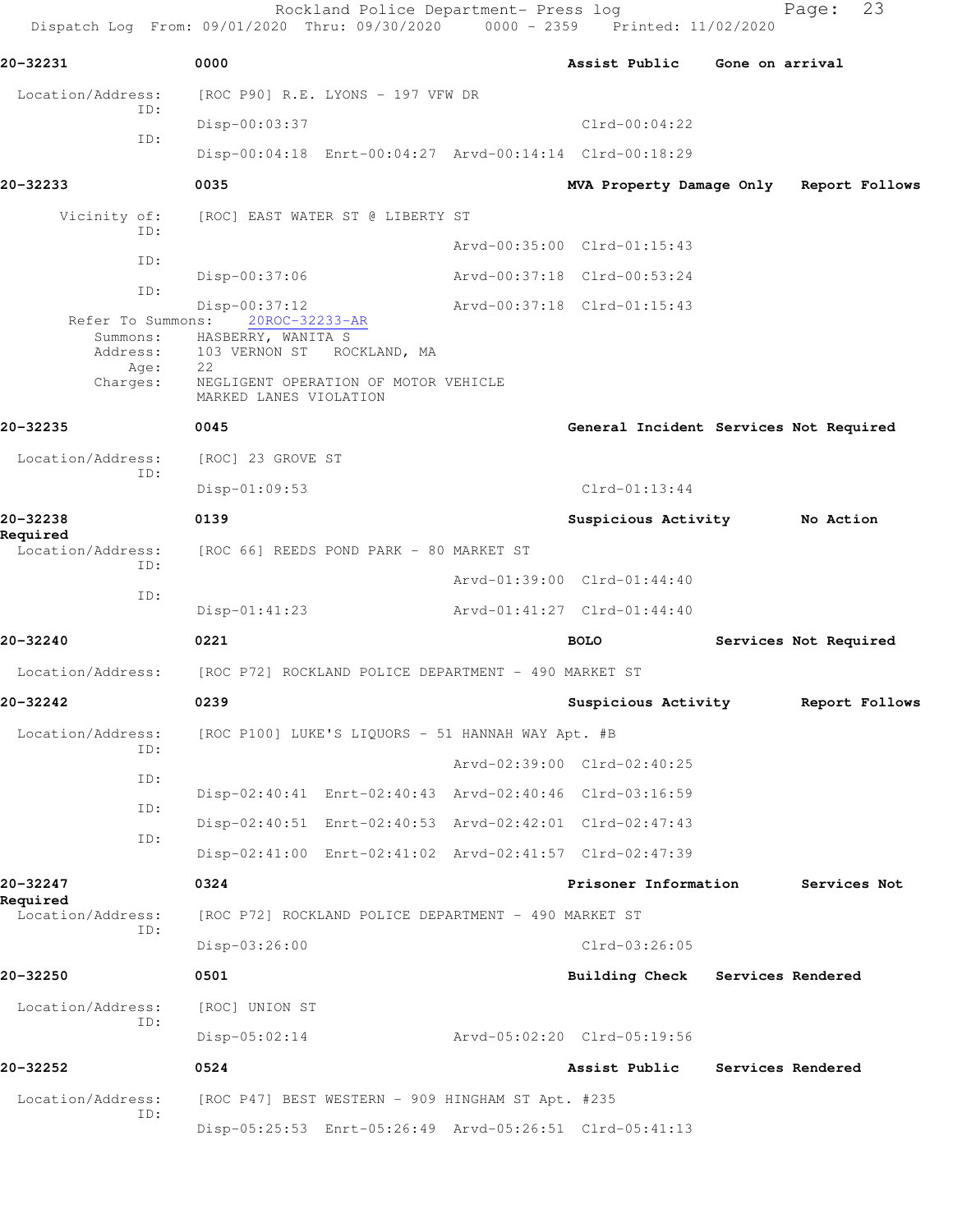| Dispatch Log From: 09/01/2020 Thru: 09/30/2020 0000 - 2359 Printed: 11/02/2020 |                                                         | Rockland Police Department- Press log |                              | 24<br>Page:        |  |
|--------------------------------------------------------------------------------|---------------------------------------------------------|---------------------------------------|------------------------------|--------------------|--|
| ID:                                                                            | Disp-05:26:56 Enrt-05:26:59 Arvd-05:31:31 Clrd-05:41:13 |                                       |                              |                    |  |
| 20-32257                                                                       | 0612                                                    |                                       | Motor Vehicle Stop           | Verbal Warning     |  |
| Location/Address:                                                              | [ROC] 379 HINGHAM ST @ 1 HOBART LN                      |                                       |                              |                    |  |
| TD:                                                                            |                                                         |                                       | Arvd-06:12:00 Clrd-06:16:35  |                    |  |
| 20-32258                                                                       | 0613                                                    |                                       | Assist Public                | Investigated       |  |
| Location/Address:                                                              | [ROC] FIT BODY BOOT CAMP - 329 CENTRE AVE               |                                       |                              |                    |  |
| ID:                                                                            | Disp-06:15:56 Enrt-06:16:44 Arvd-06:21:02 Clrd-06:32:48 |                                       |                              |                    |  |
| ID:                                                                            | $Disp-06:21:11$                                         |                                       | Arvd-06:21:15 Clrd-06:32:48  |                    |  |
| 20-32262                                                                       | 0803                                                    |                                       | SHIFT ASSIGNMENTSNo Service  |                    |  |
| Location/Address:                                                              | [ROC P72] ROCKLAND POLICE DEPARTMENT - 490 MARKET ST    |                                       |                              |                    |  |
| 20-32269                                                                       | 0930                                                    |                                       | Disturbance                  | Services Rendered  |  |
| Location/Address:                                                              | [ROC] 115 MARKET ST                                     |                                       |                              |                    |  |
| ID:                                                                            | Disp-09:31:26 Enrt-09:31:41 Arvd-09:32:22 Clrd-10:01:55 |                                       |                              |                    |  |
| ID:                                                                            | Disp-09:31:30 Enrt-09:31:48 Arvd-09:32:25 Clrd-09:46:25 |                                       |                              |                    |  |
| ID:                                                                            | Disp-09:31:36 Enrt-09:31:44 Arvd-09:32:28 Clrd-09:46:37 |                                       |                              |                    |  |
| 20-32271                                                                       | 0946                                                    |                                       | Disturbance                  | Peace Restored     |  |
| Location/Address:                                                              | [ROC 190] 187 MARTHA DR Apt. #B                         |                                       |                              |                    |  |
| ID:<br>ID:                                                                     | Disp-09:48:22 Enrt-09:48:34 Arvd-09:49:14 Clrd-10:01:42 |                                       |                              |                    |  |
|                                                                                | Disp-09:48:27 Enrt-09:48:32 Arvd-09:49:17 Clrd-10:01:45 |                                       |                              |                    |  |
| 20-32273                                                                       | 0951                                                    |                                       | <b>BOLO</b>                  | No Action Required |  |
| Location/Address:                                                              | [ROC P72] ROCKLAND POLICE DEPARTMENT - 490 MARKET ST    |                                       |                              |                    |  |
| 20-32274<br>Required                                                           | 1002                                                    |                                       | Details / Time off           | No Action          |  |
| Location:                                                                      | [ROC]                                                   |                                       |                              |                    |  |
| 20-32285<br>Services Rendered                                                  | 1123                                                    |                                       | Motor Vehicle Collision W/PI |                    |  |
| Location/Address:<br>ID:                                                       | [ROC] 225 EAST WATER ST                                 |                                       |                              |                    |  |
| ID:                                                                            | Disp-11:24:45 Enrt-11:25:24 Arvd-11:28:02 Clrd-11:52:32 |                                       |                              |                    |  |
| ID:                                                                            | Disp-11:25:17                                           |                                       | Arvd-11:25:21 Clrd-11:40:21  |                    |  |
|                                                                                | Disp-11:25:29 Enrt-11:25:33 Arvd-11:28:05 Clrd-11:40:18 |                                       |                              |                    |  |
| 20-32288                                                                       | 1137                                                    |                                       | Assist Public                | Services Rendered  |  |
| Location/Address:<br>ID:                                                       | [ROC] 315 REED ST                                       |                                       |                              |                    |  |
|                                                                                | $Disp-11:52:37$                                         |                                       | $Clrd-11:52:57$              |                    |  |
| 20-32287                                                                       | 1139                                                    |                                       | 911 Accidental               | Appears Secure     |  |
| Location/Address:<br>ID:                                                       | [ROC 199] 73 TAUNTON AVE                                |                                       |                              |                    |  |
|                                                                                | Disp-11:40:50 Enrt-11:40:54 Arvd-11:45:41 Clrd-11:46:35 |                                       |                              |                    |  |
| 20-32291                                                                       | 1155                                                    |                                       | Disturbance                  | Services Rendered  |  |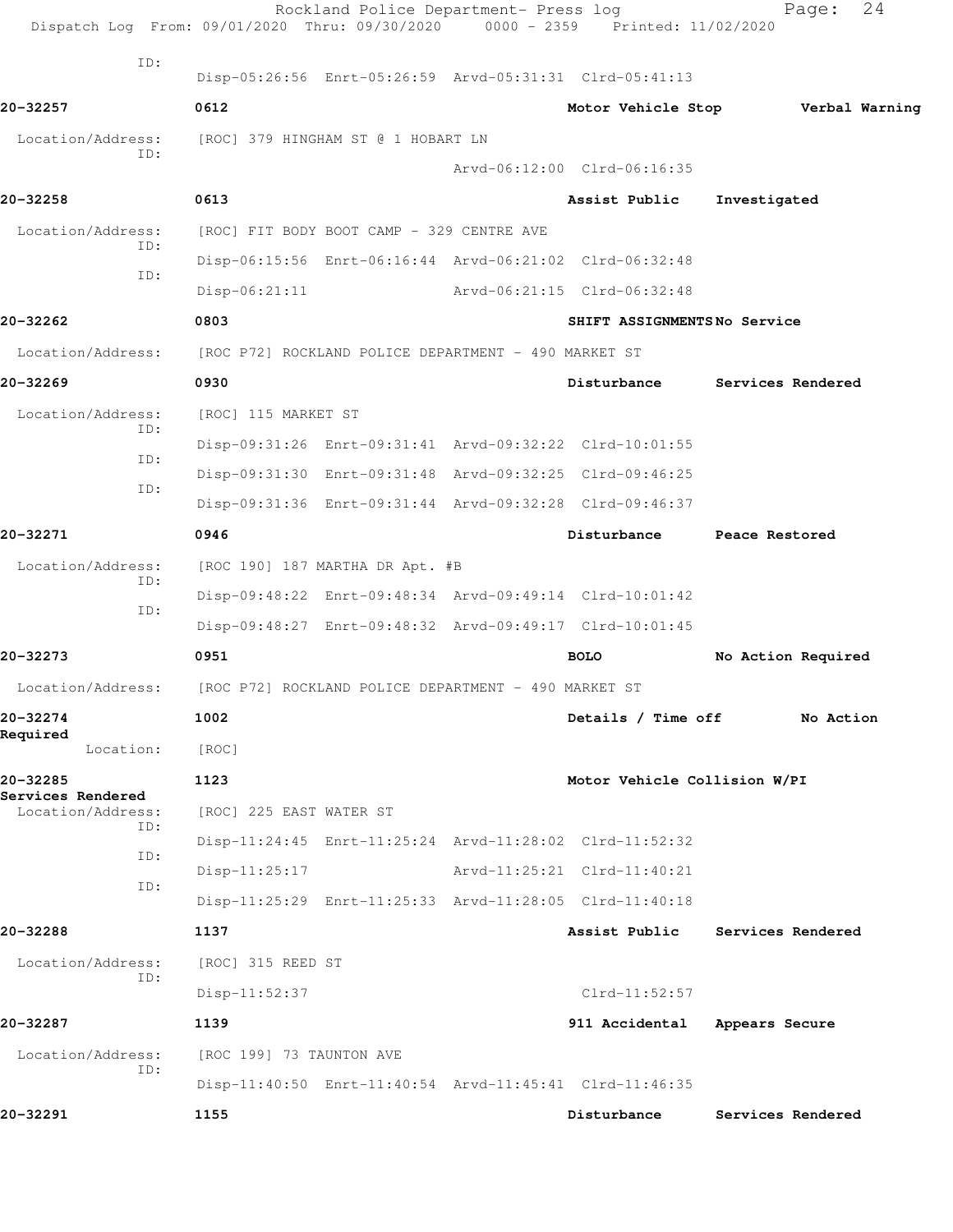|                          | Dispatch Log From: 09/01/2020 Thru: 09/30/2020 0000 - 2359 Printed: 11/02/2020 | Rockland Police Department- Press log                   | 25<br>Page:                         |
|--------------------------|--------------------------------------------------------------------------------|---------------------------------------------------------|-------------------------------------|
| Location/Address:        | [ROC] 10 ALPINE ST                                                             |                                                         |                                     |
| ID:                      |                                                                                | Disp-11:56:59 Enrt-11:57:04 Arvd-12:02:39 Clrd-12:14:16 |                                     |
| ID:                      |                                                                                | Disp-12:02:55 Enrt-12:02:55 Arvd-12:05:15 Clrd-12:14:19 |                                     |
| 20-32305                 | 1411                                                                           |                                                         | Information Call Services Rendered  |
| Location/Address:        | [ROC] WEBSTER ST                                                               |                                                         |                                     |
| 20-32306                 | 1415                                                                           | <b>BOLO</b>                                             | No Action Required                  |
| Location/Address:        | [ROC P72] ROCKLAND POLICE DEPARTMENT - 490 MARKET ST                           |                                                         |                                     |
| 20-32307                 | 1418                                                                           | 911 Accidental                                          | Appears Secure                      |
| Location/Address:        | [ROC P55] HOME DEPOT - 1149 HINGHAM ST                                         |                                                         |                                     |
| ID:                      |                                                                                | Disp-14:20:57 Enrt-14:20:59 Arvd-14:26:19 Clrd-14:27:50 |                                     |
| 20-32308                 | 1427                                                                           | Assist Other Agency                                     | Report Follows                      |
| Location/Address:<br>ID: | [ROC] LONGWATER DR                                                             |                                                         |                                     |
| ID:                      |                                                                                | Disp-14:28:22 Enrt-14:28:33 Arvd-14:31:09 Clrd-15:51:11 |                                     |
| ID:                      |                                                                                | Disp-14:28:25 Enrt-14:28:30 Arvd-14:31:12 Clrd-16:02:37 |                                     |
| ID:                      | $Disp-14:38:13$                                                                | Arvd-14:38:18 Clrd-16:02:35                             |                                     |
| Refer To Summons:        | $Disp-15:46:58$<br>20ROC-32308-AR                                              | Arvd-15:47:03 Clrd-15:51:05                             |                                     |
| Summons:<br>Address:     | CLARK, BRENDAN M<br>500 UNION ST BRAINTREE, MA                                 |                                                         |                                     |
| Age:<br>Charges:         | 27<br>DRUG, POSSESS CLASS B- ADDERRALL<br>DANGEROUS WEAPON, CARRY              |                                                         |                                     |
| 20-32316                 | 1606                                                                           |                                                         | SHIFT ASSIGNMENTS Services Rendered |
|                          | Location/Address: [ROC P72] ROCKLAND POLICE DEPARTMENT - 490 MARKET ST         |                                                         |                                     |
| 20–32327                 | 1727                                                                           | Detail                                                  | Services Rendered                   |
| Location/Address:        | [ROC P72] ROCKLAND POLICE DEPARTMENT - 490 MARKET ST                           |                                                         |                                     |
| 20-32323                 | 1740                                                                           |                                                         | Suspicious Activity Mo Service      |
| Vicinity of:<br>ID:      | [ROC] SUPREME MUFFLER - VFW DR                                                 |                                                         |                                     |
| ID:                      | $Disp-17:43:12$                                                                | Arvd-17:43:26 Clrd-17:45:41                             |                                     |
|                          | $Disp-17:43:12$                                                                | Arvd-17:43:21 Clrd-17:45:25                             |                                     |
| 20-32325                 | 1747                                                                           | Disturbance                                             | Services Rendered                   |
| Location/Address:<br>ID: | [ROC] 460 UNION ST                                                             |                                                         |                                     |
| ID:                      |                                                                                | Disp-17:48:26 Enrt-17:48:34 Arvd-17:48:45 Clrd-17:59:19 |                                     |
|                          |                                                                                | Disp-17:48:26 Enrt-17:48:43 Arvd-17:48:45 Clrd-17:59:22 |                                     |
| 20-32330                 | 1814                                                                           | 911 Accidental                                          | Investigated                        |
| Location/Address:<br>ID: | [ROC P51] DOUBLE TREE - 929 HINGHAM ST Apt. #406                               |                                                         |                                     |
|                          |                                                                                | Disp-18:17:24 Enrt-18:18:46 Arvd-18:22:13 Clrd-18:28:33 |                                     |
| 20-32343                 | 2029                                                                           | Suspicious Activity                                     | Sent On Way                         |
| Location/Address:        | [ROC P72] ROCKLAND POLICE DEPARTMENT - 490 MARKET ST                           |                                                         |                                     |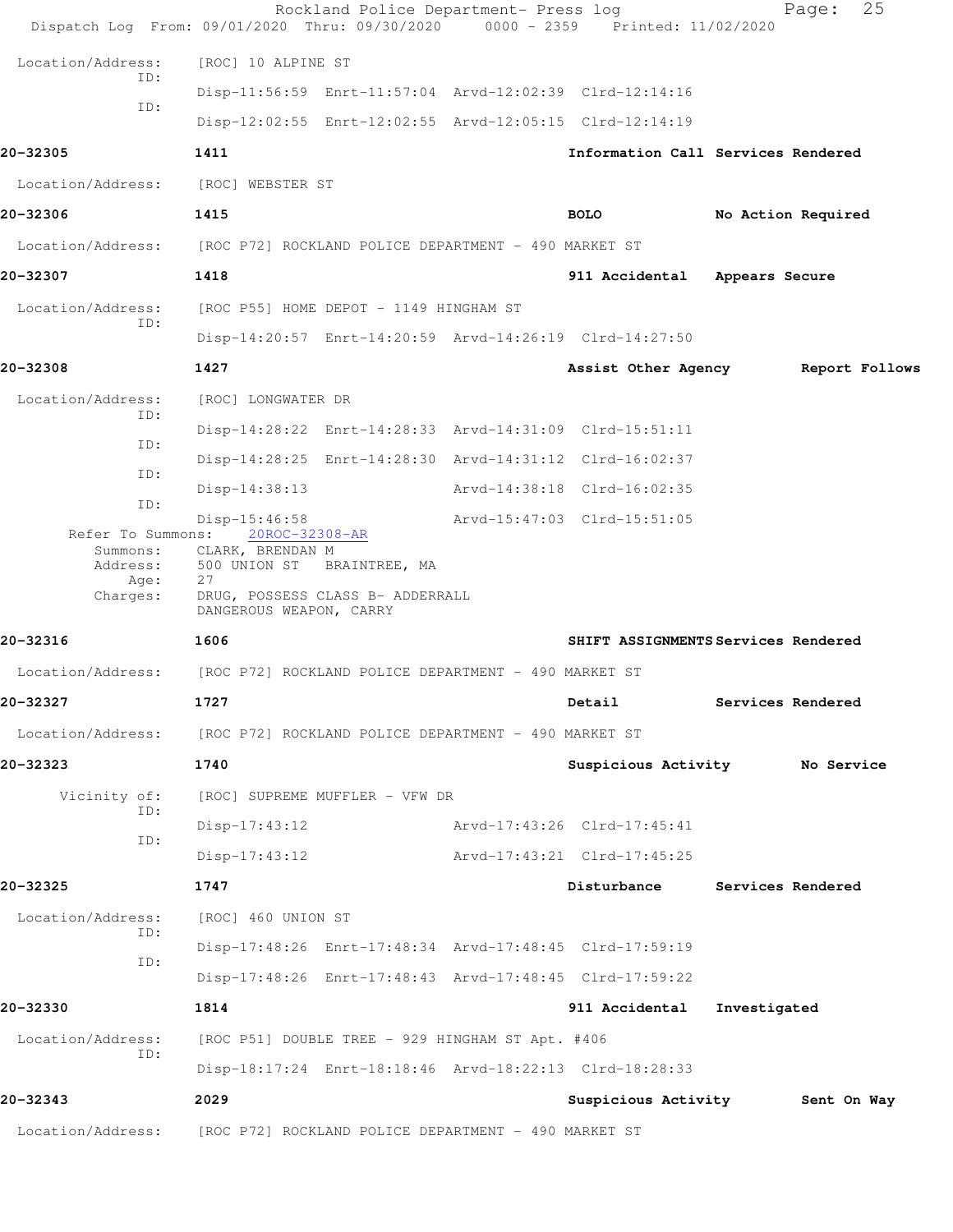|                                                                        |     | Dispatch Log From: 09/01/2020 Thru: 09/30/2020 | Rockland Police Department- Press log                   | 0000 - 2359 Printed: 11/02/2020                         |                   | Page:<br>26       |
|------------------------------------------------------------------------|-----|------------------------------------------------|---------------------------------------------------------|---------------------------------------------------------|-------------------|-------------------|
|                                                                        | ID: |                                                |                                                         |                                                         |                   |                   |
|                                                                        | ID: | Disp-20:31:07                                  |                                                         | Arvd-20:31:16 Clrd-20:40:52                             |                   |                   |
|                                                                        |     | $Disp-20:31:07$                                |                                                         | Arvd-20:31:20 Clrd-20:40:55                             |                   |                   |
| 20-32346                                                               |     | 2110                                           |                                                         | Disturbance                                             | Sent On Way       |                   |
| Location/Address:                                                      | ID: |                                                | [ROC P72] ROCKLAND POLICE DEPARTMENT - 490 MARKET ST    |                                                         |                   |                   |
|                                                                        | ID: | $Disp-21:13:14$                                |                                                         | Arvd-21:13:26 Clrd-21:31:24                             |                   |                   |
|                                                                        |     | $Disp-21:13:14$                                |                                                         | Arvd-21:13:23 Clrd-21:31:28                             |                   |                   |
| 20-32354                                                               |     | 2249                                           |                                                         | <b>BOLO</b>                                             | Services Rendered |                   |
| Location/Address: [ROC P72] ROCKLAND POLICE DEPARTMENT - 490 MARKET ST |     |                                                |                                                         |                                                         |                   |                   |
| For Date: $09/08/2020 -$ Tuesday                                       |     |                                                |                                                         |                                                         |                   |                   |
| 20-32361                                                               |     | 0001                                           |                                                         | General Info No Service                                 |                   |                   |
| Location/Address: [ROC P72] ROCKLAND POLICE DEPARTMENT - 490 MARKET ST |     |                                                |                                                         |                                                         |                   |                   |
| 20-32364                                                               |     | 0035                                           |                                                         | <b>Building Check</b>                                   | Investigated      |                   |
| Location/Address:                                                      |     | [ROC] CENTRE AVE                               |                                                         |                                                         |                   |                   |
|                                                                        | ID: |                                                |                                                         | Arvd-00:36:14 Clrd-00:36:44                             |                   |                   |
| 20-32368                                                               |     | 0101                                           |                                                         | Burglar Alarm Building Checked/Secured                  |                   |                   |
| Location/Address:                                                      |     |                                                | [ROC 23] PLEASANT STREET STORAGE - 265 PLEASANT ST      |                                                         |                   |                   |
| ID:                                                                    |     |                                                | Disp-01:02:14 Enrt-01:02:20 Arvd-01:06:17 Clrd-01:10:40 |                                                         |                   |                   |
| 20-32372                                                               |     | 0153                                           |                                                         | Details / Time off                                      |                   | Services Rendered |
| Location:                                                              |     | [ROC]                                          |                                                         |                                                         |                   |                   |
| 20-32373                                                               |     | 0159                                           |                                                         | Motor Vehicle Stop                                      |                   | Verbal Warning    |
| Vicinity of:                                                           |     |                                                | [ROC] 197 VFW DR @ 244 PLEASANT ST                      |                                                         |                   |                   |
|                                                                        | ID: |                                                |                                                         | Disp-02:01:22 Enrt-02:01:29 Arvd-02:01:30 Clrd-02:01:31 |                   |                   |
|                                                                        | ID: |                                                |                                                         | Disp-02:01:22 Enrt-02:01:34 Arvd-02:01:35 Clrd-02:01:37 |                   |                   |
| 20-32375                                                               |     | 0201                                           |                                                         | Follow-Up Investigation                                 |                   | Sent On Way       |
| Location/Address:                                                      |     |                                                | [ROC P86] MOBIL GAS STATION - 158 MARKET ST             |                                                         |                   |                   |
|                                                                        | ID: |                                                |                                                         | Disp-02:02:58 Enrt-02:03:21 Arvd-02:03:58 Clrd-02:12:32 |                   |                   |
|                                                                        | ID: |                                                |                                                         | Disp-02:03:06 Enrt-02:03:21 Arvd-02:03:58 Clrd-02:12:32 |                   |                   |
|                                                                        | ID: |                                                |                                                         | Disp-02:03:17 Enrt-02:03:21 Arvd-02:03:58 Clrd-02:12:32 |                   |                   |
|                                                                        | ID: |                                                |                                                         | Disp-02:03:46 Enrt-02:03:50 Arvd-02:03:58 Clrd-02:12:32 |                   |                   |
| 20-32380                                                               |     | 0401                                           |                                                         | Disturbance                                             | Unfounded         |                   |
| Vicinity of:                                                           |     |                                                | [ROC] 71 J A DUNN MEM DR @ 8 STUDLEY CT                 |                                                         |                   |                   |
|                                                                        | ID: |                                                |                                                         | Disp-04:04:28 Enrt-04:04:31 Arvd-04:04:58 Clrd-04:12:23 |                   |                   |
|                                                                        | ID: |                                                |                                                         | Disp-04:04:33 Enrt-04:04:36 Arvd-04:12:20 Clrd-04:12:23 |                   |                   |
|                                                                        | ID: |                                                |                                                         | Disp-04:04:38 Enrt-04:04:41 Arvd-04:05:24 Clrd-04:12:23 |                   |                   |
|                                                                        | ID: |                                                |                                                         | Disp-04:04:44 Enrt-04:04:48 Arvd-04:05:13 Clrd-04:12:23 |                   |                   |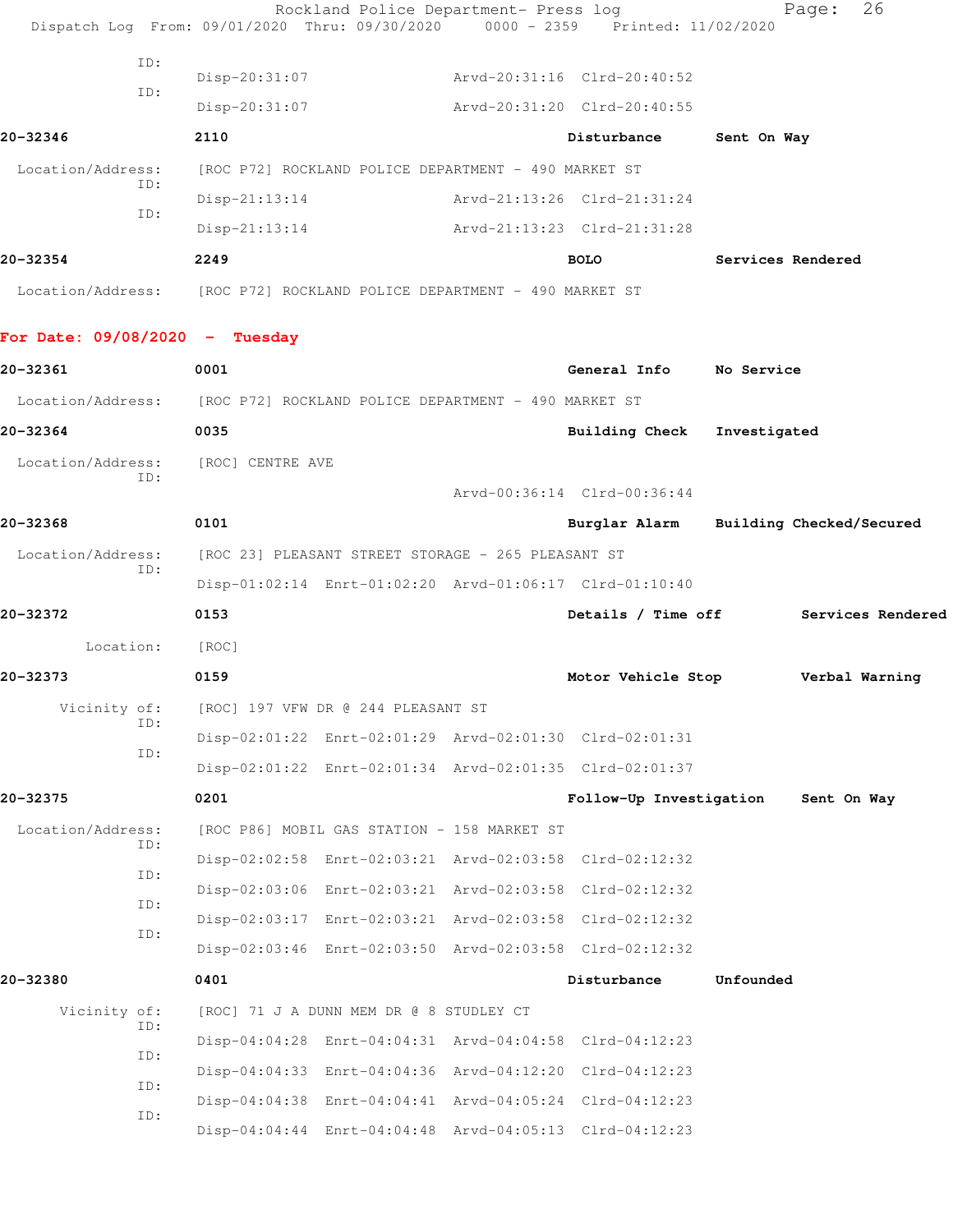Rockland Police Department- Press log Fage: 27 Dispatch Log From: 09/01/2020 Thru: 09/30/2020 0000 - 2359 Printed: 11/02/2020

**20-32382 0557 Building Check Building Checked/Secured** Location/Address: [ROC] UNION ST ID: Arvd-05:58:26 Clrd-06:16:34 **20-32387 0803 Information Call No Action Required** Location/Address: [ROC P72] ROCKLAND POLICE DEPARTMENT - 490 MARKET ST **20-32392 0857 Information Call No Action Required** Location/Address: [ROC P72] ROCKLAND POLICE DEPARTMENT - 490 MARKET ST **20-33436 0900 Animal Complaint Services Rendered** Location/Address: [ROC] 770 LIBERTY ST **20-32395 0931 911 Hang Up Services Rendered** Vicinity of: [ROC 28] 18 ROCKVIEW WAY - 18 ROCKVIEW WAY ID: Disp-09:36:10 Enrt-09:36:15 Arvd-09:41:16 Clrd-09:48:52 **20-32396 0932 Details / Time off No Action Required**  Location: [ROC] **20-32398 0940 General Incident Services Not Required** Location/Address: [ROC P112] FAMILY DOLLAR - 366 MARKET ST **20-32402 1016 Disabled Motor Vehicle Services Rendered** Location/Address: [ROC] NEAR OLD CUTOFF - HINGHAM ST ID: Disp-10:20:39 Enrt-10:20:43 Arvd-10:20:45 Clrd-10:21:41 **20-32584 1030 Animal Complaint Services Rendered** Location/Address: [ROC] 10 ALPINE ST **20-32404 1032 Lost/Found Property Services Rendered** Location/Address: [ROC P72] ROCKLAND POLICE DEPARTMENT - 490 MARKET ST **20-32582 1045 Animal Complaint Services Rendered** Location/Address: [ROC] 51 WILSON ST **20-32407 1049 Information Call No Action Required** Location/Address: [ROC P72] ROCKLAND POLICE DEPARTMENT - 490 MARKET ST **20-32583 1315 Animal Complaint Services Rendered** Location/Address: [ROC] 285 WEBSTER ST **20-32423 1420 Motor Vehicle Stop Verbal Warning** Vicinity of: [ROC] NEAR REAR PD STSTION - LIBERTY ST ID: Arvd-14:20:00 Clrd-14:22:18 **20-32426 1443 Suspicious Activity Services Rendered** Location: [ROC] MEMORIAL PARK SCHOOL ID: Disp-14:45:44 Arvd-14:46:48 Clrd-14:51:38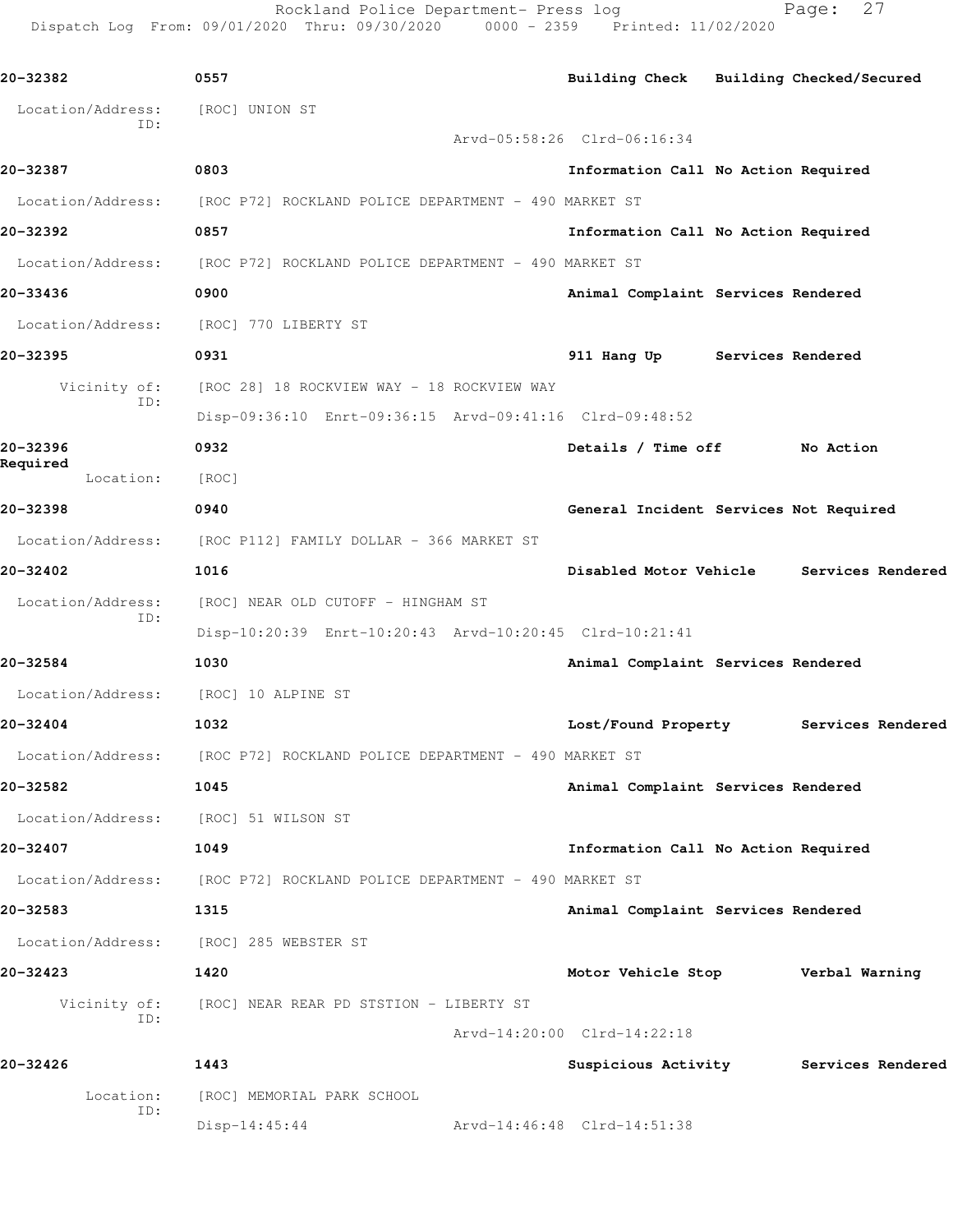|                          | Rockland Police Department- Press log<br>Dispatch Log From: 09/01/2020 Thru: 09/30/2020 0000 - 2359 Printed: 11/02/2020 |                                     |  | 28<br>Page:           |
|--------------------------|-------------------------------------------------------------------------------------------------------------------------|-------------------------------------|--|-----------------------|
| ID:                      |                                                                                                                         |                                     |  |                       |
| ID:                      | $Disp-14:45:53$                                                                                                         | Arvd-14:46:48 Clrd-14:58:00         |  |                       |
| ID:                      | $Disp-14:45:59$                                                                                                         | Arvd-14:46:48 Clrd-15:03:18         |  |                       |
|                          | $Disp-14:46:05$                                                                                                         | Arvd-14:46:48 Clrd-15:09:09         |  |                       |
| 20-32429                 | 1509                                                                                                                    | Assist Public                       |  | Services Rendered     |
| Location/Address:<br>ID: | [ROC 206] 51 MAPLE ST                                                                                                   |                                     |  |                       |
| Fire Unit:               | $Disp-15:13:42$<br>CANENG4-Pumper-Canton Engine 4                                                                       | Clrd-15:29:39                       |  |                       |
|                          | Disp-15:40:46 Enrt-15:40:56<br>InQrtsUnavl-15:43:23 InSrvce-15:43:23                                                    | $Clrd-15:43:19$                     |  |                       |
| EMS Unit:                | CANAMB2-Canton Ambulance 2<br>$Disp-15:40:52$                                                                           | $Clrd-15:43:05$                     |  |                       |
|                          | InOrtsUnavl-15:43:05 InSrvce-15:43:05                                                                                   |                                     |  |                       |
| 20-32588                 | 1520                                                                                                                    | Animal Complaint Services Rendered  |  |                       |
| Location/Address:        | [ROC] 33 NEVENS CIR                                                                                                     |                                     |  |                       |
| 20-32430<br>Required     | 1523                                                                                                                    | Lost/Found Property                 |  | No Action             |
| Location/Address:<br>ID: | [ROC] 115 UNION ST Apt. #C2                                                                                             |                                     |  |                       |
|                          | Disp-15:29:39                                                                                                           | Clrd-15:33:07                       |  |                       |
| 20-32434                 | 1546                                                                                                                    | Detail                              |  | No Action Required    |
| Location/Address:        | [ROC P72] ROCKLAND POLICE DEPARTMENT - 490 MARKET ST                                                                    |                                     |  |                       |
| 20-32436                 | 1559                                                                                                                    | Traffic Enforcement                 |  | Services Rendered     |
| Location:<br>ID:         | [ROC] TOWN WIDE ENFORCEMENT                                                                                             |                                     |  |                       |
|                          | $Disp-16:04:47$                                                                                                         | Arvd-16:04:54 Clrd-19:39:16         |  |                       |
| 20-32438                 | 1607                                                                                                                    | General Info                        |  | Services Not Required |
| Location/Address:        | [ROC P72] ROCKLAND POLICE DEPARTMENT - 490 MARKET ST                                                                    |                                     |  |                       |
| ID:                      |                                                                                                                         | Arvd-16:07:00 Clrd-16:10:27         |  |                       |
| 20-32465                 | 1908                                                                                                                    | General Info                        |  | Services Rendered     |
| Location/Address:        | [ROC] 446 EAST WATER ST                                                                                                 |                                     |  |                       |
| ID:                      |                                                                                                                         | Arvd-19:08:00 Clrd-19:14:53         |  |                       |
| 20-32476                 | 2034                                                                                                                    | Neighbor Disturbance                |  | Services Rendered     |
| Location/Address:        | [ROC] 147 MYRTLE ST                                                                                                     |                                     |  |                       |
| ID:                      | Disp-20:36:45 Enrt-20:37:05 Arvd-20:42:59 Clrd-21:11:50                                                                 |                                     |  |                       |
| ID:                      | Disp-20:37:00 Enrt-20:37:05 Arvd-20:42:54 Clrd-21:12:01                                                                 |                                     |  |                       |
| 20-32484                 | 2224                                                                                                                    | Details / Time off                  |  | No Action             |
| Required<br>Location:    | [ROC]                                                                                                                   |                                     |  |                       |
| 20-32485                 | 2241                                                                                                                    | Juvenile Offenses Services Rendered |  |                       |
| Location/Address:<br>ID: | [ROC] 48 RICE AVE                                                                                                       |                                     |  |                       |
| ID:                      |                                                                                                                         | Arvd-22:41:00 Clrd-22:45:10         |  |                       |
|                          | Disp-22:45:49                                                                                                           | Arvd-22:45:58 Clrd-23:33:01         |  |                       |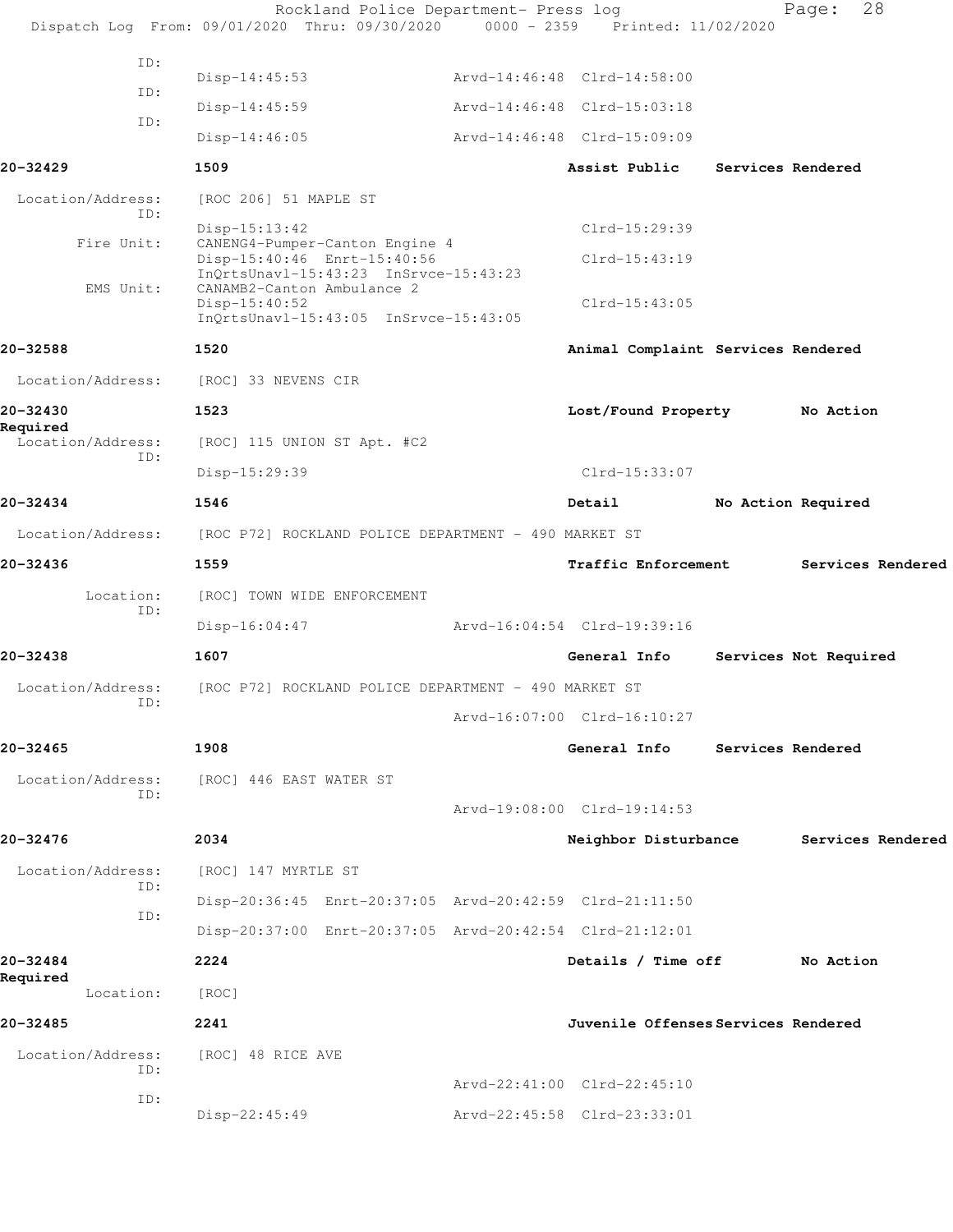**For Date: 09/09/2020 - Wednesday 20-32494 0002 Follow-Up Investigation Services Rendered** Location/Address: [ROC] 48 RICE AVE ID: Disp-00:03:57 Enrt-00:04:26 Arvd-00:06:35 Clrd-00:13:48 ID: Disp-00:04:09 Enrt-00:04:19 Clrd-00:13:42 ID: Disp-00:06:25 Enrt-00:06:29 Arvd-00:06:32 Clrd-00:13:45 **20-32496 0014 General Info No Service** Location/Address: [ROC P72] ROCKLAND POLICE DEPARTMENT - 490 MARKET ST ID: Disp-00:16:21 Clrd-00:17:02 **20-32497 0018 Motor Vehicle Stop Verbal Warning** Location/Address: [ROC] VFW DR @ BILL DELAHUNT PKWY ID: Disp-00:19:41 Arvd-00:19:46 Clrd-00:24:00 ID: Disp-00:36:04 Clrd-00:36:19 **20-32498 0033 Details / Time off 1 HOUR COMP Services Rendered**  Location: [ROC] **20-32513 0558 Building Check Services Rendered** Location/Address: [ROC] UNION ST ID: Arvd-06:00:43 Clrd-06:18:46 **20-32516 0628 Follow-Up Investigation No Action Required**  [ROC] RICE AVE AREA - 14 COTTONWOOD LN ID: Arvd-06:35:09 Clrd-06:35:41 **20-32520 0717 Motor Vehicle Stop Verbal Warning** Location/Address: [ROC] 308 WEBSTER ST ID: Disp-07:18:27 Arvd-07:18:40 Clrd-07:19:57 **20-32522 0733 Vandalism Services Rendered** Location/Address: [ROC] 294 HOWARD ST ID: Disp-07:35:59 Enrt-07:36:08 Arvd-07:37:37 Clrd-07:45:13 ID: Disp-07:35:59 Enrt-07:36:12 Arvd-07:38:43 Clrd-07:45:08 **20-32523 0741 Details / Time off Services Rendered** Location: [ROC] **20-32524 0757 Burglar Alarm Services Not Required** Location/Address: [ROC 53] 400 HINGHAM STREET - 400 HINGHAM ST ID: Disp-07:59:17 Enrt-07:59:42 Clrd-08:03:19 **20-32525 0759 Information Call No Action Required** Location/Address: [ROC P72] ROCKLAND POLICE DEPARTMENT - 490 MARKET ST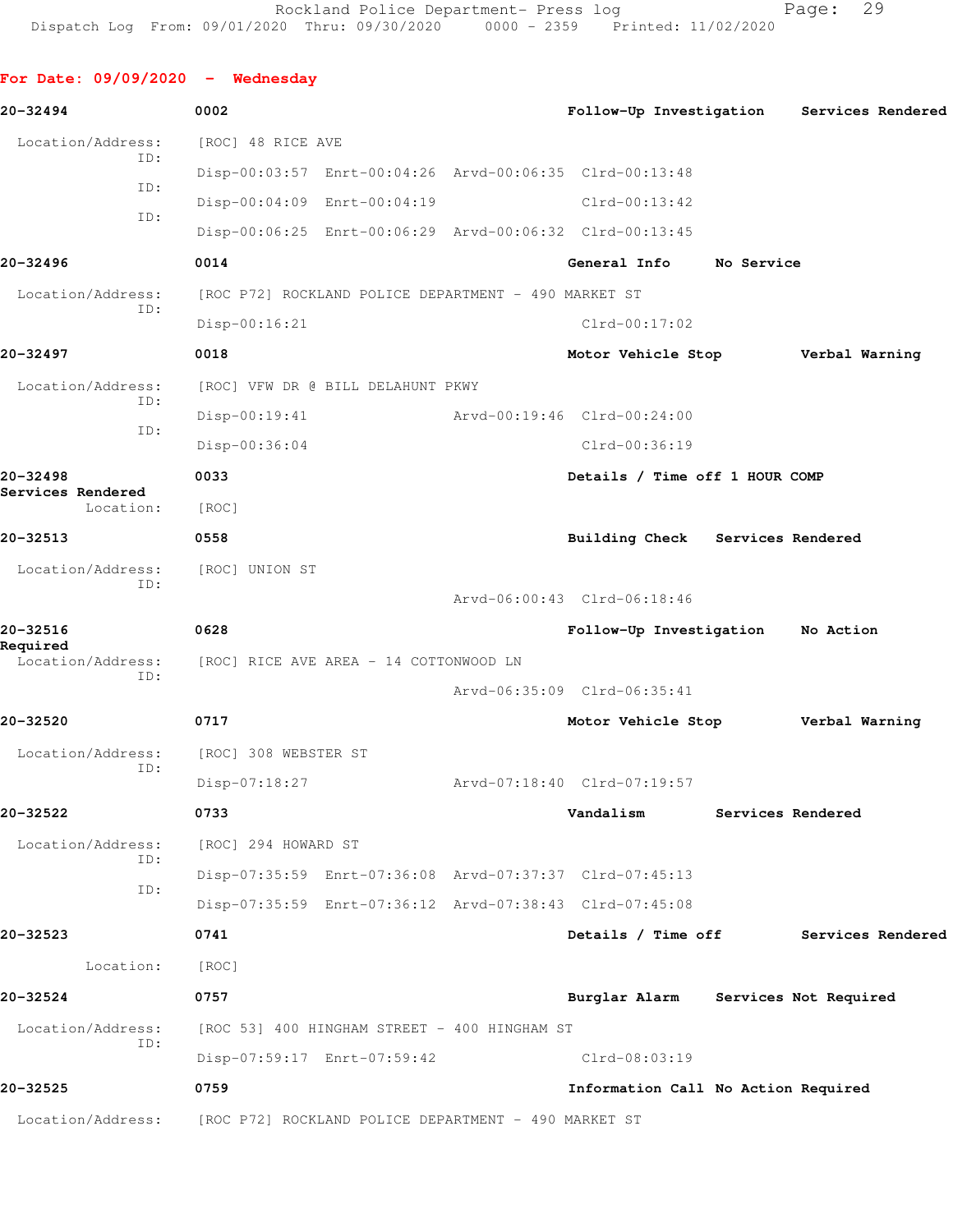|                               | Rockland Police Department- Press log<br>Dispatch Log From: 09/01/2020 Thru: 09/30/2020 0000 - 2359 Printed: 11/02/2020 |                                           | 30<br>Page:       |
|-------------------------------|-------------------------------------------------------------------------------------------------------------------------|-------------------------------------------|-------------------|
| 20-32527                      | 0836                                                                                                                    | Vehicle Maintenance                       | No Action         |
| Required<br>Location/Address: | [ROC P72] ROCKLAND POLICE DEPARTMENT - 490 MARKET ST                                                                    |                                           |                   |
| ID:                           | Disp-08:38:31                                                                                                           | $Clrd-08:38:52$                           |                   |
| 20-32532                      | 0859                                                                                                                    | Motor Vehicle Complaint Services Rendered |                   |
| Location/Address:             | [ROC] SALEM ST                                                                                                          |                                           |                   |
| ID:                           | Disp-09:09:35                                                                                                           | Clrd-09:10:12                             |                   |
| 20-32533                      | 0912                                                                                                                    | Burglar Alarm                             | Services Rendered |
| Location/Address:             | [ROC] 56 BUTTERNUT LN                                                                                                   |                                           |                   |
| ID:                           | Disp-09:13:35 Enrt-09:14:11                                                                                             | Clrd-09:19:16                             |                   |
| ID:                           | Disp-09:13:58 Enrt-09:14:08 Arvd-09:16:03 Clrd-09:19:05                                                                 |                                           |                   |
| 20-32534                      | 0917                                                                                                                    | Vandalism                                 | Services Rendered |
| Location/Address:             | [ROC] 10 ALPINE ST                                                                                                      |                                           |                   |
| ID:                           | Disp-09:20:37 Enrt-09:24:00 Arvd-09:24:03 Clrd-09:37:44                                                                 |                                           |                   |
| 20-32589                      | 0920                                                                                                                    | Animal Complaint Services Rendered        |                   |
| Location/Address:             | [ROC] 12 CENTRE AVE                                                                                                     |                                           |                   |
| 20-32535                      | 0959                                                                                                                    | Disabled Motor Vehicle                    | Services Rendered |
| Location/Address:             | [ROC P72] ROCKLAND POLICE DEPARTMENT - 490 MARKET ST                                                                    |                                           |                   |
| ID:<br>ID:                    |                                                                                                                         | Arvd-09:59:00 Clrd-10:03:13               |                   |
|                               | Disp-10:00:51 Enrt-10:01:01 Arvd-10:01:05 Clrd-10:03:31                                                                 |                                           |                   |
| 20-32537                      | 1023                                                                                                                    | Traffic Enforcement                       | Services Rendered |
| Location/Address:<br>ID:      | [ROC P75] UNION POINT - BILL DELAHUNT PKWY                                                                              |                                           |                   |
|                               |                                                                                                                         | Arvd-10:23:00 Clrd-10:53:45               |                   |
| 20-32543                      | 1045                                                                                                                    | Information Call No Action Required       |                   |
| Location/Address:             | [ROC P72] ROCKLAND POLICE DEPARTMENT - 490 MARKET ST                                                                    |                                           |                   |
| 20-32732                      | 1045                                                                                                                    | Animal Complaint Services Rendered        |                   |
| Location/Address:             | [ROC] 239 MONCRIEF RD                                                                                                   |                                           |                   |
| 20-32550                      | 1124                                                                                                                    | Annoying Phone Calls                      | Advised to Court  |
| Location/Address:             | [ROC 206] 51 MAPLE ST                                                                                                   |                                           |                   |
| ID:                           | Disp-11:28:07                                                                                                           | $Clrd-11:28:40$                           |                   |
| 20-32551                      | 1129                                                                                                                    | Details / Time off                        | No Action         |
| Required<br>Location:         | [ROC]                                                                                                                   |                                           |                   |
| 20-32555                      | 1158                                                                                                                    | 911 Hang Up<br>Investigated               |                   |
| Location/Address:             | [ROC] 364 LEVIN RD                                                                                                      |                                           |                   |
| ID:<br>ID:                    | Disp-12:01:17 Enrt-12:01:19                                                                                             | $Clrd-12:01:45$                           |                   |
|                               | Disp-12:01:38 Enrt-12:01:41 Arvd-12:04:20 Clrd-12:05:41                                                                 |                                           |                   |
| 20-32568                      | 1309                                                                                                                    | Neighbor Disturbance                      | Services Rendered |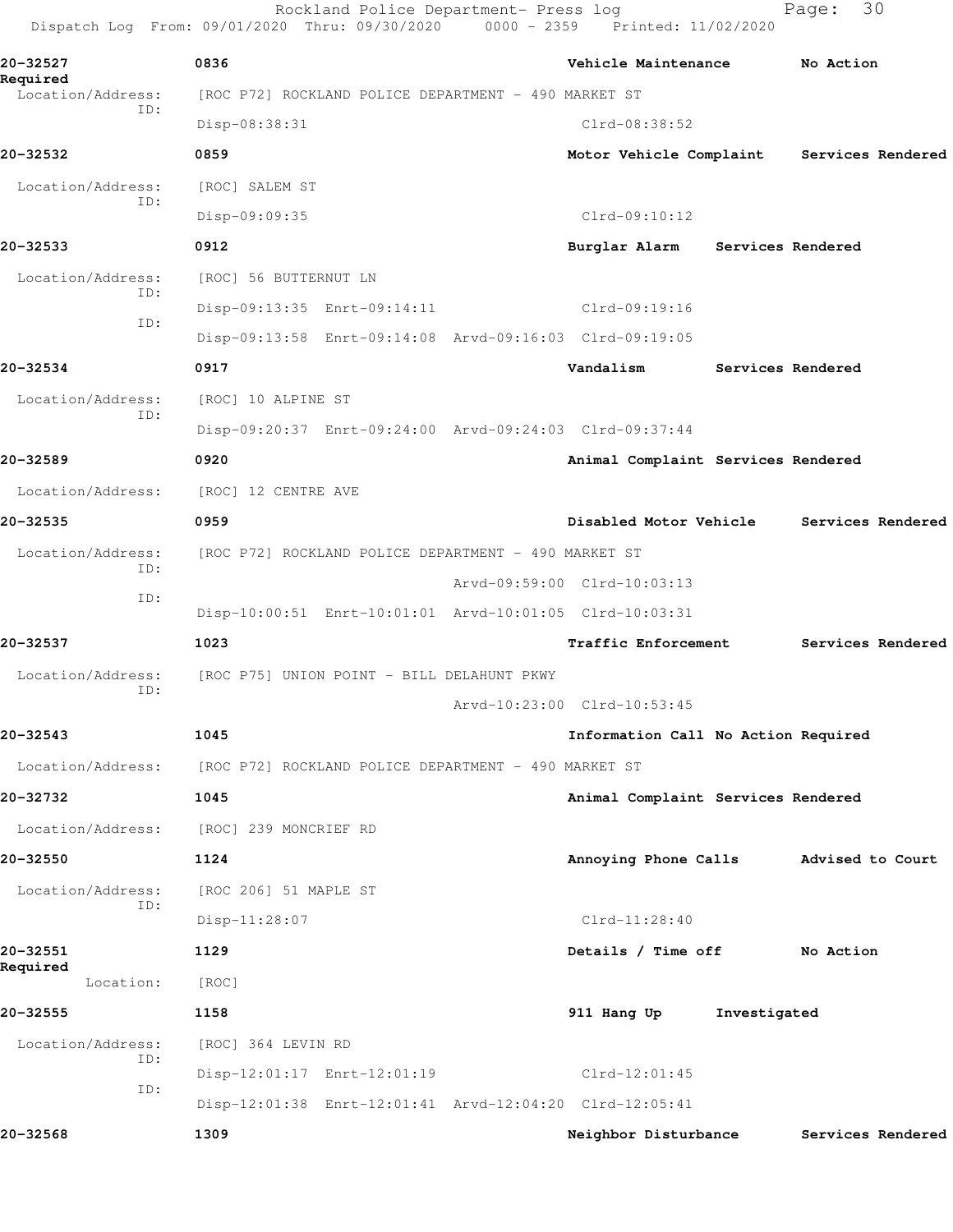| 20-32611                                        | 1551                                                                                                                    | Neighbor Disturbance                      | Advised to Court   |  |
|-------------------------------------------------|-------------------------------------------------------------------------------------------------------------------------|-------------------------------------------|--------------------|--|
| Charges:                                        | INDECENT A&B ON PERSON 14 OR OVER<br>RAPE                                                                               |                                           |                    |  |
| Refer To Arrest:<br>Arrest:<br>Address:<br>Age: | 20ROC-32603-AR<br>MONTEIRO, LUIS F<br>5 UNION ST ROCKLAND, MA<br>48                                                     |                                           |                    |  |
| Location/Address:<br>ID:                        | [ROC] 5 UNION ST<br>Disp-15:12:40 Enrt-15:12:45 Arvd-16:05:29 Clrd-16:05:31                                             |                                           |                    |  |
| 20-32603                                        | 1510                                                                                                                    | Assault Offenses Services Rendered        |                    |  |
|                                                 | Disp-15:00:27 Enrt-15:00:31 Arvd-15:00:33 Clrd-15:02:45                                                                 |                                           |                    |  |
| Location/Address:<br>ID:                        | [ROC] 97 DURBECK RD                                                                                                     |                                           |                    |  |
| 20-32598                                        | 1459                                                                                                                    | Animal Complaint Services Rendered        |                    |  |
|                                                 | $Disp-15:03:16$                                                                                                         | $Clrd-15:04:28$                           |                    |  |
| Location/Address:<br>ID:                        | [ROC] 278 REED ST                                                                                                       |                                           |                    |  |
| 20-32601                                        | 1457                                                                                                                    | Motor Vehicle Complaint Services Rendered |                    |  |
|                                                 | Location/Address: [ROC P72] ROCKLAND POLICE DEPARTMENT - 490 MARKET ST                                                  |                                           |                    |  |
|                                                 |                                                                                                                         |                                           |                    |  |
| Location/Address:<br>20-32594                   | [ROC] UNION ST<br>1444                                                                                                  | Information Call No Action Required       |                    |  |
|                                                 |                                                                                                                         |                                           |                    |  |
| 20-32586                                        | 1418                                                                                                                    | General Info Services Rendered            |                    |  |
| Location/Address:<br>ID:                        | [ROC] 184 FOREST ST<br>Disp-14:10:52 Enrt-14:11:40 Arvd-14:16:36 Clrd-14:19:58                                          |                                           |                    |  |
|                                                 |                                                                                                                         |                                           |                    |  |
| 20-32581                                        | 1409                                                                                                                    | 911 Accidental Services Rendered          |                    |  |
| Location/Address: [ROC] 84 CENTRE AVE           |                                                                                                                         |                                           |                    |  |
| 20-32590                                        | 1400                                                                                                                    | Animal Complaint Services Rendered        |                    |  |
|                                                 | Vicinity of: [ROC] 46 LINWOOD TER                                                                                       |                                           |                    |  |
| 20-32576                                        | 1351                                                                                                                    | Wire down (Police)                        | Services Rendered  |  |
| Location/Address:<br>ID:                        | [ROC] 46 LINWOOD TER                                                                                                    | Arvd-13:51:00 Clrd-13:59:56               |                    |  |
| 20-32575                                        | 1351                                                                                                                    | Wire down (Police) Services Rendered      |                    |  |
| Location/Address:                               | [ROC P72] ROCKLAND POLICE DEPARTMENT - 490 MARKET ST                                                                    |                                           |                    |  |
| 20-32595                                        | 1346                                                                                                                    | Information Call No Action Required       |                    |  |
|                                                 | Location/Address: [ROC P72] ROCKLAND POLICE DEPARTMENT - 490 MARKET ST                                                  |                                           |                    |  |
| 20-32574                                        | 1343                                                                                                                    | Detail                                    | No Action Required |  |
| Location:                                       | [ROC]                                                                                                                   |                                           |                    |  |
| 20-32571<br>Required                            | 1325                                                                                                                    | Details / Time off No Action              |                    |  |
|                                                 | Disp-13:16:50 Enrt-13:48:14 Arvd-13:48:16 Clrd-13:48:27                                                                 |                                           |                    |  |
| Location/Address:<br>ID:                        | [ROC] 294 HOWARD ST                                                                                                     |                                           |                    |  |
|                                                 |                                                                                                                         |                                           |                    |  |
|                                                 | Rockland Police Department- Press log<br>Dispatch Log From: 09/01/2020 Thru: 09/30/2020 0000 - 2359 Printed: 11/02/2020 |                                           | 31<br>Page:        |  |
|                                                 |                                                                                                                         |                                           |                    |  |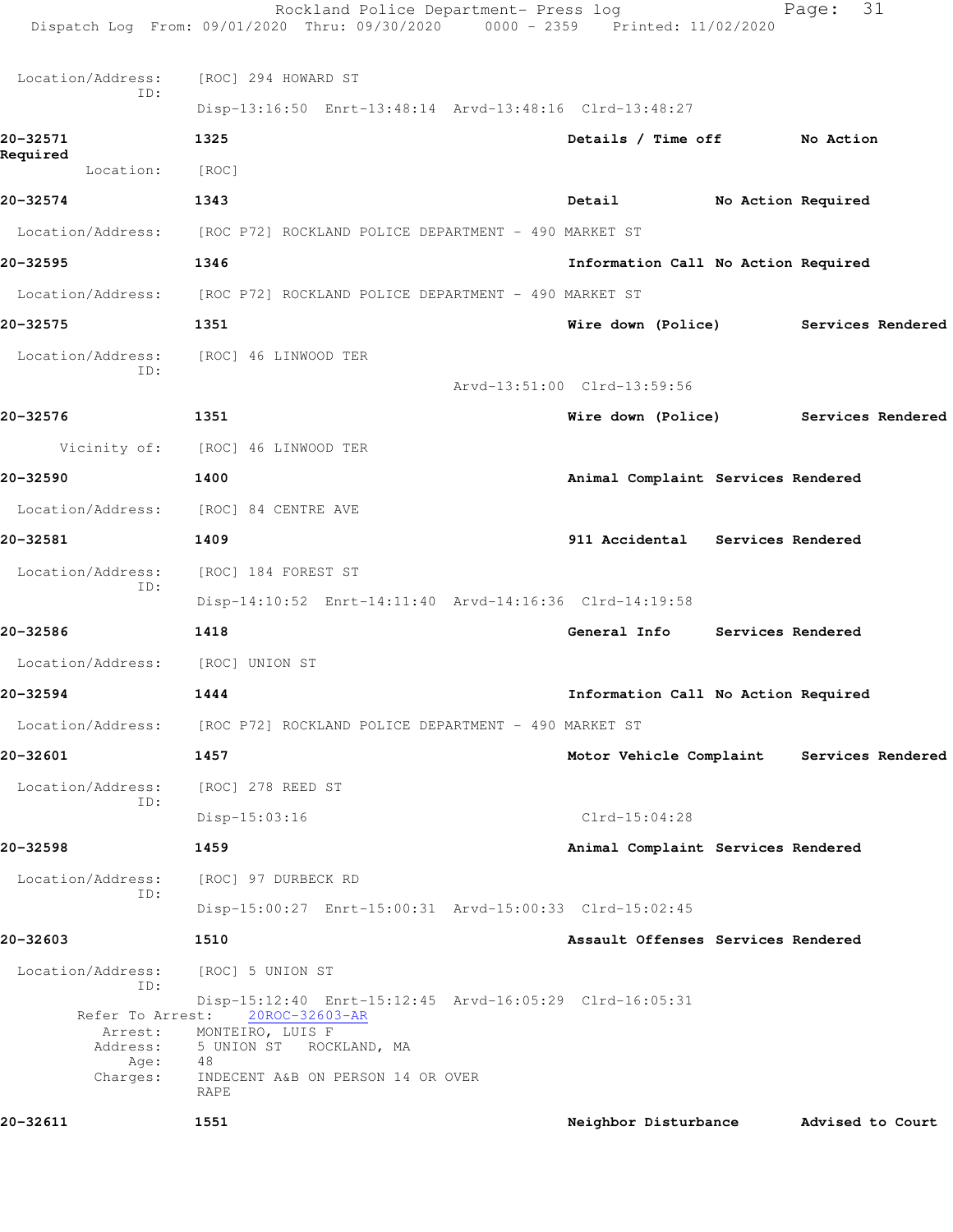| Dispatch Log From: 09/01/2020 Thru: 09/30/2020                         |                                                      | Rockland Police Department- Press log | 0000 - 2359 Printed: 11/02/2020                         |                          | 32<br>Page:       |  |
|------------------------------------------------------------------------|------------------------------------------------------|---------------------------------------|---------------------------------------------------------|--------------------------|-------------------|--|
| Location/Address:                                                      | [ROC 140] 292 MARKET ST                              |                                       |                                                         |                          |                   |  |
| TD:                                                                    |                                                      |                                       | Disp-15:58:35 Enrt-16:04:28 Arvd-16:04:30 Clrd-16:04:31 |                          |                   |  |
| 20-32612                                                               | 1607                                                 |                                       | General Info                                            | Services Rendered        |                   |  |
| Location/Address: [ROC P72] ROCKLAND POLICE DEPARTMENT - 490 MARKET ST |                                                      |                                       |                                                         |                          |                   |  |
| 20-32616                                                               | 1616                                                 |                                       | <b>BOLO</b>                                             | Services Rendered        |                   |  |
| Location/Address:                                                      | [ROC P72] ROCKLAND POLICE DEPARTMENT - 490 MARKET ST |                                       |                                                         |                          |                   |  |
| 20-32618                                                               | 1631                                                 |                                       | Disturbance                                             | <b>Services Rendered</b> |                   |  |
| Location/Address:                                                      |                                                      | [ROC 140] 292 MARKET ST Apt. #32      |                                                         |                          |                   |  |
| ID:                                                                    |                                                      |                                       | Disp-16:33:55 Enrt-16:36:57 Arvd-16:36:58 Clrd-16:37:00 |                          |                   |  |
| 20-32619                                                               | 1653                                                 |                                       | Larceny / Forgery/ Fraud Services Rendered              |                          |                   |  |
| Location/Address:                                                      |                                                      | [ROC P64] CVS PHARMACY - 80 MARKET ST |                                                         |                          |                   |  |
| ID:                                                                    |                                                      |                                       | Disp-16:54:23 Enrt-16:56:55 Arvd-17:04:37 Clrd-17:09:17 |                          |                   |  |
| 20-32625                                                               | 1716                                                 |                                       | Suspicious Activity                                     |                          | Services Rendered |  |
| Vicinity of:                                                           |                                                      | [ROC] WEST WATER ST @ PLAIN ST        |                                                         |                          |                   |  |
| ID:                                                                    |                                                      |                                       | Disp-17:17:36 Enrt-17:17:56 Arvd-17:21:58 Clrd-17:38:21 |                          |                   |  |
| ID:                                                                    | $Disp-17:20:02$                                      |                                       | Arvd-17:20:14 Clrd-17:38:24                             |                          |                   |  |
| 20-32628                                                               | 1750                                                 |                                       | 911 Accidental Could Not Locate                         |                          |                   |  |
| Vicinity of:<br>ID:                                                    | [ROC] BISHOP LN                                      |                                       |                                                         |                          |                   |  |
| ID:                                                                    |                                                      |                                       | Disp-17:51:33 Enrt-17:51:35 Arvd-17:59:44 Clrd-17:59:48 |                          |                   |  |
|                                                                        |                                                      |                                       | Disp-17:59:29 Enrt-17:59:31 Arvd-17:59:42 Clrd-17:59:51 |                          |                   |  |
| 20-32629                                                               | 1804                                                 |                                       | Neighbor Disturbance                                    |                          | Peace Restored    |  |
| Location/Address:<br>ID:                                               | [ROC] 9 ALPINE ST                                    |                                       |                                                         |                          |                   |  |
|                                                                        |                                                      |                                       | Disp-18:06:53 Enrt-18:07:02 Arvd-18:12:34 Clrd-18:47:58 |                          |                   |  |
| 20-32633                                                               | 1834                                                 |                                       | Disturbance                                             | Peace Restored           |                   |  |
| Location/Address:<br>ID:                                               | [ROC] 2 TIFFANY LN                                   |                                       |                                                         |                          |                   |  |
| ID:                                                                    |                                                      |                                       | Disp-18:35:04 Enrt-18:38:33 Arvd-18:38:35 Clrd-18:38:40 |                          |                   |  |
| ID:                                                                    |                                                      |                                       | Disp-18:35:07 Enrt-18:38:31 Arvd-18:38:42 Clrd-18:39:43 |                          |                   |  |
|                                                                        |                                                      |                                       | Disp-18:35:21 Enrt-18:38:16 Arvd-18:38:18 Clrd-18:38:24 |                          |                   |  |
| 20-32635                                                               | 1838                                                 |                                       | Harassment                                              | Services Rendered        |                   |  |
| Location/Address:<br>ID:                                               | [ROC] 296 HOWARD ST                                  |                                       |                                                         |                          |                   |  |
|                                                                        |                                                      |                                       | Disp-18:41:23 Enrt-18:41:31 Arvd-18:41:33 Clrd-18:41:37 |                          |                   |  |
| 20-32637                                                               | 1902                                                 |                                       | <b>Time off</b>                                         | Services Rendered        |                   |  |
| Location:                                                              | [ROC]                                                |                                       |                                                         |                          |                   |  |
| 20-32640                                                               | 1914                                                 |                                       | Disturbance                                             | Services Rendered        |                   |  |
| Vicinity of:<br>ID:                                                    | [ROC] 207 UNION ST                                   |                                       |                                                         |                          |                   |  |
|                                                                        |                                                      |                                       | Disp-19:15:02 Enrt-19:15:09 Arvd-19:15:44 Clrd-19:23:35 |                          |                   |  |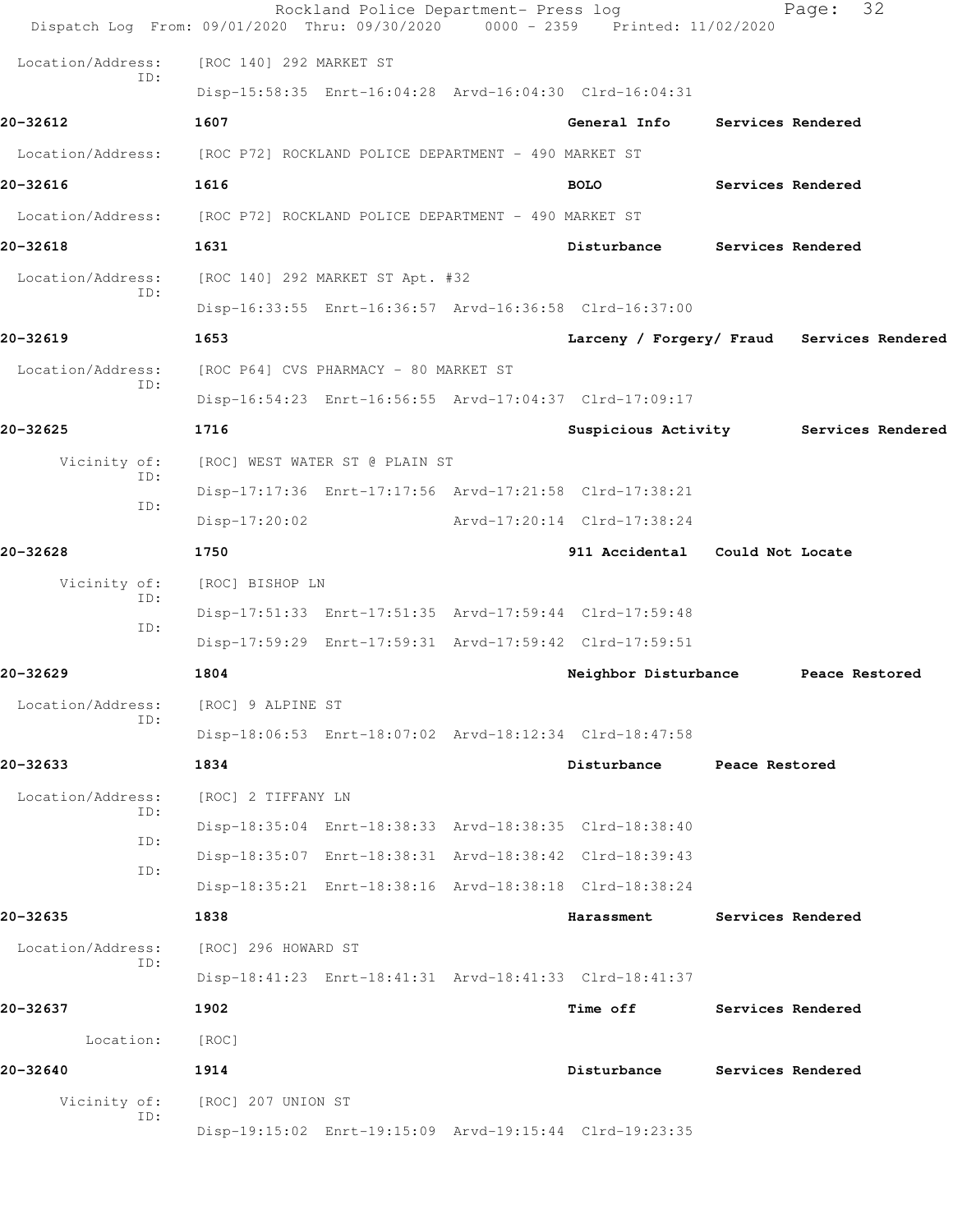|                                   |     |                    | Rockland Police Department- Press log                   |                                                                                |                   | Page: 33 |  |
|-----------------------------------|-----|--------------------|---------------------------------------------------------|--------------------------------------------------------------------------------|-------------------|----------|--|
|                                   |     |                    |                                                         | Dispatch Log From: 09/01/2020 Thru: 09/30/2020 0000 - 2359 Printed: 11/02/2020 |                   |          |  |
|                                   | ID: |                    | Disp-19:15:05 Enrt-19:15:07 Arvd-19:15:58 Clrd-19:23:35 |                                                                                |                   |          |  |
|                                   | ID: |                    | Disp-19:16:02 Enrt-19:16:05 Arvd-19:16:07 Clrd-19:23:35 |                                                                                |                   |          |  |
| 20-32654                          |     | 2154               |                                                         | Assist Public Provided Assistance                                              |                   |          |  |
| Location/Address:                 |     |                    | [ROC P100] LUKE'S LIQUORS - 167 MARKET ST               |                                                                                |                   |          |  |
| ID:                               |     |                    | Disp-21:56:01 Enrt-21:56:03 Arvd-21:56:06 Clrd-21:56:08 |                                                                                |                   |          |  |
| 20-32657                          |     | 2219               |                                                         | 911 Hang Up Services Rendered                                                  |                   |          |  |
| Location/Address:                 |     | [ROC] 41 HARLOW RD |                                                         |                                                                                |                   |          |  |
|                                   | ID: |                    | Disp-22:21:38 Enrt-22:21:42 Arvd-22:23:46 Clrd-22:33:56 |                                                                                |                   |          |  |
| 20-32658                          |     | 2242               |                                                         | Suspicious Activity Services Rendered                                          |                   |          |  |
| Location/Address:                 | ID: |                    | [ROC P56] BURGER KING - 1333 HINGHAM ST                 |                                                                                |                   |          |  |
|                                   | ID: |                    | Disp-22:42:39 Enrt-22:43:21 Arvd-22:46:05 Clrd-22:55:07 |                                                                                |                   |          |  |
|                                   |     |                    | Disp-22:42:47 Enrt-22:43:24 Arvd-22:46:14 Clrd-22:55:03 |                                                                                |                   |          |  |
| 20-32661                          |     | 2316               |                                                         | Time off                                                                       | Services Rendered |          |  |
| Location:                         |     | [ROC]              |                                                         |                                                                                |                   |          |  |
|                                   |     |                    |                                                         |                                                                                |                   |          |  |
| For Date: $09/10/2020 -$ Thursday |     |                    |                                                         |                                                                                |                   |          |  |

| 20-32664          | 0000                                                 | SHIFT ASSIGNMENTSNo Service             |                                             |
|-------------------|------------------------------------------------------|-----------------------------------------|---------------------------------------------|
| Location/Address: | [ROC P72] ROCKLAND POLICE DEPARTMENT - 490 MARKET ST |                                         |                                             |
| ID:               |                                                      | Arvd-00:00:00 Clrd-00:29:30             |                                             |
| 20-32665          | 0039                                                 |                                         | Motor Vehicle Complaint Services Rendered   |
| Location/Address: | [ROC P72] ROCKLAND POLICE DEPARTMENT - 490 MARKET ST |                                         |                                             |
| ID:               |                                                      | Arvd-00:39:00 Clrd-00:41:39             |                                             |
| 20-32667          | 0048                                                 | Building Check Building Checked/Secured |                                             |
| Location/Address: | [ROC] 328 CENTRE AVE                                 |                                         |                                             |
| ID:               |                                                      | Arvd-00:49:04 Clrd-00:49:35             |                                             |
| 20-32679          | 0546                                                 | Burglar Alarm False Alarm               |                                             |
|                   | Location/Address: [ROC] 96 RESERVOIR PARK DR         |                                         |                                             |
| ID:               |                                                      | Arvd-05:46:00 Clrd-06:06:56             |                                             |
| 20-32680          | 0607                                                 | Building Check Appears Secure           |                                             |
| Location/Address: | [ROC] UNION ST                                       |                                         |                                             |
| ID:               |                                                      | Arvd-06:07:47 Clrd-06:25:08             |                                             |
| 20-32689          | 0651                                                 | Details / Time off No Service           |                                             |
| Location:         | [ROC]                                                |                                         |                                             |
| 20-32692          | 0729                                                 |                                         | Details / Time offVAC DAY Services Rendered |
| Location:         | [ROC]                                                |                                         |                                             |
| 20-32696          | 0801                                                 | SHIFT ASSIGNMENTS Services Rendered     |                                             |
|                   |                                                      |                                         |                                             |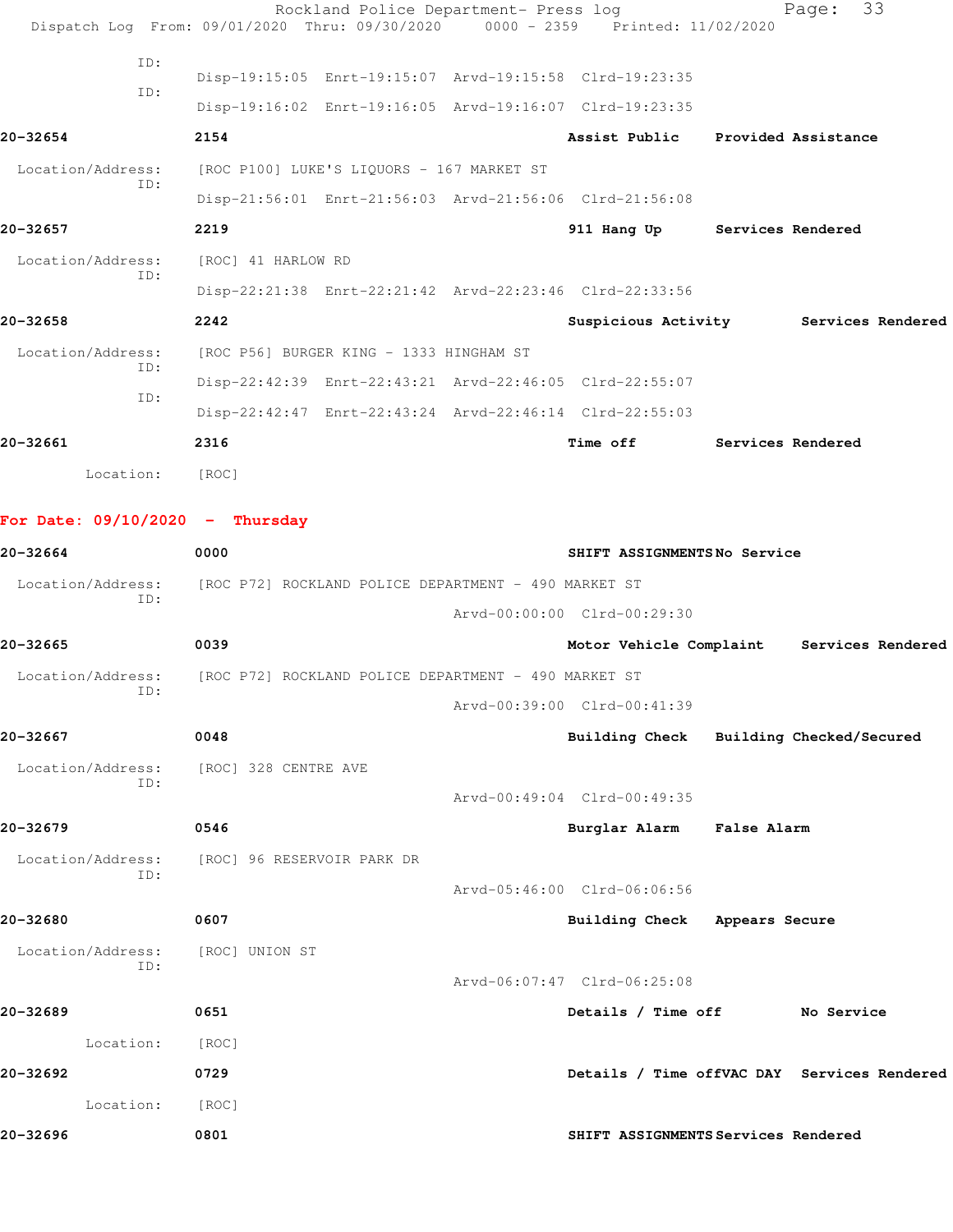|                             | Rockland Police Department- Press log<br>Dispatch Log From: 09/01/2020 Thru: 09/30/2020 0000 - 2359 Printed: 11/02/2020 |                                    |                          | 34<br>Page:                         |
|-----------------------------|-------------------------------------------------------------------------------------------------------------------------|------------------------------------|--------------------------|-------------------------------------|
| Location/Address:           | [ROC P72] ROCKLAND POLICE DEPARTMENT - 490 MARKET ST                                                                    |                                    |                          |                                     |
| 20-32699                    | 0859                                                                                                                    | Burglar Alarm Cancelled Enroute    |                          |                                     |
| Location/Address:           | [ROC] 22 RESERVOIR PARK DR                                                                                              |                                    |                          |                                     |
| ID:                         | Disp-09:00:41 Enrt-09:01:55                                                                                             | Clrd-09:01:59                      |                          |                                     |
| 20-32705                    | 0941                                                                                                                    | Vehicle Maintenance                |                          | Services Rendered                   |
| Location/Address:           | [ROC] LARRYS AUTO - UNION ST                                                                                            |                                    |                          |                                     |
| 20-32720                    | 1116                                                                                                                    | Motor Vehicle Stop Verbal Warning  |                          |                                     |
| Location/Address:           | [ROC] 64 BEECH ST @ 1 BAY PATH LN                                                                                       |                                    |                          |                                     |
| ID:                         |                                                                                                                         | Arvd-11:16:00 Clrd-11:18:49        |                          |                                     |
| 20-32722                    | 1128                                                                                                                    | Animal Complaint Services Rendered |                          |                                     |
| Location/Address:           | [ROC] 12 BOXBERRY LN                                                                                                    |                                    |                          |                                     |
| ID:                         |                                                                                                                         | Arvd-11:28:00 Clrd-11:34:49        |                          |                                     |
| 20-32730                    | 1130                                                                                                                    | Animal Complaint Services Rendered |                          |                                     |
| Location/Address:           | [ROC] 400 PLAIN ST                                                                                                      |                                    |                          |                                     |
| 20-32736                    | 1301                                                                                                                    | Harassment                         | Services Rendered        |                                     |
|                             | Location/Address: [ROC] 91 HANNAH WAY Apt. #D                                                                           |                                    |                          |                                     |
| 20-32740                    | 1329                                                                                                                    | Motor Vehicle Stop                 |                          | Verbal Warning                      |
| Location/Address:           | [ROC] BILL DELAHUNT PKWY                                                                                                |                                    |                          |                                     |
| ID:                         |                                                                                                                         | Arvd-13:29:00 Clrd-13:30:36        |                          |                                     |
| 20-32749                    | 1448                                                                                                                    | Motor Vehicle Stop                 |                          | Citation/Warning                    |
| Issued<br>Location/Address: | [ROC] SPRING ST                                                                                                         |                                    |                          |                                     |
| ID:                         |                                                                                                                         | Arvd-14:48:00 Clrd-14:55:06        |                          |                                     |
| 20-32750                    | 1501                                                                                                                    |                                    |                          | Motor Vehicle Stop Citation/Warning |
| Issued<br>ID:               | Location/Address: [ROC] 43 BELMONT ST                                                                                   |                                    |                          |                                     |
|                             |                                                                                                                         | Arvd-15:01:00 Clrd-15:06:01        |                          |                                     |
| 20-32754                    | 1516                                                                                                                    | Details                            | <b>Services Rendered</b> |                                     |
| Location:                   | [ROC]                                                                                                                   |                                    |                          |                                     |
| 20-32753                    | 1525                                                                                                                    | Animal Complaint Services Rendered |                          |                                     |
| Location/Address:<br>ID:    | [ROC] 54 LEISUREWOODS DR                                                                                                |                                    |                          |                                     |
|                             |                                                                                                                         | Arvd-15:25:00 Clrd-15:37:50        |                          |                                     |
| 20-32755                    | 1531                                                                                                                    | Time off                           |                          | Services Rendered                   |
| Location:                   | [ROC]                                                                                                                   |                                    |                          |                                     |
| 20-32756                    | 1533                                                                                                                    | Time off                           | Services Rendered        |                                     |
| Location:                   | [ROC]                                                                                                                   |                                    |                          |                                     |
| 20-32757                    | 1545                                                                                                                    | 911 Accidental                     | Services Rendered        |                                     |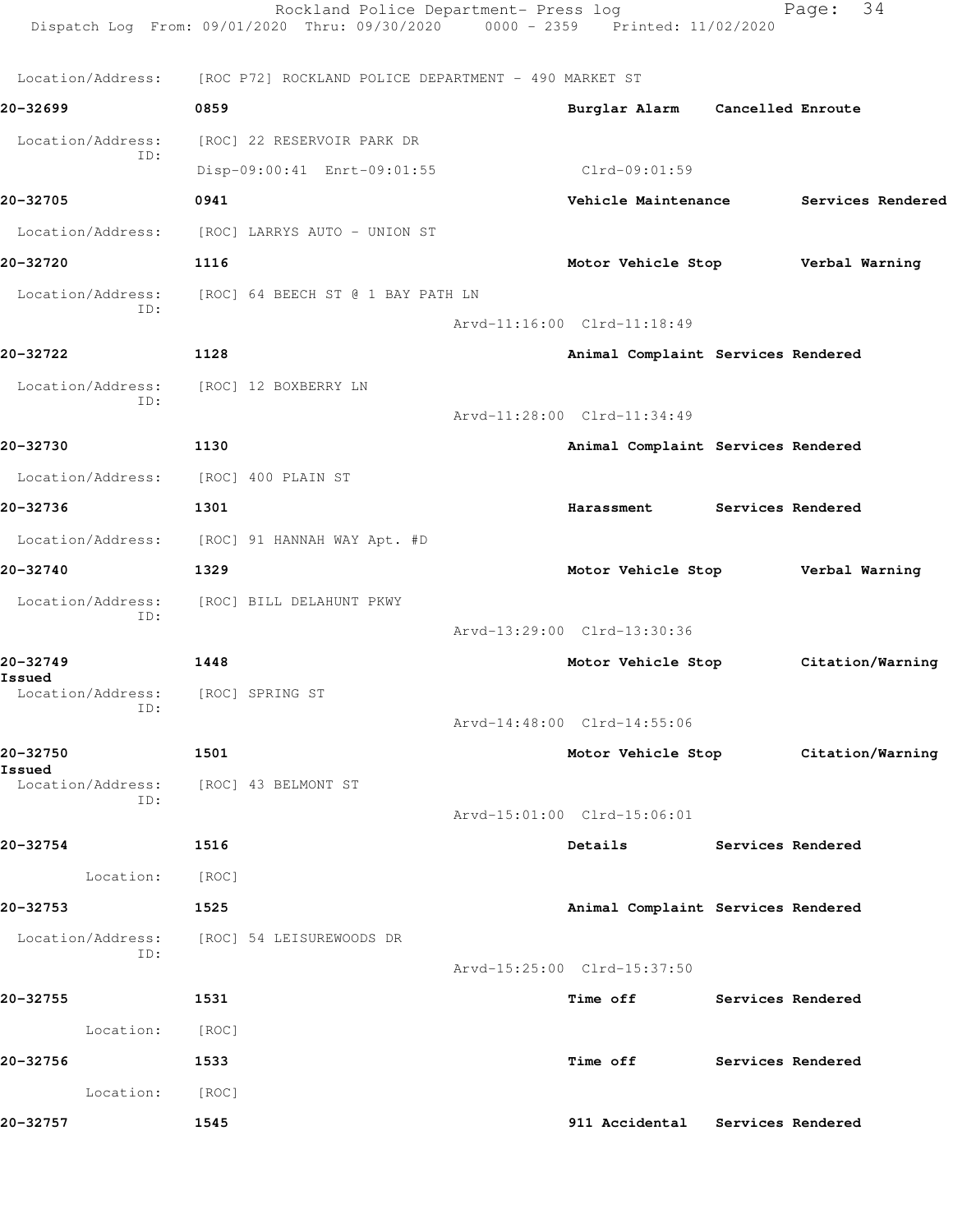|                          | Rockland Police Department- Press log<br>Dispatch Log From: 09/01/2020 Thru: 09/30/2020 | 0000 - 2359 Printed: 11/02/2020 | 35<br>Page:                                |
|--------------------------|-----------------------------------------------------------------------------------------|---------------------------------|--------------------------------------------|
| Location/Address:        | [ROC] BACK BUILDING - 30 COMMERCE RD                                                    |                                 |                                            |
| ID:                      | Disp-15:49:47 Enrt-15:49:51 Arvd-15:57:23 Clrd-15:59:50                                 |                                 |                                            |
| 20-32759                 | 1553                                                                                    | 911 Accidental                  | Investigated                               |
| Vicinity of:             | [ROC P68] AL PRIME - 104 MARKET ST                                                      |                                 |                                            |
| ID:                      | Disp-15:54:43 Enrt-15:54:52                                                             | Clrd-15:56:31                   |                                            |
| 20-32760                 | 1600                                                                                    | SHIFT ASSIGNMENTSNo Service     |                                            |
|                          | Location/Address: [ROC P72] ROCKLAND POLICE DEPARTMENT - 490 MARKET ST                  |                                 |                                            |
| 20-32764                 | 1632                                                                                    |                                 | Lost Property Services Rendered            |
| Location/Address:        | [ROC] 5 UNION ST @ 158 MARKET ST                                                        |                                 |                                            |
| ID:                      | Disp-16:33:56                                                                           | $Clrd-16:34:08$                 |                                            |
| 20-32772                 | 1730                                                                                    | Assist Public                   | No Action Required                         |
| Location/Address:        | [ROC 70] WEBSTER PARK NURSING AND REHAB - 56 WEBSTER ST Apt. #211                       |                                 |                                            |
| ID:                      | $Disp-17:32:14$                                                                         | Clrd-17:34:36                   |                                            |
| 20-32774                 | 1731                                                                                    | <b>BOLO</b>                     | Services Rendered                          |
| Location/Address:        | [ROC P72] ROCKLAND POLICE DEPARTMENT - 490 MARKET ST                                    |                                 |                                            |
| 20-32777                 | 1744                                                                                    |                                 | Motor Vehicle Complaint Gone on arrival    |
| Location/Address:        | [ROC P86] MOBIL GAS STATION - 158 MARKET ST                                             |                                 |                                            |
| ID:                      | Disp-17:46:08 Enrt-17:46:17 Arvd-17:48:28 Clrd-17:54:18                                 |                                 |                                            |
| 20-32779                 | 1757                                                                                    |                                 | Lost Property Services Rendered            |
| Location/Address:        | [ROC P72] ROCKLAND POLICE DEPARTMENT - 490 MARKET ST                                    |                                 |                                            |
| 20-32785                 | 1811                                                                                    | Disturbance                     | Could Not Locate                           |
| Location/Address:        | [ROC] 125 J A DUNN MEM DR                                                               |                                 |                                            |
| ID:                      | Disp-18:21:41                                                                           | $Clrd-18:21:54$                 |                                            |
| 20-32790                 | 1900                                                                                    | Motor Vehicle Complaint         | Services Rendered                          |
| Location/Address:        | [ROC] 52 PLAIN ST                                                                       |                                 |                                            |
| ID:                      | Disp-19:03:44                                                                           | $Clrd-19:03:50$                 |                                            |
| 20-32791                 | 1908                                                                                    | Larceny / Forgery/ Fraud        | Investigated                               |
| Location/Address:        | [ROC] 17 JOHN BURKE DR                                                                  |                                 |                                            |
| ID:                      | Disp-19:09:45                                                                           | $Clrd-19:11:27$                 |                                            |
| 20-32797                 | 1950                                                                                    |                                 | Larceny / Forgery/ Fraud Services Rendered |
| Location/Address:        | [ROC 187] 109 MARKET ST Apt. #8                                                         |                                 |                                            |
| ID:                      | Disp-19:58:14                                                                           | Clrd-19:58:27                   |                                            |
| 20-32804                 | 2108                                                                                    | 911 Hang Up                     | Services Rendered                          |
| Location/Address:<br>ID: | [ROC] 2 CORNET STETSON DR                                                               |                                 |                                            |
|                          | Disp-21:13:08 Enrt-21:13:18 Arvd-21:23:28 Clrd-21:23:33                                 |                                 |                                            |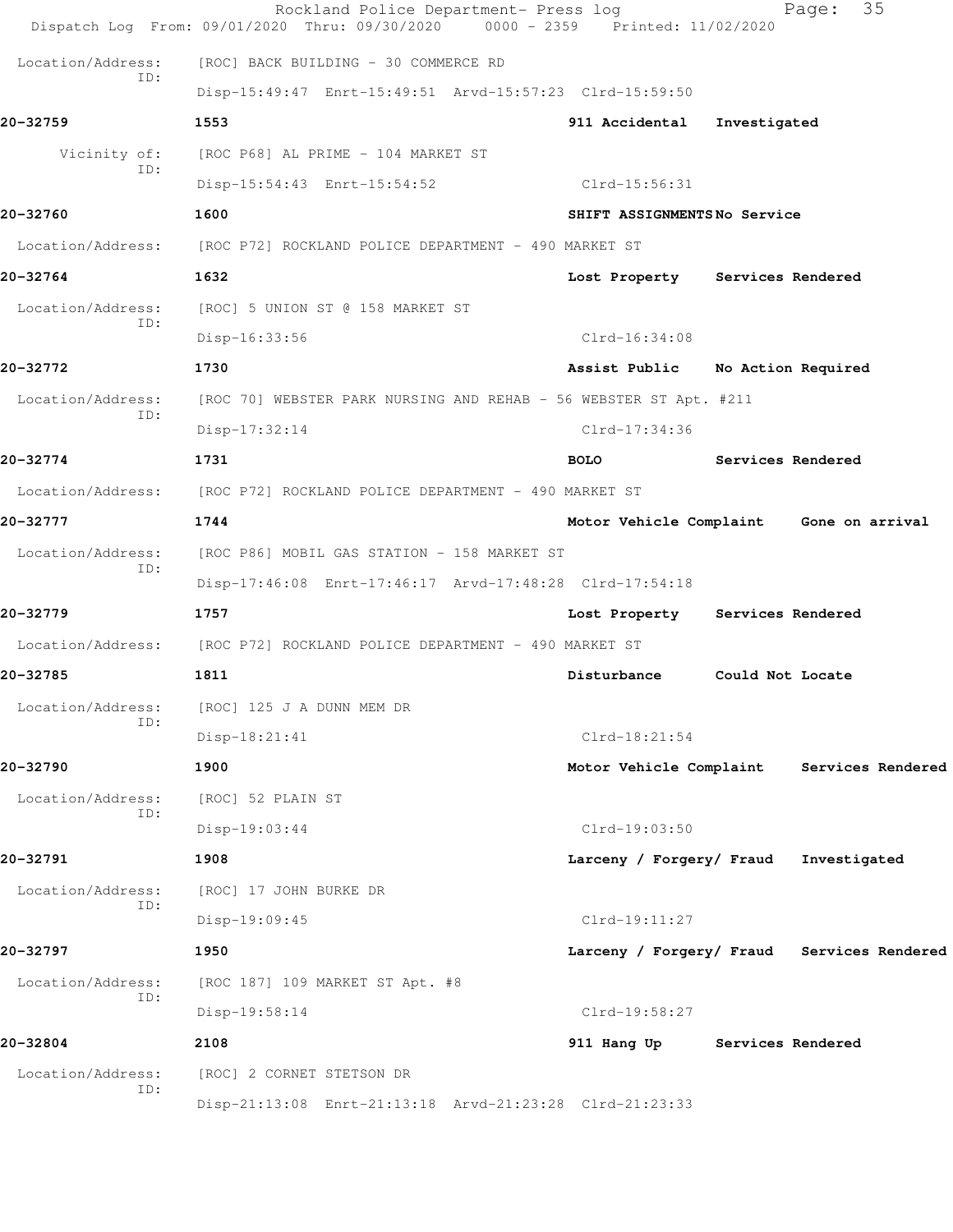Rockland Police Department- Press log entitled and Page: 36 Dispatch Log From: 09/01/2020 Thru: 09/30/2020 0000 - 2359 Printed: 11/02/2020

## **For Date: 09/11/2020 - Friday**

| 20-32814                 | 0001                                                    | SHIFT ASSIGNMENTS Services Rendered |                   |                   |
|--------------------------|---------------------------------------------------------|-------------------------------------|-------------------|-------------------|
| Location/Address:        | [ROC P72] ROCKLAND POLICE DEPARTMENT - 490 MARKET ST    |                                     |                   |                   |
| ID:                      | $Disp-00:04:27$                                         | $Clrd-00:04:33$                     |                   |                   |
| 20-32815                 | 0027                                                    | Details / Time off                  |                   | Services Rendered |
| Location:                | [ROC]                                                   |                                     |                   |                   |
| 20-32829                 | 0512                                                    | Building Check Services Rendered    |                   |                   |
| Location/Address:<br>ID: | [ROC] UNION ST                                          |                                     |                   |                   |
|                          | $Disp-05:13:17$                                         | Arvd-05:13:28 Clrd-05:31:07         |                   |                   |
| 20-32839                 | 0735                                                    | Disabled Motor Vehicle              |                   | Services Rendered |
| Location/Address:        | [ROC] EAST WATER ST @ EVERETT ST                        |                                     |                   |                   |
| ID:                      | Disp-07:37:21 Enrt-07:37:23 Arvd-07:37:27 Clrd-07:41:46 |                                     |                   |                   |
| 20-32844                 | 0802                                                    | Information Call No Action Required |                   |                   |
| Location/Address:        | [ROC P72] ROCKLAND POLICE DEPARTMENT - 490 MARKET ST    |                                     |                   |                   |
| 20-32847                 | 0843                                                    | Details / Time off                  |                   | No Action         |
| Required<br>Location:    | [ROC]                                                   |                                     |                   |                   |
| 20-32848                 | 0845                                                    | Information Call No Action Required |                   |                   |
| Location/Address:        | [ROC P72] ROCKLAND POLICE DEPARTMENT - 490 MARKET ST    |                                     |                   |                   |
| 20-32849                 | 0848                                                    | Information Call No Action Required |                   |                   |
| Location/Address:        | [ROC P72] ROCKLAND POLICE DEPARTMENT - 490 MARKET ST    |                                     |                   |                   |
| 20-32857                 | 0928                                                    | Warrant                             | Services Rendered |                   |
| Location/Address:        | [ROC] 41 BLANCHARD ST                                   |                                     |                   |                   |
| ID:                      | Disp-09:29:53 Enrt-09:29:58 Arvd-09:41:51 Clrd-09:43:20 |                                     |                   |                   |
| ID:                      | Disp-09:30:05 Enrt-09:30:07 Arvd-09:41:53 Clrd-09:43:20 |                                     |                   |                   |
| ID:                      | Disp-09:42:34                                           | Arvd-09:42:46 Clrd-09:43:20         |                   |                   |
| 20-32859                 | 0943                                                    | Prisioner Transport                 |                   | Services Rendered |
| Location/Address:        | [BRO] 215 MAIN ST                                       |                                     |                   |                   |
| ID:                      | $Disp-09:45:37$                                         | Arvd-09:45:46 Clrd-11:08:20         |                   |                   |
| 20-32899                 | 1030                                                    | Details / Time off                  |                   | No Action         |
| Required<br>Location:    | [ROC]                                                   |                                     |                   |                   |
| 20-32881                 | 1151                                                    | Information Call No Action Required |                   |                   |
| Location/Address:        | [ROC P72] ROCKLAND POLICE DEPARTMENT - 490 MARKET ST    |                                     |                   |                   |
| 20-32886                 | 1255                                                    | Warrant                             | Report Follows    |                   |
| Location/Address:        | [ROC] 56 FAIRVIEW ST                                    |                                     |                   |                   |
| ID:                      | Disp-12:55:48 Enrt-12:56:00 Arvd-12:56:47 Clrd-13:32:05 |                                     |                   |                   |
| ID:                      | $Disp-12:56:09$                                         | Arvd-12:56:44 Clrd-14:29:59         |                   |                   |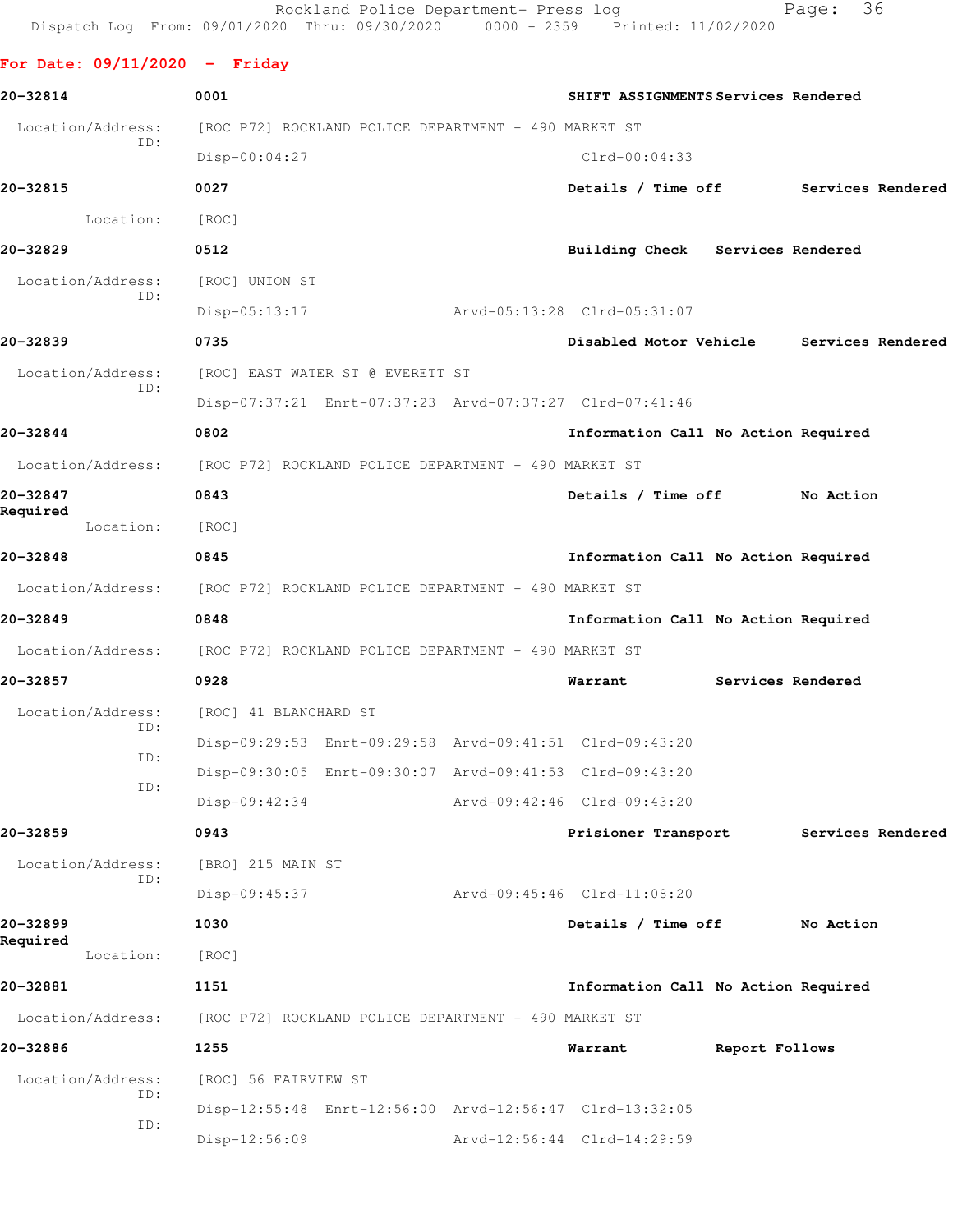|                          | Rockland Police Department- Press log<br>Dispatch Log From: 09/01/2020 Thru: 09/30/2020 0000 - 2359 Printed: 11/02/2020 |                                            | 37<br>Page:              |
|--------------------------|-------------------------------------------------------------------------------------------------------------------------|--------------------------------------------|--------------------------|
| ID:                      |                                                                                                                         |                                            |                          |
| Refer To Arrest:         | 20ROC-32886-AR                                                                                                          | Arvd-12:56:39 Clrd-13:32:02                |                          |
| Arrest:                  | RING, RACHEL ANN<br>Address: 56 FAIRVIEW ST ROCKLAND, MA                                                                |                                            |                          |
| Age:<br>Charges:         | 34<br>Straight Warrant                                                                                                  |                                            |                          |
| 20-32896                 | 1409                                                                                                                    | Detail                                     | No Action Required       |
|                          | Location/Address: [ROC P72] ROCKLAND POLICE DEPARTMENT - 490 MARKET ST                                                  |                                            |                          |
| 20-32898                 | 1429                                                                                                                    | Motor Vehicle Stop Verbal Warning          |                          |
| Location/Address:        | [ROC] 206 EAST WATER ST                                                                                                 |                                            |                          |
| ID:                      |                                                                                                                         | Arvd-14:29:00 Clrd-14:31:13                |                          |
| 20-32903                 | 1450                                                                                                                    | Larceny / Forgery/ Fraud Services Rendered |                          |
| Location/Address:        | [ROC] 30 SUNSET ST                                                                                                      |                                            |                          |
| ID:                      | $Disp-14:59:54$                                                                                                         | $Clrd-15:01:28$                            |                          |
| 20-32909                 | 1529                                                                                                                    | Details / Time off No Action               |                          |
| Required<br>Location:    | [ROC]                                                                                                                   |                                            |                          |
| 20-32910                 | 1538                                                                                                                    | Information Call No Action Required        |                          |
|                          | Location/Address: [ROC P72] ROCKLAND POLICE DEPARTMENT - 490 MARKET ST                                                  |                                            |                          |
| 20-32915                 | 1625                                                                                                                    | General Info                               | Appears Secure           |
|                          | Location/Address: [ROC P72] ROCKLAND POLICE DEPARTMENT - 490 MARKET ST                                                  |                                            |                          |
| 20-32917                 | 1648                                                                                                                    | Vandalism                                  | <b>Services Rendered</b> |
| Location/Address:        | [ROC] 19 LAVINA AVE                                                                                                     |                                            |                          |
| ID:                      | Disp-16:50:09 Enrt-16:50:15 Arvd-17:01:10 Clrd-17:16:28                                                                 |                                            |                          |
| 20-32935                 | 1835                                                                                                                    | Assist Public Services Rendered            |                          |
| Location/Address:<br>ID: | [ROC] 294 HOWARD ST                                                                                                     |                                            |                          |
|                          | Disp-18:39:57 Enrt-18:48:44                                                                                             | $Clrd-19:01:14$                            |                          |
| 20-32937                 | 1842                                                                                                                    | Assist Public Services Rendered            |                          |
| Location/Address:<br>ID: | [ROC P72] ROCKLAND POLICE DEPARTMENT - 490 MARKET ST                                                                    |                                            |                          |
|                          | Disp-18:49:43                                                                                                           | $Clrd-18:49:52$                            |                          |
| 20-32941                 | 1859                                                                                                                    | Assist Public No Service                   |                          |
| Location/Address:        | [ROC P115] ROCKLAND ICE RINK - 599 SUMMER ST                                                                            |                                            |                          |
| ID:                      | Disp-19:01:20 Enrt-19:01:22                                                                                             | Clrd-19:04:13                              |                          |
| 20-32957                 | 2110                                                                                                                    | Details / Time off Services Rendered       |                          |
| Location:                | [ROC]                                                                                                                   |                                            |                          |
| 20-32958                 | 2129                                                                                                                    | Details / Time off Services Rendered       |                          |
| Location:                | [ROC]                                                                                                                   |                                            |                          |
| 20-32966                 | 2206                                                                                                                    | MVA Property Damage Only Services Rendered |                          |
|                          | Location/Address: [ROC] 839 BEECH ST                                                                                    |                                            |                          |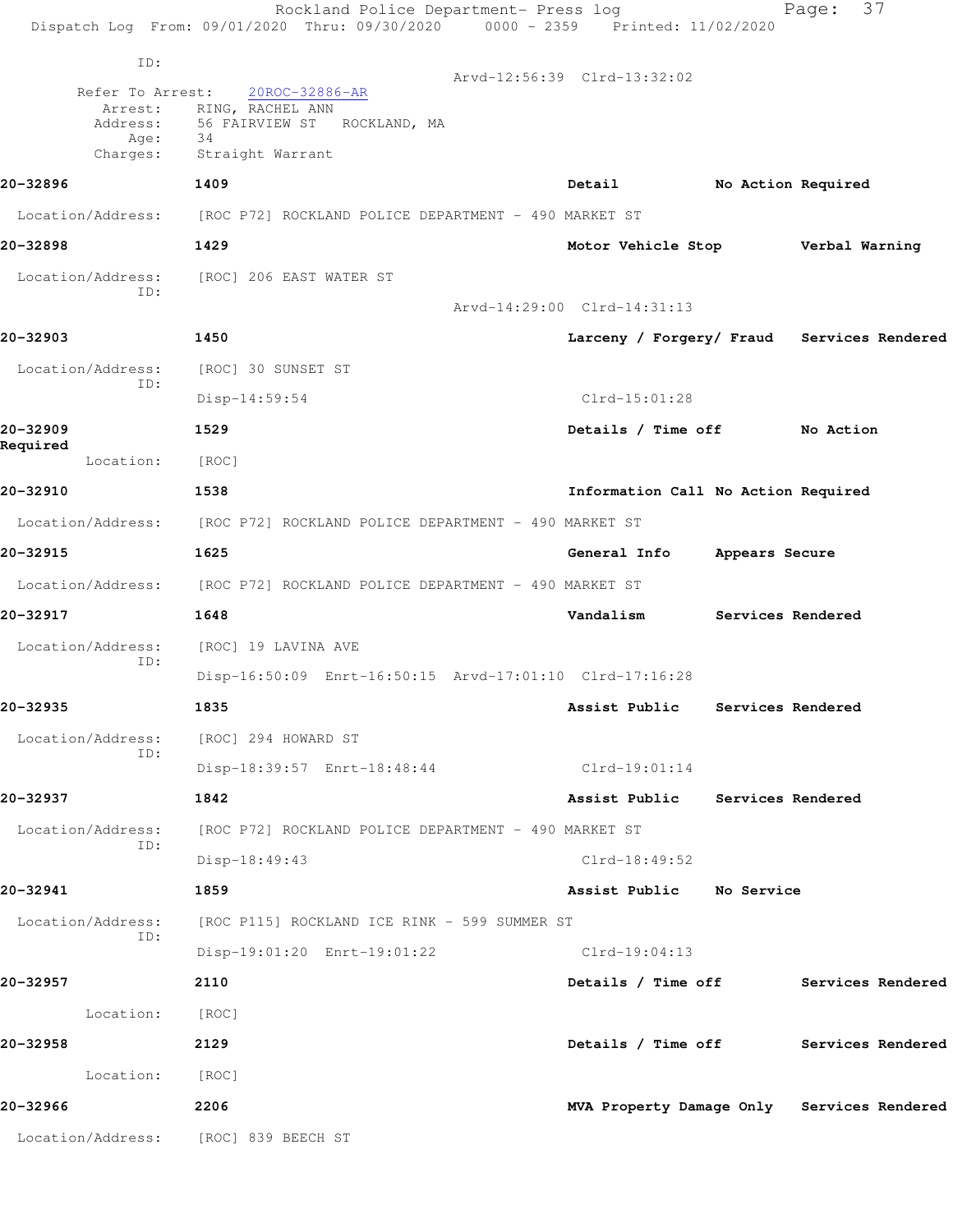|                                   | Rockland Police Department- Press log<br>Dispatch Log From: 09/01/2020 Thru: 09/30/2020 0000 - 2359 Printed: 11/02/2020 |                                         |            | Page:             | 38 |
|-----------------------------------|-------------------------------------------------------------------------------------------------------------------------|-----------------------------------------|------------|-------------------|----|
|                                   |                                                                                                                         |                                         |            |                   |    |
| ID:                               | Disp-22:06:58 Enrt-22:07:22 Arvd-22:09:22 Clrd-22:49:35                                                                 |                                         |            |                   |    |
| ID:                               | Disp-22:07:05 Enrt-22:07:20 Arvd-22:09:07 Clrd-09/12/2020 @ 00:03:33                                                    |                                         |            |                   |    |
| ID:                               | Disp-22:07:14 Enrt-22:07:17 Arvd-22:08:47 Clrd-22:20:11                                                                 |                                         |            |                   |    |
| 20-32970                          | 2220                                                                                                                    | MVA Property Damage Only Report Follows |            |                   |    |
| Location/Address:<br>ID:          | [ROC P64] CVS PHARMACY - 80 MARKET ST                                                                                   |                                         |            |                   |    |
| EMS Unit:                         | Disp-22:21:41 Enrt-22:21:47 Arvd-22:22:08 Clrd-23:10:45<br>ROCKAM1-Rockland A1                                          |                                         |            |                   |    |
|                                   | Disp-22:17:19<br>InQrtsUnavl-22:17:48 InSrvce-22:17:48                                                                  | $Clrd-22:17:45$                         |            |                   |    |
| ID:                               | Disp-22:49:54 Enrt-22:49:57 Arvd-22:57:36 Clrd-23:11:26                                                                 |                                         |            |                   |    |
| Refer To Summons:                 | 20ROC-32970-AR<br>Juvenile Arrest                                                                                       |                                         |            |                   |    |
| Age:<br>Charges:                  | 17<br>UNINSURED MOTOR VEHICLE<br>REGISTRATION SUSPENDED, OP MV WITH                                                     |                                         |            |                   |    |
| 20-32972                          | 2234                                                                                                                    | Details / Time off                      |            | Appears Secure    |    |
| Location:                         | [ROC]                                                                                                                   |                                         |            |                   |    |
| For Date: $09/12/2020 -$ Saturday |                                                                                                                         |                                         |            |                   |    |
|                                   | 0043                                                                                                                    | General Info No Service                 |            |                   |    |
| 20-32979                          |                                                                                                                         |                                         |            |                   |    |
| Location/Address:<br>ID:          | [ROC P72] ROCKLAND POLICE DEPARTMENT - 490 MARKET ST                                                                    |                                         |            |                   |    |
|                                   | $Disp-00:46:21$                                                                                                         | Clrd-00:46:36                           |            |                   |    |
| 20-32984                          | 0056                                                                                                                    | General Info                            | No Service |                   |    |
| Location/Address:<br>ID:          | [ROC P72] ROCKLAND POLICE DEPARTMENT - 490 MARKET ST                                                                    |                                         |            |                   |    |
|                                   | $Disp-00:57:30$                                                                                                         | Clrd-00:57:36                           |            |                   |    |
| 20-32985                          | 0123                                                                                                                    | Details / Time off                      |            | No Service        |    |
| Location:                         | [ROC]                                                                                                                   |                                         |            |                   |    |
| 20-32987                          | 0206                                                                                                                    | Suspicious Activity Marrest (s) Made    |            |                   |    |
| Location/Address:<br>ID:          | [ROC P47] BEST WESTERN - 909 HINGHAM ST                                                                                 |                                         |            |                   |    |
| ID:                               |                                                                                                                         | Arvd-02:06:00 Clrd-02:08:33             |            |                   |    |
| ID:                               | Disp-02:07:46 Enrt-02:07:49 Arvd-02:11:40 Clrd-03:25:31                                                                 |                                         |            |                   |    |
| ID:                               | Disp-02:08:20 Enrt-02:08:23 Arvd-02:08:26 Clrd-03:25:29                                                                 |                                         |            |                   |    |
|                                   | Disp-02:11:30 Enrt-02:11:33 Arvd-02:11:36 Clrd-02:58:58<br>Refer To Arrest: 20ROC-32987-AR                              |                                         |            |                   |    |
|                                   | Arrest: COOGAN, GARY JAMES<br>Address: 103 MASS AVE DEDHAM, MA                                                          |                                         |            |                   |    |
| Age:<br>Charges:                  | 31<br>Default Warrant<br>Default Warrant<br>Straight Warrant                                                            |                                         |            |                   |    |
| 20-32990                          | 0353                                                                                                                    | OFFICER SAFETY                          |            | Services Rendered |    |
| Location/Address:                 | [ROC P72] ROCKLAND POLICE DEPARTMENT - 490 MARKET ST                                                                    |                                         |            |                   |    |
| ID:                               | Disp-03:59:41                                                                                                           | Clrd-03:59:48                           |            |                   |    |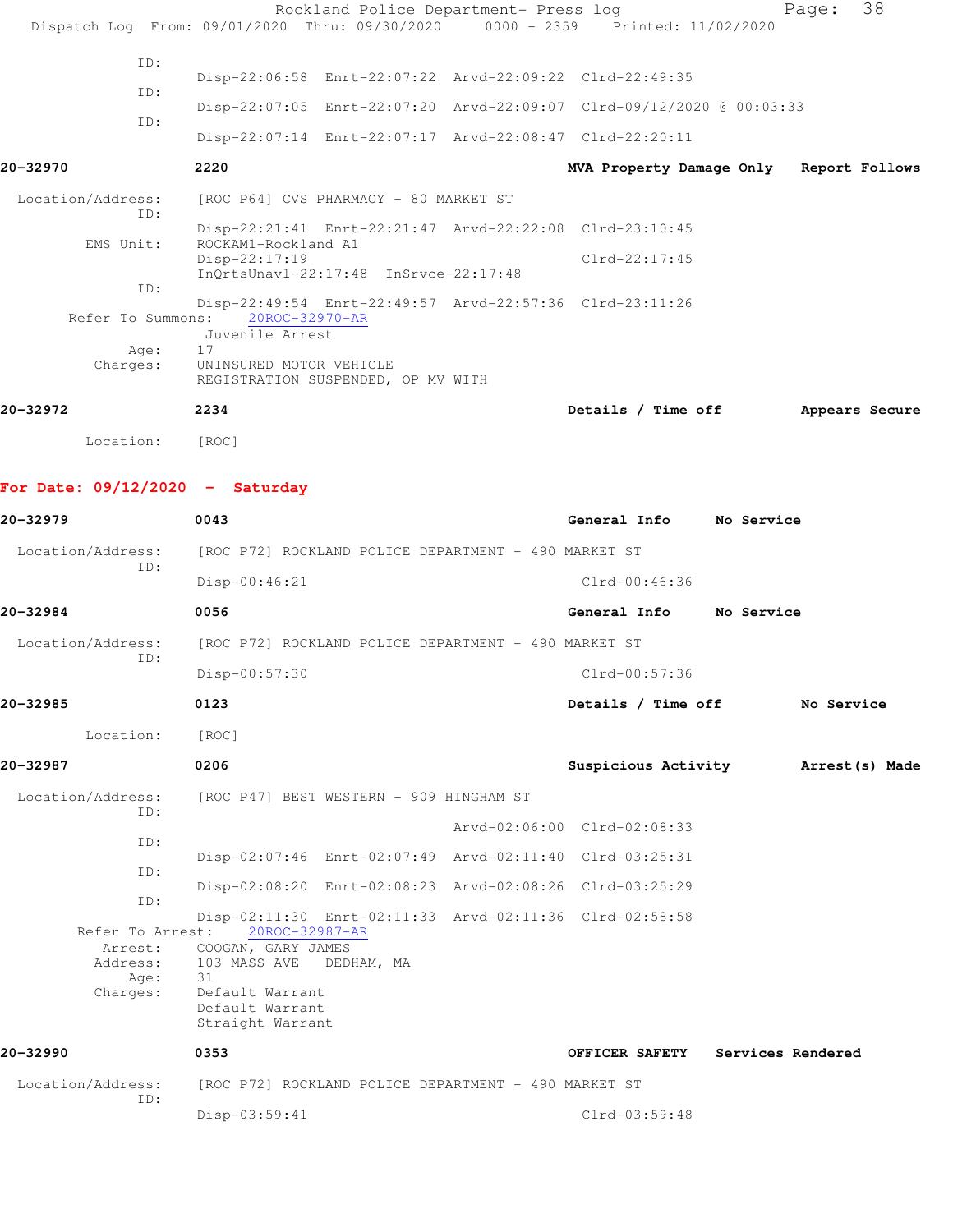Rockland Police Department- Press log entitled and Page: 39 Dispatch Log From: 09/01/2020 Thru: 09/30/2020 0000 - 2359 Printed: 11/02/2020

| 20-32994                                | 0501                               |                                                      | Disturbance Peace Restored                                                                                                      |                   |
|-----------------------------------------|------------------------------------|------------------------------------------------------|---------------------------------------------------------------------------------------------------------------------------------|-------------------|
| Location/Address:                       |                                    | [ROC P45] COMFORT INN - 850 HINGHAM ST Apt. #304     |                                                                                                                                 |                   |
| ID:                                     |                                    |                                                      | Disp-05:02:23 Enrt-05:02:55 Arvd-05:06:21 Clrd-05:25:49                                                                         |                   |
| ID:                                     |                                    |                                                      | Disp-05:02:37 Enrt-05:02:55 Arvd-05:06:21 Clrd-05:25:49                                                                         |                   |
| 20-32996                                | 0549                               |                                                      | Disturbance                                                                                                                     | Sent On Way       |
| Location/Address:                       |                                    | [ROC P45] COMFORT INN - 850 HINGHAM ST               |                                                                                                                                 |                   |
| ID:                                     |                                    |                                                      | Disp-05:50:15 Enrt-05:51:09 Arvd-05:52:51 Clrd-06:01:00                                                                         |                   |
| ID:                                     |                                    |                                                      | Disp-05:50:34 Enrt-05:51:09 Arvd-05:51:55 Clrd-06:01:04                                                                         |                   |
| ID:                                     |                                    |                                                      | Disp-05:50:49 Enrt-05:51:09 Arvd-05:51:44 Clrd-06:01:02                                                                         |                   |
| 20-32998                                | 0608                               |                                                      | <b>Building Check</b>                                                                                                           | Appears Secure    |
| Location/Address:                       |                                    | [ROC 61] UNION ST BUSINESS DISTRICT - UNION ST       |                                                                                                                                 |                   |
| ID:                                     |                                    |                                                      | Arvd-06:08:52 Clrd-06:25:56                                                                                                     |                   |
| 20-33000                                | 0633                               |                                                      | Follow-Up Investigation                                                                                                         | Investigated      |
| Location/Address:                       | [ROC] 5 UNION ST                   |                                                      |                                                                                                                                 |                   |
| ID:                                     |                                    |                                                      | Arvd-06:33:00 Clrd-07:13:29                                                                                                     |                   |
| ID:                                     | $Disp-06:34:33$                    |                                                      | Arvd-06:34:55 Clrd-06:54:08                                                                                                     |                   |
| ID:                                     | $Disp-06:34:42$                    |                                                      | Arvd-06:35:00 Clrd-06:54:13                                                                                                     |                   |
| Refer To Arrest:<br>Arrest:             | 20ROC-33000-AR<br>MONTEIRO, LUIS F |                                                      |                                                                                                                                 |                   |
| Address:<br>Age:                        | 48                                 | 5 UNION ST Apt. #11 ROCKLAND, MA                     |                                                                                                                                 |                   |
| Charges:                                | Forcible Rape                      | INDECENT A&B ON PERSON 14 OR OVER                    |                                                                                                                                 |                   |
| 20-33002                                | 0712                               |                                                      | Motor Vehicle Collision W/PI                                                                                                    |                   |
| Transported to Hospital<br>Vicinity of: |                                    | [ROC] EAST WATER ST @ HOWARD ST                      |                                                                                                                                 |                   |
| ID:                                     |                                    |                                                      | Disp-07:13:10 Enrt-07:13:13 Arvd-07:15:24 Clrd-08:01:18                                                                         |                   |
| Fire Unit:                              |                                    | ROCKEN1-Pumper-Rockland Engine 1                     | Disp-07:13:30 Enrt-07:15:23 Arvd-07:16:54 Clrd-07:32:18                                                                         |                   |
| ID:                                     |                                    | InQrtsUnavl-07:34:26 InSrvce-07:34:33                |                                                                                                                                 |                   |
|                                         | ROCKAM2-Rockland A2                |                                                      | Disp-07:13:33 Enrt-07:13:36 Arvd-07:15:21 Clrd-08:01:21                                                                         |                   |
| EMS Unit:                               |                                    |                                                      | Disp-07:15:28 Enrt-07:15:32 Arvd-07:16:52 Clrd-07:26:46                                                                         |                   |
| Fire Unit:                              |                                    | ROCKEN1-Pumper-Rockland Engine 1                     | Hosp-07:35:43 ClrHosp-07:53:45 InQrtsUnavl-08:05:12 InSrvce-08:05:15<br>Disp-07:44:52 Enrt-07:46:12 Arvd-07:47:32 Clrd-07:52:12 |                   |
| EMS Unit:                               | ROCKAM1-Rockland A1                | InQrtsUnavl-07:54:55 InSrvce-07:54:58                |                                                                                                                                 |                   |
|                                         |                                    |                                                      | Disp-07:44:59 Enrt-07:46:09 Arvd-07:47:29 Clrd-07:51:34<br>Hosp-08:00:17 ClrHosp-08:30:21 InQrtsUnavl-08:34:47 InSrvce-08:34:47 |                   |
| 20-33008                                |                                    |                                                      | General Info                                                                                                                    | Services Rendered |
|                                         | 0805                               |                                                      |                                                                                                                                 |                   |
| Location/Address:                       |                                    | [ROC P72] ROCKLAND POLICE DEPARTMENT - 490 MARKET ST |                                                                                                                                 |                   |
| 20-33009                                | 0806                               |                                                      | 911 Accidental                                                                                                                  | Investigated      |
| Location/Address:<br>ID:                |                                    | [ROC P52] LUCCA'S RESTAURANT - 933 HINGHAM ST        |                                                                                                                                 |                   |
|                                         |                                    |                                                      | Disp-08:09:29 Enrt-08:09:31 Arvd-08:18:10 Clrd-08:22:51                                                                         |                   |
| 20-33013                                | 0848                               |                                                      | General Info                                                                                                                    | Services Rendered |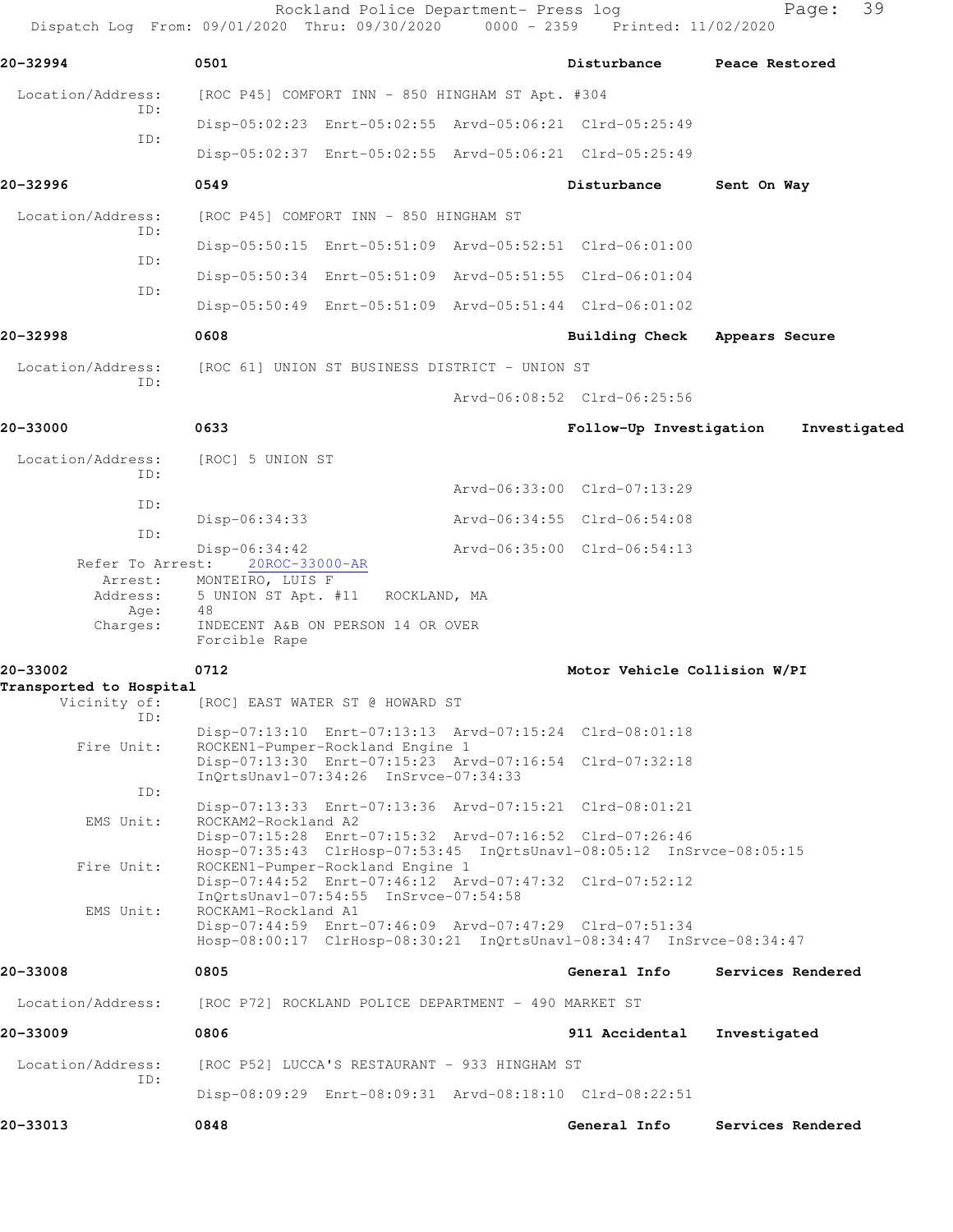|                          | Rockland Police Department- Press log<br>Dispatch Log From: 09/01/2020 Thru: 09/30/2020 0000 - 2359 Printed: 11/02/2020 |                             | 40<br>Page:                                |
|--------------------------|-------------------------------------------------------------------------------------------------------------------------|-----------------------------|--------------------------------------------|
|                          | Location/Address: [ROC P72] ROCKLAND POLICE DEPARTMENT - 490 MARKET ST                                                  |                             |                                            |
| 20-33014                 | 0857                                                                                                                    |                             | Details / Time off No Service              |
| Location:                | [ROC]                                                                                                                   |                             |                                            |
| 20-33016                 | 0918                                                                                                                    | General Incident No Service |                                            |
| Location/Address:<br>ID: | [ROC] LINDEN ST                                                                                                         | Arvd-09:20:24 Clrd-09:51:20 |                                            |
| 20-33020                 | 0949                                                                                                                    |                             | Burglar Alarm Cancelled Enroute            |
| Location/Address:        | [ROC P17] THE RUG MERCHANT - 11 COMMERCE RD                                                                             |                             |                                            |
| ID:                      | Disp-09:50:34 Enrt-09:50:36                                                                                             | Clrd-09:52:36               |                                            |
| ID:                      | Disp-09:51:20 Enrt-09:51:21                                                                                             | Clrd-09:53:48               |                                            |
| 20-33024                 | 1000                                                                                                                    |                             | Assist Public Advised to Court             |
| Location/Address:        | [ROC] 20 BOXBERRY LANE                                                                                                  |                             |                                            |
| ID:                      | $Disp-10:04:08$                                                                                                         | $Clrd-10:06:01$             |                                            |
| 20-33025                 | 1015                                                                                                                    |                             | PRISONERS FED Services Rendered            |
| Location/Address:        | [ROC P72] ROCKLAND POLICE DEPARTMENT - 490 MARKET ST                                                                    |                             |                                            |
| ID:                      | $Disp-10:17:10$                                                                                                         | $Clrd-10:17:17$             |                                            |
| 20-33026                 | 1020                                                                                                                    |                             | CALL FOR BAIL Services Rendered            |
| Location/Address:        | [ROC P72] ROCKLAND POLICE DEPARTMENT - 490 MARKET ST                                                                    |                             |                                            |
| ID:                      | $Disp-10:21:40$                                                                                                         | $Clrd-10:21:48$             |                                            |
| 20-33027                 | 1037                                                                                                                    |                             | MVA Property Damage Only Arrest (s) Made   |
| Location/Address:        | [ROC] 1099 HINGHAM ST                                                                                                   |                             |                                            |
| ID:<br>ID:               | Disp-10:38:16 Enrt-10:38:23 Arvd-10:43:04 Clrd-11:15:43                                                                 |                             |                                            |
|                          | Disp-10:45:48 Enrt-10:45:48 Arvd-10:47:25 Clrd-11:15:36<br>Refer To Arrest: 20ROC-33027-AR                              |                             |                                            |
| Address:                 | Arrest: BENEDICT, JOSEPH<br>11 HEATH ST ROXBURY, MA                                                                     |                             |                                            |
| Age:<br>Charges:         | 31<br>Straight Warrant                                                                                                  |                             |                                            |
|                          | UNLICENSED OPERATION OF MV                                                                                              |                             |                                            |
| 20-33038                 | 1155                                                                                                                    | Assist Public               | Advised to Court                           |
| Location/Address:<br>ID: | [ROC P72] ROCKLAND POLICE DEPARTMENT - 490 MARKET ST                                                                    |                             |                                            |
|                          | $Disp-12:02:03$                                                                                                         | Arvd-12:02:10 Clrd-12:05:52 |                                            |
| 20-33046                 | 1219                                                                                                                    |                             | Larceny / Forgery/ Fraud Services Rendered |
| Location/Address:<br>ID: | [ROC] 95 LEVIN RD                                                                                                       |                             |                                            |
|                          | Disp-12:29:33                                                                                                           | Arvd-12:29:46 Clrd-12:30:13 |                                            |
| 20-33048                 | 1242                                                                                                                    | CALL BAIL                   | Services Rendered                          |
| Location/Address:<br>ID: | [ROC P72] ROCKLAND POLICE DEPARTMENT - 490 MARKET ST                                                                    |                             |                                            |
|                          | $Disp-12:43:41$                                                                                                         | $Clrd-12:43:50$             |                                            |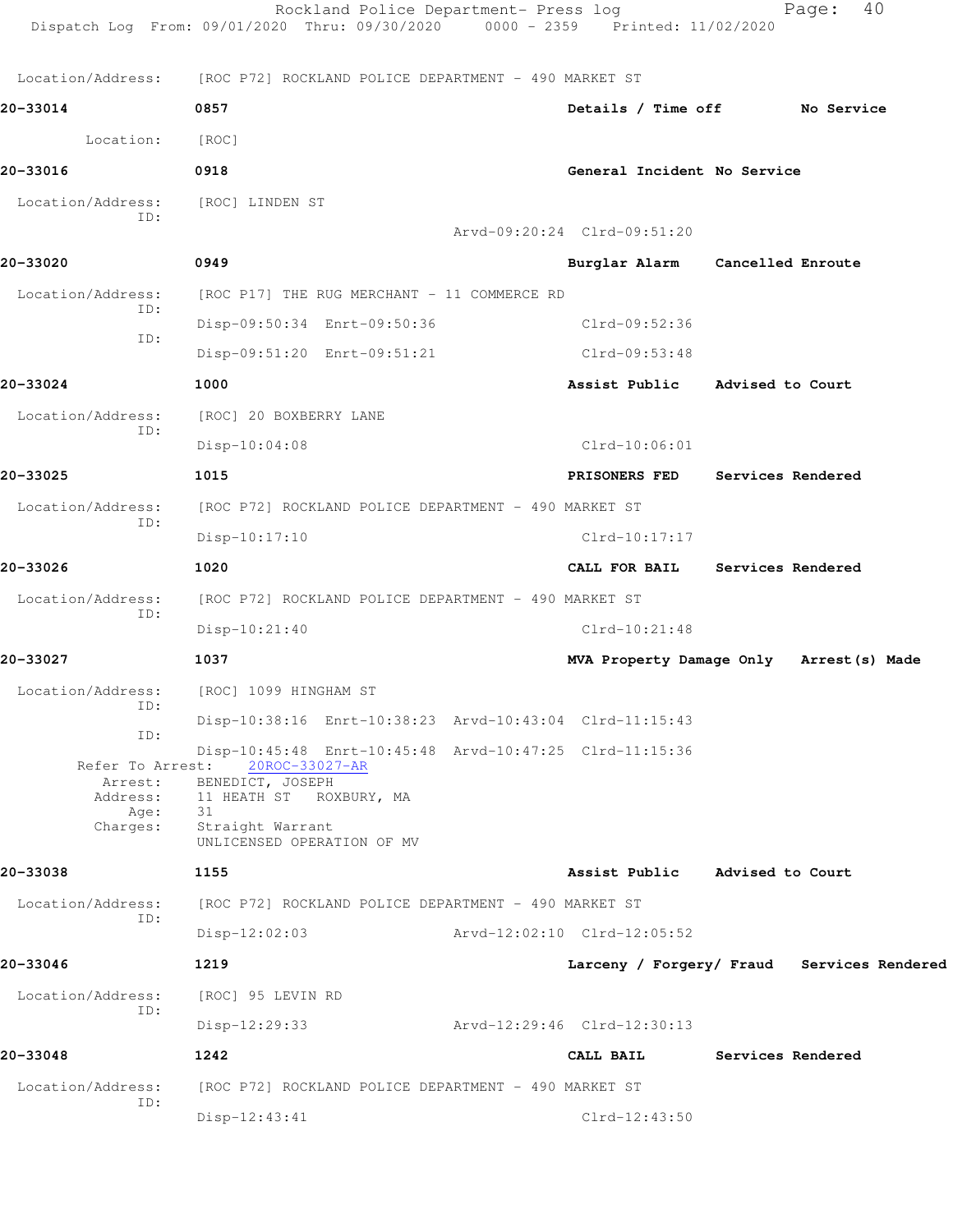Rockland Police Department- Press log Fage: 41 Dispatch Log From: 09/01/2020 Thru: 09/30/2020 0000 - 2359 Printed: 11/02/2020 **20-33054 1326 Motor Vehicle Stop Vehicle Towed** Location/Address: [ROC] 1 VFW DR @ 821 UNION ST ID: Arvd-13:26:00 Clrd-14:03:00 ID: Disp-13:28:35 Enrt-13:28:38 Arvd-13:30:58 Clrd-13:48:21 Refer To Summons: Summons: AHMED, MOHAMED ESSAM Address: 184 FOREST ST ROCKLAND, MA Age: 38 Charges: LICENSE SUSPENDED, OP MV WITH (CRIMINAL SUBSQ.OFF.) **20-33060 1409 Motor Vehicle Stop Citation/Warning Issued**  Location/Address: [ROC] 131 PLAIN ST @ 135 GROVE ST ID: Arvd-14:09:00 Clrd-14:22:21 **20-33063 1427 Motor Vehicle Stop Verbal Warning** Location/Address: [ROC] 469 CONCORD ST @ 590 SUMMER ST ID: Arvd-14:27:00 Clrd-14:37:08 **20-33064 1429 Burglar Alarm Building Checked/Secured** Location/Address: [ROC 96] 16 SAW MILL LN ID: Disp-14:32:18 Enrt-14:32:25 Arvd-14:34:02 Clrd-14:39:29 ID: Disp-14:32:18 Enrt-14:32:28 Arvd-14:34:05 Clrd-14:39:32 **20-33066 1435 911 Accidental No Action Required** Location/Address: [ROC 7] WEBSTER PARK REHAB CENTER - 56 WEBSTER ST ID: Disp-14:43:56 Clrd-14:44:01 **20-33068 1502 Burglar Alarm Building Checked/Secured** Location/Address: [ROC] 137 WEYMOUTH ST ID: Disp-15:02:45 Enrt-15:02:47 Arvd-15:13:22 Clrd-15:19:49 **20-33077 1559 SHIFT ASSIGNMENTS Appears Secure** Location/Address: [ROC P72] ROCKLAND POLICE DEPARTMENT - 490 MARKET ST **20-33080 1634 Assist Public Services Rendered** Location/Address: [ROC] 294 HOWARD ST ID: Disp-16:36:10 Enrt-16:40:11 Clrd-16:56:42 ID: Disp-16:36:10 Enrt-16:40:13 Clrd-16:58:44 ID: Disp-16:56:52 Arvd-16:56:56 Clrd-16:58:44 **20-33081 1639 911 Accidental Services Rendered** Location/Address: [ROC 182] 1 PEACH CT ID: Disp-16:40:33 Enrt-16:40:36 Arvd-16:46:58 Clrd-16:54:27 **20-33084 1652 911 Accidental Services Not Required** Location/Address: [ROC] 854 UNION ST ID: Disp-16:54:52 Enrt-16:54:55 Arvd-16:56:38 Clrd-16:57:03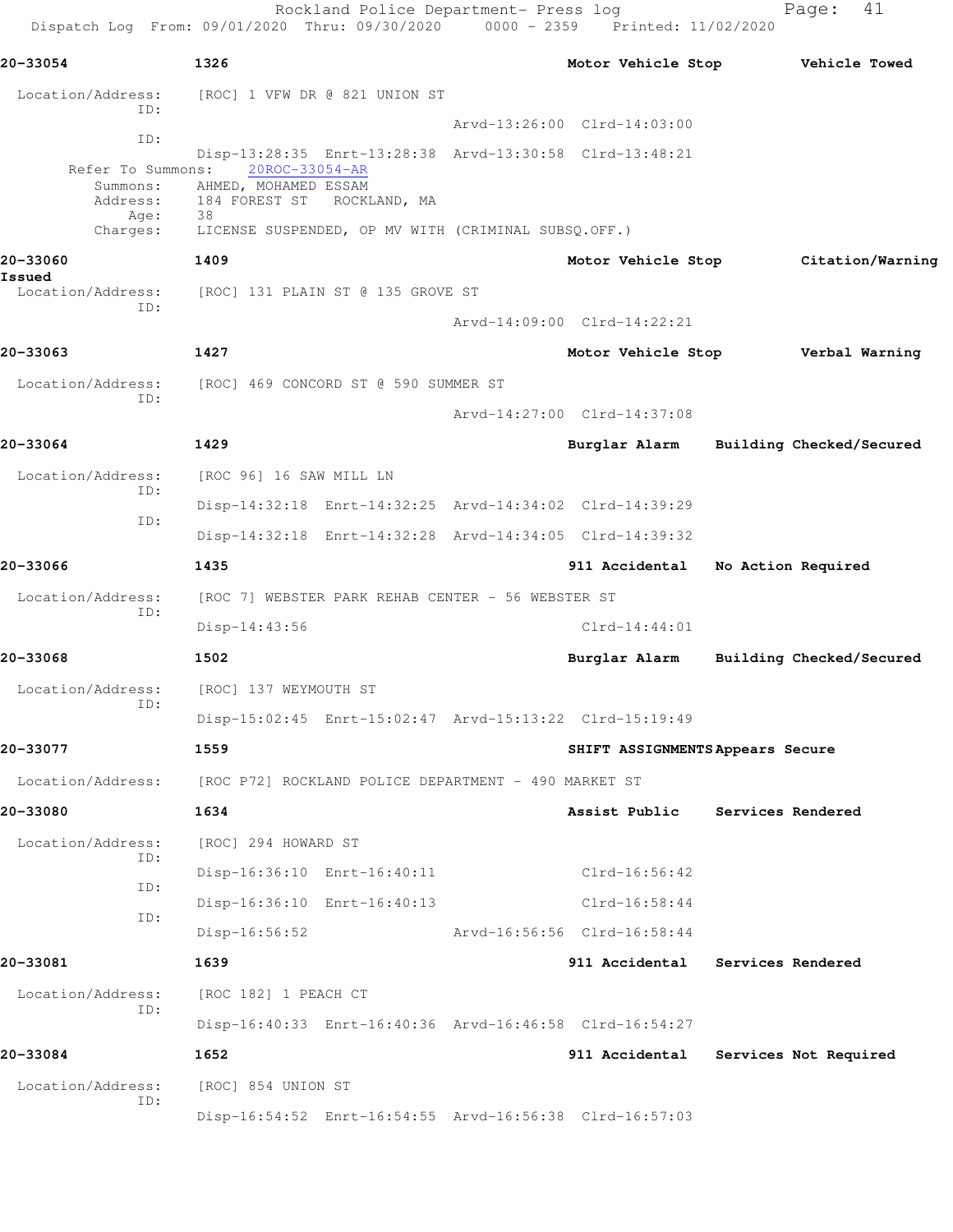Rockland Police Department- Press log Fage: 42 Dispatch Log From: 09/01/2020 Thru: 09/30/2020 0000 - 2359 Printed: 11/02/2020 **20-33085 1704 Prisoner Information No Action Required**  Location/Address: [ROC P72] ROCKLAND POLICE DEPARTMENT - 490 MARKET ST ID: Disp-17:08:43 Clrd-17:09:39 **20-33086 1709 Motor Vehicle Complaint Services Rendered** Location/Address: [ROC] MILLBROOK DR ID: Disp-17:12:45 Clrd-17:13:59 **20-33090 1725 Disturbance Services Rendered** Location/Address: [ROC 154] 11 PACIFIC ST Apt. #3 ID: Disp-17:27:49 Enrt-17:27:53 Arvd-17:37:35 Clrd-17:38:17 ID: Disp-17:28:45 Arvd-17:28:49 Clrd-17:41:21 **20-33094 1735 911 Accidental Services Not Required** Location/Address: [ROC] 16 DIGRANDE DR ID: Disp-17:38:43 Enrt-17:38:55 Arvd-17:43:58 Clrd-17:45:07 **20-33100 1923 911 Accidental Services Not Required** Location/Address: [ROC] 24 GLEN ST Apt. #3 ID: Disp-19:27:10 Enrt-19:27:15 Arvd-19:30:23 Clrd-19:35:28 **20-33104 1941 Disturbance Peace Restored** Location/Address: [ROC] 50 CONCORD ST ID: Disp-19:42:13 Enrt-19:42:20 Arvd-19:48:45 Clrd-19:51:53 ID: Disp-19:43:15 Enrt-19:43:17 Arvd-19:48:45 Clrd-19:51:53 **20-33106 1956 Suspicious Activity Services Rendered** Location/Address: [ROC 154] 11 PACIFIC ST Apt. #3 ID: Disp-19:56:48 Enrt-19:56:57 Arvd-19:59:31 Clrd-20:18:39 ID: Disp-19:56:52 Enrt-19:56:57 Arvd-19:58:06 Clrd-20:18:39 Original Call #: 20-33090 **20-33108 2046 Prisoner Information No Action Required**  Location/Address: [ROC P72] ROCKLAND POLICE DEPARTMENT - 490 MARKET ST ID: Disp-20:50:46 Clrd-20:50:53 **20-33119 2142 Suspicious Activity Sent On Way** Location/Address: [ROC P69] MCDONALD'S - 117 MARKET ST ID: Arvd-21:42:00 Clrd-21:57:43 ID: Disp-21:44:01 Enrt-21:44:09 Arvd-21:46:06 Clrd-21:57:43 ID: Disp-21:44:28 Arvd-21:44:32 Clrd-21:57:43 **20-33125 2221 Noise Complaint Peace Restored** Location/Address: [ROC] 50 CONCORD ST ID: Disp-22:23:17 Enrt-22:24:04 Arvd-22:28:39 Clrd-22:31:05 ID: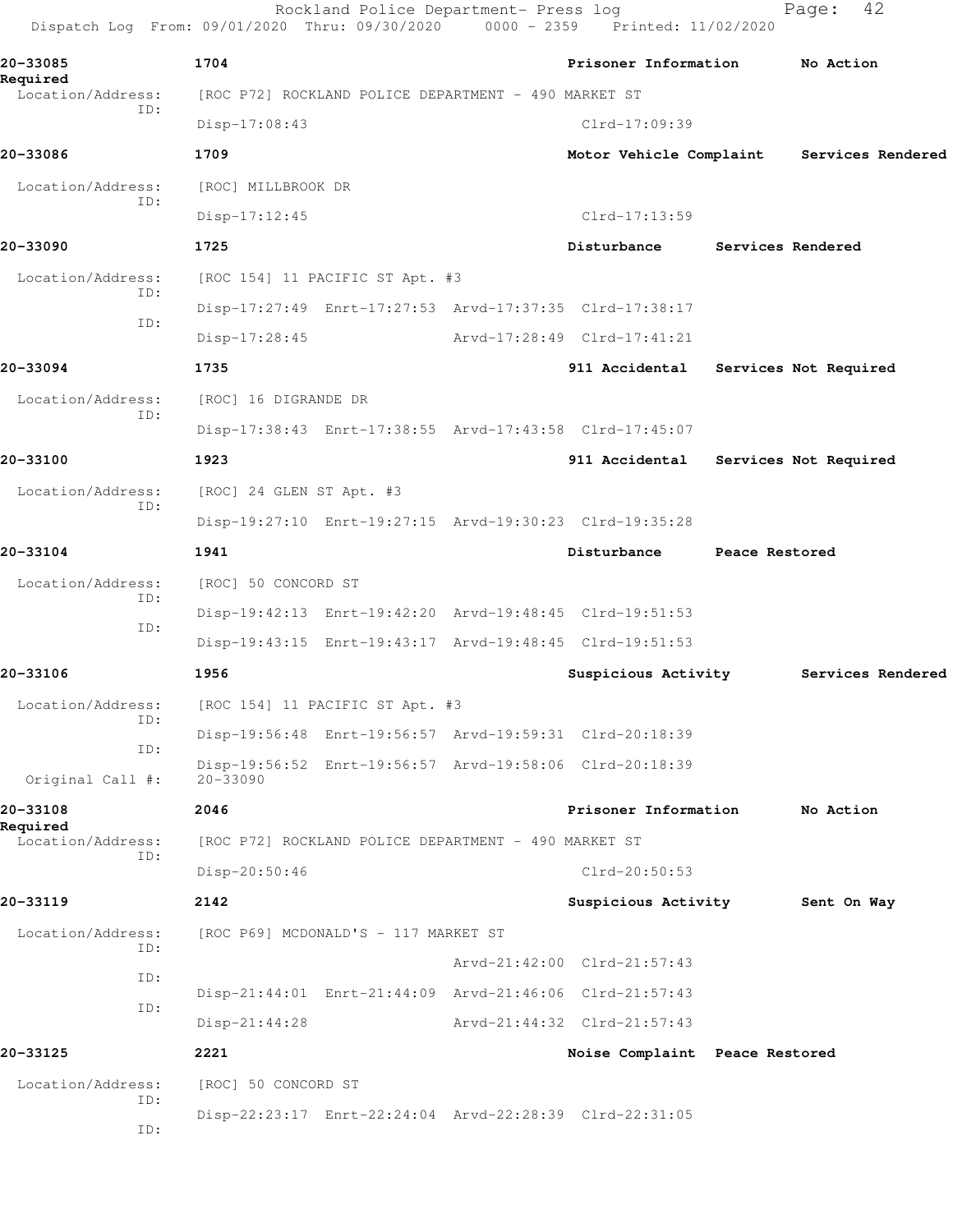| Dispatch Log From: 09/01/2020 Thru: 09/30/2020                         |                              | Rockland Police Department- Press log | 0000 - 2359 Printed: 11/02/2020                         | 43<br>Page:                             |
|------------------------------------------------------------------------|------------------------------|---------------------------------------|---------------------------------------------------------|-----------------------------------------|
|                                                                        |                              |                                       | Disp-22:23:30 Enrt-22:24:04 Arvd-22:28:39 Clrd-22:31:05 |                                         |
| 20-33132                                                               | 2250                         |                                       | Noise Complaint Peace Restored                          |                                         |
| Location/Address:                                                      | [ROC] 28 BALSAM ST           |                                       |                                                         |                                         |
| ID:                                                                    |                              |                                       | Disp-22:52:19 Enrt-22:52:26 Arvd-22:56:21 Clrd-23:03:21 |                                         |
| ID:                                                                    |                              |                                       | Disp-22:52:23 Enrt-22:52:26 Arvd-22:58:35 Clrd-23:03:21 |                                         |
| 20-33134                                                               | 2302                         |                                       |                                                         | 911 Hang Up Services Not Required       |
| Location/Address:                                                      | [ROC 211] 419 CONCORD ST     |                                       |                                                         |                                         |
| ID:<br>ID:                                                             |                              |                                       | Disp-23:04:38 Enrt-23:04:51 Arvd-23:07:23 Clrd-23:08:39 |                                         |
|                                                                        |                              | Disp-23:04:49 Enrt-23:04:52           | Clrd-23:08:39                                           |                                         |
| 20-33136                                                               | 2308                         |                                       | Assist Public Peace Restored                            |                                         |
| Location/Address:<br>ID:                                               | [ROC] 112 EAST WATER ST      |                                       |                                                         |                                         |
|                                                                        |                              |                                       | Disp-23:11:49 Enrt-23:11:55 Arvd-23:14:11 Clrd-23:23:56 |                                         |
| 20-33137                                                               | 2313                         |                                       | 911 Hang Up                                             | Investigated                            |
| Location/Address:<br>ID:                                               |                              | [ROC 164] 92 MARTHA DR Apt. #F        |                                                         |                                         |
| ID:                                                                    | $Disp-23:19:21$              |                                       | Arvd-23:19:33 Clrd-23:32:20                             |                                         |
|                                                                        | Disp-23:19:27                |                                       | Arvd-23:19:37 Clrd-23:32:08                             |                                         |
| 20-33138<br>Agency                                                     | 2313                         |                                       |                                                         | Noise Complaint Taken/Referred to Other |
| Vicinity of:<br>ID:                                                    | [ROC] GREENWOOD ST           |                                       |                                                         |                                         |
| ID:                                                                    |                              | Disp-23:15:27 Enrt-23:15:38           | $Clrd-23:18:34$                                         |                                         |
| ID:                                                                    |                              | Disp-23:32:13 Enrt-23:32:17           | $Clrd-23:42:32$                                         |                                         |
| ID:                                                                    |                              | Disp-23:32:15 Enrt-23:32:18           | $Clrd-23:42:32$                                         |                                         |
|                                                                        | Disp-23:34:56                |                                       | Arvd-23:35:02 Clrd-23:42:32                             |                                         |
| 20-33139                                                               | 2320                         |                                       |                                                         | General Info No Action Required         |
| Location/Address:                                                      | [ROC] MARTHA DR              |                                       |                                                         |                                         |
| 20-33140                                                               | 2330                         |                                       |                                                         | Noise Complaint Services Rendered       |
| Location/Address:<br>ID:                                               | [ROC] 135 GROVE ST Apt. #125 |                                       |                                                         |                                         |
|                                                                        |                              |                                       | Disp-23:44:14 Enrt-23:44:24 Arvd-23:52:21 Clrd-23:52:23 |                                         |
| For Date: $09/13/2020 -$ Sunday                                        |                              |                                       |                                                         |                                         |
| 20-33162                                                               | 0000                         |                                       |                                                         | SHIFT ASSIGNMENTS Services Not Required |
| Location/Address: [ROC P72] ROCKLAND POLICE DEPARTMENT - 490 MARKET ST |                              |                                       |                                                         |                                         |
| 20-33142                                                               | 0026                         |                                       | Building Check                                          | Investigated                            |
| Location/Address:                                                      | [ROC] TAUNTON AVE            |                                       |                                                         |                                         |
| ID:                                                                    |                              |                                       | Arvd-00:26:57 Clrd-00:27:04                             |                                         |
| 20-33146                                                               | 0206                         |                                       | Building Check Investigated                             |                                         |
| Location/Address:<br>ID:                                               | [ROC] TAUNTON AVE            |                                       |                                                         |                                         |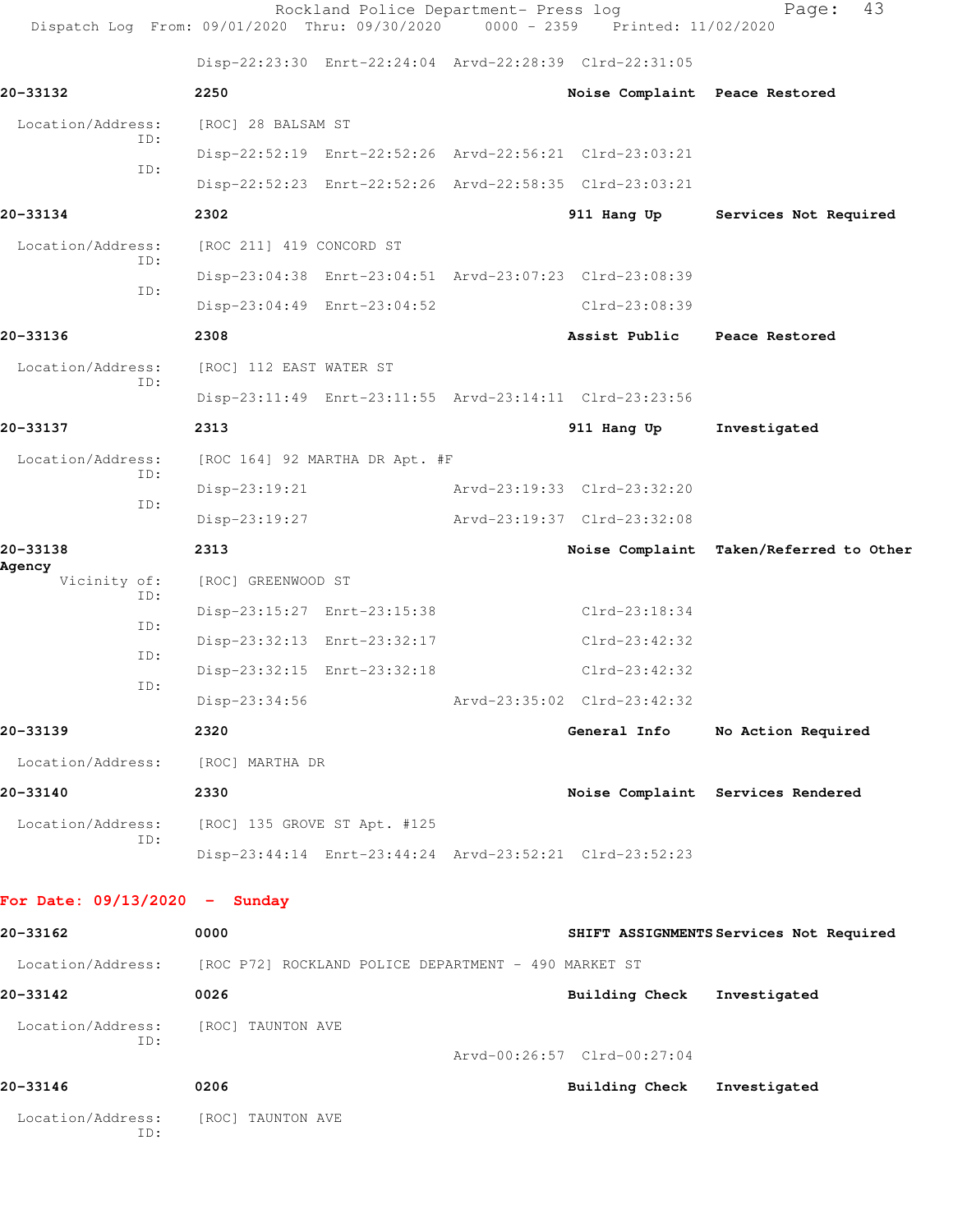Rockland Police Department- Press log entitled and Page: 44

Dispatch Log From: 09/01/2020 Thru: 09/30/2020 0000 - 2359 Printed: 11/02/2020

Arvd-02:07:21 Clrd-02:07:29

|                             |                                                                        | $ALVQ=UL:U/I:ZL$ $CLLQ=UL:U/I:ZJ$ |                                              |
|-----------------------------|------------------------------------------------------------------------|-----------------------------------|----------------------------------------------|
| 20-33148                    | 0226                                                                   |                                   | Suspicious Activity Unfounded                |
| Location/Address:           | [ROC] LOWER UNION ST - UNION ST                                        |                                   |                                              |
| ID:                         | $Disp-02:28:45$                                                        | Arvd-02:28:56 Clrd-02:39:50       |                                              |
| ID:                         | Disp-02:28:45                                                          | Arvd-02:28:59 Clrd-02:39:44       |                                              |
| 20-33149                    | 0249                                                                   | Noise Complaint Peace Restored    |                                              |
| Location/Address:           | [ROC] EDELWEISS ST                                                     |                                   |                                              |
| ID:                         | Disp-02:51:45 Enrt-02:51:53 Arvd-02:56:54 Clrd-02:56:59                |                                   |                                              |
| ID:                         | Disp-02:51:45 Enrt-02:51:56 Arvd-02:54:53 Clrd-02:57:03                |                                   |                                              |
| 20-33156                    | 0552                                                                   | Building Check Appears Secure     |                                              |
|                             | Location/Address: [ROC 61] UNION ST BUSINESS DISTRICT - UNION ST       |                                   |                                              |
| ID:                         |                                                                        | Arvd-05:52:53 Clrd-06:22:09       |                                              |
| 20-33161                    | 0706                                                                   | Building Check Investigated       |                                              |
| Location/Address:           | [ROC] TAUNTON AVE                                                      |                                   |                                              |
| ID:                         |                                                                        | Arvd-07:06:34 Clrd-07:06:43       |                                              |
| 20-33163                    | 0718                                                                   |                                   | Details / Time off VAC DAY Services Rendered |
| Location:                   | [ROC]                                                                  |                                   |                                              |
| 20-33165                    | 0800                                                                   |                                   | SHIFT ASSIGNMENTS Services Rendered          |
|                             | Location/Address: [ROC P72] ROCKLAND POLICE DEPARTMENT - 490 MARKET ST |                                   |                                              |
| 20-33171                    | 0932                                                                   |                                   | Building Check Building Checked/Secured      |
| Location/Address:           | [ROC 65] ROGERS MIDDLE SCHOOL - 100 TAUNTON AVE                        |                                   |                                              |
| ID:                         |                                                                        | Arvd-09:33:33 Clrd-09:37:16       |                                              |
| 20-33173                    | 0941                                                                   | Sudden Death                      | Taken/Referred to Other                      |
| Agency<br>Location/Address: | [ROC 34] 388 VFW DRIVE LLC - 388 VFW DR                                |                                   |                                              |
| ID:<br>ID:                  | $Disp-09:43:54$                                                        | Arvd-09:44:10 Clrd-11:49:14       |                                              |
| ID:                         | $Disp-09:43:54$                                                        | Arvd-09:44:13 Clrd-11:37:40       |                                              |
| ID:                         | $Disp-09:43:54$                                                        | Arvd-09:44:17 Clrd-11:49:19       |                                              |
| ID:                         | Disp-09:50:27                                                          | Arvd-09:50:35 Clrd-12:57:02       |                                              |
| ID:                         | $Disp-10:39:23$                                                        | Arvd-10:39:28 Clrd-11:37:47       |                                              |
| ID:                         | $Disp-10:47:41$                                                        | Arvd-10:47:48 Clrd-12:57:04       |                                              |
|                             | Disp-11:37:53 Enrt-11:38:02 Arvd-11:38:06 Clrd-12:57:00                |                                   |                                              |
| 20-33187                    | 1225                                                                   | 911 Accidental                    | Services Rendered                            |
| Location/Address:<br>ID:    | [ROC] 46 WARDSON CIR                                                   |                                   |                                              |
|                             | Disp-12:25:44 Enrt-12:25:48 Arvd-12:29:25 Clrd-12:56:56                |                                   |                                              |
| 20-33192                    | 1306                                                                   | 911 Accidental                    | Investigated                                 |
| Location/Address:           | [ROC] 177 MARKS ST                                                     |                                   |                                              |
|                             |                                                                        |                                   |                                              |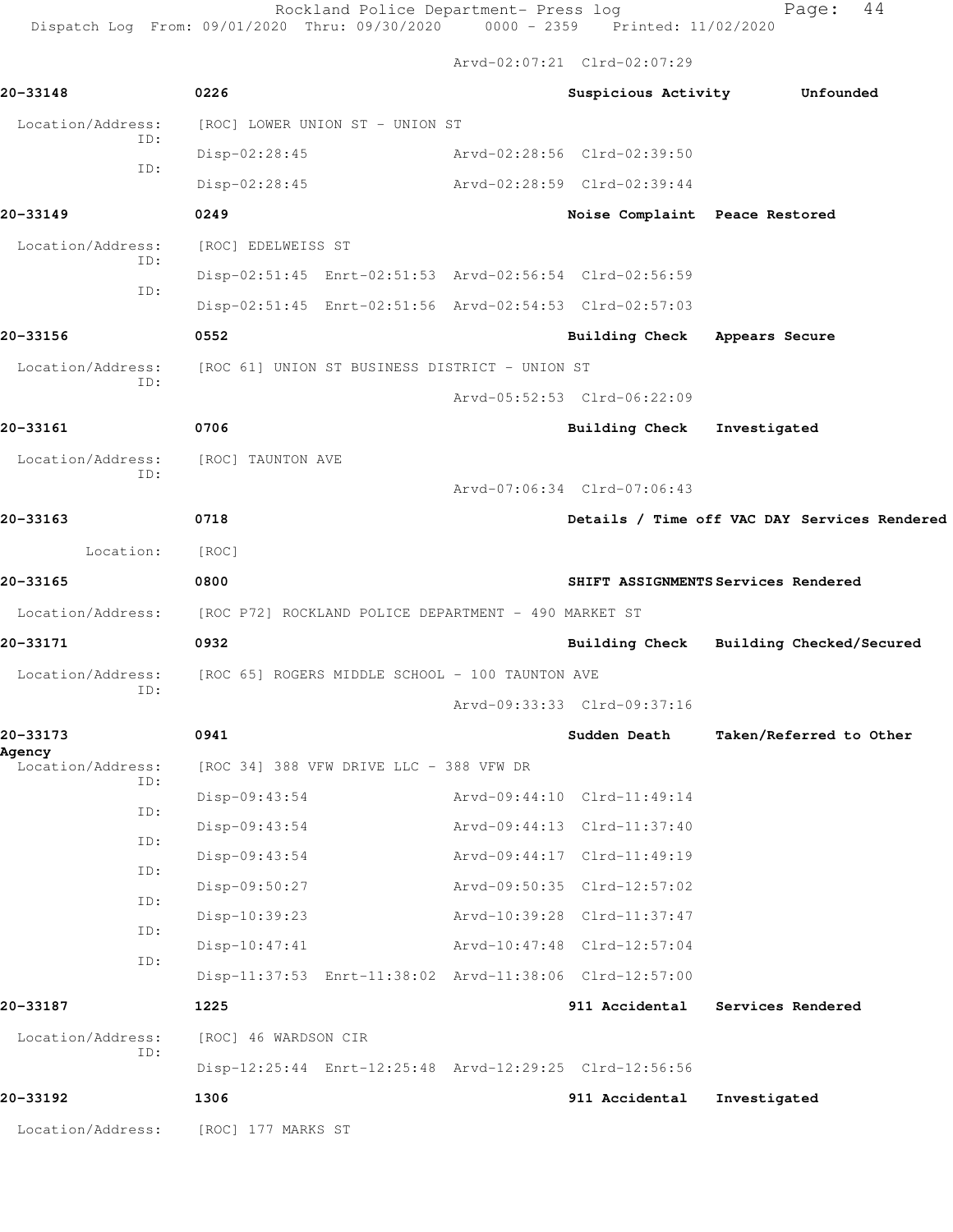|                          | Rockland Police Department- Press log<br>Dispatch Log From: 09/01/2020 Thru: 09/30/2020 0000 - 2359 Printed: 11/02/2020 |                               | 45<br>Page:                         |
|--------------------------|-------------------------------------------------------------------------------------------------------------------------|-------------------------------|-------------------------------------|
| ID:                      | Disp-13:07:26 Enrt-13:07:29 Arvd-13:13:57 Clrd-13:16:07                                                                 |                               |                                     |
| 20-33559                 | 1330                                                                                                                    |                               | General Incident Services Rendered  |
| Location/Address:        | [ROC] 174 DAMON RD                                                                                                      |                               |                                     |
| ID:                      | Disp-08:48:21                                                                                                           | Clrd-09/16/2020 @ 08:48:48    |                                     |
| 20-33201                 | 1405                                                                                                                    | 911 Accidental Appears Secure |                                     |
| Location/Address:        | [ROC] 135 GROVE ST Apt. #135                                                                                            |                               |                                     |
| ID:                      | Disp-14:16:25 Enrt-14:16:30 Arvd-14:20:35 Clrd-14:31:54                                                                 |                               |                                     |
| 20-33205                 | 1430                                                                                                                    | Disturbance                   | Appears Secure                      |
| Location/Address:        | [ROC] 5 UNION ST @ 158 MARKET ST                                                                                        |                               |                                     |
| ID:                      | Disp-14:31:39 Enrt-14:31:44 Arvd-14:31:48 Clrd-14:49:00                                                                 |                               |                                     |
| ID:                      | Disp-14:31:39 Enrt-14:31:44 Arvd-14:31:48 Clrd-14:49:08                                                                 |                               |                                     |
| ID:                      | Disp-14:31:39 Enrt-14:31:44 Arvd-14:31:48 Clrd-15:09:41                                                                 |                               |                                     |
| ID:                      | Disp-15:09:55                                                                                                           | $Clrd-15:10:09$               |                                     |
| 20-33211                 | 1459                                                                                                                    | General Info                  | <b>Services Rendered</b>            |
|                          | Location/Address: [ROC P72] ROCKLAND POLICE DEPARTMENT - 490 MARKET ST                                                  |                               |                                     |
| 20-33219                 | 1555                                                                                                                    |                               | SHIFT ASSIGNMENTS Services Rendered |
| Location/Address:        | [ROC P72] ROCKLAND POLICE DEPARTMENT - 490 MARKET ST                                                                    |                               |                                     |
| 20-33220                 | 1604                                                                                                                    | 911 Hang Up                   | No Action Required                  |
| Location/Address:        | [ROC 70] WEBSTER PARK NURSING AND REHAB - 56 WEBSTER ST                                                                 |                               |                                     |
| ID:                      | $Disp-16:06:40$                                                                                                         | $Clrd-16:06:49$               |                                     |
| 20-33230                 | 1703                                                                                                                    | VACATION DAY                  | Services Rendered                   |
| Location:                | [ROC]                                                                                                                   |                               |                                     |
| 20-33233                 | 1709                                                                                                                    | Lockout                       | Services Rendered                   |
| Location/Address:        | [ROC 116] BRENTWOOD ARMS APARTMENTS - NORTH AVE                                                                         |                               |                                     |
| ID:                      | Disp-17:11:10 Enrt-17:11:49 Arvd-17:17:39 Clrd-17:21:28                                                                 |                               |                                     |
| 20-33237                 | 1743                                                                                                                    | Assist Fire Department        | Services Rendered                   |
| Location/Address:        | [ROC 164] 93 MARTHA DR Apt. #A                                                                                          |                               |                                     |
| ID:                      | Disp-17:43:50 Enrt-17:43:51 Arvd-17:45:44 Clrd-17:52:46                                                                 |                               |                                     |
| 20-33238                 | 1759                                                                                                                    | Suspicious Activity           | Services Rendered                   |
| Location/Address:<br>ID: | [ROC] 659 LIBERTY ST                                                                                                    |                               |                                     |
|                          | Disp-18:01:31 Enrt-18:01:35 Arvd-18:07:32 Clrd-18:08:03                                                                 |                               |                                     |
| 20-33239                 | 1800                                                                                                                    | Disturbance                   | <b>Services Rendered</b>            |
| Location/Address:<br>ID: | [ROC 94] 23 NORTH AVE Apt. #23                                                                                          |                               |                                     |
| ID:                      | Disp-18:02:43 Enrt-18:03:31 Arvd-18:05:10 Clrd-18:16:01                                                                 |                               |                                     |
|                          | Disp-18:02:43 Enrt-18:03:30 Arvd-18:03:32 Clrd-18:16:03                                                                 |                               |                                     |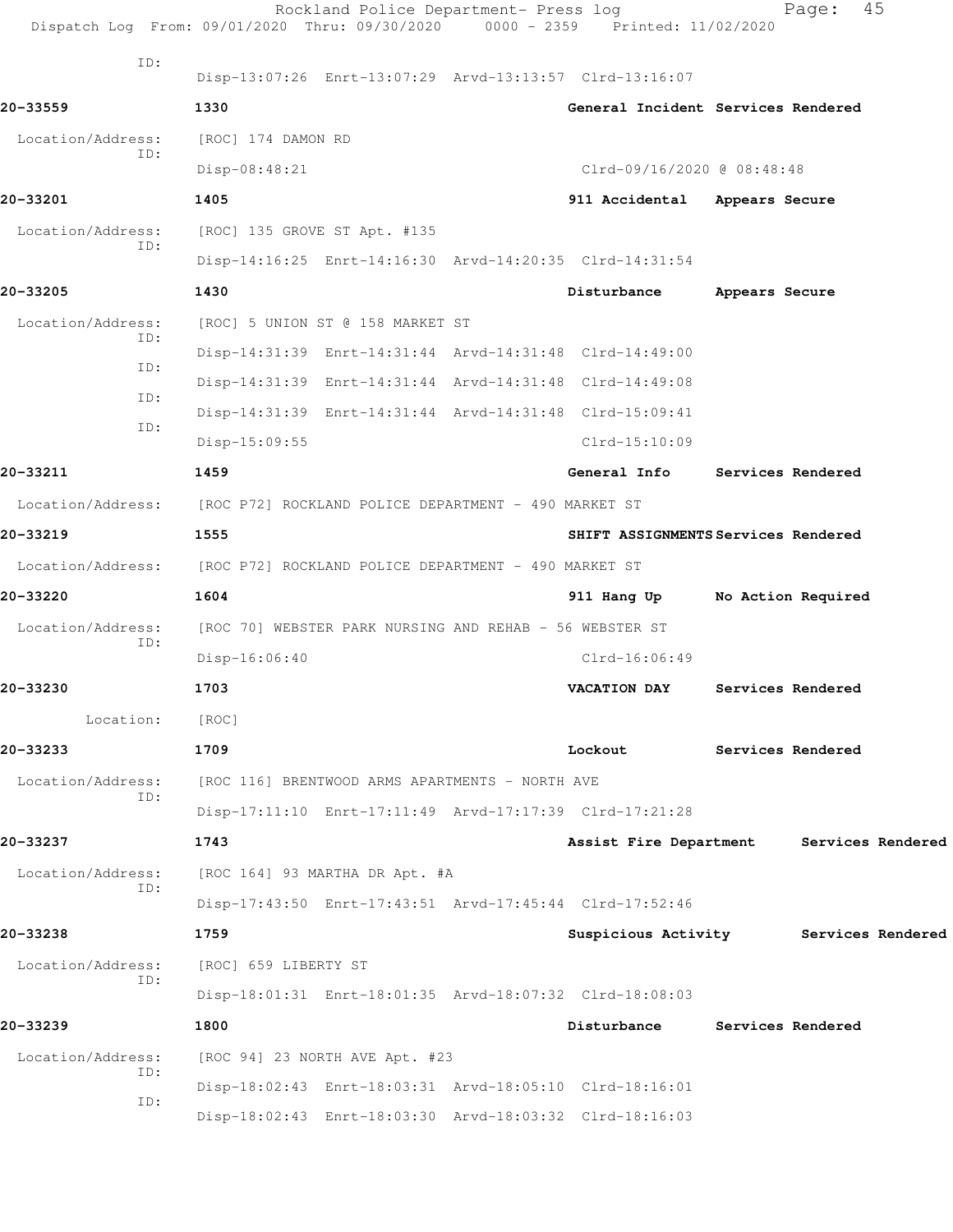| Dispatch Log From: 09/01/2020 Thru: 09/30/2020 |                            | Rockland Police Department- Press log                | 0000 - 2359 Printed: 11/02/2020                               | 46<br>Page:                             |
|------------------------------------------------|----------------------------|------------------------------------------------------|---------------------------------------------------------------|-----------------------------------------|
| 20-33242                                       | 1808                       |                                                      | Detail                                                        | Services Rendered                       |
| Location/Address:                              |                            | [ROC P72] ROCKLAND POLICE DEPARTMENT - 490 MARKET ST |                                                               |                                         |
| 20-33244                                       | 1831                       |                                                      | Disturbance                                                   | Gone on arrival                         |
| Location/Address:                              |                            | [ROC] 285 TURNER RD @ 187 POND ST                    |                                                               |                                         |
| ID:                                            |                            |                                                      | Disp-18:33:12 Enrt-18:33:17 Arvd-18:35:22 Clrd-18:38:10       |                                         |
| ID:                                            |                            |                                                      | Disp-18:33:12 Enrt-18:33:18 Arvd-18:34:21 Clrd-18:38:12       |                                         |
| ID:                                            |                            |                                                      | Disp-18:33:12 Enrt-18:33:19 Arvd-18:37:32 Clrd-18:38:16       |                                         |
| 20-33248                                       | 1934                       |                                                      | Detail                                                        | Services Rendered                       |
| Location/Address:                              |                            | [ROC P72] ROCKLAND POLICE DEPARTMENT - 490 MARKET ST |                                                               |                                         |
| 20-33249                                       | 1937                       |                                                      | <b>VACATION DAY</b>                                           | Services Rendered                       |
| Location:                                      | [ROC]                      |                                                      |                                                               |                                         |
| 20-33250                                       | 1947                       |                                                      | Details / Time off                                            | No Service                              |
| Location:                                      | [ROC]                      |                                                      |                                                               |                                         |
| 20-33251                                       | 1954                       |                                                      | Motor Vehicle Complaint                                       | Investigated                            |
| Location/Address:                              | [ROC] LIBERTY ST           |                                                      |                                                               |                                         |
| ID:                                            |                            |                                                      | Disp-19:57:06 Enrt-19:57:09 Arvd-20:01:35 Clrd-20:07:19       |                                         |
| ID:                                            |                            |                                                      | Disp-19:57:06 Enrt-19:57:10 Arvd-20:01:41 Clrd-20:07:21       |                                         |
| 20-33263                                       | 2127                       |                                                      | 911 Accidental                                                | Services Rendered                       |
| Location/Address:                              | [ROC] 3 CHRISTOPHER DR     |                                                      |                                                               |                                         |
| ID:                                            |                            |                                                      | Disp-21:28:20 Enrt-21:28:23 Arvd-21:32:43 Clrd-21:36:47       |                                         |
| 20-33270                                       | 2340                       |                                                      | Animal Complaint Investigated                                 |                                         |
| Location/Address:                              | [ROC] 32 MARTHA DR Apt. #C |                                                      |                                                               |                                         |
| TD:                                            |                            |                                                      | Disp-23:41:08 Enrt-23:41:11 Arvd-23:41:55 Clrd-23:48:58       |                                         |
| For Date: $09/14/2020 -$ Monday                |                            |                                                      |                                                               |                                         |
| 20-33271                                       | 0000                       |                                                      |                                                               | SHIFT ASSIGNMENTS Services Not Required |
| Location/Address:                              |                            | [ROC P72] ROCKLAND POLICE DEPARTMENT - 490 MARKET ST |                                                               |                                         |
| 20-33272                                       | 0000                       |                                                      | General Info                                                  | Services Not Required                   |
| Location/Address:                              |                            |                                                      | [ROC P72] ROCKLAND POLICE DEPARTMENT - 490 MARKET ST Apt. #ST |                                         |
| 20-33273                                       | 0007                       |                                                      | Suspicious Activity                                           | Investigated                            |
| Location/Address:                              | [ROC] 137 CENTRE AVE       |                                                      |                                                               |                                         |
| ID:                                            |                            |                                                      | Disp-00:09:30 Enrt-00:09:40 Arvd-00:09:43 Clrd-00:10:54       |                                         |
| ID:                                            |                            |                                                      | Disp-00:09:37 Enrt-00:09:39 Arvd-00:09:42 Clrd-00:10:52       |                                         |
| 20-33281                                       | 0356                       |                                                      | Assist Public                                                 | Investigated                            |
| Location/Address:                              | [ROC] 34 BLANCHARD ST      |                                                      |                                                               |                                         |
| ID:                                            |                            | Disp-03:59:57 Enrt-04:01:15                          | $Clrd-04:02:07$                                               |                                         |

ID: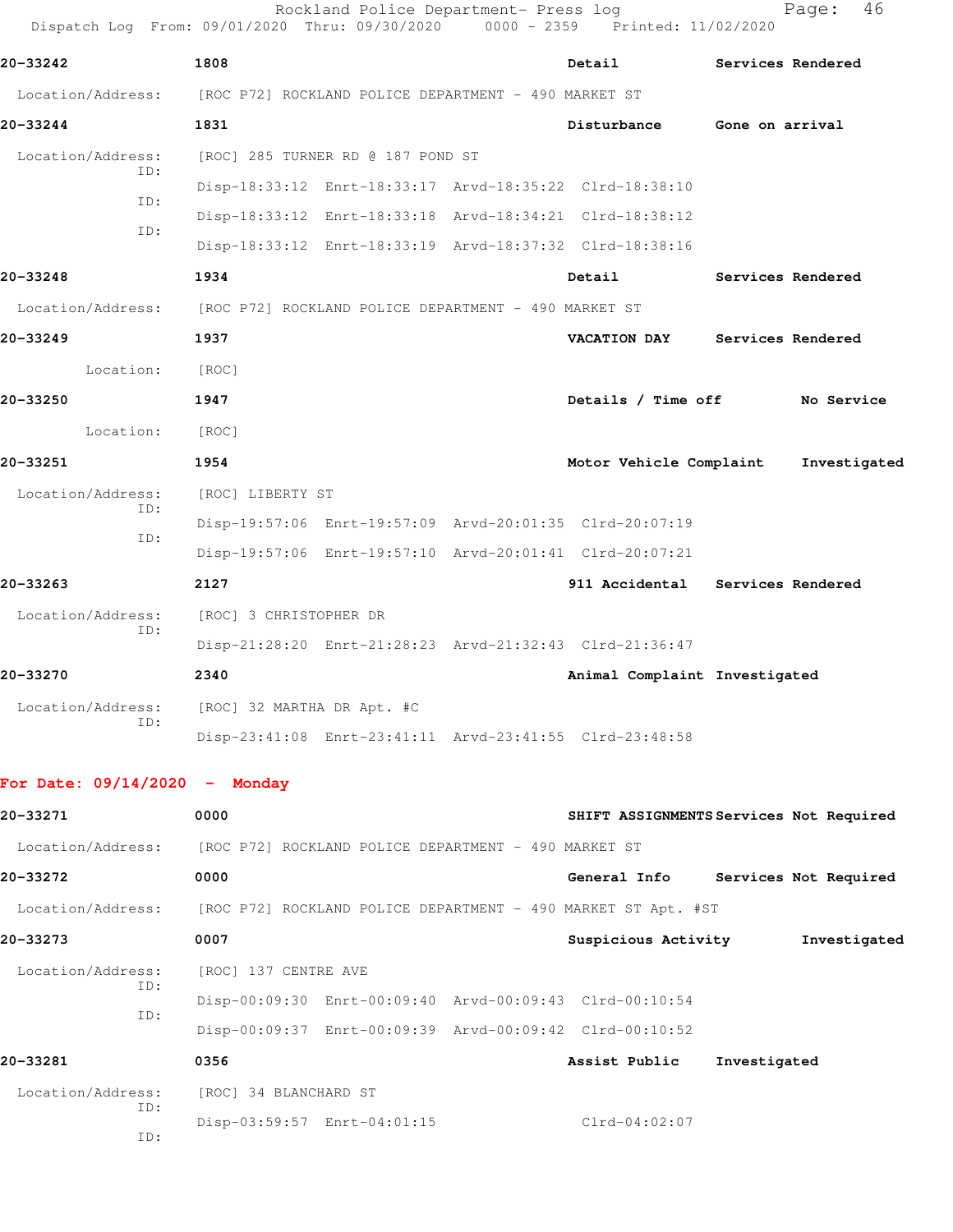| 20-33300                      | 0828                                                            | Vehicle Maintenance                   |                  | Services Rendered |  |
|-------------------------------|-----------------------------------------------------------------|---------------------------------------|------------------|-------------------|--|
| Location/Address:             | [ROC P72] ROCKLAND POLICE DEPARTMENT - 490 MARKET ST            |                                       |                  |                   |  |
| ID:                           | Disp-08:31:19                                                   | $Clrd-08:31:35$                       |                  |                   |  |
| 20-33301                      | 0850                                                            | Vehicle Maintenance                   |                  | No Action         |  |
| Required<br>Location/Address: | [ROC P72] ROCKLAND POLICE DEPARTMENT - 490 MARKET ST            |                                       |                  |                   |  |
| ID:                           | Disp-08:52:33                                                   | Clrd-08:52:56                         |                  |                   |  |
| 20-33303                      | 0906                                                            | 911 Accidental Services Rendered      |                  |                   |  |
| Location/Address:             | [ROC 7] WEBSTER PARK REHAB CENTER - 56 WEBSTER ST               |                                       |                  |                   |  |
| ID:                           | Disp-09:06:43 Enrt-09:06:45 Arvd-09:10:25 Clrd-09:10:42         |                                       |                  |                   |  |
| 20-33431                      | 0910                                                            | Animal Complaint Services Rendered    |                  |                   |  |
| Location/Address:             | [ROC] 89 UNION ST                                               |                                       |                  |                   |  |
| 20-33304                      | 0929                                                            | Assist Public                         | Advised to Court |                   |  |
| Location/Address:             | [ROC] 150 MARTHA DR Apt. #A                                     |                                       |                  |                   |  |
| ID:                           | Disp-09:46:13                                                   | Clrd-09:49:11                         |                  |                   |  |
| 20-33311                      | 1040                                                            | Suspicious Activity Services Rendered |                  |                   |  |
| Vicinity of:                  | [ROC] 31 HARTSUFF ST                                            |                                       |                  |                   |  |
| ID:                           | Disp-10:41:53 Enrt-10:41:55 Arvd-10:42:10 Clrd-10:46:13         |                                       |                  |                   |  |
| ID:                           |                                                                 |                                       |                  |                   |  |
|                               |                                                                 |                                       |                  |                   |  |
| 20-33314                      | Disp-10:42:05 Enrt-10:42:07 Arvd-10:42:08 Clrd-10:46:10<br>1053 | <b>Traffic Enforcement</b>            |                  | Services Rendered |  |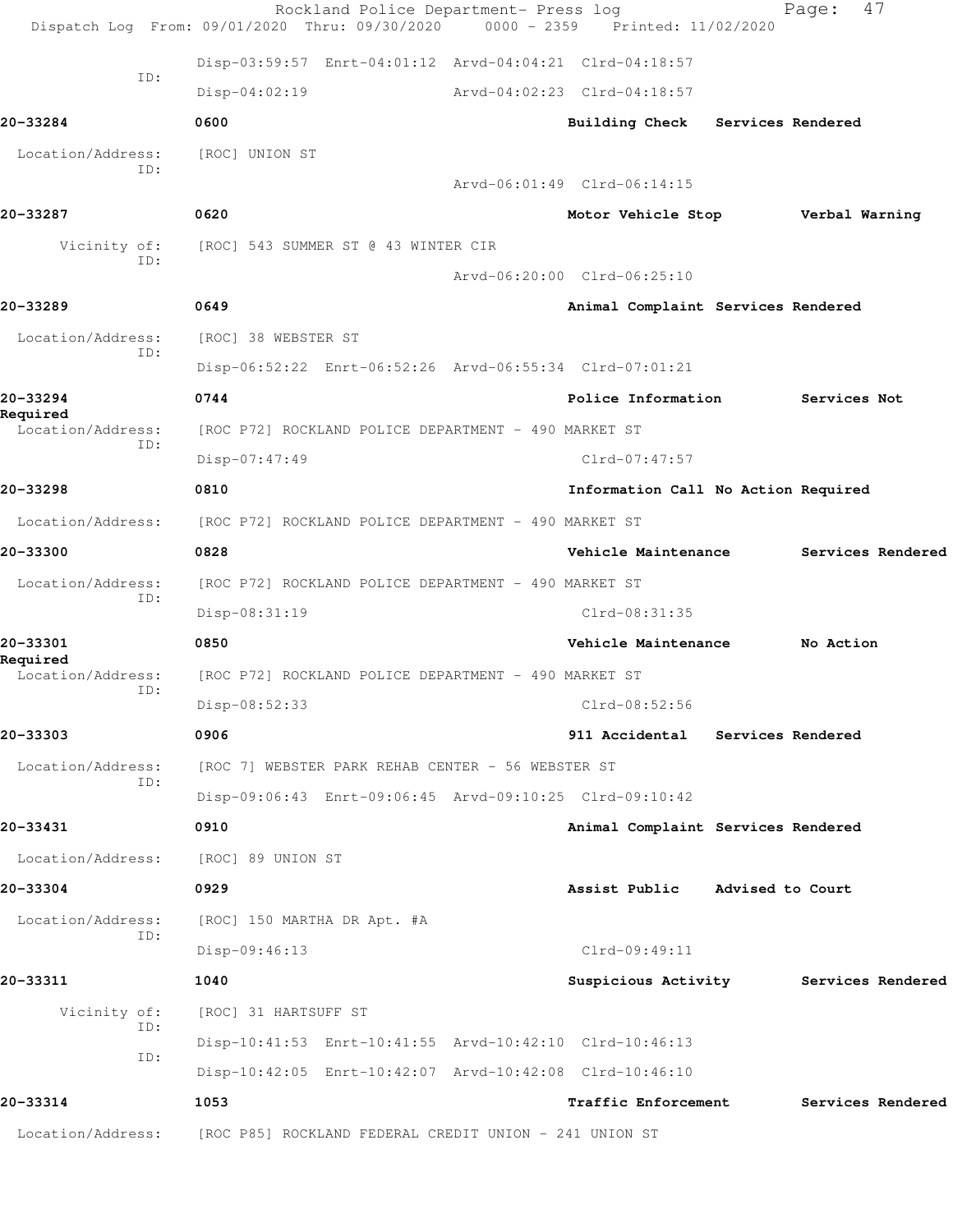|                          | Rockland Police Department- Press log<br>Dispatch Log From: 09/01/2020 Thru: 09/30/2020 0000 - 2359 Printed: 11/02/2020 |                                     |                   | 48<br>Page:        |  |
|--------------------------|-------------------------------------------------------------------------------------------------------------------------|-------------------------------------|-------------------|--------------------|--|
| ID:                      | Disp-10:57:26 Enrt-10:57:29 Arvd-10:57:31 Clrd-11:04:11                                                                 |                                     |                   |                    |  |
| 20-33328                 | 1210                                                                                                                    | Health & Welfare Check              |                   | Services Rendered  |  |
| Location/Address:<br>ID: | [ROC] 490 WEST WATER ST                                                                                                 | Arvd-12:10:00 Clrd-12:20:49         |                   |                    |  |
| 20-33329                 | 1211                                                                                                                    | 911 Accidental Services Rendered    |                   |                    |  |
| Location/Address:        | [ROC] 711 - 94 MARKET ST                                                                                                |                                     |                   |                    |  |
| ID:                      | Disp-12:12:27 Enrt-12:12:57 Arvd-12:16:57 Clrd-12:17:05                                                                 |                                     |                   |                    |  |
| 20-33432                 | 1215                                                                                                                    | Animal Complaint Services Rendered  |                   |                    |  |
| Location/Address:        | [ROC] 242 CRESCENT ST                                                                                                   |                                     |                   |                    |  |
| 20-33337                 | 1356                                                                                                                    | Threats                             | Services Rendered |                    |  |
| Location/Address:        | [ROC P108] SOUTH SHORE BMW - 1040 HINGHAM ST                                                                            |                                     |                   |                    |  |
| ID:                      | Disp-13:57:38 Enrt-13:57:43 Arvd-13:59:32 Clrd-14:10:27                                                                 |                                     |                   |                    |  |
| ID:                      | Disp-13:57:59 Enrt-13:58:04 Arvd-14:02:44 Clrd-14:10:30                                                                 |                                     |                   |                    |  |
| 20-33339                 | 1411                                                                                                                    | Burglar Alarm                       | Investigated      |                    |  |
| Location/Address:        | [ROC] 835 HINGHAM ST                                                                                                    |                                     |                   |                    |  |
| ID:                      | Disp-14:12:15 Enrt-14:12:35 Arvd-14:12:56 Clrd-14:17:35                                                                 |                                     |                   |                    |  |
| ID:                      | Disp-14:13:50 Enrt-14:13:54 Arvd-14:13:56 Clrd-14:17:38                                                                 |                                     |                   |                    |  |
| 20-33342                 | 1424                                                                                                                    | TIME OFF                            |                   | No Action Required |  |
| Location/Address:        | [ROC P72] ROCKLAND POLICE DEPARTMENT - 490 MARKET ST                                                                    |                                     |                   |                    |  |
| ID:                      |                                                                                                                         | Arvd-14:24:09 Clrd-14:26:54         |                   |                    |  |
| 20-33344                 | 1424                                                                                                                    | Assist Public                       | Advised to Court  |                    |  |
| Location/Address:        | [ROC] MARTHA DR                                                                                                         |                                     |                   |                    |  |
| ID:                      | Disp-14:28:07                                                                                                           | $Clrd-14:30:05$                     |                   |                    |  |
| 20-33345                 | 1430                                                                                                                    | Details / Time off                  |                   | No Action          |  |
| Required<br>Location:    | [ROC]                                                                                                                   |                                     |                   |                    |  |
| 20-33346                 | 1432                                                                                                                    | Information Call No Action Required |                   |                    |  |
| Location/Address:        | [ROC P72] ROCKLAND POLICE DEPARTMENT - 490 MARKET ST                                                                    |                                     |                   |                    |  |
| 20-33347                 | 1436                                                                                                                    | Burglar Alarm Services Rendered     |                   |                    |  |
| Location/Address:<br>ID: | [ROC] 131 FRENCH RD                                                                                                     |                                     |                   |                    |  |
|                          | Disp-14:37:43 Enrt-14:38:10 Arvd-14:42:08 Clrd-14:44:46                                                                 |                                     |                   |                    |  |
| 20-33349                 | 1506                                                                                                                    | Health & Welfare Check              |                   | Services Rendered  |  |
| Location/Address:<br>ID: | [ROC] 686 LIBERTY ST                                                                                                    | Arvd-15:06:00 Clrd-15:13:13         |                   |                    |  |
| 20-33351                 | 1507                                                                                                                    | Assist Public                       | Services Rendered |                    |  |
| Location/Address:<br>ID: | [ROC P72] ROCKLAND POLICE DEPARTMENT - 490 MARKET ST                                                                    |                                     |                   |                    |  |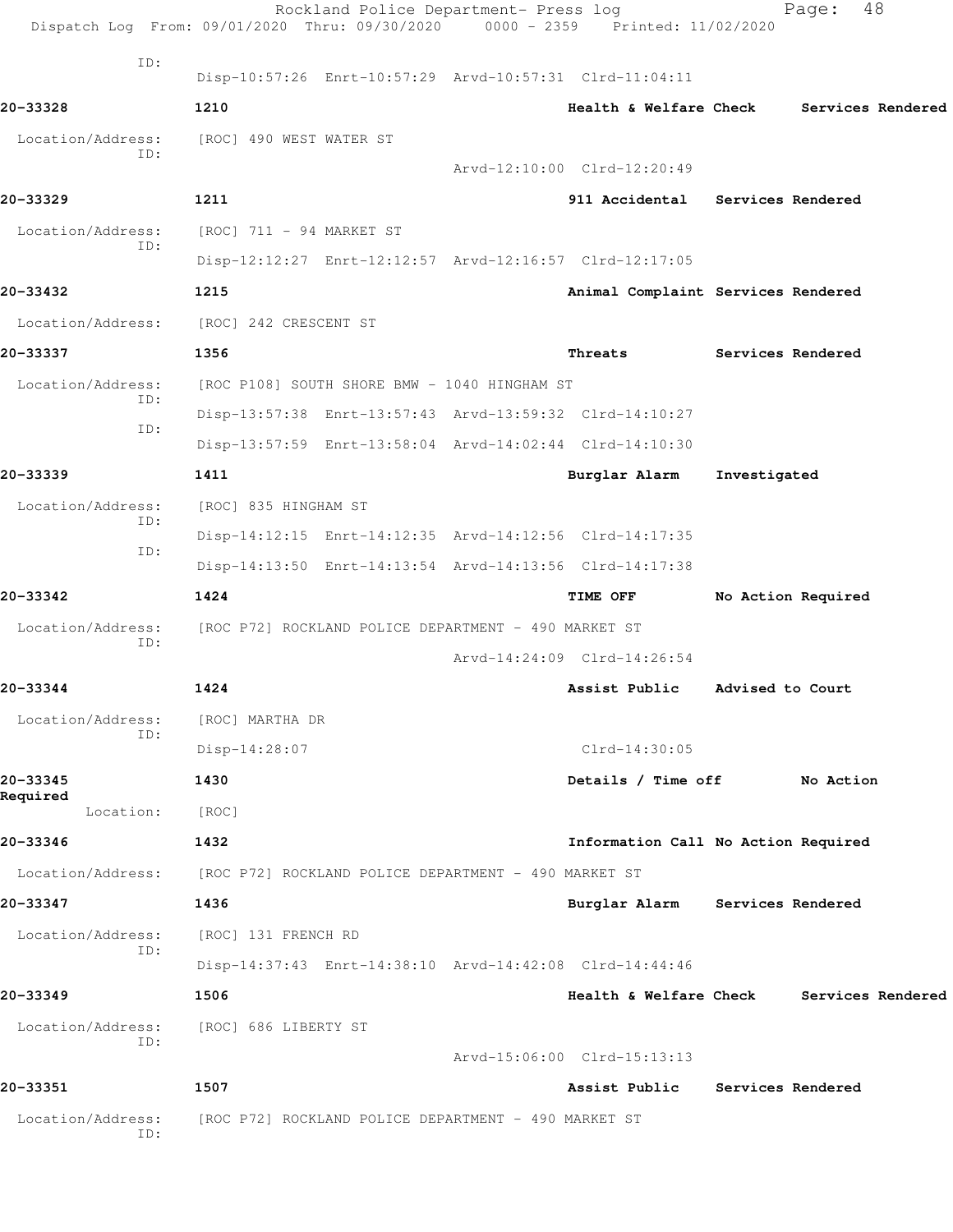| Dispatch Log From: 09/01/2020 Thru: 09/30/2020 0000 - 2359 Printed: 11/02/2020 |                                                      | Rockland Police Department- Press log                   |                                                         | Page:             | 49 |
|--------------------------------------------------------------------------------|------------------------------------------------------|---------------------------------------------------------|---------------------------------------------------------|-------------------|----|
|                                                                                | $Disp-15:15:51$                                      |                                                         | $Clrd-15:17:37$                                         |                   |    |
| 20-33352                                                                       | 1516                                                 |                                                         | Motor Vehicle Complaint                                 | Services Rendered |    |
| Location/Address:                                                              | [ROC] 31 WEST WATER ST                               |                                                         |                                                         |                   |    |
| ID:                                                                            |                                                      | Disp-15:17:07 Enrt-15:17:17 Arvd-15:17:19 Clrd-15:20:14 |                                                         |                   |    |
| ID:                                                                            |                                                      | Disp-15:17:13 Enrt-15:17:15                             | $Clrd-15:19:02$                                         |                   |    |
| 20-33355                                                                       | 1520                                                 |                                                         | Road Obstruction Services Rendered                      |                   |    |
| Vicinity of:                                                                   | [ROC] LEVIN RD                                       |                                                         |                                                         |                   |    |
| ID:                                                                            |                                                      |                                                         | Disp-15:22:30 Enrt-15:23:14 Arvd-15:23:15 Clrd-16:01:19 |                   |    |
| ID:                                                                            |                                                      |                                                         | Disp-15:22:34 Enrt-15:23:10 Arvd-15:23:16 Clrd-16:01:14 |                   |    |
| ID:                                                                            |                                                      |                                                         | Disp-15:22:42 Enrt-15:23:01 Arvd-15:23:17 Clrd-15:59:17 |                   |    |
| 20-33356                                                                       | 1522                                                 |                                                         | Details / Time off                                      | No Action         |    |
| Required<br>Location:                                                          | [ROC]                                                |                                                         |                                                         |                   |    |
| 20-33359                                                                       | 1602                                                 |                                                         | SHIFT ASSIGNMENTS Services Rendered                     |                   |    |
| Location/Address:                                                              | [ROC P72] ROCKLAND POLICE DEPARTMENT - 490 MARKET ST |                                                         |                                                         |                   |    |
| 20-33360                                                                       | 1613                                                 |                                                         | MVA Property Damage Only Paper Exchange                 |                   |    |
| Location/Address:                                                              | [ROC] CENTRE AVE                                     |                                                         |                                                         |                   |    |
| ID:                                                                            |                                                      |                                                         | Disp-16:14:45 Enrt-16:16:25 Arvd-16:16:26 Clrd-16:26:30 |                   |    |
| 20-33371                                                                       | 1743                                                 |                                                         | 911 Accidental Services Rendered                        |                   |    |
| Location/Address:                                                              | [ROC] 30 BELMONT ST                                  |                                                         |                                                         |                   |    |
| ID:                                                                            |                                                      |                                                         | Disp-17:44:17 Enrt-17:45:26 Arvd-17:46:50 Clrd-17:48:48 |                   |    |
| 20-33374                                                                       | 1755                                                 |                                                         | Details / Time off                                      | Services Rendered |    |
| Location:                                                                      | [ROC]                                                |                                                         |                                                         |                   |    |
| 20-33376                                                                       | 1802                                                 |                                                         | Suspicious Activity Services Rendered                   |                   |    |
| Location/Address:                                                              | [ROC] 267 HOWARD ST                                  |                                                         |                                                         |                   |    |
| ID:                                                                            |                                                      |                                                         | Disp-18:04:58 Enrt-18:05:18 Arvd-18:05:40 Clrd-18:21:19 |                   |    |
| ID:                                                                            |                                                      |                                                         | Disp-18:05:10 Enrt-18:05:14 Arvd-18:06:18 Clrd-18:25:55 |                   |    |
| 20-33377                                                                       | 1814                                                 |                                                         | Suspicious Activity Services Rendered                   |                   |    |
| Location/Address:                                                              | [ROC] UNION ST                                       |                                                         |                                                         |                   |    |
| ID:                                                                            |                                                      |                                                         | Arvd-18:14:00 Clrd-18:20:32                             |                   |    |
| 20-33378                                                                       | 1839                                                 |                                                         | General Incident Services Rendered                      |                   |    |
| Location/Address:                                                              |                                                      | [ROC 60] SPRING GATE APARTMENTS - 52 HANNAH WAY         |                                                         |                   |    |
| ID:                                                                            |                                                      |                                                         | Disp-18:40:58 Enrt-18:41:28 Arvd-18:41:29 Clrd-18:47:53 |                   |    |
| 20-33381                                                                       | 1845                                                 |                                                         | Assist Other Agency Services Rendered                   |                   |    |
| Vicinity of:                                                                   |                                                      | [ROC] 1149 HINGHAM ST @ 88 POND ST                      |                                                         |                   |    |
| ID:                                                                            |                                                      |                                                         | Disp-18:46:29 Enrt-18:46:37 Arvd-18:52:49 Clrd-18:59:22 |                   |    |
| ID:                                                                            | Disp-18:52:37                                        |                                                         | Arvd-18:52:45 Clrd-18:59:28                             |                   |    |
|                                                                                |                                                      |                                                         |                                                         |                   |    |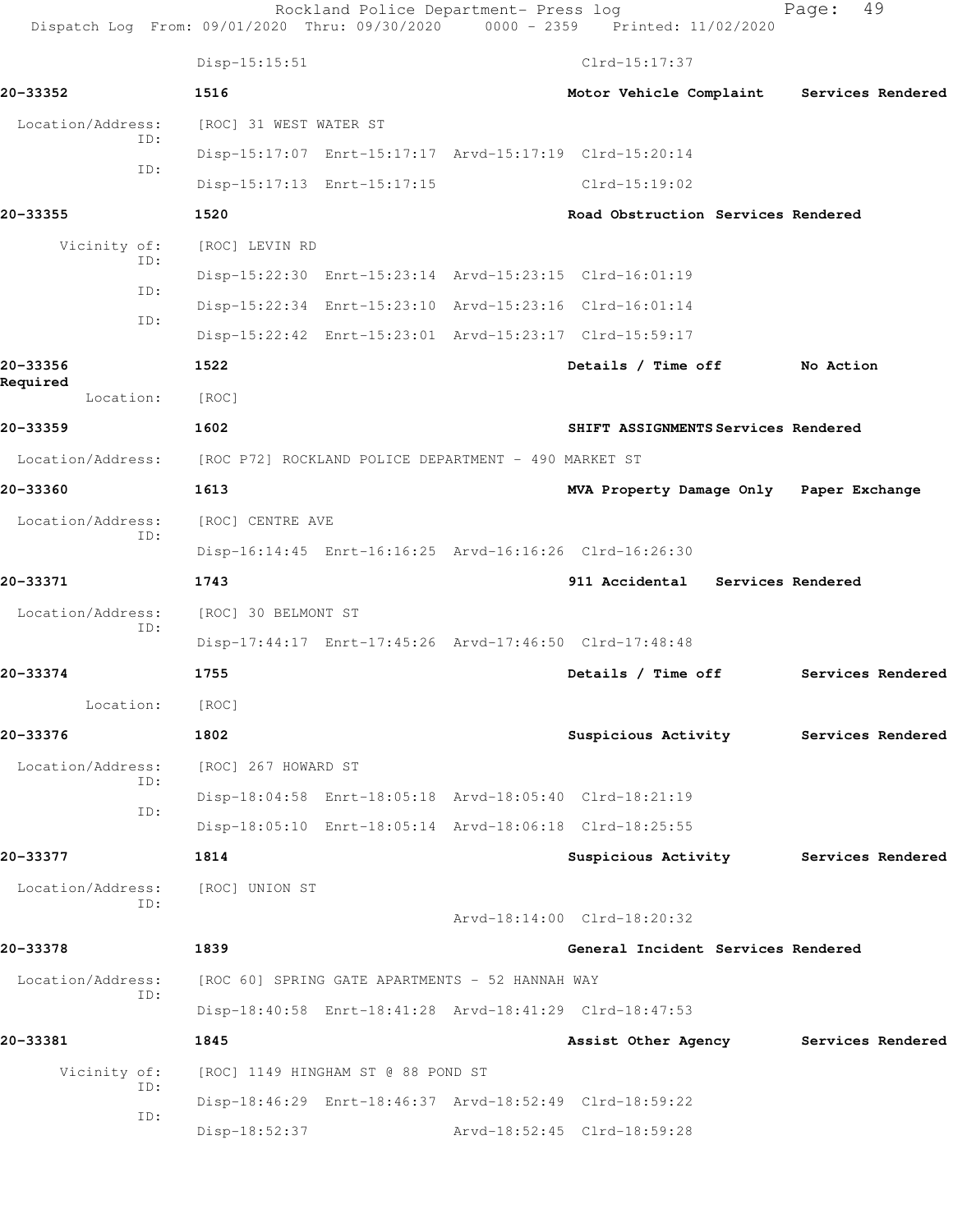Rockland Police Department- Press log entitled Page: 50 Dispatch Log From: 09/01/2020 Thru: 09/30/2020 0000 - 2359 Printed: 11/02/2020

| 20-33383                     | 1920                                                                   |                             | Harassment Arrest (s) Made   |
|------------------------------|------------------------------------------------------------------------|-----------------------------|------------------------------|
| Location/Address:<br>TD:     | [ROC] 296 HOWARD ST                                                    |                             |                              |
| TD:                          | Disp-19:22:21 Enrt-19:22:51 Arvd-19:22:59 Clrd-20:10:12                |                             |                              |
| ID:                          | Disp-19:22:38 Enrt-19:22:48 Arvd-19:24:14 Clrd-20:09:46                |                             |                              |
|                              | Disp-19:22:43 Enrt-19:23:03 Arvd-19:24:12 Clrd-20:07:55                |                             |                              |
| ID:                          | $Disp-19:24:25$<br>Refer To Summons: 20ROC-33383-AR                    | Arvd-19:24:36 Clrd-19:46:13 |                              |
| Summons:<br>Address:<br>Age: | SARRO, TAYLA MACHELE<br>294 HOWARD ST ROCKLAND, MA<br>21               |                             |                              |
| Charges:                     | DESTRUCTION OF PROPERTY -\$1200, MALICIOUS c266 \$127                  |                             |                              |
| 20-33385                     | 1928                                                                   |                             | Burglar Alarm Appears Secure |
| Location/Address:<br>ID:     | [ROC P83] ROCKLAND GOLF COURSE - 276 PLAIN ST                          |                             |                              |
|                              | Disp-19:46:21 Enrt-19:46:28 Arvd-19:48:31 Clrd-19:54:02                |                             |                              |
| 20-33388                     | 1952                                                                   | Detail                      | Services Rendered            |
|                              | Location/Address: [ROC P72] ROCKLAND POLICE DEPARTMENT - 490 MARKET ST |                             |                              |
| 20-33389                     | 2017                                                                   | Health & Welfare Check      | Services Rendered            |
| Location/Address:<br>ID:     | [ROC] 36 MARKS ST                                                      |                             |                              |
|                              | $Disp-20:21:14$                                                        | Arvd-20:26:59 Clrd-20:46:31 |                              |
| ID:                          | Disp-20:34:31                                                          | Arvd-20:34:34 Clrd-20:46:26 |                              |
| 20-33391                     | 2105                                                                   | Health & Welfare Check      | Services Rendered            |
| Location/Address:            | [ROC] 139 EXCHANGE ST Apt. #3                                          |                             |                              |
| ID:                          | Disp-21:10:19                                                          | $Clrd-21:10:40$             |                              |
| TD:                          | Disp-21:10:35 Enrt-21:10:45                                            | $Clrd-21:37:19$             |                              |
|                              |                                                                        |                             |                              |

## **For Date: 09/15/2020 - Tuesday**

| 20-33403                 | 0000                                                 | SHIFT ASSIGNMENTSNo Service           |
|--------------------------|------------------------------------------------------|---------------------------------------|
| Location/Address:<br>ID: | [ROC P72] ROCKLAND POLICE DEPARTMENT - 490 MARKET ST |                                       |
|                          |                                                      | Arvd-00:00:00 Clrd-00:03:16           |
| 20-33404                 | 0021                                                 | Details / Time off<br>No Service      |
| Location:                | [ROC]                                                |                                       |
| 20-33405                 | 0024                                                 | Building Check<br>Investigated        |
| Location/Address:<br>ID: | [ROC] TAUNTON AVE                                    |                                       |
|                          |                                                      | Arvd-00:24:47 Clrd-00:25:14           |
| 20-33407                 | 0034                                                 | Motor Vehicle Complaint<br>No Service |
| Location/Address:        | [ROC] MARTHA DR                                      |                                       |
| ID:                      |                                                      | Arvd-00:34:00 Clrd-00:36:02           |
| 20-33427                 | 0145                                                 | General Info<br>Services Rendered     |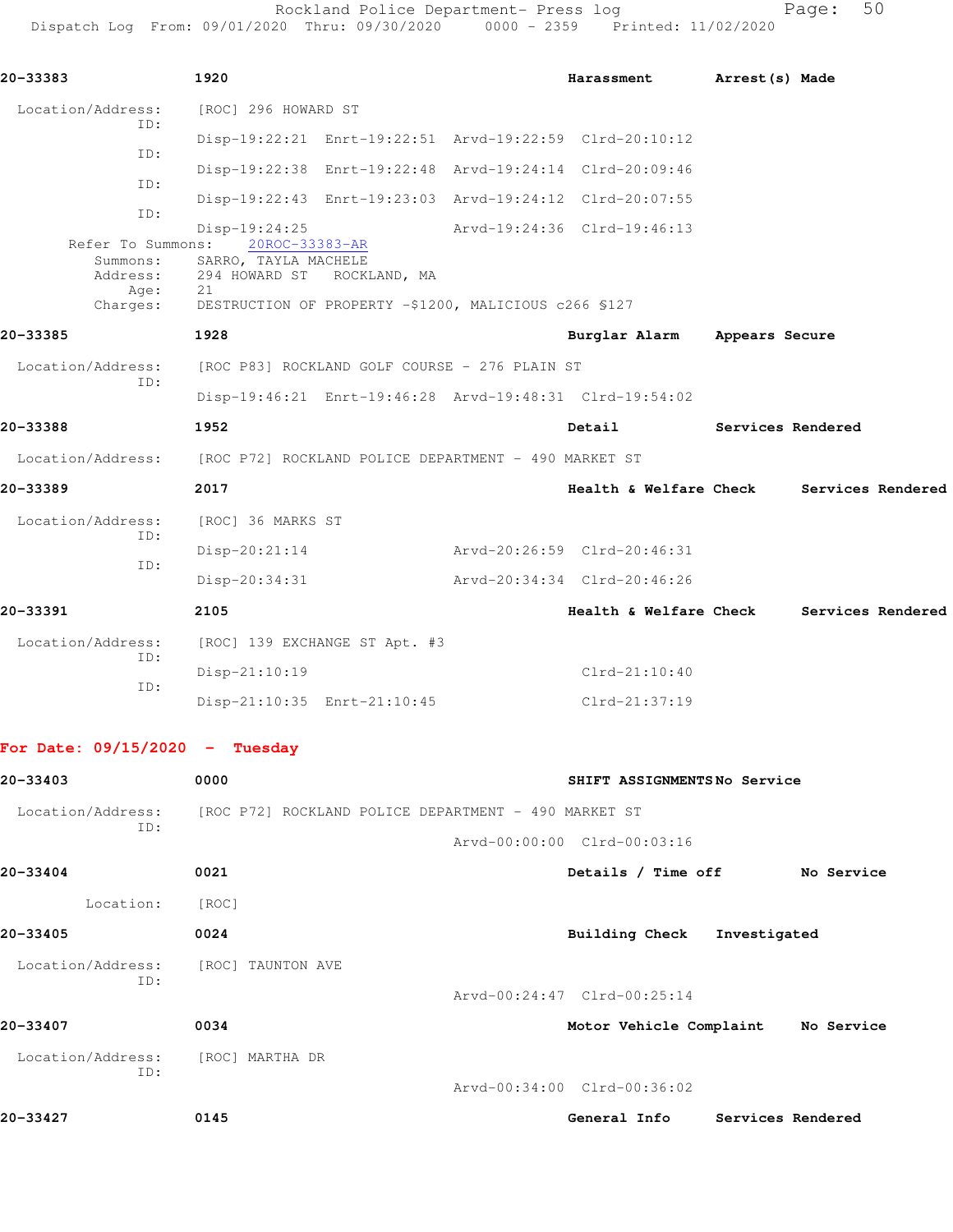|                          | Rockland Police Department- Press log<br>Dispatch Log From: 09/01/2020 Thru: 09/30/2020 0000 - 2359 Printed: 11/02/2020 |                             | 51<br>Page:                             |
|--------------------------|-------------------------------------------------------------------------------------------------------------------------|-----------------------------|-----------------------------------------|
| Location/Address:        | [ROC P77] BURGER KING - 157 MARKET ST                                                                                   |                             |                                         |
| 20-33411                 | 0254                                                                                                                    | <b>Building Check</b>       | Investigated                            |
| Location/Address:        | [ROC] TAUNTON AVE                                                                                                       |                             |                                         |
| ID:                      |                                                                                                                         | Arvd-02:55:15 Clrd-02:55:26 |                                         |
| 20-33415                 | 0428                                                                                                                    | Burglar Alarm               | Appears Secure                          |
| Location/Address:        | [ROC] F R MAHONY - 273 WEYMOUTH ST                                                                                      |                             |                                         |
| TD:                      | Disp-04:30:42 Enrt-04:31:23 Arvd-04:36:38 Clrd-04:40:19                                                                 |                             |                                         |
| 20-33417                 | 0558                                                                                                                    |                             | Building Check Building Checked/Secured |
| Location/Address:<br>TD: | [ROC] UNION ST                                                                                                          |                             |                                         |
|                          |                                                                                                                         | Arvd-05:59:55 Clrd-06:20:09 |                                         |
| 20-33418                 | 0631                                                                                                                    |                             | 911 Accidental Gone on arrival          |
| Vicinity of:<br>ID:      | [ROC] 318 SUMMER ST @ 372 SPRING ST                                                                                     |                             |                                         |
|                          | Disp-06:32:42 Enrt-06:32:49 Arvd-06:35:16 Clrd-06:37:14                                                                 |                             |                                         |
| 20-33420                 | 0637                                                                                                                    |                             | Missing Person Services Rendered        |
| Location/Address:<br>ID: | [ROC] 123 GARDNER ST                                                                                                    |                             |                                         |
|                          | Disp-06:39:36 Enrt-06:39:38 Arvd-06:49:45 Clrd-06:50:29                                                                 |                             |                                         |
| 20-33426                 | 0747                                                                                                                    | Details / Time off          | No Service                              |
| Location:                | [ROC]                                                                                                                   |                             |                                         |
| 20-33428                 | 0800                                                                                                                    |                             | SHIFT ASSIGNMENTS Services Rendered     |
| Location/Address:        | [ROC P72] ROCKLAND POLICE DEPARTMENT - 490 MARKET ST                                                                    |                             |                                         |
| 20-33430                 | 0816                                                                                                                    | OIL CHANGE                  | Services Rendered                       |
| Location/Address:<br>ID: | [ROC] LARRYS - UNION ST                                                                                                 |                             |                                         |
|                          | Disp-08:18:11                                                                                                           | $Clrd-08:18:21$             |                                         |
| 20-33434                 | 0851                                                                                                                    | Harassment                  | Services Rendered                       |
| Location/Address:        | [ROC 70] WEBSTER PARK NURSING AND REHAB - 56 WEBSTER ST                                                                 |                             |                                         |
| 20-33435                 | 0909                                                                                                                    | TIME OFF                    | No Action Required                      |
| Location/Address:<br>TD: | [ROC P72] ROCKLAND POLICE DEPARTMENT - 490 MARKET ST                                                                    |                             |                                         |
|                          |                                                                                                                         | Arvd-09:09:24 Clrd-09:10:37 |                                         |
| 20-33442<br>Issued       | 0931                                                                                                                    |                             | Motor Vehicle Stop Citation/Warning     |
| Location/Address:<br>ID: | [ROC] 600 HINGHAM ST                                                                                                    |                             |                                         |
|                          |                                                                                                                         | Arvd-09:31:00 Clrd-09:38:02 |                                         |
| 20-33443                 | 0937                                                                                                                    | GIFT DROP OFF               | Services Rendered                       |
| Location/Address:        | [ROC P72] ROCKLAND POLICE DEPARTMENT - 490 MARKET ST                                                                    |                             |                                         |
| 20-33453                 | 1050                                                                                                                    | Assist Public               | No Action Required                      |
| Location/Address:<br>ID: | [ROC] DOVES NEST - 18 NORTH AVE                                                                                         |                             |                                         |
|                          | Disp-10:55:55                                                                                                           | $Clrd-10:58:20$             |                                         |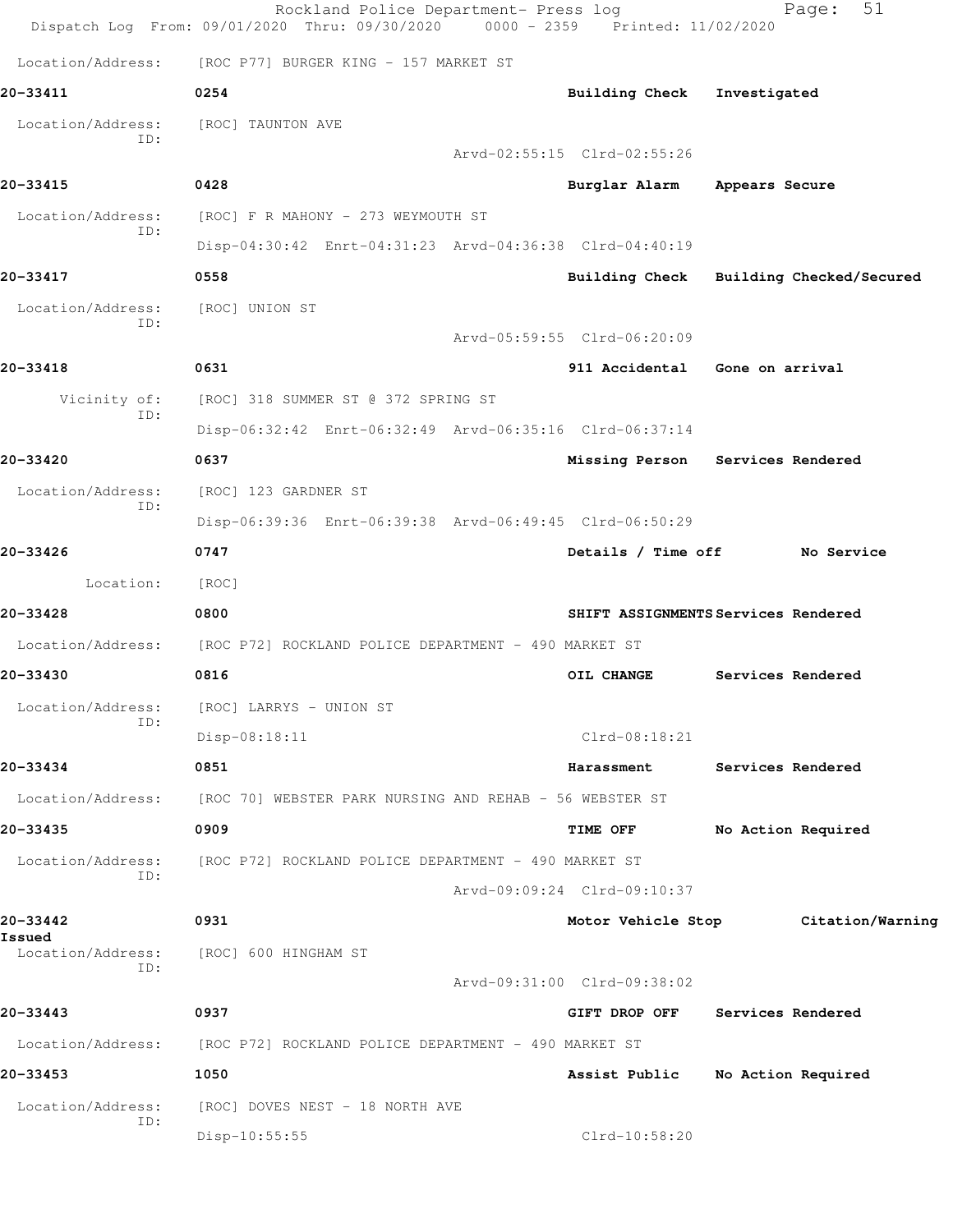Rockland Police Department- Press log Fage: 52 Dispatch Log From: 09/01/2020 Thru: 09/30/2020 0000 - 2359 Printed: 11/02/2020

**20-33454 1058 Assist Other Agency No Service** Location/Address: [ROC 113] 269 EAST WATER ST Apt. #2 ID: Arvd-10:58:00 Clrd-11:03:51 **20-33455 1106 Suspicious Activity Report Follows** Location/Address: [ROC] 1 FITZGIBBONS LN ID: Disp-11:06:58 Enrt-11:07:04 Arvd-11:08:51 Clrd-11:50:32 ID: Disp-11:07:16 Enrt-11:07:19 Arvd-11:08:46 Clrd-11:31:40 **20-33460 1208 Sex offender or dissemination No Service**  Location/Address: [ROC P38] GALPIN LANDSCAPING - 104 GREEN ST **20-33474 1458 Details Services Rendered** Location: [ROC] **20-33476 1559 General Info Services Not Required** Location/Address: [ROC P72] ROCKLAND POLICE DEPARTMENT - 490 MARKET ST ID: Arvd-15:59:00 Clrd-16:04:40 **20-33487 1712 Burglar Alarm Services Rendered** Location/Address: [ROC P85] ROCKLAND FEDERAL CREDIT UNION - 241 UNION ST ID: Disp-17:13:22 Enrt-17:14:21 Arvd-17:16:32 Clrd-17:18:01 ID: Disp-17:14:34 Enrt-17:14:36 Arvd-17:16:35 Clrd-17:18:05 **20-33503 1931 Animal Complaint Services Rendered** Location/Address: [ROC] 51 UNION ST ID: Arvd-19:31:00 Clrd-19:39:31 **20-33513 2033 Suspicious Activity Provided Assistance**  Location/Address: [ROC P72] ROCKLAND POLICE DEPARTMENT - 490 MARKET ST ID: Disp-20:36:22 Enrt-20:36:45 Arvd-20:36:57 Clrd-21:41:25 ID: Disp-20:36:34 Enrt-20:36:45 Arvd-20:36:57 Clrd-21:41:10 **20-33515 2128 911 Accidental Services Rendered** Location/Address: [ROC] 64 LEWIS PARK ID: Disp-21:31:00 Enrt-21:32:07 Arvd-21:35:58 Clrd-21:36:25 **20-33516 2216 Suspicious Activity Appears Secure** Location/Address: [ROC 9] SULLIVAN TIRE AND AUTO SERVICE - 1 VFW DR ID: Disp-22:17:10 Arvd-22:17:47 Clrd-22:21:46 ID: Disp-22:17:10 Clrd-22:17:52 ID: Disp-22:17:40 Clrd-22:19:48 **20-33524 2338 Details / Time off No Service** Location: [ROC]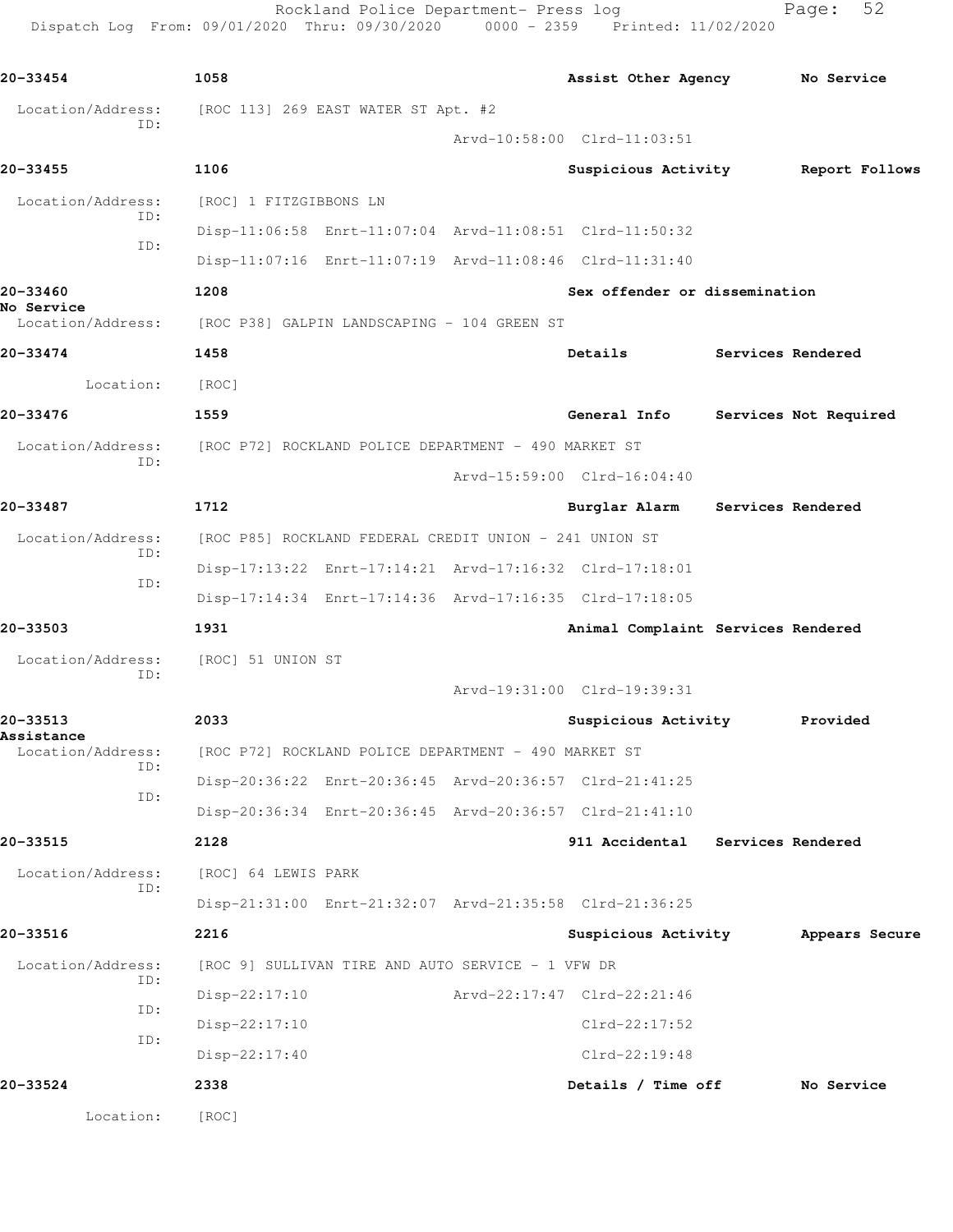**For Date: 09/16/2020 - Wednesday 20-33525 0008 General Info No Service** Location/Address: [ROC P72] ROCKLAND POLICE DEPARTMENT - 490 MARKET ST ID: Disp-00:09:29 Clrd-00:09:36 **20-33526 0039 General Info Services Rendered** Location/Address: [ROC P72] ROCKLAND POLICE DEPARTMENT - 490 MARKET ST ID: Disp-00:40:39 Clrd-00:40:46 **20-33527 0045 Details / Time off 1 HOUR COMP Services Rendered**  Location: [ROC] **20-33529 0107 Building Check Investigated** Location/Address: [ROC] TAUNTON AVE ID: Arvd-01:07:58 Clrd-01:08:07 **20-33536 0258 Building Check Investigated** Location/Address: [ROC] TAUNTON AVE ID: Arvd-02:58:58 Clrd-02:59:07 **20-33537 0303 911 Hang Up Services Rendered** Vicinity of: [ROC] 56 FAIRVIEW ST ID: Disp-03:04:16 Enrt-03:05:14 Arvd-03:08:53 Clrd-03:22:04 ID: Disp-03:04:20 Enrt-03:05:11 Arvd-03:08:57 Clrd-03:22:01 ID: Disp-03:08:10 Enrt-03:08:14 Arvd-03:11:16 Clrd-03:21:58 **20-33549 0530 Vandalism Services Rendered** Location/Address: [ROC] FIT BODY BOOT CAMP - 329 CENTRE AVE ID: Disp-06:45:27 Clrd-06:45:34 **20-33545 0557 Building Check Appears Secure** Location/Address: [ROC] UNION ST ID: Arvd-06:02:00 Clrd-06:17:30 **20-33553 0721 General Info No Service** Location/Address: [ROC P72] ROCKLAND POLICE DEPARTMENT - 490 MARKET ST ID: Disp-07:23:13 Clrd-07:29:56 **20-33555 0800 SHIFT ASSIGNMENT Services Rendered** Location/Address: [ROC P72] ROCKLAND POLICE DEPARTMENT - 490 MARKET ST **20-33561 0857 BOLO Services Rendered** Location/Address: [ROC] HOTEL AREA - HINGHAM ST ID: Disp-09:01:30 Arvd-09:01:57 Clrd-09:02:52 ID: Disp-09:01:30 Arvd-09:01:53 Clrd-09:02:40 ID: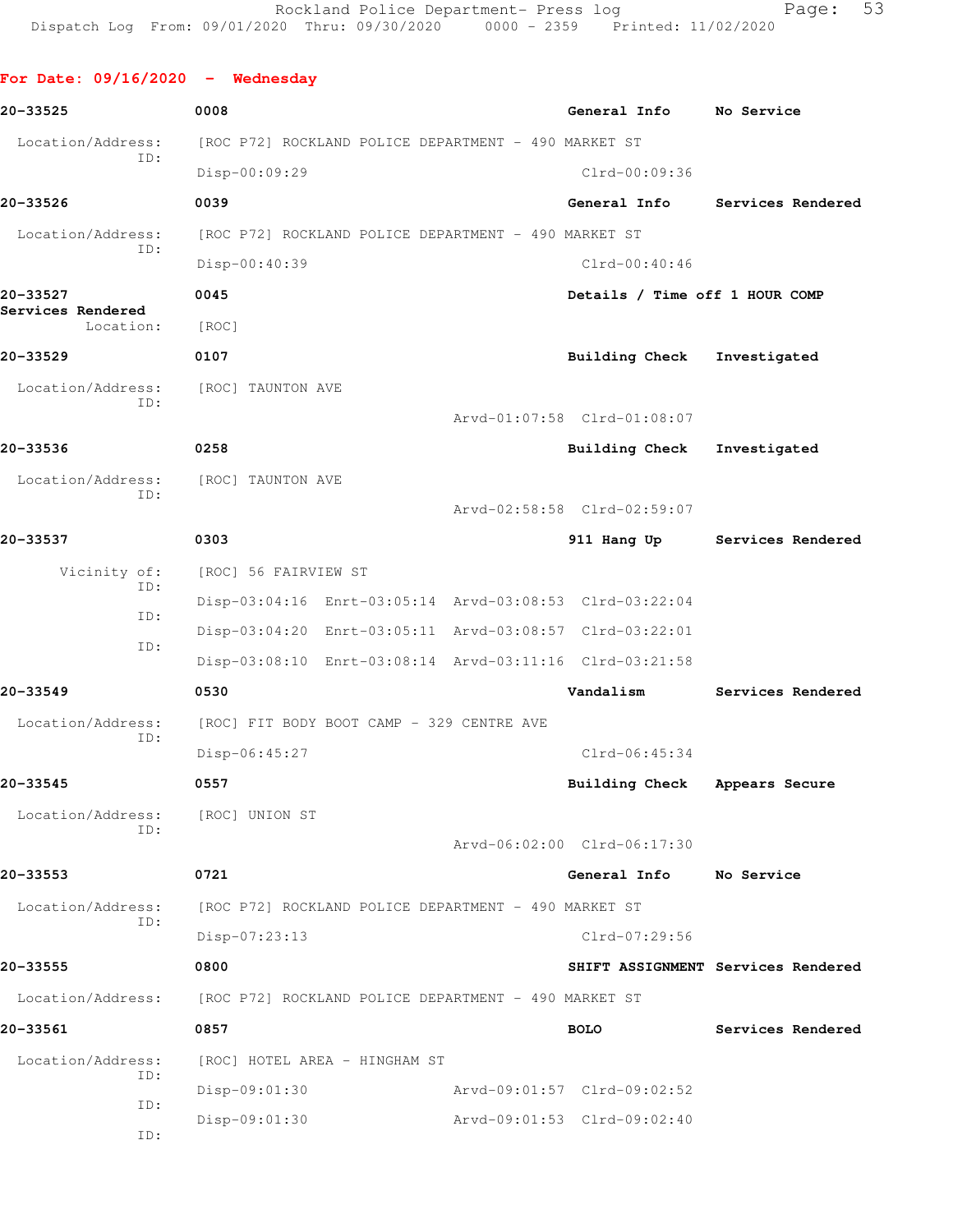|                                                                           |                        | Rockland Police Department- Press log<br>Dispatch Log From: 09/01/2020 Thru: 09/30/2020 0000 - 2359 Printed: 11/02/2020 |                             |                                            |                   | Page:             | 54                |
|---------------------------------------------------------------------------|------------------------|-------------------------------------------------------------------------------------------------------------------------|-----------------------------|--------------------------------------------|-------------------|-------------------|-------------------|
|                                                                           | Disp-09:01:30          |                                                                                                                         | Arvd-09:02:13 Clrd-09:02:47 |                                            |                   |                   |                   |
| ID:                                                                       | Disp-09:01:30          |                                                                                                                         |                             | Clrd-10:27:28                              |                   |                   |                   |
| ID:                                                                       | Disp-09:04:18          |                                                                                                                         |                             | $Clrd-09:41:57$                            |                   |                   |                   |
| 20-33560                                                                  | 0900                   |                                                                                                                         |                             | Motor Vehicle Stop Verbal Warning          |                   |                   |                   |
| Vicinity of:                                                              |                        | [ROC] 31 LIBERTY ST @ 458 MARKET ST                                                                                     |                             |                                            |                   |                   |                   |
| ID:                                                                       |                        |                                                                                                                         |                             | Arvd-09:00:00 Clrd-09:01:30                |                   |                   |                   |
| ID:                                                                       | Disp-09:02:52          |                                                                                                                         |                             | Arvd-09:04:00 Clrd-09:04:04                |                   |                   |                   |
| 20-33572                                                                  | 1030                   |                                                                                                                         |                             | Follow-Up Investigation                    |                   |                   | Services Rendered |
| Location/Address:<br>ID:                                                  | [ROC] 1 FITZGIBBONS LN |                                                                                                                         |                             |                                            |                   |                   |                   |
|                                                                           |                        |                                                                                                                         |                             | Arvd-10:30:00 Clrd-11:09:57                |                   |                   |                   |
| 20-33578                                                                  | 1112                   |                                                                                                                         |                             | 911 Accidental                             | Investigated      |                   |                   |
| Location/Address:<br>ID:                                                  |                        | [ROC P69] MCDONALD'S - 117 MARKET ST                                                                                    |                             |                                            |                   |                   |                   |
|                                                                           |                        | Disp-11:12:46 Enrt-11:12:52 Arvd-11:15:38 Clrd-11:17:52                                                                 |                             |                                            |                   |                   |                   |
| 20-33579                                                                  | 1150                   |                                                                                                                         |                             | Motor Vehicle Stop                         |                   | Verbal Warning    |                   |
| Vicinity of:<br>ID:                                                       |                        | [ROC] 64 BEECH ST @ 1 BAY PATH LN                                                                                       |                             |                                            |                   |                   |                   |
|                                                                           |                        |                                                                                                                         |                             | Arvd-11:50:00 Clrd-11:54:24                |                   |                   |                   |
| 20-33593<br>Issued                                                        | 1340                   |                                                                                                                         |                             | Motor Vehicle Stop                         |                   | Citation/Warning  |                   |
| Location/Address:<br>ID:                                                  |                        | [ROC P51] DOUBLE TREE - 929 HINGHAM ST                                                                                  |                             |                                            |                   |                   |                   |
|                                                                           |                        |                                                                                                                         |                             | Arvd-13:40:00 Clrd-13:45:14                |                   |                   |                   |
| 20-33596                                                                  | 1348                   |                                                                                                                         |                             | Harassment                                 |                   | Services Rendered |                   |
| Location/Address:<br>ID:                                                  | [ROC] 191 LIBERTY ST   |                                                                                                                         |                             |                                            |                   |                   |                   |
|                                                                           | Disp-13:51:16          |                                                                                                                         |                             | Arvd-13:53:29 Clrd-14:18:24                |                   |                   |                   |
| 20-33598                                                                  | 1406                   |                                                                                                                         |                             | Details Services Rendered                  |                   |                   |                   |
| Location: [ROC]                                                           |                        |                                                                                                                         |                             |                                            |                   |                   |                   |
| 20-33599                                                                  | 1411                   |                                                                                                                         |                             | Larceny / Forgery/ Fraud Services Rendered |                   |                   |                   |
| Location/Address: [ROC] 57 SPRUCE ST                                      |                        |                                                                                                                         |                             |                                            |                   |                   |                   |
| 20-33600                                                                  | 1414                   |                                                                                                                         |                             | Time off Services Rendered                 |                   |                   |                   |
| Location: [ROC]                                                           |                        |                                                                                                                         |                             |                                            |                   |                   |                   |
| 20-33603                                                                  | 1417                   |                                                                                                                         |                             | MVA Property Damage Only Services Rendered |                   |                   |                   |
| Location/Address: [ROC P85] ROCKLAND FEDERAL CREDIT UNION - 241 UNION ST  |                        |                                                                                                                         |                             |                                            |                   |                   |                   |
| 20-33605                                                                  | 1437                   |                                                                                                                         |                             | General Incident Services Rendered         |                   |                   |                   |
| Location/Address: [ROC 70] WEBSTER PARK NURSING AND REHAB - 56 WEBSTER ST |                        |                                                                                                                         |                             |                                            |                   |                   |                   |
| 20-33604                                                                  | 1438                   |                                                                                                                         |                             | 911 Accidental Cancelled Enroute           |                   |                   |                   |
| Location/Address:<br>ID:                                                  | [ROC] 736 BEECH ST     |                                                                                                                         |                             |                                            |                   |                   |                   |
|                                                                           |                        | Disp-14:42:51 Enrt-14:42:56 Arvd-14:42:59 Clrd-14:43:04                                                                 |                             |                                            |                   |                   |                   |
| 20-33612                                                                  | 1512                   |                                                                                                                         |                             | Details                                    | Services Rendered |                   |                   |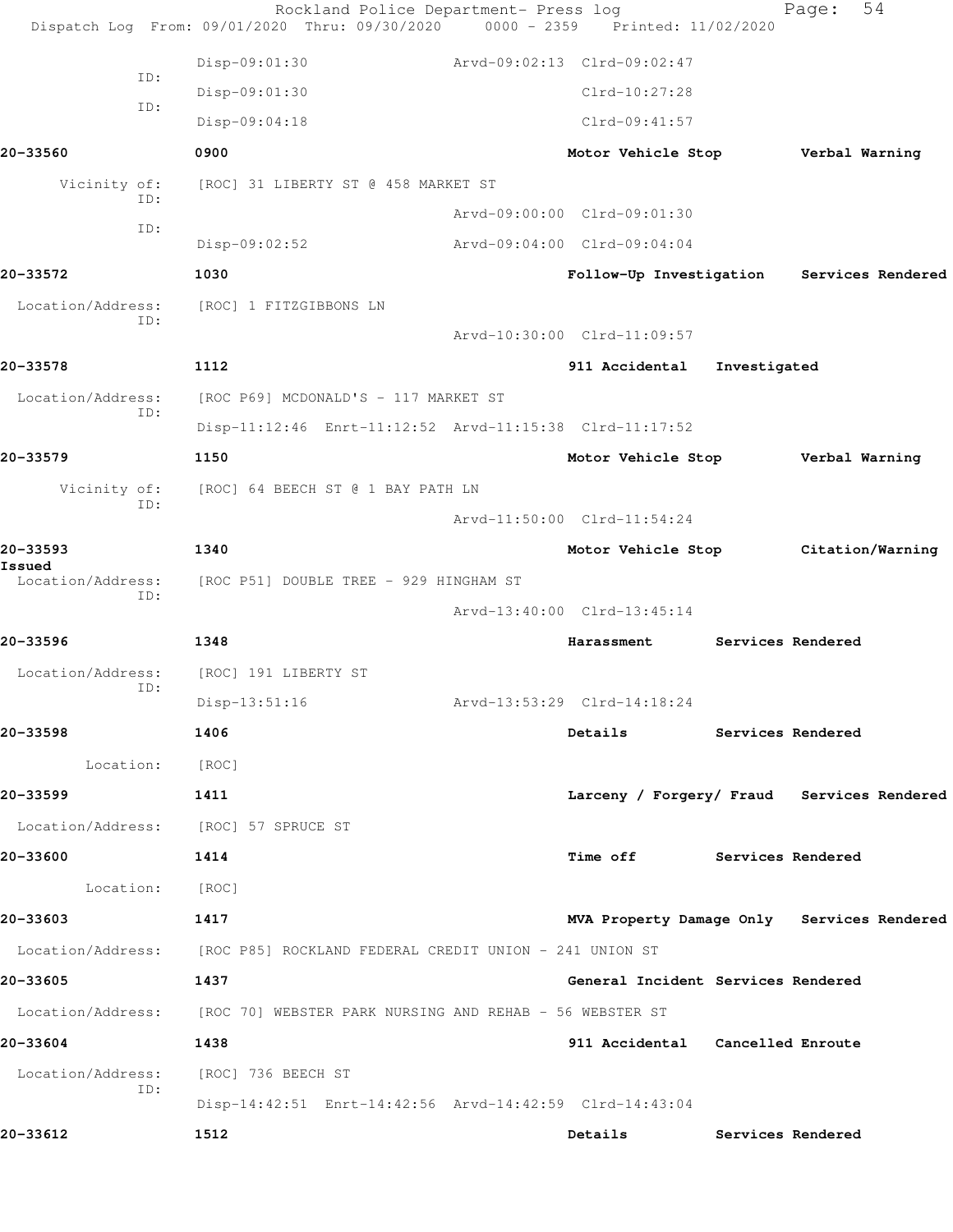| Location:                                                     | [ROC]                                                                                                                                                                    |                              |                                            |  |
|---------------------------------------------------------------|--------------------------------------------------------------------------------------------------------------------------------------------------------------------------|------------------------------|--------------------------------------------|--|
| 20-33615                                                      | 1540                                                                                                                                                                     | Disturbance                  | Peace Restored                             |  |
| Location/Address:                                             | [ROC] 45 BLANCHARD ST                                                                                                                                                    |                              |                                            |  |
| ID:                                                           | Disp-15:42:52 Enrt-15:42:57 Arvd-15:43:45 Clrd-16:01:20                                                                                                                  |                              |                                            |  |
| 20-33617                                                      | 1545                                                                                                                                                                     |                              | Larceny / Forgery/ Fraud Services Rendered |  |
| Location/Address:                                             | [ROC] 2 BLUEBERRY CT                                                                                                                                                     |                              |                                            |  |
| 20-33620                                                      | 1551                                                                                                                                                                     | <b>STOLEN BIKE</b>           | Services Rendered                          |  |
| Location/Address: [ROC] 19 GLEN ST                            |                                                                                                                                                                          |                              |                                            |  |
| 20-33624                                                      | 1600                                                                                                                                                                     |                              | SHIFT ASSIGNMENTS Services Rendered        |  |
|                                                               | Location/Address: [ROC P72] ROCKLAND POLICE DEPARTMENT - 490 MARKET ST                                                                                                   |                              |                                            |  |
| 20-33623                                                      | 1625                                                                                                                                                                     |                              | MVA Property Damage Only Cancelled Enroute |  |
| Location/Address:                                             | [ROC P55] HOME DEPOT - 1149 HINGHAM ST                                                                                                                                   |                              |                                            |  |
| ID:                                                           | Disp-16:26:21 Enrt-16:26:26                                                                                                                                              | Clrd-16:28:47                |                                            |  |
| 20-33629                                                      | 1638                                                                                                                                                                     |                              | MVA Property Damage Only Paper Exchange    |  |
| Location/Address:                                             | [ROC 95] ROCKLAND TRUST - 288 UNION ST                                                                                                                                   |                              |                                            |  |
| ID:                                                           | $Disp-16:47:39$                                                                                                                                                          | $Clrd-16:52:44$              |                                            |  |
| 20-33627                                                      | 1645                                                                                                                                                                     |                              | MVA Property Damage Only Services Rendered |  |
| Location/Address:<br>ID:                                      | [ROC P80] GOLD MINE COIN SHOP - 188 UNION ST                                                                                                                             |                              |                                            |  |
| Refer To Summons:<br>Summons:<br>Address:<br>Age:<br>Charges: | Disp-16:45:40 Enrt-16:45:46 Arvd-16:48:51 Clrd-17:01:09<br>20ROC-33627-AR<br>KURASH, CASEY ALICIA<br>854 HARWICH RD BREWSTER, MA<br>28<br>LEAVE SCENE OF PROPERTY DAMAGE |                              |                                            |  |
| 20-33630                                                      | 1647                                                                                                                                                                     | 911 Hang Up                  | Investigated                               |  |
| Location/Address: [ROC] 135 GROVE ST<br>ID:                   |                                                                                                                                                                          |                              |                                            |  |
|                                                               | Disp-16:48:35 Enrt-16:48:40 Arvd-16:54:42 Clrd-16:57:57                                                                                                                  |                              |                                            |  |
| 20-33638                                                      | 1808                                                                                                                                                                     | TIME OFF                     | Services Rendered                          |  |
| Location:                                                     | [ROC]                                                                                                                                                                    |                              |                                            |  |
| 20-33641<br>Services Rendered                                 | 1818                                                                                                                                                                     | Motor Vehicle Collision W/PI |                                            |  |
| Location/Address:                                             | [ROC] HINGHAM ST                                                                                                                                                         |                              |                                            |  |
| 20-33642                                                      | 1830                                                                                                                                                                     | 911 Hang Up                  | Provided Assistance                        |  |
| Location/Address:<br>ID:                                      | [ROC] 120 FOREST ST                                                                                                                                                      |                              |                                            |  |
| ID:                                                           | Disp-18:31:24 Enrt-18:32:02 Arvd-18:36:20 Clrd-18:46:01                                                                                                                  |                              |                                            |  |
| ID:                                                           | Disp-18:32:07 Enrt-18:32:09 Arvd-18:36:10 Clrd-18:40:22                                                                                                                  |                              |                                            |  |
| Fire Unit:                                                    | Disp-18:32:51<br>ROCKEN1-Pumper-Rockland Engine 1                                                                                                                        | Clrd-18:33:01                |                                            |  |
| EMS Unit:                                                     | Disp-18:35:08 Enrt-18:35:12 Arvd-18:38:36 Clrd-18:49:40<br>InQrtsUnavl-18:49:55 InSrvce-18:49:58<br>ABIA4-Abington Ambulance 4                                           |                              |                                            |  |
|                                                               |                                                                                                                                                                          |                              |                                            |  |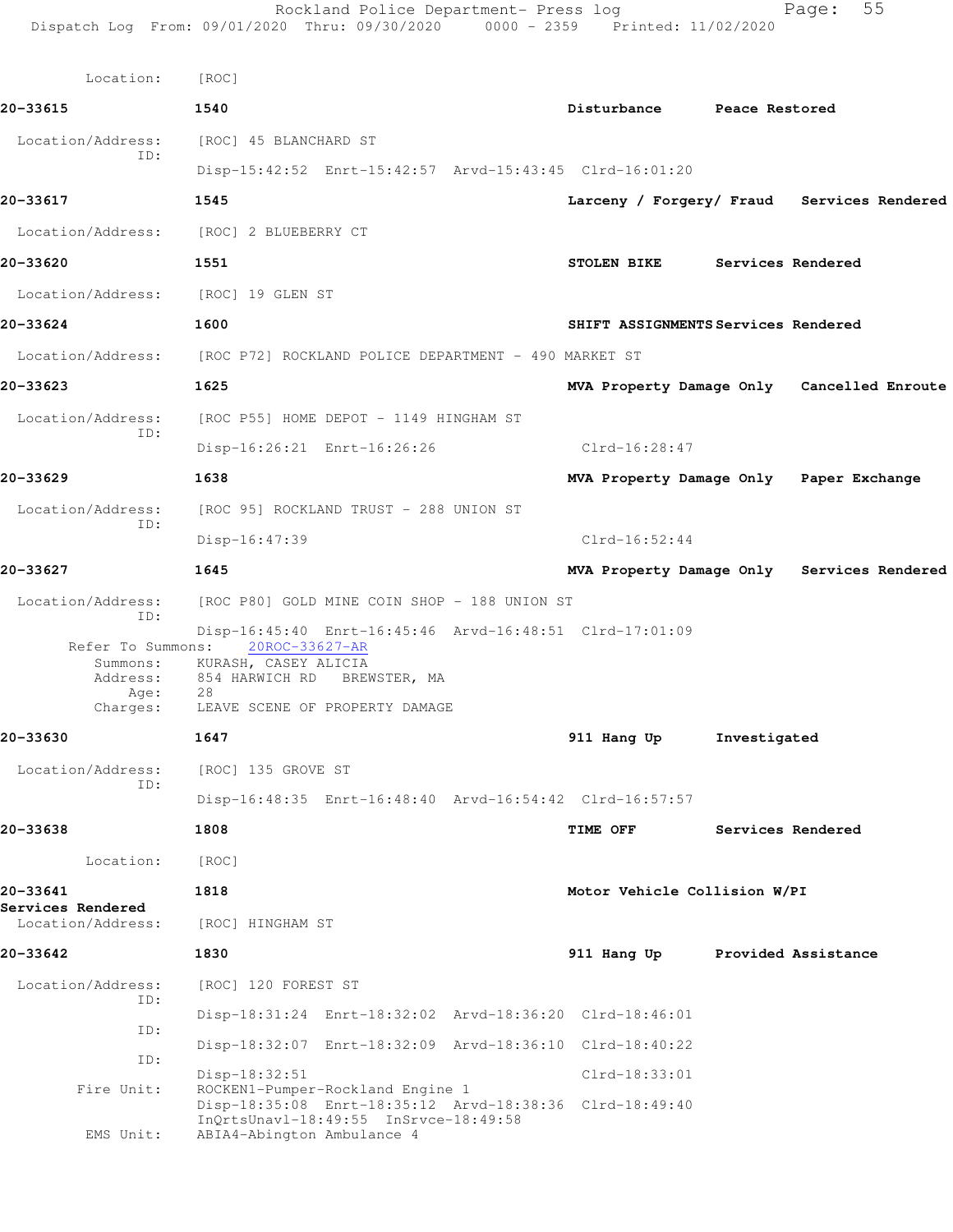|                                   | Rockland Police Department- Press log<br>Dispatch Log From: 09/01/2020 Thru: 09/30/2020 | $0000 - 2359$ | Printed: 11/02/2020                     |                   | 56<br>Page:                             |
|-----------------------------------|-----------------------------------------------------------------------------------------|---------------|-----------------------------------------|-------------------|-----------------------------------------|
|                                   | Disp-18:36:21 Enrt-18:38:40<br>InQrtsUnavl-18:45:20 InSrvce-18:45:20                    |               | $Clrd-18:40:51$                         |                   |                                         |
| 20-33644                          | 1837                                                                                    |               | <b>Time off</b>                         | Services Rendered |                                         |
| Location:                         | [ROC]                                                                                   |               |                                         |                   |                                         |
| 20-33649                          | 1852                                                                                    |               | Suspicious Activity                     |                   | Services Rendered                       |
| Location/Address:                 | [ROC] 46 STUDLEY CT                                                                     |               |                                         |                   |                                         |
| ID:                               | Disp-18:54:34 Enrt-18:58:15 Arvd-18:59:24 Clrd-19:06:34                                 |               |                                         |                   |                                         |
| 20-33651                          | 1901                                                                                    |               | <b>Time off</b>                         | Services Rendered |                                         |
| Location:                         | [ROC]                                                                                   |               |                                         |                   |                                         |
| 20-33656                          | 1947                                                                                    |               | MVA Property Damage Only Paper Exchange |                   |                                         |
| Location/Address:                 | [ROC 18] 367 UNION ST                                                                   |               |                                         |                   |                                         |
| ID:                               | Disp-19:49:25 Enrt-19:49:33 Arvd-19:52:54 Clrd-20:02:52                                 |               |                                         |                   |                                         |
| ID:                               | Disp-19:52:36                                                                           |               | Arvd-19:52:38 Clrd-20:02:53             |                   |                                         |
| 20-33662                          | 2045                                                                                    |               | Details / Time off                      |                   | Appears Secure                          |
| Location:                         | [ROC]                                                                                   |               |                                         |                   |                                         |
| 20-33667                          | 2201                                                                                    |               |                                         |                   | Motor Vehicle Complaint Gone on arrival |
| Location/Address:                 | [ROC] BEECH ST                                                                          |               |                                         |                   |                                         |
| ID:                               | Disp-22:02:48 Enrt-22:05:08 Arvd-22:06:31 Clrd-22:15:41                                 |               |                                         |                   |                                         |
| ID:                               | Disp-22:02:48 Enrt-22:05:09 Arvd-22:07:23 Clrd-22:08:11                                 |               |                                         |                   |                                         |
| 20-33669                          | 2206                                                                                    |               | Suspicious Activity                     |                   | Investigated                            |
| Location/Address:                 | [ROC P65] 7-ELEVEN CONVENIENCE STORE - 92 MARKET ST                                     |               |                                         |                   |                                         |
| ID:                               | Disp-22:08:02 Enrt-22:08:04 Arvd-22:15:39 Clrd-22:16:20                                 |               |                                         |                   |                                         |
| ID:                               | Disp-22:08:16 Enrt-22:08:18 Arvd-22:08:18 Clrd-22:16:18                                 |               |                                         |                   |                                         |
| ID:                               | $Disp-22:15:58$                                                                         |               | Arvd-22:16:01 Clrd-22:16:17             |                   |                                         |
| For Date: $09/17/2020 -$ Thursday |                                                                                         |               |                                         |                   |                                         |
| 20-33677                          |                                                                                         |               | SHIFT ASSIGNMENTS Services Rendered     |                   |                                         |
|                                   | 0004                                                                                    |               |                                         |                   |                                         |
| Location/Address:<br>ID:          | [ROC P72] ROCKLAND POLICE DEPARTMENT - 490 MARKET ST                                    |               |                                         |                   |                                         |
|                                   | Disp-00:06:28                                                                           |               | Clrd-00:06:36                           |                   |                                         |
| 20-33682                          | 0132                                                                                    |               | Details / Time off                      |                   | Services Rendered                       |
| Location:                         | [ROC]                                                                                   |               |                                         |                   |                                         |
| 20-33689                          | 0339                                                                                    |               |                                         |                   | Details / Time off Services Rendered    |
| Location:                         | [ROC]                                                                                   |               |                                         |                   |                                         |
| 20-33691                          | 0459                                                                                    |               |                                         |                   | Disabled Motor Vehicle Gone on arrival  |
| Location/Address:<br>ID:          | [ROC] VFW DR                                                                            |               |                                         |                   |                                         |
|                                   | Disp-04:59:53 Enrt-04:59:57 Arvd-05:01:57 Clrd-05:05:25                                 |               |                                         |                   |                                         |

**20-33692 0505 Building Check Services Rendered**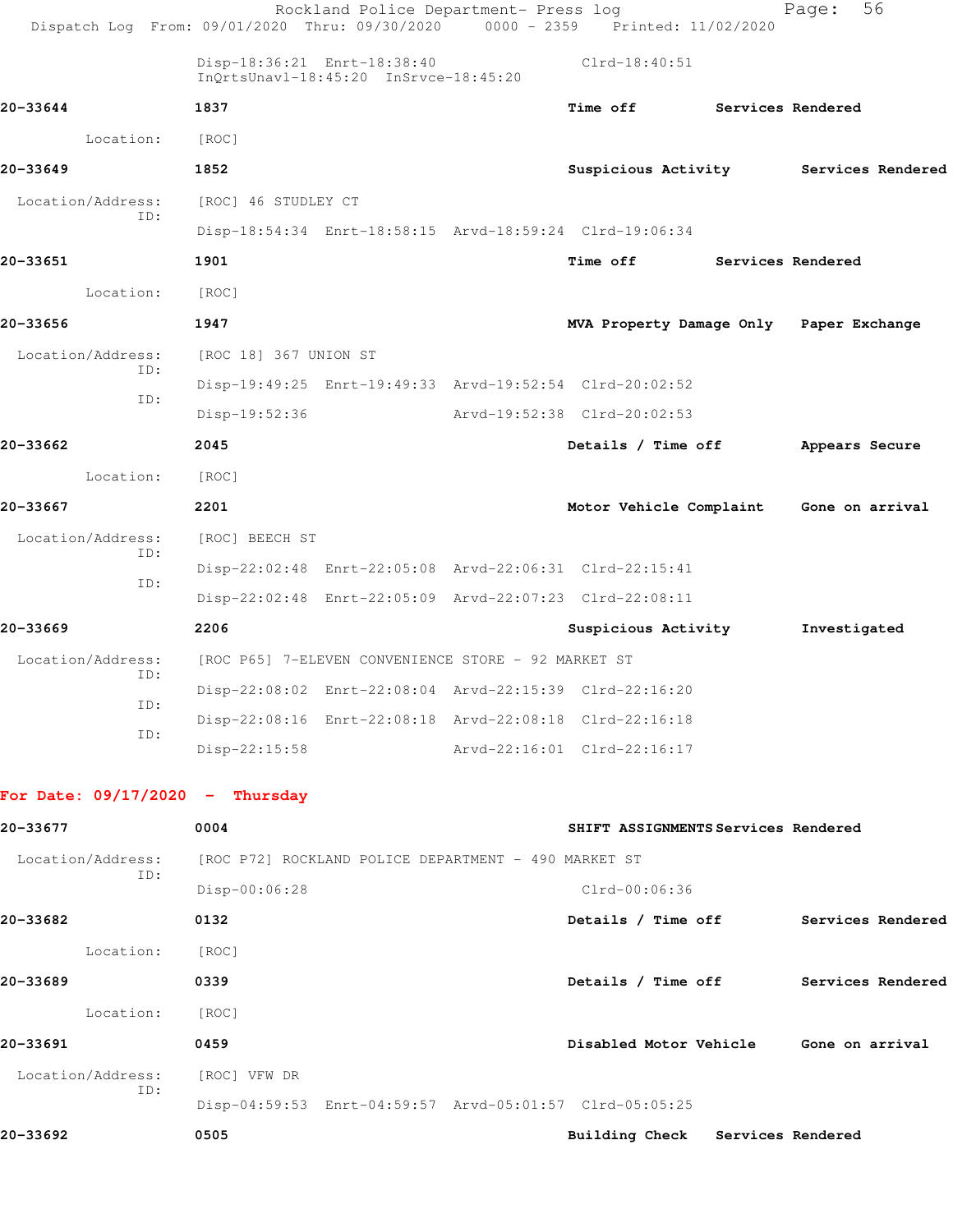Rockland Police Department- Press log Fage: 57 Dispatch Log From: 09/01/2020 Thru: 09/30/2020 0000 - 2359 Printed: 11/02/2020 Location/Address: [ROC] UNION ST ID: Disp-05:06:34 Arvd-05:06:46 Clrd-05:23:02 **20-33695 0641 Burglar Alarm Services Rendered** Location/Address: [ROC 58] NORTH RIVER COLLABORATIVE SCHOOL - 525 BEECH ST ID: Disp-06:43:36 Enrt-06:43:43 Clrd-06:49:39 **20-33697 0703 MVA Property Damage Only Services Rendered** Location/Address: [ROC P55] HOME DEPOT - 1149 HINGHAM ST ID: Disp-07:06:42 Enrt-07:07:00 Arvd-07:10:48 Clrd-07:20:20 ID: Disp-07:06:51 Enrt-07:07:00 Arvd-07:12:36 Clrd-07:20:17 **20-33699 0712 Details / Time off No Service** Location: [ROC] **20-33704 0805 Information Call No Action Required** Location/Address: [ROC P72] ROCKLAND POLICE DEPARTMENT - 490 MARKET ST **20-33707 0851 Vehicle Maintenance No Action Required**  Location/Address: [ROC P72] ROCKLAND POLICE DEPARTMENT - 490 MARKET ST ID: Disp-08:53:18 Enrt-08:54:36 Clrd-08:54:43 **20-33721 1107 Assist Public Services Rendered** Location/Address: [ROC] 81 WILLIAMS ST ID: Disp-11:10:07 Arvd-11:10:15 Clrd-11:24:10 **20-33734 1243 Motor Vehicle Collision W/PI Services Rendered**  Vicinity of: [ROC] 334 MARKET ST @ 14 HOWARD ST ID: Disp-12:46:01 Arvd-12:46:09 Clrd-13:21:37 ID: Disp-12:46:01 Arvd-12:46:09 Clrd-13:11:51 **20-33738 1311 MVA Property Damage Only Services Rendered** Vicinity of: [ROC] 14 HOWARD ST @ 334 MARKET ST ID: Arvd-13:11:00 Clrd-13:17:26 **20-33739 1319 911 Accidental Services Rendered** Location/Address: [ROC] 12 LEISUREWOODS DR ID: Disp-13:22:55 Enrt-13:23:02 Arvd-13:25:55 Clrd-13:26:40 **20-33741 1329 Suspicious Activity Services Rendered** Location/Address: [ROC] 186 HINGHAM ST ID: Disp-13:30:37 Enrt-13:30:45 Arvd-13:31:43 Clrd-13:32:47 ID: Disp-13:30:37 Enrt-13:30:48 Arvd-13:33:42 Clrd-13:36:13 **20-33742 1330 Suspicious Activity Services Rendered** Location/Address: [ROC] 186 HINGHAM ST ID: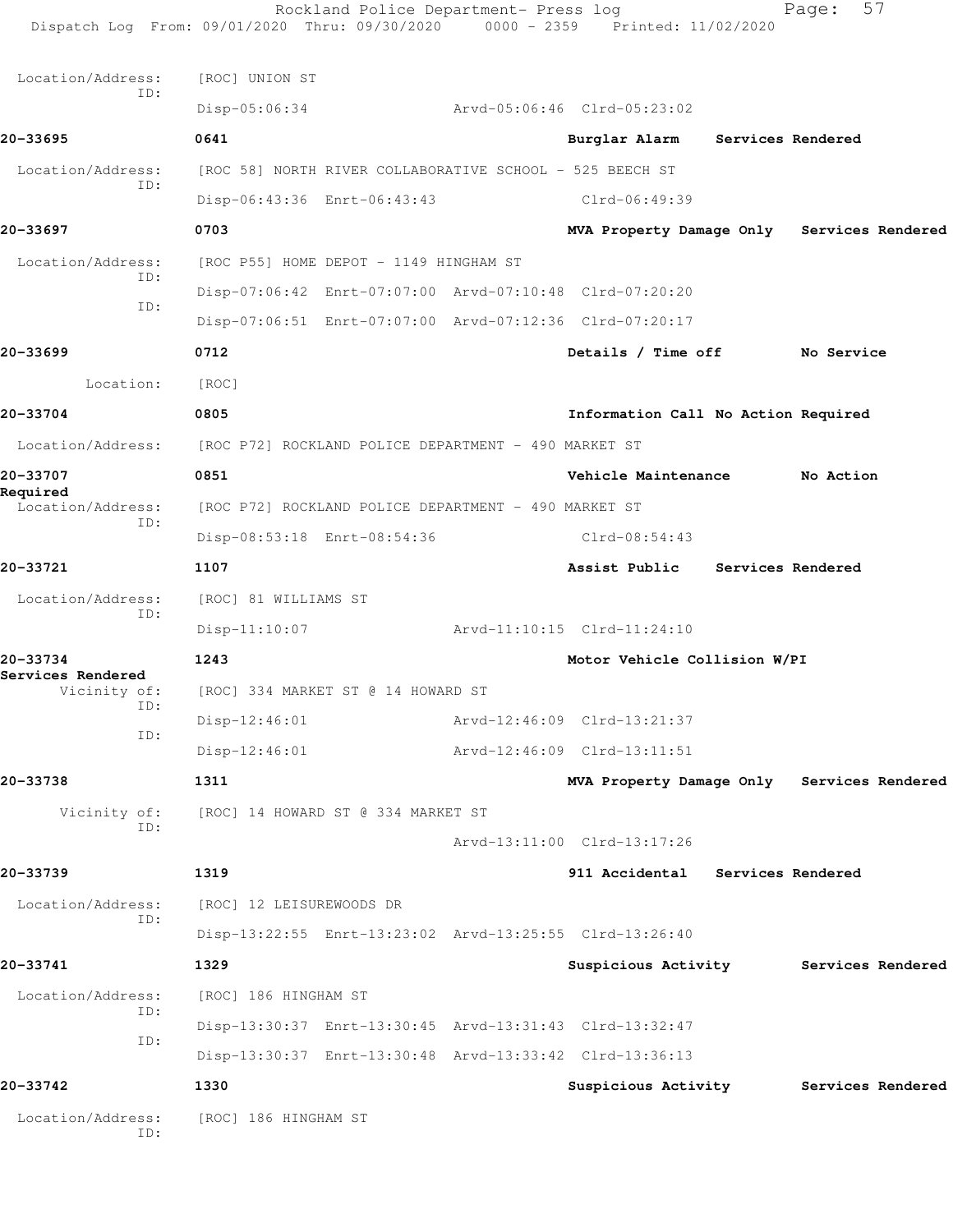|                        |                          | Rockland Police Department- Press log<br>Dispatch Log From: 09/01/2020 Thru: 09/30/2020 0000 - 2359 Printed: 11/02/2020 |                                      | Page:             | 58                |
|------------------------|--------------------------|-------------------------------------------------------------------------------------------------------------------------|--------------------------------------|-------------------|-------------------|
|                        |                          | $Disp-13:32:47$                                                                                                         | Arvd-13:33:49 Clrd-13:34:48          |                   |                   |
| 20-33747               |                          | 1352                                                                                                                    | Details / Time off                   | No Action         |                   |
| Required               | Location:                | [ROC]                                                                                                                   |                                      |                   |                   |
| 20-33767               |                          | 1539                                                                                                                    | Details / Time off Services Rendered |                   |                   |
|                        | Location:                | [ROC]                                                                                                                   |                                      |                   |                   |
| 20-33768               |                          | 1602                                                                                                                    | SHIFT ASSIGNMENTS Services Rendered  |                   |                   |
|                        | Location/Address:        | [ROC P72] ROCKLAND POLICE DEPARTMENT - 490 MARKET ST                                                                    |                                      |                   |                   |
|                        | ID:                      | $Disp-16:05:52$                                                                                                         | Clrd-16:09:28                        |                   |                   |
| 20-33769               |                          | 1609                                                                                                                    | Detail                               | Services Rendered |                   |
|                        |                          | Location/Address: [ROC] 572 UNION ST @ 18 RICE AVE                                                                      |                                      |                   |                   |
| 20-33776               |                          | 1701                                                                                                                    | 911 Accidental Services Rendered     |                   |                   |
|                        | Location/Address:        | [ROC] 92 CHURCH ST                                                                                                      |                                      |                   |                   |
|                        | ID:                      | Disp-17:02:29 Enrt-17:09:52 Arvd-17:10:15 Clrd-17:16:29                                                                 |                                      |                   |                   |
| 20-33785<br>Assistance |                          | 1734                                                                                                                    | Motor Vehicle Complaint              | Provided          |                   |
|                        | Location/Address:<br>ID: | [ROC] 158 REED ST                                                                                                       |                                      |                   |                   |
|                        |                          | Disp-17:35:32 Enrt-17:36:09 Arvd-17:39:35 Clrd-17:42:35                                                                 |                                      |                   |                   |
| 20-33786               |                          | 1750                                                                                                                    | 911 Hang Up Services Rendered        |                   |                   |
|                        | Location/Address:<br>ID: | [ROC P62] CHINA PLAZA - 35 MARKET ST                                                                                    |                                      |                   |                   |
|                        |                          | Disp-17:51:33 Enrt-17:51:48 Arvd-17:55:28 Clrd-17:56:21                                                                 |                                      |                   |                   |
| 20-33787               |                          | 1751                                                                                                                    | Details / Time off                   |                   | Services Rendered |
|                        | Location:                | [ROC]                                                                                                                   |                                      |                   |                   |
| 20-33788               |                          | 1754                                                                                                                    | HPO SERVICE                          | Services Rendered |                   |
|                        | Location/Address:<br>ID: | [ROC] 296 HOWARD ST                                                                                                     |                                      |                   |                   |
|                        |                          | $Disp-17:57:48$                                                                                                         | Clrd-17:57:57                        |                   |                   |
| 20-33796               |                          | 1854                                                                                                                    | Building Check Services Rendered     |                   |                   |
|                        | Location/Address:        | [ROC] SAW MILL LN                                                                                                       |                                      |                   |                   |
| 20-33797               |                          | 1855                                                                                                                    | Building Check Services Rendered     |                   |                   |
|                        | Location/Address:        | [ROC] HINGHAM ST                                                                                                        |                                      |                   |                   |
| 20-33806               |                          | 2017                                                                                                                    | Information Call Services Rendered   |                   |                   |
|                        | Location/Address:        | [ROC] 63 DURBECK RD                                                                                                     |                                      |                   |                   |
| 20-33811               |                          | 2057                                                                                                                    | Details / Time off                   |                   | Services Rendered |
|                        | Location:                | [ROC]                                                                                                                   |                                      |                   |                   |
| 20-33814               |                          | 2146                                                                                                                    | Building Check Services Rendered     |                   |                   |
|                        | Location/Address:<br>ID: | [ROC] HINGHAM ST                                                                                                        |                                      |                   |                   |
|                        |                          |                                                                                                                         | Arvd-21:47:25 Clrd-21:47:36          |                   |                   |
| 20-33815               |                          | 2147                                                                                                                    | Building Check Appears Secure        |                   |                   |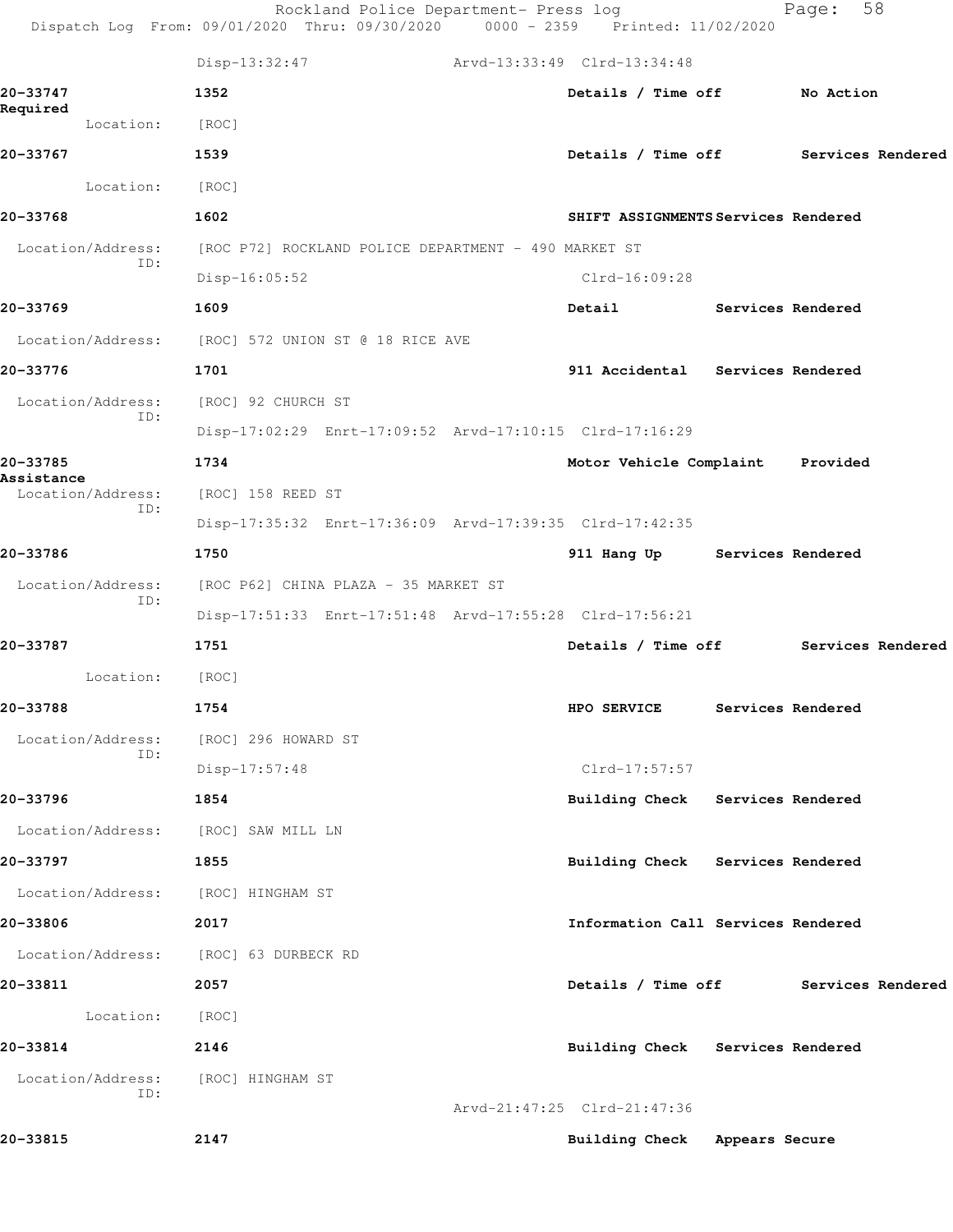Location/Address: [ROC] SAW MILL LN ID:

|                          |                 |                                                 | Arvd-21:48:16 Clrd-21:48:34                                          |                |
|--------------------------|-----------------|-------------------------------------------------|----------------------------------------------------------------------|----------------|
| 20-33823                 | 2354            |                                                 | Disturbance                                                          | Peace Restored |
| Location/Address:<br>ID: |                 | [ROC 60] SPRING GATE APARTMENTS - 52 HANNAH WAY |                                                                      |                |
| ID:                      |                 |                                                 | Disp-23:55:27 Enrt-23:55:42 Arvd-23:57:21 Clrd-09/18/2020 @ 00:13:00 |                |
| ID:                      |                 |                                                 | Disp-23:55:34 Enrt-23:55:46 Arvd-23:57:17 Clrd-09/18/2020 @ 00:13:00 |                |
| ID:                      |                 |                                                 | Disp-00:00:29 Enrt-00:00:32 Arvd-00:00:35 Clrd-09/18/2020 @ 00:14:20 |                |
|                          | $Disp-00:14:29$ |                                                 | Clrd-09/18/2020 @ 00:14:58                                           |                |

## **For Date: 09/18/2020 - Friday**

| 20-33824                                | 0000                                                                   | SHIFT ASSIGNMENTSNo Service          |
|-----------------------------------------|------------------------------------------------------------------------|--------------------------------------|
| Location/Address:<br>TD:                | [ROC P72] ROCKLAND POLICE DEPARTMENT - 490 MARKET ST                   |                                      |
|                                         |                                                                        | Arvd-00:00:00 Clrd-00:06:30          |
| 20-33836                                | 0528                                                                   | Building Check Appears Secure        |
| Location/Address:                       | [ROC] UNION ST                                                         |                                      |
| ID:                                     |                                                                        | Arvd-05:28:00 Clrd-05:50:54          |
| 20-33838<br>Issued                      | 0537                                                                   | Traffic Enforcement Citation/Warning |
| Location/Address: [ROC] SALEM ST<br>TD: |                                                                        |                                      |
|                                         |                                                                        | Arvd-05:37:00 Clrd-06:11:01          |
| 20-33841                                | 0614                                                                   | Motor Vehicle Stop Verbal Warning    |
|                                         | Vicinity of: [ROC] EAST WATER ST @ UNION ST                            |                                      |
| ID:                                     |                                                                        | Arvd-06:14:00 Clrd-06:18:34          |
| 20-33842                                | 0621                                                                   | Details / Time off No Service        |
| Location: [ROC]                         |                                                                        |                                      |
| 20-33847                                | 0714                                                                   | No Service<br>CRUISER MAINTENANCE    |
| Location/Address:                       | [ROC P72] ROCKLAND POLICE DEPARTMENT - 490 MARKET ST                   |                                      |
| TD:                                     |                                                                        | Arvd-07:14:00 Clrd-07:16:43          |
| 20-33850                                | 0750                                                                   | Details / Time off No Service        |
| Location:                               | [ROC]                                                                  |                                      |
| 20-33851                                | 0806                                                                   | General Info Services Rendered       |
|                                         | Location/Address: [ROC P72] ROCKLAND POLICE DEPARTMENT - 490 MARKET ST |                                      |
| 20-33853                                | 0833                                                                   | General Info Services Rendered       |
|                                         | Location/Address: [ROC P72] ROCKLAND POLICE DEPARTMENT - 490 MARKET ST |                                      |
| 20-33854                                | 0838                                                                   | General Info Services Rendered       |
|                                         | Location/Address: [ROC P72] ROCKLAND POLICE DEPARTMENT - 490 MARKET ST |                                      |
| 20-33856                                | 0856                                                                   | 911 Hang Up Services Rendered        |
|                                         |                                                                        |                                      |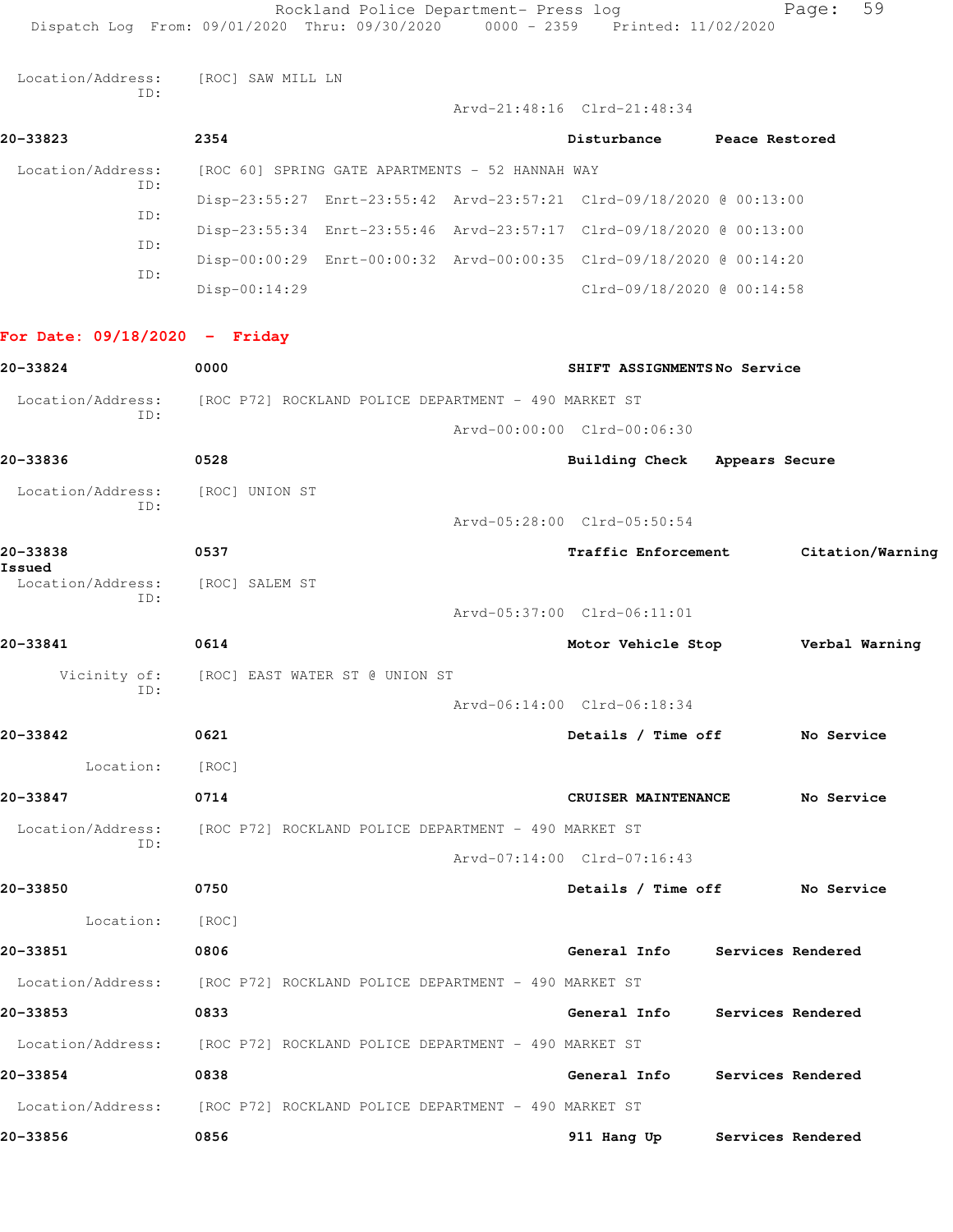|                          | Rockland Police Department- Press log<br>Dispatch Log From: 09/01/2020 Thru: 09/30/2020 0000 - 2359 Printed: 11/02/2020 |                                            |                   | 60<br>Page:       |  |
|--------------------------|-------------------------------------------------------------------------------------------------------------------------|--------------------------------------------|-------------------|-------------------|--|
| Location/Address:        | [ROC] 77 EMERSON ST                                                                                                     |                                            |                   |                   |  |
| ID:                      | Disp-08:58:44 Enrt-08:59:25 Arvd-09:07:41 Clrd-09:12:16                                                                 |                                            |                   |                   |  |
| 20-33864                 | 0922                                                                                                                    | Details / Time off Services Rendered       |                   |                   |  |
| Location:                | [ROC]                                                                                                                   |                                            |                   |                   |  |
| 20-33872                 | 0942                                                                                                                    | Vandalism                                  | Report Follows    |                   |  |
| Location/Address:        | [ROC P72] ROCKLAND POLICE DEPARTMENT - 490 MARKET ST                                                                    |                                            |                   |                   |  |
| ID:                      | $Disp-09:54:26$                                                                                                         | Arvd-10:00:44 Clrd-10:21:36                |                   |                   |  |
| 20-33871                 | 0947                                                                                                                    | <b>Traffic Enforcement</b>                 |                   | Services Rendered |  |
| Location/Address:        | [ROC] 519 SALEM ST @ 2 HOWLAND WAY                                                                                      |                                            |                   |                   |  |
| ID:                      |                                                                                                                         | Arvd-09:49:17 Clrd-09:49:29                |                   |                   |  |
| 20-33875                 | 0958                                                                                                                    | 911 Accidental Services Rendered           |                   |                   |  |
| Location/Address:        | [ROC P64] CVS PHARMACY - 80 MARKET ST                                                                                   |                                            |                   |                   |  |
| ID:                      | Disp-10:00:12 Enrt-10:00:40                                                                                             | Clrd-10:04:12                              |                   |                   |  |
| 20-33876                 | 0959                                                                                                                    | Details / Time off                         |                   | Services Rendered |  |
| Location:                | [ROC]                                                                                                                   |                                            |                   |                   |  |
| 20-33882                 | 1101                                                                                                                    | Larceny / Forgery/ Fraud Services Rendered |                   |                   |  |
| Location/Address:        | [ROC] 15 DEXTER RD                                                                                                      |                                            |                   |                   |  |
| ID:                      | $Disp-11:07:42$                                                                                                         | Arvd-11:07:54 Clrd-11:08:11                |                   |                   |  |
| 20-33885                 | 1108                                                                                                                    | Larceny / Forgery/ Fraud Services Rendered |                   |                   |  |
| Location/Address:        | [ROC] 15 DEXTER RD                                                                                                      |                                            |                   |                   |  |
| ID:                      | $Disp-11:15:09$                                                                                                         | $Clrd-11:15:24$                            |                   |                   |  |
| 20-33901                 | 1317                                                                                                                    | <b>Traffic Enforcement</b>                 |                   | Appears Secure    |  |
| Location/Address:        | [ROC] LIBERTY ST                                                                                                        |                                            |                   |                   |  |
| ID:                      |                                                                                                                         | Arvd-13:19:30 Clrd-13:47:15                |                   |                   |  |
| 20-33909                 | 1411                                                                                                                    | Details / Time off Services Rendered       |                   |                   |  |
| Location:                | [ROC]                                                                                                                   |                                            |                   |                   |  |
| 20-33910                 | 1416                                                                                                                    | Disturbance Services Rendered              |                   |                   |  |
| Location/Address:        | [ROC] NORTHFIELD DR                                                                                                     |                                            |                   |                   |  |
| ID:                      | Disp-14:17:34 Enrt-14:17:48 Arvd-14:33:03 Clrd-14:35:05                                                                 |                                            |                   |                   |  |
| 20-33911                 | 1431                                                                                                                    | Disturbance                                | Services Rendered |                   |  |
| Location/Address:        | [ROC P47] BEST WESTERN - 909 HINGHAM ST                                                                                 |                                            |                   |                   |  |
| ID:                      | Disp-14:34:47 Enrt-14:35:01 Arvd-14:36:14 Clrd-15:05:39                                                                 |                                            |                   |                   |  |
| ID:                      | Disp-14:35:27 Enrt-14:35:33 Arvd-14:41:02 Clrd-15:04:56                                                                 |                                            |                   |                   |  |
| 20-33920                 | 1547                                                                                                                    | CHECK WELL BEING Services Rendered         |                   |                   |  |
| Location/Address:<br>ID: | [ROC 65] ROGERS MIDDLE SCHOOL - 100 TAUNTON AVE                                                                         |                                            |                   |                   |  |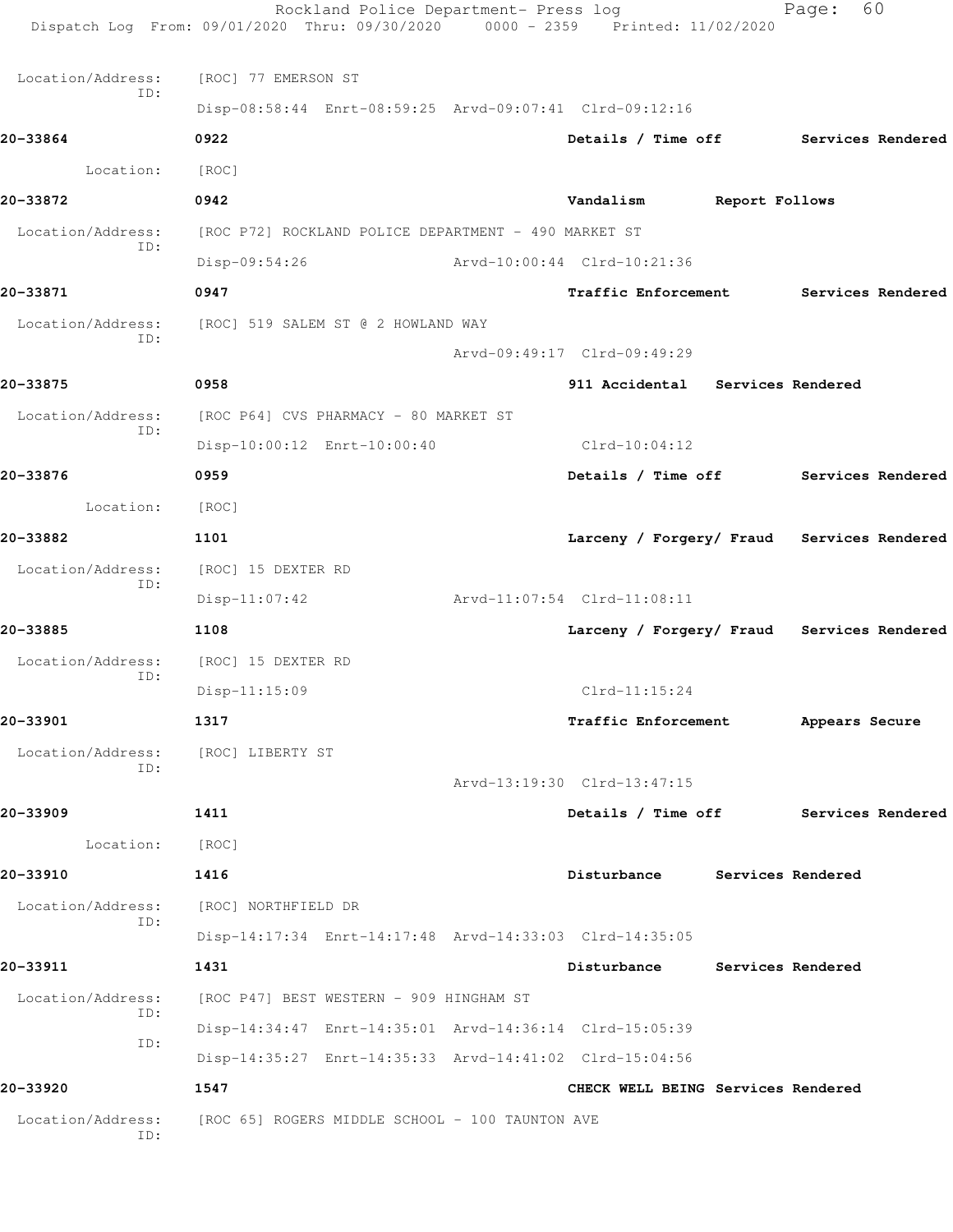|                          | Rockland Police Department- Press log<br>Dispatch Log From: 09/01/2020 Thru: 09/30/2020 0000 - 2359 Printed: 11/02/2020 |                                            |                   | 61<br>Page:       |  |
|--------------------------|-------------------------------------------------------------------------------------------------------------------------|--------------------------------------------|-------------------|-------------------|--|
|                          | Disp-15:48:49                                                                                                           | $Clrd-15:49:01$                            |                   |                   |  |
| 20-33923                 | 1557                                                                                                                    | SHIFT ASSIGNMENTSNo Service                |                   |                   |  |
| Location/Address:        | [ROC P72] ROCKLAND POLICE DEPARTMENT - 490 MARKET ST                                                                    |                                            |                   |                   |  |
| 20-33930                 | 1605                                                                                                                    | General Incident Services Rendered         |                   |                   |  |
| Location/Address:        | [ROC P72] ROCKLAND POLICE DEPARTMENT - 490 MARKET ST                                                                    |                                            |                   |                   |  |
| ID:                      |                                                                                                                         | Arvd-16:59:20 Clrd-17:00:09                |                   |                   |  |
| 20-33925                 | 1634                                                                                                                    | MVA Property Damage Only Services Rendered |                   |                   |  |
| Location/Address:<br>ID: | [ROC P55] HOME DEPOT - 1149 HINGHAM ST                                                                                  |                                            |                   |                   |  |
|                          | Disp-16:38:18 Enrt-16:38:34 Arvd-17:08:29 Clrd-17:09:11                                                                 |                                            |                   |                   |  |
| 20-33927                 | 1640                                                                                                                    | Details / Time off No Service              |                   |                   |  |
| Location:                | [ROC]                                                                                                                   |                                            |                   |                   |  |
| 20-33932                 | 1713                                                                                                                    | Traffic Enforcement                        |                   | Verbal Warning    |  |
| Location/Address:<br>ID: | [ROC] LIBERTY ST                                                                                                        |                                            |                   |                   |  |
|                          |                                                                                                                         | Arvd-17:16:08 Clrd-17:46:00                |                   |                   |  |
| 20-33936                 | 1735                                                                                                                    | Motor Vehicle Stop                         |                   | Verbal Warning    |  |
| Location/Address:<br>ID: | [ROC] WEST WATER ST @ PROSPECT ST                                                                                       |                                            |                   |                   |  |
|                          |                                                                                                                         | Arvd-17:35:00 Clrd-17:40:58                |                   |                   |  |
| 20-33942                 | 1841                                                                                                                    | Assist Public Services Rendered            |                   |                   |  |
| Location/Address:<br>ID: | [ROC] GARDNER ST                                                                                                        |                                            |                   |                   |  |
|                          | Disp-18:42:54 Enrt-18:43:02 Arvd-18:51:34 Clrd-19:04:43                                                                 |                                            |                   |                   |  |
| 20-33952                 | 2023                                                                                                                    | Details / Time off                         |                   | No Service        |  |
| Location:                | [ROC]                                                                                                                   |                                            |                   |                   |  |
| 20-33958                 | 2150                                                                                                                    | <b>Traffic Enforcement</b>                 |                   | Services Rendered |  |
| Location/Address:<br>ID: | [ROC] SALEM ST                                                                                                          |                                            |                   |                   |  |
|                          |                                                                                                                         | Arvd-21:50:58 Clrd-22:21:18                |                   |                   |  |
| 20-33959                 | 2150                                                                                                                    | Assist Public                              | Services Rendered |                   |  |
| Location/Address:<br>ID: | [ROC] 247 LEVIN RD                                                                                                      |                                            |                   |                   |  |
|                          | $Disp-21:56:12$                                                                                                         | $Clrd-22:03:53$                            |                   |                   |  |
| 20-33960                 | 2211                                                                                                                    | 911 Accidental                             | Investigated      |                   |  |
| Location/Address:<br>ID: | [ROC] 53 MILLBROOK DR                                                                                                   |                                            |                   |                   |  |
|                          | Disp-22:13:49 Enrt-22:13:59 Arvd-22:17:06 Clrd-22:19:00                                                                 |                                            |                   |                   |  |
| 20-33962                 | 2231                                                                                                                    | 911 Accidental                             | Investigated      |                   |  |
| Location/Address:<br>ID: | [ROC] 482 WEBSTER ST                                                                                                    |                                            |                   |                   |  |
|                          | Disp-22:32:32 Enrt-22:32:38 Arvd-22:35:01 Clrd-22:35:52                                                                 |                                            |                   |                   |  |
| 20-33969                 | 2327                                                                                                                    | Noise Complaint Services Not Required      |                   |                   |  |
|                          | Location/Address: [ROC 94] 23 NORTH AVE                                                                                 |                                            |                   |                   |  |
|                          |                                                                                                                         |                                            |                   |                   |  |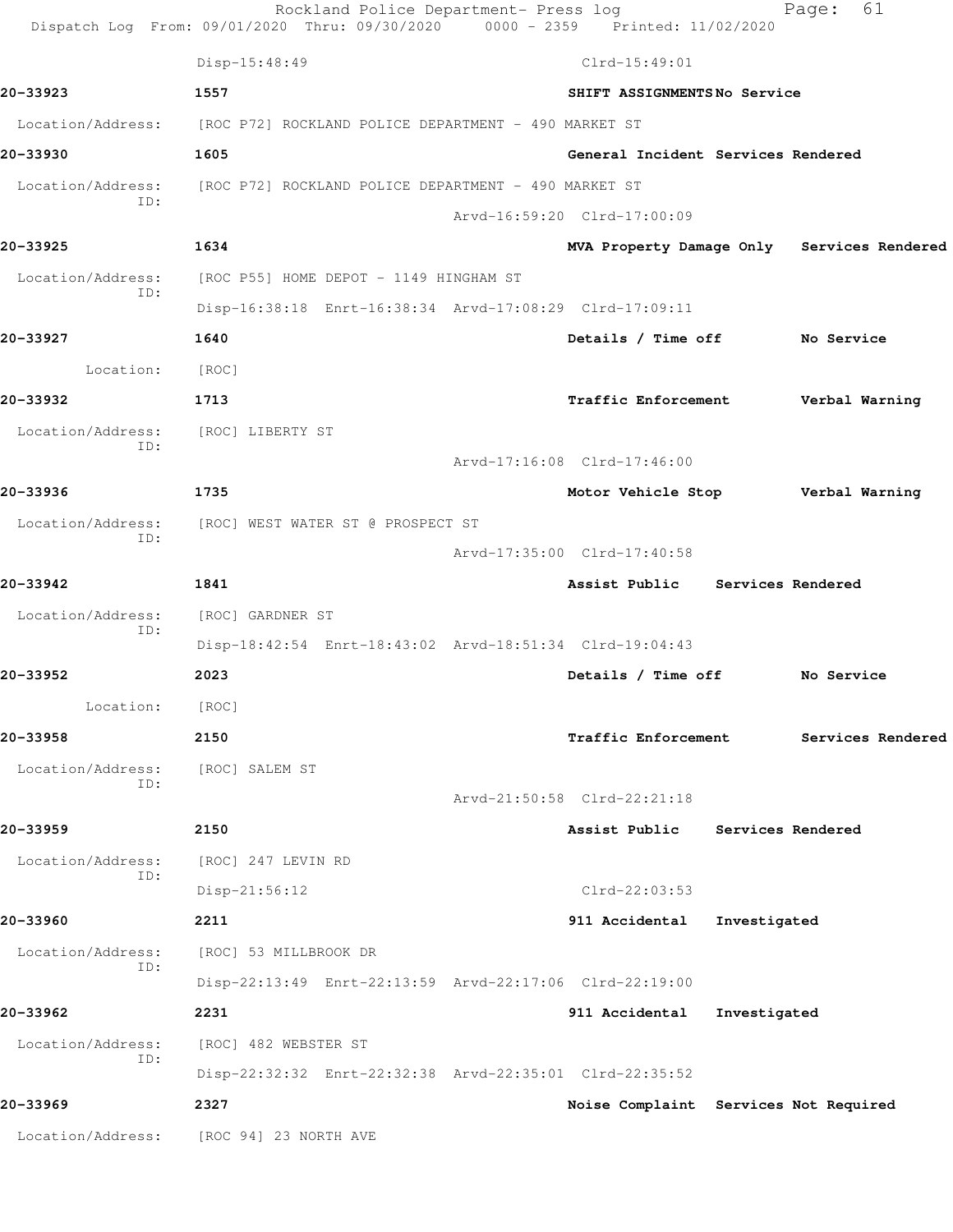|                                                                        |            |                                                                                                                                         | Rockland Police Department- Press log                | Dispatch Log From: 09/01/2020 Thru: 09/30/2020 0000 - 2359 Printed: 11/02/2020                                     |                    | 62<br>Page:      |  |
|------------------------------------------------------------------------|------------|-----------------------------------------------------------------------------------------------------------------------------------------|------------------------------------------------------|--------------------------------------------------------------------------------------------------------------------|--------------------|------------------|--|
|                                                                        | ID:<br>ID: |                                                                                                                                         |                                                      | Disp-23:29:44 Enrt-23:29:54 Arvd-23:32:56 Clrd-23:36:30<br>Disp-23:30:50 Enrt-23:30:55 Arvd-23:32:56 Clrd-23:36:06 |                    |                  |  |
| For Date: $09/19/2020 -$ Saturday                                      |            |                                                                                                                                         |                                                      |                                                                                                                    |                    |                  |  |
| 20-33971                                                               |            | 0000                                                                                                                                    |                                                      | General Info Services Rendered                                                                                     |                    |                  |  |
| Location/Address: [ROC P72] ROCKLAND POLICE DEPARTMENT - 490 MARKET ST |            |                                                                                                                                         |                                                      |                                                                                                                    |                    |                  |  |
| 20-33972                                                               |            | 0011                                                                                                                                    |                                                      | Disturbance                                                                                                        | Protective Custody |                  |  |
| Location/Address:                                                      | ID:        | [ROC] 364 NORTH AVE                                                                                                                     |                                                      |                                                                                                                    |                    |                  |  |
|                                                                        | ID:        |                                                                                                                                         |                                                      | Disp-00:12:42 Enrt-00:13:12 Arvd-00:16:39 Clrd-01:24:22                                                            |                    |                  |  |
|                                                                        | ID:        | $Disp-00:17:43$                                                                                                                         |                                                      | Arvd-00:17:52 Clrd-00:25:52                                                                                        |                    |                  |  |
| Charges:                                                               | Age:<br>23 | $Disp-00:17:48$<br>Refer To Arrest: 20ROC-33972-AR<br>Arrest: BROWN, TAYLOR M<br>Address: 100 LAKE ST HALIFAX, MA<br>PROTECTIVE CUSTODY |                                                      | Arvd-00:17:52 Clrd-00:25:55                                                                                        |                    |                  |  |
| 20-33974                                                               |            | 0029                                                                                                                                    |                                                      | Burglar Alarm Appears Secure                                                                                       |                    |                  |  |
| Location/Address:                                                      |            |                                                                                                                                         | [ROC] F R MAHONEY - 273 WEYMOUTH ST                  |                                                                                                                    |                    |                  |  |
|                                                                        | ID:        |                                                                                                                                         |                                                      | Disp-00:30:54 Enrt-00:31:01 Arvd-00:36:24 Clrd-00:39:12                                                            |                    |                  |  |
| 20-33977<br>Services Rendered                                          |            | 0111                                                                                                                                    |                                                      | Details / Time off COMP TIME                                                                                       |                    |                  |  |
| Location:                                                              |            | [ROC]                                                                                                                                   |                                                      |                                                                                                                    |                    |                  |  |
| 20-33982                                                               |            | 0224                                                                                                                                    |                                                      | Noise Complaint Peace Restored                                                                                     |                    |                  |  |
| Location/Address:                                                      | ID:        | [ROC] DIVISION ST                                                                                                                       |                                                      |                                                                                                                    |                    |                  |  |
|                                                                        | ID:        |                                                                                                                                         |                                                      | Disp-02:25:51 Enrt-02:26:29 Arvd-02:29:07 Clrd-02:35:37<br>Disp-02:26:26 Enrt-02:26:29 Arvd-02:29:07 Clrd-02:35:21 |                    |                  |  |
| 20-33996                                                               |            | 0800                                                                                                                                    |                                                      | SHIFT ASSIGNMENTS Services Rendered                                                                                |                    |                  |  |
| Location/Address:                                                      |            |                                                                                                                                         | [ROC P72] ROCKLAND POLICE DEPARTMENT - 490 MARKET ST |                                                                                                                    |                    |                  |  |
| 20-33998                                                               |            | 0832                                                                                                                                    |                                                      | General Incident Services Rendered                                                                                 |                    |                  |  |
| Location/Address:                                                      |            |                                                                                                                                         | [ROC P72] ROCKLAND POLICE DEPARTMENT - 490 MARKET ST |                                                                                                                    |                    |                  |  |
|                                                                        | ID:        |                                                                                                                                         |                                                      | Arvd-08:35:16 Clrd-08:36:06                                                                                        |                    |                  |  |
| 20-38631                                                               |            | 0915                                                                                                                                    |                                                      | Animal Complaint Services Rendered                                                                                 |                    |                  |  |
| Location/Address:                                                      |            | [ROC] 375 EAST WATER ST                                                                                                                 |                                                      |                                                                                                                    |                    |                  |  |
| 20-34003                                                               |            | 0925                                                                                                                                    |                                                      | VACATION Time off Services Rendered                                                                                |                    |                  |  |
| Location:                                                              |            | [ROC]                                                                                                                                   |                                                      |                                                                                                                    |                    |                  |  |
| 20-34012                                                               |            | 1045                                                                                                                                    |                                                      | Traffic Enforcement                                                                                                |                    | Citation/Warning |  |
| Issued<br>Location/Address:                                            | ID:        |                                                                                                                                         | [ROC P75] UNION POINT - BILL DELAHUNT PKWY           |                                                                                                                    |                    |                  |  |
| 20-34013                                                               |            | 1050                                                                                                                                    |                                                      | Arvd-10:45:00 Clrd-11:06:18<br>Animal Complaint Taken/Referred to Other                                            |                    |                  |  |
|                                                                        |            |                                                                                                                                         |                                                      |                                                                                                                    |                    |                  |  |

**Agency**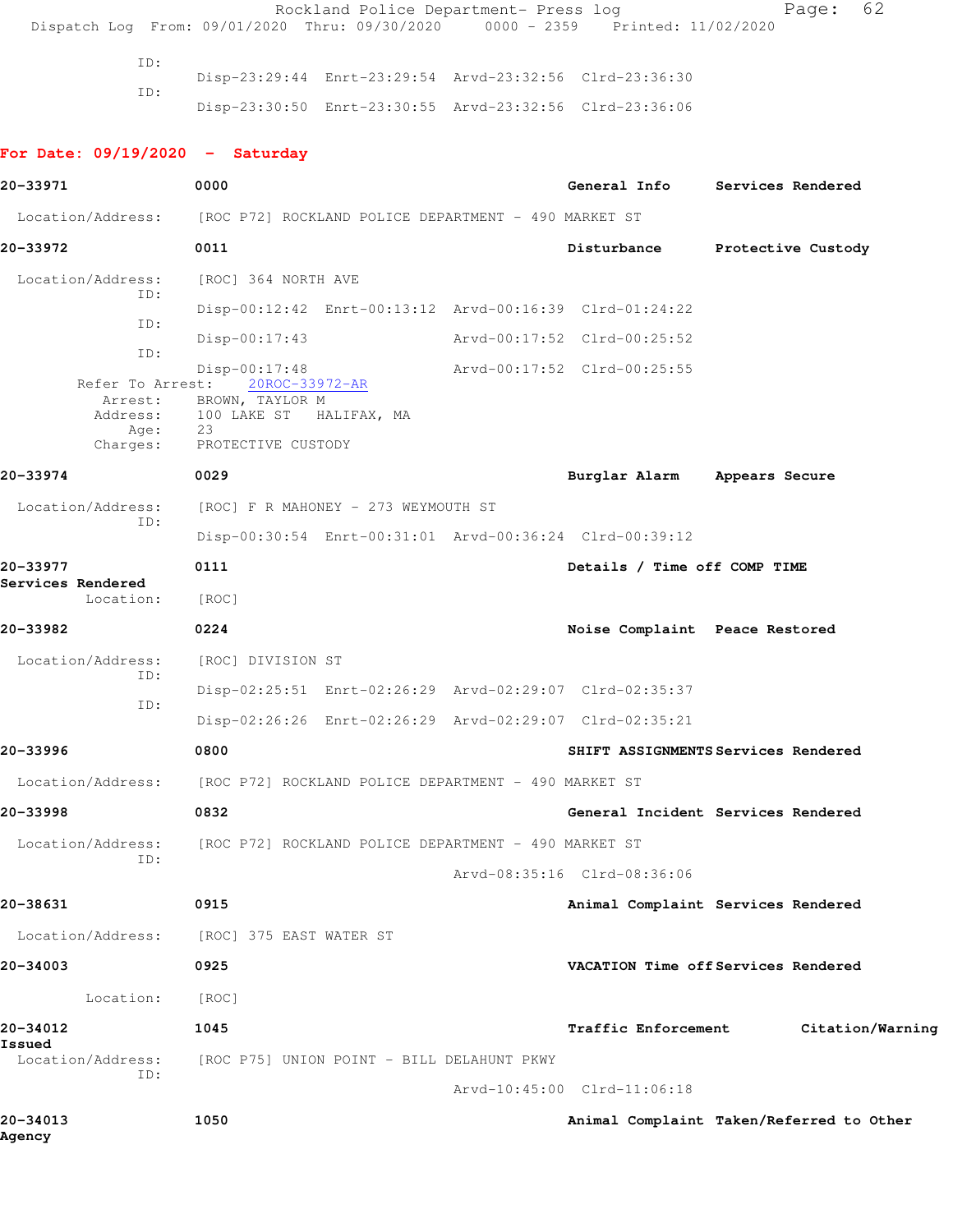|                          | Rockland Police Department- Press log<br>Dispatch Log From: 09/01/2020 Thru: 09/30/2020 | 0000 - 2359 Printed: 11/02/2020         | 63<br>Page:           |
|--------------------------|-----------------------------------------------------------------------------------------|-----------------------------------------|-----------------------|
| Location/Address:        | [ROC 66] REEDS POND PARK - 80 MARKET ST                                                 |                                         |                       |
| TD:                      | Disp-10:52:53 Enrt-10:53:01 Arvd-10:56:04 Clrd-11:19:06                                 |                                         |                       |
| 20-34015                 | 1057                                                                                    | Detail                                  | Services Rendered     |
| Location/Address:        | [ROC P72] ROCKLAND POLICE DEPARTMENT - 490 MARKET ST                                    |                                         |                       |
| 20-34016                 | 1115                                                                                    | <b>General Info</b>                     | Services Rendered     |
| Location/Address:        | [ROC P72] ROCKLAND POLICE DEPARTMENT - 490 MARKET ST                                    |                                         |                       |
| 20-34018                 | 1152                                                                                    | Animal Complaint Services Rendered      |                       |
| Location/Address:        | [ROC] WEST WATER ST @ PLAIN ST                                                          |                                         |                       |
| ID:                      | Disp-11:54:00 Enrt-11:54:48 Arvd-11:59:52 Clrd-12:06:36                                 |                                         |                       |
| 20-34022                 | 1217                                                                                    | MVA Property Damage Only Report Follows |                       |
| Location/Address:        | [ROC P55] HOME DEPOT REAR ENTRANCE - POND ST                                            |                                         |                       |
| ID:<br>ID:               | Disp-12:18:34 Enrt-12:19:26                                                             | Clrd-12:30:25                           |                       |
|                          | Disp-12:19:55 Enrt-12:20:05                                                             | Clrd-12:20:12                           |                       |
| 20-34024                 | 1251                                                                                    | Burglar Alarm                           | Services Not Required |
| Location/Address:<br>ID: | [ROC P85] ROCKLAND FEDERAL CREDIT UNION - 241 UNION ST                                  |                                         |                       |
|                          | Disp-12:52:10 Enrt-12:52:39 Arvd-12:54:06 Clrd-12:58:28                                 |                                         |                       |
| ID:<br>ID:               | Disp-12:52:49 Enrt-12:52:53 Arvd-12:54:03 Clrd-12:58:23                                 |                                         |                       |
|                          | Disp-12:53:43 Enrt-12:53:48 Arvd-12:54:00 Clrd-12:58:28                                 |                                         |                       |
| $20 - 34025$             | 1257                                                                                    | 911 Hang Up                             | Services Not Required |
| Location/Address:<br>ID: | [ROC] 20 CORNET STETSON DR                                                              |                                         |                       |
|                          | Disp-12:58:23 Enrt-12:58:28 Arvd-13:04:51 Clrd-13:08:30                                 |                                         |                       |
| 20-34041                 | 1504                                                                                    | 911 Accidental                          | Services Rendered     |
| Location/Address:<br>ID: | [ROC] 177 MARTHA DR Apt. #E                                                             |                                         |                       |
| ID:                      | $Disp-15:05:29$                                                                         | Arvd-15:05:44 Clrd-15:11:22             |                       |
| ID:                      | Disp-15:05:34                                                                           | Arvd-15:05:44 Clrd-15:21:25             |                       |
|                          | $Disp-15:05:40$                                                                         | Arvd-15:05:44 Clrd-15:11:16             |                       |
| 20-34047                 | 1540                                                                                    | General Incident Services Rendered      |                       |
| Location/Address:<br>ID: | [ROC] ALBION ST                                                                         |                                         |                       |
|                          | $Disp-15:42:03$                                                                         | Arvd-15:44:00 Clrd-15:46:49             |                       |
| 20-34048                 | 1602                                                                                    | SHIFT ASSIGNMENTS Services Rendered     |                       |
| Location/Address:        | [ROC P72] ROCKLAND POLICE DEPARTMENT - 490 MARKET ST                                    |                                         |                       |
| 20-34056                 | 1721                                                                                    | Noise Complaint Services Rendered       |                       |
| Location/Address:<br>ID: | [ROC] 29 HATHERLY RD                                                                    |                                         |                       |
| ID:                      |                                                                                         | Arvd-17:21:00 Clrd-17:27:12             |                       |
|                          | Disp-17:21:44 Enrt-17:21:47 Arvd-17:27:09 Clrd-17:27:15                                 |                                         |                       |
| 20-34059                 | 1806                                                                                    | Suspicious Activity                     | Investigated          |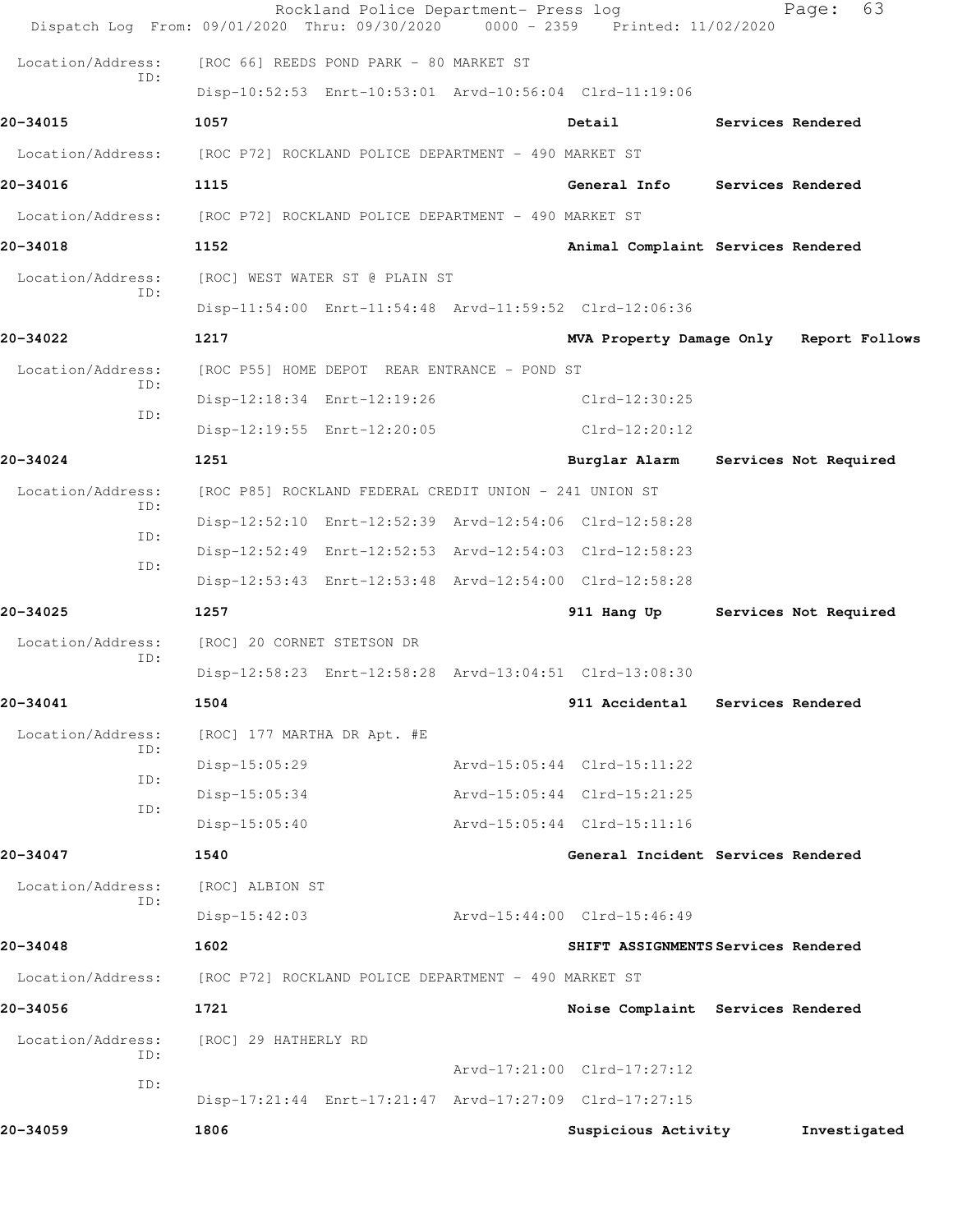|                                                                        | Dispatch Log From: 09/01/2020 Thru: 09/30/2020 0000 - 2359 Printed: 11/02/2020 | Rockland Police Department- Press log |                                    |              | 64<br>Page:              |
|------------------------------------------------------------------------|--------------------------------------------------------------------------------|---------------------------------------|------------------------------------|--------------|--------------------------|
| Location/Address:                                                      | [ROC] HARTSUFF ST                                                              |                                       |                                    |              |                          |
| ID:                                                                    | Disp-18:08:29 Enrt-18:09:00 Arvd-18:09:09 Clrd-18:13:33                        |                                       |                                    |              |                          |
| ID:                                                                    | Disp-18:09:57 Enrt-18:09:59 Arvd-18:10:00 Clrd-18:13:09                        |                                       |                                    |              |                          |
| 20-34060                                                               | 1815                                                                           |                                       | Assist Public                      |              | Services Rendered        |
| Location/Address:                                                      | [ROC 162] 49 BLANCHARD ST                                                      |                                       |                                    |              |                          |
| ID:                                                                    |                                                                                |                                       | Arvd-18:15:00 Clrd-18:42:07        |              |                          |
| 20-34067                                                               | 1912                                                                           |                                       | <b>BOLO</b>                        |              | Services Rendered        |
| Location/Address:                                                      | [ROC P72] ROCKLAND POLICE DEPARTMENT - 490 MARKET ST                           |                                       |                                    |              |                          |
| ID:                                                                    | Disp-19:14:40                                                                  |                                       | $Clrd-19:14:51$                    |              |                          |
| 20-34069                                                               | 1921                                                                           |                                       | General Info                       |              | Services Rendered        |
| Location/Address: [ROC P72] ROCKLAND POLICE DEPARTMENT - 490 MARKET ST |                                                                                |                                       |                                    |              |                          |
| 20-34074                                                               | 1941                                                                           |                                       | Road Obstruction Services Rendered |              |                          |
| Location/Address:                                                      | [ROC 256] 838 UNION STREET - 838 UNION ST Apt. #3                              |                                       |                                    |              |                          |
| ID:                                                                    |                                                                                |                                       | Arvd-19:41:00 Clrd-19:45:50        |              |                          |
| ID:                                                                    | Disp-19:43:06 Enrt-19:43:08 Arvd-19:43:10 Clrd-20:01:42                        |                                       |                                    |              |                          |
| ID:                                                                    | Disp-19:45:55 Enrt-19:45:58 Arvd-19:45:59 Clrd-20:01:47                        |                                       |                                    |              |                          |
| 20-34076                                                               | 2008                                                                           |                                       | Harassment                         |              | Services Rendered        |
| Location/Address:<br>ID:                                               | [ROC] 74 HANNAH WAY Apt. #B                                                    |                                       |                                    |              |                          |
|                                                                        | Disp-20:12:48                                                                  |                                       | Clrd-20:14:54                      |              |                          |
| 20-34077                                                               | 2015                                                                           |                                       | Detail                             |              | Services Rendered        |
| Location/Address: [ROC P72] ROCKLAND POLICE DEPARTMENT - 490 MARKET ST |                                                                                |                                       |                                    |              |                          |
| 20-34078                                                               | 2024                                                                           |                                       | 911 Accidental Investigated        |              |                          |
| Location/Address:<br>ID:                                               | [ROC] 20 BRADFORD ST                                                           |                                       |                                    |              |                          |
|                                                                        | Disp-20:25:09 Enrt-20:26:13                                                    |                                       | Clrd-20:29:50                      |              |                          |
| 20-34079                                                               | 2045                                                                           |                                       | Burglar Alarm                      | Investigated |                          |
| Location/Address:<br>ID:                                               | [ROC] 5 TANZI LN                                                               |                                       |                                    |              |                          |
| ID:                                                                    | Disp-20:46:26 Enrt-20:46:49 Arvd-20:53:31 Clrd-20:56:59                        |                                       |                                    |              |                          |
|                                                                        | Disp-20:47:08 Enrt-20:47:11 Arvd-20:53:29 Clrd-20:56:39                        |                                       |                                    |              |                          |
| 20-34080                                                               | 2053                                                                           |                                       | <b>BOLO</b>                        |              | Services Rendered        |
| Location/Address:                                                      | [ROC P72] ROCKLAND POLICE DEPARTMENT - 490 MARKET ST                           |                                       |                                    |              |                          |
| 20-34082                                                               | 2104                                                                           |                                       | Assist Other Agency                |              | Investigated             |
| Location/Address:<br>ID:                                               | [ROC] 16 DANIEL TEAGUE DR                                                      |                                       | Arvd-21:04:00 Clrd-21:08:01        |              |                          |
| 20-34086                                                               | 2128                                                                           |                                       | Burglar Alarm                      |              | Building Checked/Secured |
| Location/Address:<br>ID:                                               | [ROC 84] HARMON GOLF & FITNESS CLUB - 168 CONCORD ST                           |                                       |                                    |              |                          |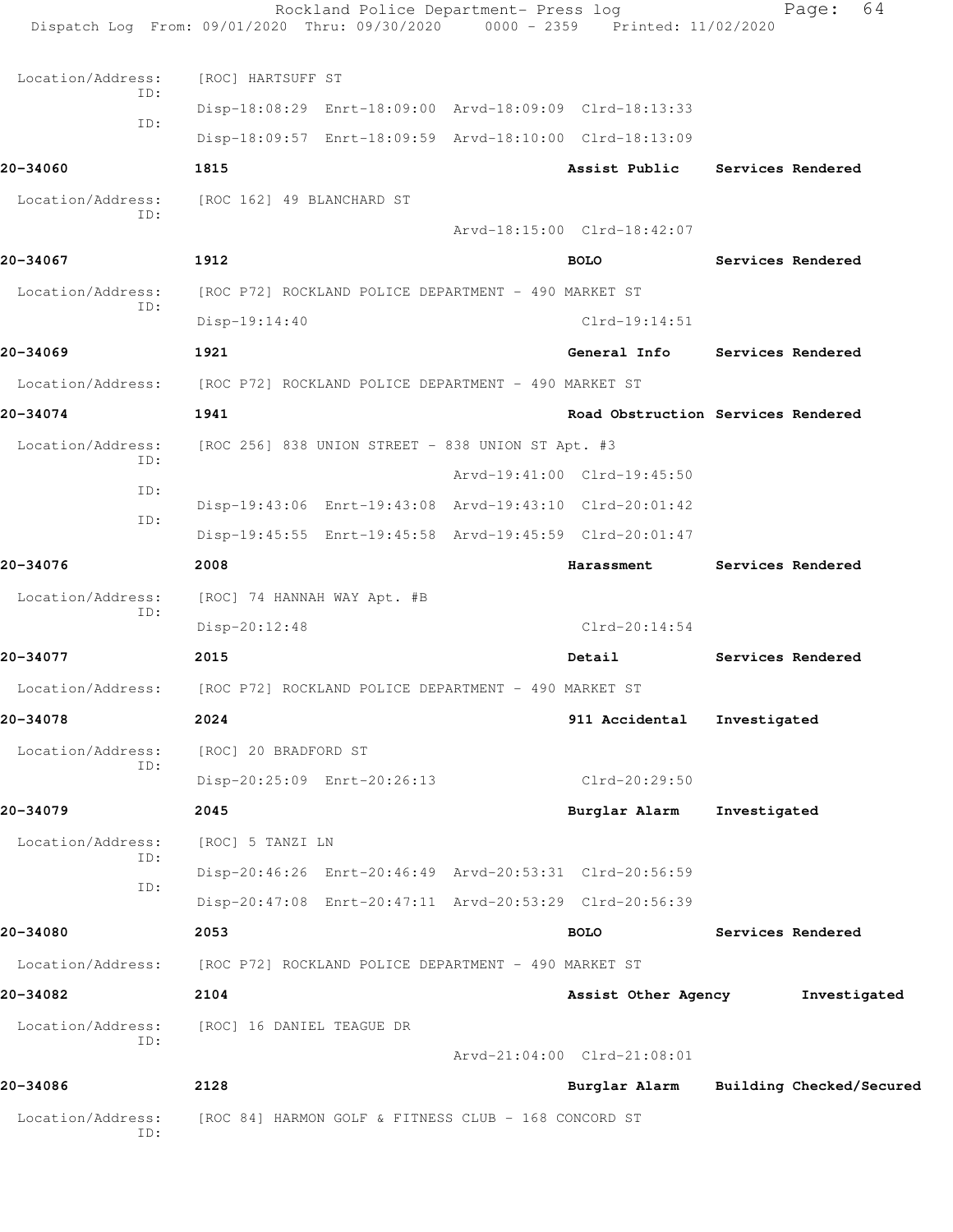|                                 |           |                 | Rockland Police Department- Press log<br>Dispatch Log From: 09/01/2020 Thru: 09/30/2020 0000 - 2359 Printed: 11/02/2020 |                             |              | Page:             | 65                |
|---------------------------------|-----------|-----------------|-------------------------------------------------------------------------------------------------------------------------|-----------------------------|--------------|-------------------|-------------------|
|                                 |           |                 | Disp-21:28:38 Enrt-21:29:09 Arvd-21:30:39 Clrd-21:41:25                                                                 |                             |              |                   |                   |
|                                 | TD:       |                 | Disp-21:29:44 Enrt-21:30:23 Arvd-21:36:39 Clrd-21:41:21                                                                 |                             |              |                   |                   |
| 20-34090                        |           | 2144            |                                                                                                                         | Suspicious Activity         |              | Sent On Way       |                   |
| Location/Address:               | TD:       | [ROC] LINDEN ST |                                                                                                                         |                             |              |                   |                   |
|                                 | ID:       |                 |                                                                                                                         | Arvd-21:44:00 Clrd-21:57:42 |              |                   |                   |
|                                 | ID:       |                 | Disp-21:45:21 Enrt-21:45:24 Arvd-21:45:27 Clrd-21:49:24                                                                 |                             |              |                   |                   |
|                                 |           |                 | Disp-21:49:29 Enrt-21:49:31 Arvd-21:49:32 Clrd-21:56:57                                                                 |                             |              |                   |                   |
| 20-34093                        |           | 2206            |                                                                                                                         | COMP TIME                   |              | Services Rendered |                   |
|                                 | Location: | [ROC]           |                                                                                                                         |                             |              |                   |                   |
| 20-34104                        |           | 2327            |                                                                                                                         | 911 Hang Up                 | Investigated |                   |                   |
| Vicinity of:                    |           |                 | [ROC P47] BEST WESTERN - 909 HINGHAM ST                                                                                 |                             |              |                   |                   |
|                                 | ID:       | Disp-23:28:01   |                                                                                                                         | $Clrd-23:28:22$             |              |                   |                   |
|                                 | ID:       |                 | Disp-23:30:21 Enrt-23:32:01 Arvd-23:34:43 Clrd-23:38:53                                                                 |                             |              |                   |                   |
| 20-34105                        |           | 2332            |                                                                                                                         | Assist Other Agency         |              |                   | Services Rendered |
| Location/Address:               |           |                 | [ROC] 16 DANIEL TEAGUE DR                                                                                               |                             |              |                   |                   |
|                                 | ID:       |                 | Disp-23:33:59 Enrt-23:35:22 Arvd-23:35:24 Clrd-23:56:00                                                                 |                             |              |                   |                   |
| For Date: $09/20/2020$ - Sunday |           |                 |                                                                                                                         |                             |              |                   |                   |

| 20-34106                 | 0000                                                    | General Info                        |                | Services Rendered        |  |
|--------------------------|---------------------------------------------------------|-------------------------------------|----------------|--------------------------|--|
| Location/Address:        | [ROC P72] ROCKLAND POLICE DEPARTMENT - 490 MARKET ST    |                                     |                |                          |  |
| 20-34114                 | 0043                                                    | Suspicious Activity                 |                | Investigated             |  |
| Location/Address:<br>ID: | [ROC P51] DOUBLE TREE - 929 HINGHAM ST                  |                                     |                |                          |  |
|                          |                                                         | Arvd-00:43:00 Clrd-00:47:32         |                |                          |  |
| 20-34116                 | 0105                                                    | Details / Time off                  |                | No Service               |  |
| Location:                | [ROC]                                                   |                                     |                |                          |  |
| 20-34117                 | 0121                                                    | Suspicious Activity                 |                | Services Rendered        |  |
| Location/Address:<br>ID: | [ROC 60] SPRING GATE APARTMENTS - 30 MARTHA DR Apt. #E  |                                     |                |                          |  |
| ID:                      | Disp-01:22:58 Enrt-01:23:45 Arvd-01:25:14 Clrd-01:35:02 |                                     |                |                          |  |
| ID:                      | Disp-01:23:41 Enrt-01:23:43 Arvd-01:25:16 Clrd-01:34:59 |                                     |                |                          |  |
|                          | Disp-01:24:05 Enrt-01:24:14 Arvd-01:25:12 Clrd-01:35:07 |                                     |                |                          |  |
| 20-34125                 | 0541                                                    | Building Check                      | Appears Secure |                          |  |
| Location/Address:<br>TD: | [ROC 61] UNION ST BUSINESS DISTRICT - UNION ST          |                                     |                |                          |  |
|                          | $Disp-05:41:46$                                         | Arvd-05:41:50 Clrd-05:55:11         |                |                          |  |
| 20-34133                 | 0800                                                    | Information Call No Action Required |                |                          |  |
| Location/Address:        | [ROC P72] ROCKLAND POLICE DEPARTMENT - 490 MARKET ST    |                                     |                |                          |  |
| 20-34137                 | 0826                                                    | Burglar Alarm                       |                | <b>Services Rendered</b> |  |
|                          |                                                         |                                     |                |                          |  |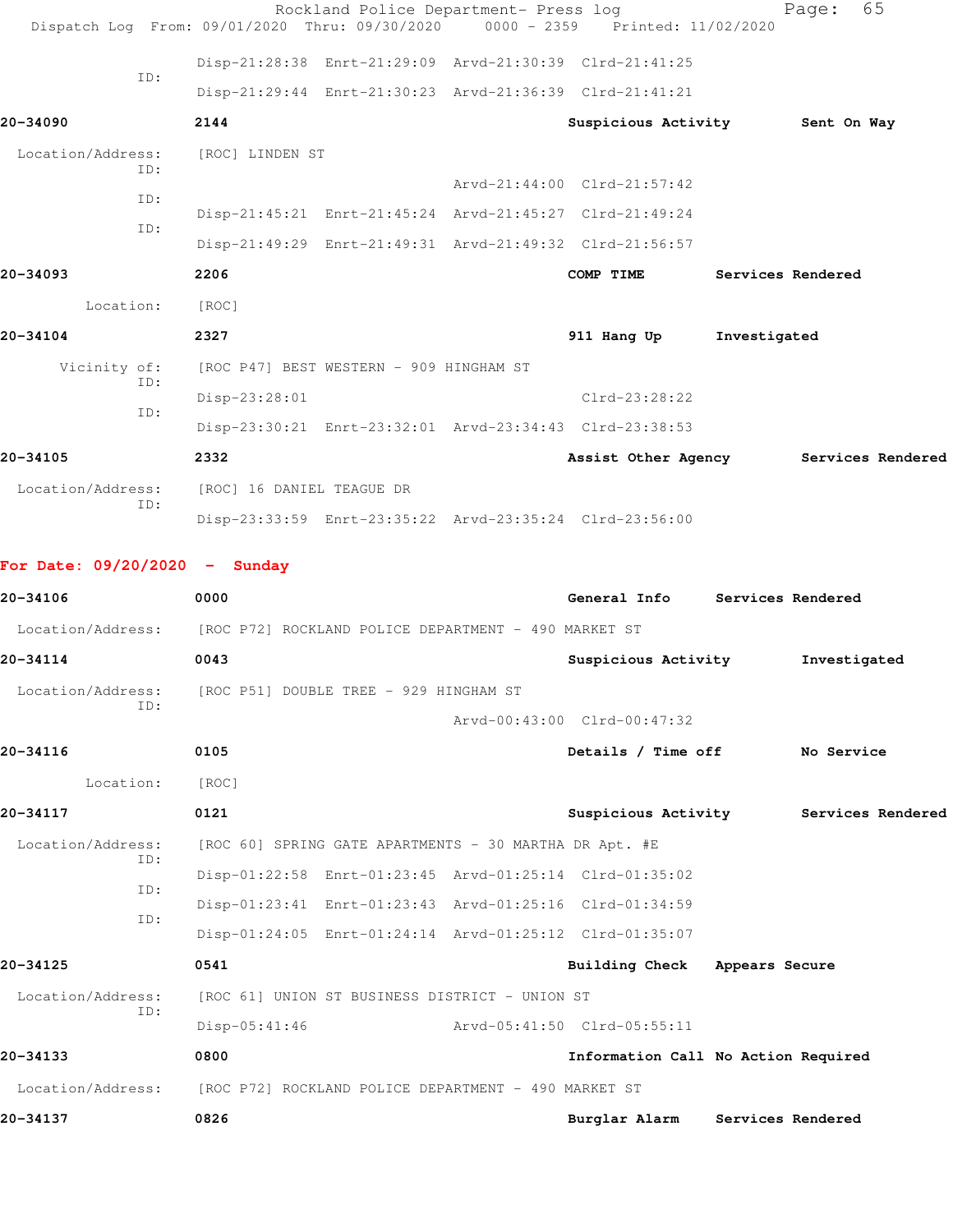|                          | Rockland Police Department- Press log<br>Dispatch Log From: 09/01/2020 Thru: 09/30/2020 | $0000 - 2359$<br>Printed: 11/02/2020 | 66<br>Page:                         |
|--------------------------|-----------------------------------------------------------------------------------------|--------------------------------------|-------------------------------------|
| Location/Address:        | [ROC P53] TK O'SHEA'S - 934 HINGHAM ST                                                  |                                      |                                     |
| ID:                      | Disp-08:27:23 Enrt-08:27:51 Arvd-08:35:23 Clrd-08:54:56                                 |                                      |                                     |
| ID:                      | Disp-08:37:03 Enrt-08:37:09                                                             | Clrd-08:39:45                        |                                     |
| 20-34147                 | 0957                                                                                    | Burglar Alarm False Alarm            |                                     |
| Location/Address:        | [ROC P9] NICE AND CLEAN CAR WASH - 320 CENTRE AVE                                       |                                      |                                     |
| ID:                      | Disp-09:58:35 Enrt-09:59:16 Arvd-10:00:56 Clrd-10:03:20                                 |                                      |                                     |
| 20-34148                 | 1010                                                                                    | Traffic Enforcement                  | Services Rendered                   |
| Location/Address:        | [ROC P75] UNION POINT - BILL DELAHUNT PKWY                                              |                                      |                                     |
| ID:                      |                                                                                         | Arvd-10:10:00 Clrd-10:48:15          |                                     |
| 20-34151                 | 1020                                                                                    | <b>Traffic Enforcement</b>           | Services Rendered                   |
| Location/Address:        | [ROC] 559 LIBERTY ST                                                                    |                                      |                                     |
| ID:                      |                                                                                         | Arvd-10:23:18 Clrd-11:06:17          |                                     |
| 20-34167                 | 1323                                                                                    | Vandalism                            | Services Rendered                   |
| Location/Address:        | [ROC] 214 DURBECK RD                                                                    |                                      |                                     |
| ID:                      | $Disp-13:27:03$                                                                         | Clrd-13:28:28                        |                                     |
| 20-34176                 | 1447                                                                                    | General Incident Services Rendered   |                                     |
| Location/Address:<br>ID: | [ROC] 1149 HINGHAM ST @ 88 POND ST                                                      |                                      |                                     |
|                          |                                                                                         | Arvd-14:47:00 Clrd-14:49:59          |                                     |
| 20-34178                 | 1450                                                                                    | Details / Time off                   | Services Rendered                   |
| Location:                | [ROC]                                                                                   |                                      |                                     |
| 20-34181                 | 1511                                                                                    | Detail                               | No Action Required                  |
| Location/Address:        | [ROC P72] ROCKLAND POLICE DEPARTMENT - 490 MARKET ST                                    |                                      |                                     |
| 20-34183                 | 1531                                                                                    | 911 Accidental                       | Services Rendered                   |
| Location/Address:<br>ID: | [ROC] 12 MILLBROOK DR                                                                   |                                      |                                     |
|                          | Disp-15:32:42 Enrt-15:33:17 Arvd-15:38:00 Clrd-15:39:26                                 |                                      |                                     |
| 20-34185                 | 1542                                                                                    | Assist Public                        | Services Rendered                   |
| Location/Address:<br>ID: | [ROC] 194 HINGHAM ST                                                                    |                                      |                                     |
|                          | Disp-15:45:49                                                                           | $Clrd-15:50:44$                      |                                     |
| 20-34189<br>Required     | 1554                                                                                    | Lost/Found Property No Action        |                                     |
| Location/Address:<br>ID: | [ROC P72] ROCKLAND POLICE DEPARTMENT - 490 MARKET ST                                    |                                      |                                     |
|                          | $Disp-15:58:13$                                                                         | $Clrd-15:58:32$                      |                                     |
| 20-34191                 | 1612                                                                                    | General Info                         | Services Not Required               |
| Location/Address:<br>ID: | [ROC P72] ROCKLAND POLICE DEPARTMENT - 490 MARKET ST                                    |                                      |                                     |
|                          |                                                                                         | Arvd-16:12:00 Clrd-16:15:59          |                                     |
| 20-34192                 | 1638                                                                                    |                                      | Suspicious Activity 6one on arrival |
| Location/Address:        | [ROC] 194 HINGHAM ST                                                                    |                                      |                                     |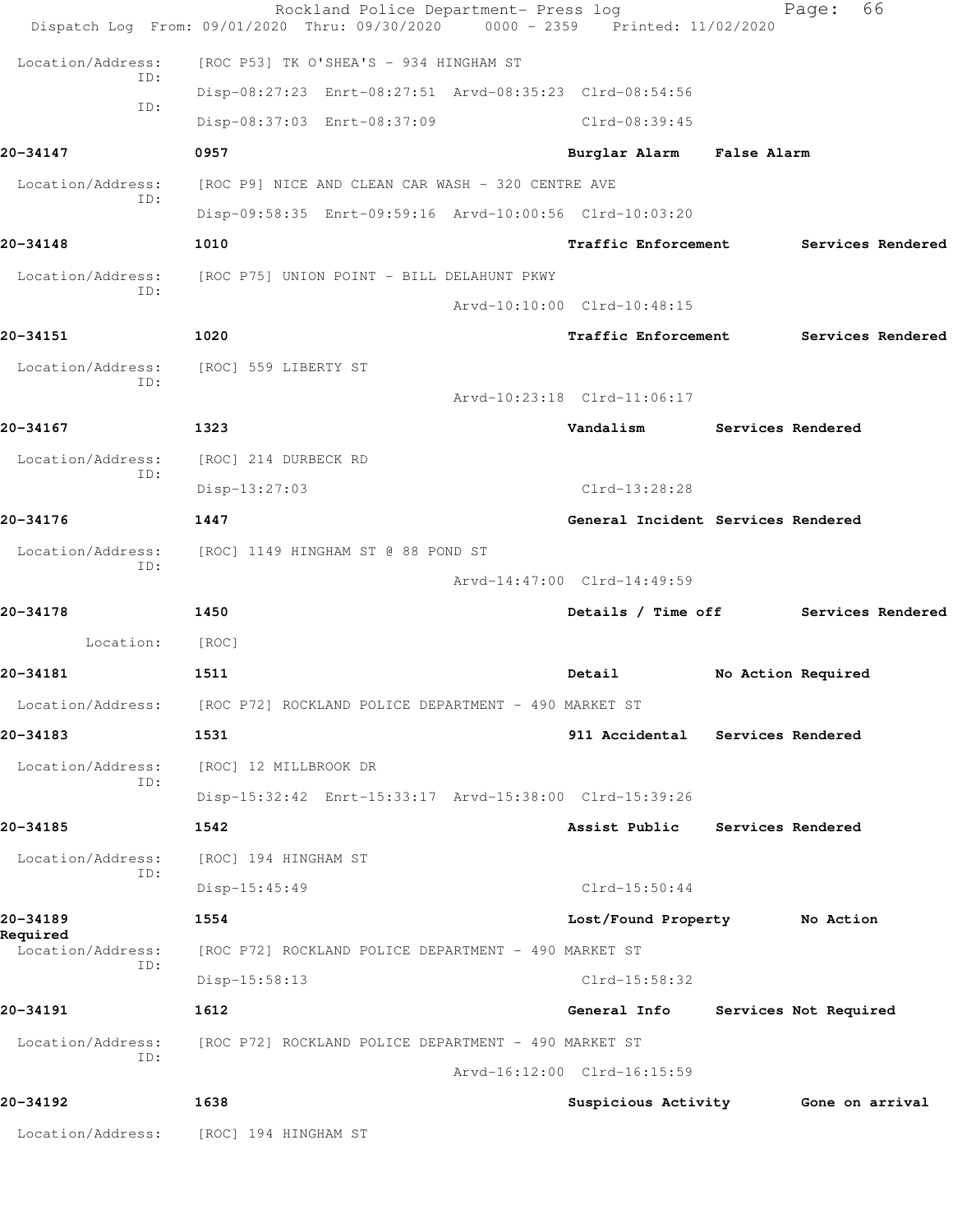|                                 | Rockland Police Department- Press log<br>Dispatch Log From: 09/01/2020 Thru: 09/30/2020 0000 - 2359 Printed: 11/02/2020 |                             | 67<br>Page:                             |
|---------------------------------|-------------------------------------------------------------------------------------------------------------------------|-----------------------------|-----------------------------------------|
| ID:                             | Disp-16:41:21 Enrt-16:41:29 Arvd-16:45:25 Clrd-16:53:29                                                                 |                             |                                         |
| ID:                             | $Disp-16:47:42$                                                                                                         | Arvd-16:47:51 Clrd-16:53:34 |                                         |
| 20-34198                        | 1827                                                                                                                    | Details / Time off          | Services Rendered                       |
| Location:                       | [ROC]                                                                                                                   |                             |                                         |
| 20-34202                        | 1915                                                                                                                    | Disturbance                 | <b>Services Rendered</b>                |
| Location/Address:               | [ROC] 29 CHURCH ST                                                                                                      |                             |                                         |
| ID:                             |                                                                                                                         | Arvd-19:15:00 Clrd-19:38:36 |                                         |
| ID:                             | Disp-19:19:18                                                                                                           | Arvd-19:19:22 Clrd-19:28:59 |                                         |
| ID:                             |                                                                                                                         | Arvd-19:21:08 Clrd-19:28:16 |                                         |
| 20-34206                        | 1925                                                                                                                    | Traffic Enforcement         | Services Rendered                       |
|                                 |                                                                                                                         |                             |                                         |
| Location/Address:<br>ID:        | [ROC] LIBERTY ST                                                                                                        |                             |                                         |
|                                 |                                                                                                                         | Arvd-19:30:00 Clrd-19:56:07 |                                         |
| 20-34221                        | 2358                                                                                                                    | Burglar Alarm False Alarm   |                                         |
| Location/Address:<br>ID:        | [ROC 235] MINERIOS - 371 UNION ST                                                                                       |                             |                                         |
|                                 | Disp-23:59:35 Enrt-00:00:29 Arvd-00:03:46 Clrd-09/21/2020 @ 00:06:53                                                    |                             |                                         |
| For Date: $09/21/2020 -$ Monday |                                                                                                                         |                             |                                         |
|                                 |                                                                                                                         |                             |                                         |
| 20-34222                        | 0001                                                                                                                    | General Info No Service     |                                         |
| Location/Address:               | [ROC P72] ROCKLAND POLICE DEPARTMENT - 490 MARKET ST                                                                    |                             |                                         |
| ID:                             | Disp-00:03:08                                                                                                           | $Clrd-00:03:16$             |                                         |
| 20-34227                        | 0047                                                                                                                    | <b>BOLO</b>                 | Services Rendered                       |
| Location/Address:               | [ROC P72] ROCKLAND POLICE DEPARTMENT - 490 MARKET ST                                                                    |                             |                                         |
| ID:                             | Disp-00:49:36                                                                                                           | $Clrd-00:49:43$             |                                         |
| 20-34230                        | 0216                                                                                                                    | <b>Building Check</b>       | Investigated                            |
| Location/Address:               | [ROC] CENTRE AVE                                                                                                        |                             |                                         |
| ID:                             |                                                                                                                         | Arvd-02:16:48 Clrd-02:16:59 |                                         |
| 20-34236                        | 0528                                                                                                                    | Disturbance                 | Gone on arrival                         |
| Location/Address:               | [ROC] 214 MARTHA DR Apt. #F                                                                                             |                             |                                         |
| ID:                             | Disp-05:29:19 Enrt-05:30:36 Arvd-05:32:16 Clrd-05:47:13                                                                 |                             |                                         |
| ID:                             | Disp-05:29:19 Enrt-05:30:42 Arvd-05:32:21 Clrd-05:47:13                                                                 |                             |                                         |
| ID:                             | Disp-05:32:03 Enrt-05:32:07 Arvd-05:32:12 Clrd-05:47:13                                                                 |                             |                                         |
| 20-34237                        | 0534                                                                                                                    | Details / Time off          | Services Rendered                       |
| Location:                       | [ROC]                                                                                                                   |                             |                                         |
| 20-34238                        | 0559                                                                                                                    |                             | Building Check Building Checked/Secured |
| Location/Address:<br>ID:        | [ROC] UNION ST                                                                                                          |                             |                                         |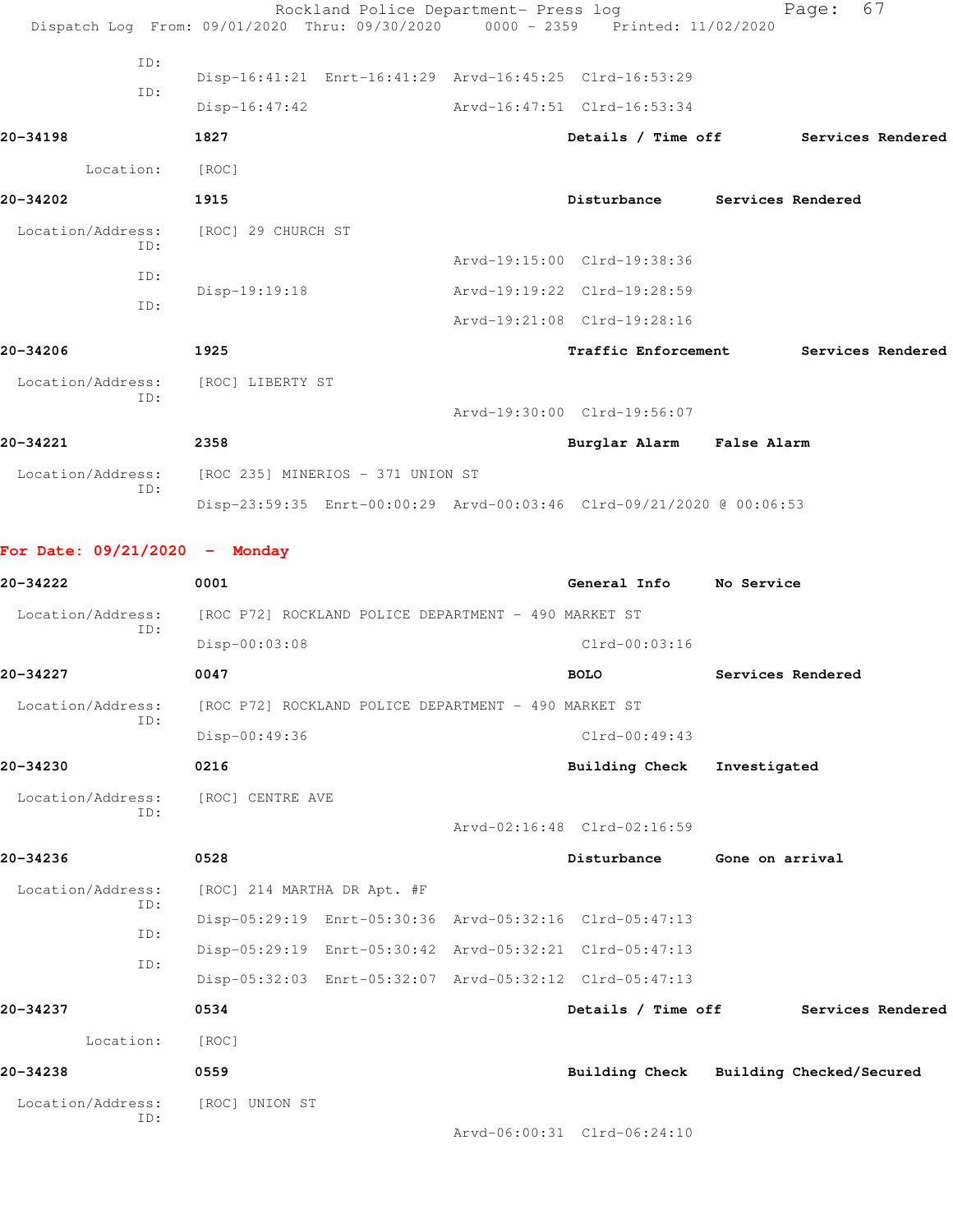Rockland Police Department- Press log entitled Page: 68 Dispatch Log From: 09/01/2020 Thru: 09/30/2020 0000 - 2359 Printed: 11/02/2020

| 20-34244                      | 0646                                                 |                                                         | Details / Time off                                                  |                   | No Service                           |
|-------------------------------|------------------------------------------------------|---------------------------------------------------------|---------------------------------------------------------------------|-------------------|--------------------------------------|
| Location:                     | [ROC]                                                |                                                         |                                                                     |                   |                                      |
| 20-34246                      | 0716                                                 |                                                         |                                                                     |                   | Motor Vehicle Stop Citation/Warning  |
| Issued<br>Location/Address:   |                                                      | [ROC] MILLENIUM FENCE - WEBSTER ST                      |                                                                     |                   |                                      |
| ID:                           | $Disp-07:17:01$                                      |                                                         | Arvd-07:18:07 Clrd-07:24:41                                         |                   |                                      |
| ID:                           |                                                      | Disp-07:18:11 Enrt-07:18:13 Arvd-07:18:15 Clrd-07:24:36 |                                                                     |                   |                                      |
| 20-34247                      | 0720                                                 |                                                         |                                                                     |                   | Details / Time off Services Rendered |
| Location:                     | [ROC]                                                |                                                         |                                                                     |                   |                                      |
| 20-34248                      | 0724                                                 |                                                         | 911 Hang Up                                                         | Services Rendered |                                      |
| Location/Address:             | [ROC] 173 CENTRAL ST                                 |                                                         |                                                                     |                   |                                      |
| ID:                           |                                                      |                                                         | Disp-07:27:02 Enrt-07:27:15 Arvd-07:29:34 Clrd-07:46:07             |                   |                                      |
| ID:                           |                                                      |                                                         | Disp-07:27:54 Enrt-07:27:56 Arvd-07:27:58 Clrd-07:46:11             |                   |                                      |
| 20-34256                      | 0802                                                 |                                                         | Information Call No Action Required                                 |                   |                                      |
| Location/Address:             | [ROC P72] ROCKLAND POLICE DEPARTMENT - 490 MARKET ST |                                                         |                                                                     |                   |                                      |
| 20-34254                      | 0816                                                 |                                                         | 911 Accidental Services Rendered                                    |                   |                                      |
| Location/Address:<br>ID:      | [ROC] 26 MIDFIELD DR                                 |                                                         |                                                                     |                   |                                      |
|                               |                                                      | Disp-08:17:31 Enrt-08:17:34 Arvd-08:26:00 Clrd-08:26:44 |                                                                     |                   |                                      |
| 20-34258                      | 0842                                                 |                                                         |                                                                     |                   | Police Information Services Rendered |
| Location/Address:             | [ROC P72] ROCKLAND POLICE DEPARTMENT - 490 MARKET ST |                                                         |                                                                     |                   |                                      |
| 20-34260                      | 0859                                                 |                                                         | Vehicle Maintenance No Action                                       |                   |                                      |
| Required<br>Location/Address: |                                                      | [ROC P72] ROCKLAND POLICE DEPARTMENT - 490 MARKET ST    |                                                                     |                   |                                      |
| ID:                           | Disp-09:01:46                                        |                                                         | Clrd-09:01:58                                                       |                   |                                      |
| 20-34261                      | 0912                                                 |                                                         | Information Call Building Checked/Secured                           |                   |                                      |
| Location/Address:             | [ROC P72] ROCKLAND POLICE DEPARTMENT - 490 MARKET ST |                                                         |                                                                     |                   |                                      |
| 20-34262                      | 0920                                                 |                                                         | Larceny / Forgery/ Fraud No Action                                  |                   |                                      |
| Required<br>Location/Address: | [ROC] 1050 HINGHAM ST                                |                                                         |                                                                     |                   |                                      |
| ID:                           | Disp-09:24:06                                        |                                                         | Clrd-09:24:37                                                       |                   |                                      |
| 20-34264                      | 0940                                                 |                                                         | Health & Welfare Check                                              |                   | Services Rendered                    |
| Location/Address:             |                                                      |                                                         | [ROC P122] BUENA VISTA ENTERPRISES LLC (LARRYS AUTO) - 688 UNION ST |                   |                                      |
| ID:                           | Disp-09:41:38                                        |                                                         | Arvd-09:41:48 Clrd-09:46:09                                         |                   |                                      |
| ID:                           | $Disp-09:41:43$                                      |                                                         | Arvd-09:41:48 Clrd-09:46:12                                         |                   |                                      |
| 20-34266                      | 0941                                                 |                                                         | <b>Traffic Enforcement</b>                                          |                   | Citation/Warning                     |
| Issued<br>Location/Address:   |                                                      | [ROC P122] UNION POINT - BILL DELAHUNT PKWY             |                                                                     |                   |                                      |
| ID:                           |                                                      | Disp-10:01:17 Enrt-10:01:25 Arvd-10:01:30 Clrd-10:30:59 |                                                                     |                   |                                      |
| 20-34267                      | 0951                                                 |                                                         | Details / Time off                                                  |                   | Services Rendered                    |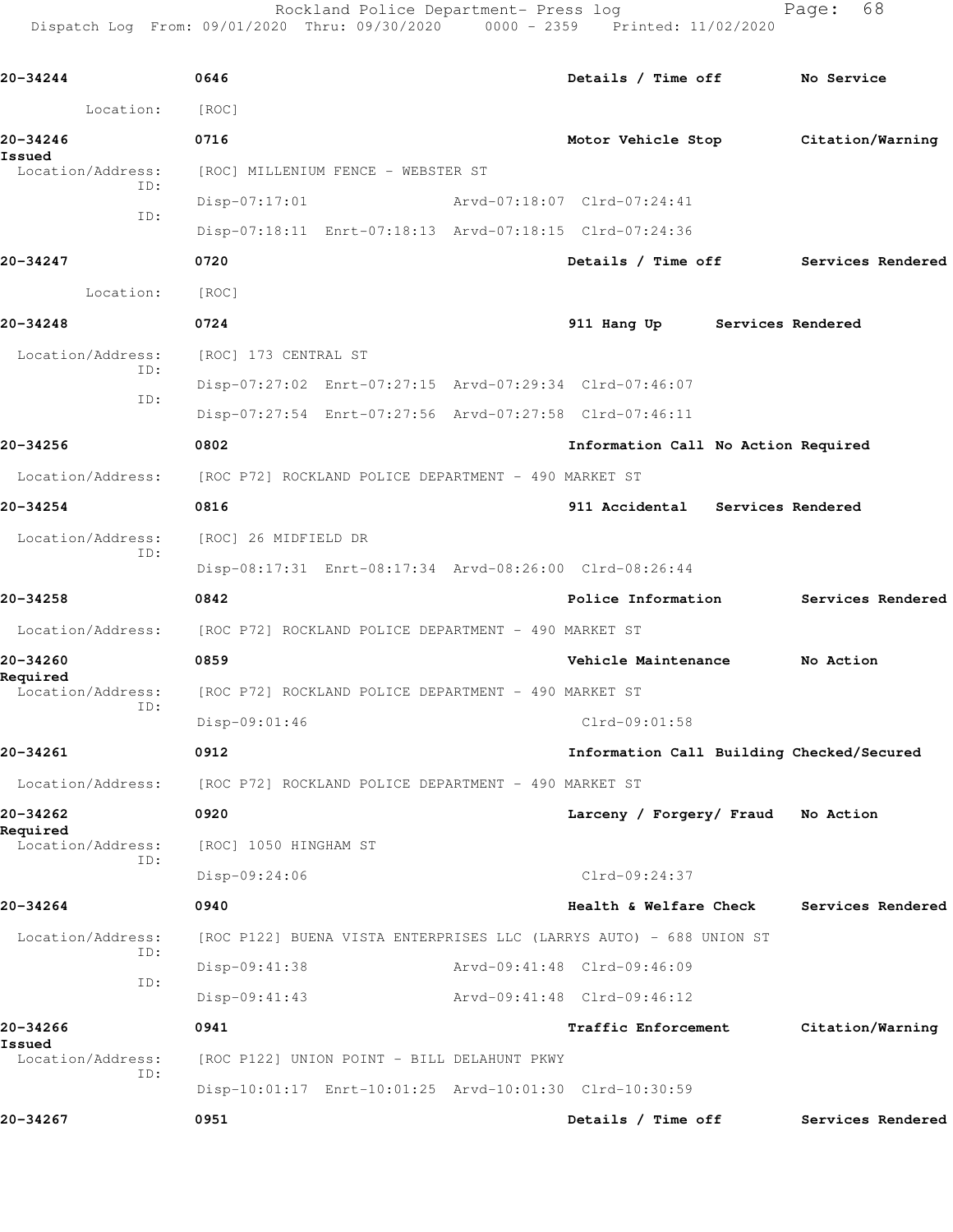|                                              | Rockland Police Department- Press log                                                                                                                                             | 69<br>Page:<br>Dispatch Log From: 09/01/2020 Thru: 09/30/2020 0000 - 2359 Printed: 11/02/2020 |
|----------------------------------------------|-----------------------------------------------------------------------------------------------------------------------------------------------------------------------------------|-----------------------------------------------------------------------------------------------|
| Location:                                    | [ROC]                                                                                                                                                                             |                                                                                               |
| 20-35397                                     | 1010                                                                                                                                                                              | Animal Complaint Services Rendered                                                            |
| Location/Address:                            | [ROC] 167 BEECH ST                                                                                                                                                                |                                                                                               |
| 20-34270                                     | 1018                                                                                                                                                                              | Emergency Medical Transported to Hospital                                                     |
| Location/Address:<br>Fire Unit:<br>EMS Unit: | [ROC] 16 PIERCE RD<br>ROCKEN1-Pumper-Rockland Engine 1<br>Disp-10:19:55 Enrt-10:21:31 Arvd-10:24:46 Clrd-10:41:45<br>InQrtsUnavl-10:47:30 InSrvce-10:47:30<br>ROCKAM1-Rockland A1 |                                                                                               |
|                                              | Disp-10:20:45 Enrt-10:21:28 Arvd-10:24:42 Clrd-10:41:23                                                                                                                           | Hosp-10:51:57 ClrHosp-11:27:33 InQrtsUnavl-12:04:14 InSrvce-12:04:14                          |
| ID:                                          | $Disp-11:22:40$                                                                                                                                                                   | $Clrd-11:22:45$                                                                               |
| 20-34273                                     | 1038                                                                                                                                                                              | 911 Accidental Services Rendered                                                              |
| Location/Address:                            | [ROC 222] SERONO LABS - 1 TECHNOLOGY PL                                                                                                                                           |                                                                                               |
| ID:                                          | Disp-10:42:37 Enrt-10:42:42 Arvd-10:46:29 Clrd-10:51:11                                                                                                                           |                                                                                               |
| 20-34274                                     | 1100                                                                                                                                                                              | Information Call No Action Required                                                           |
| Location/Address:                            | [ROC P72] ROCKLAND POLICE DEPARTMENT - 490 MARKET ST                                                                                                                              |                                                                                               |
| 20-34276                                     | 1115                                                                                                                                                                              | Lost/Found Property<br>Services Rendered                                                      |
| Location/Address:<br>ID:                     | [ROC P72] ROCKLAND POLICE DEPARTMENT - 490 MARKET ST                                                                                                                              |                                                                                               |
|                                              | $Disp-11:17:41$                                                                                                                                                                   | $Clrd-11:20:16$                                                                               |
| 20-34282                                     | 1211                                                                                                                                                                              | General Incident Services Rendered                                                            |
| Location/Address:                            | [ROC P86] MOBIL GAS STATION - 158 MARKET ST                                                                                                                                       |                                                                                               |
| ID:                                          | $Disp-12:13:28$                                                                                                                                                                   | Arvd-12:13:53 Clrd-12:58:20                                                                   |
| 20-34291                                     | 1322                                                                                                                                                                              | Animal Complaint Services Rendered                                                            |
|                                              | Location/Address: [ROC] 12 ODONNELL CT                                                                                                                                            |                                                                                               |
| 20-34295                                     | 1337                                                                                                                                                                              | Larceny / Forgery/ Fraud Services Rendered                                                    |
| Location/Address:<br>ID:                     | [ROC] 89 SUMMER ST                                                                                                                                                                |                                                                                               |
|                                              | Disp-13:43:48                                                                                                                                                                     | $Clrd-13:45:06$                                                                               |
| 20-34297                                     | 1355                                                                                                                                                                              | 911 Accidental Investigated                                                                   |
| Location/Address:<br>ID:                     | [ROC P55] HOME DEPOT - 1149 HINGHAM ST                                                                                                                                            |                                                                                               |
|                                              | Disp-13:59:27 Enrt-13:59:31 Arvd-14:02:32 Clrd-14:07:25                                                                                                                           |                                                                                               |
| 20-34299                                     | 1404                                                                                                                                                                              | <b>Traffic Enforcement</b><br>Services Rendered                                               |
| Location/Address:<br>ID:                     | [ROC] SALEM ST                                                                                                                                                                    |                                                                                               |
|                                              | Disp-14:04:41 Enrt-14:17:25 Arvd-14:28:01 Clrd-14:28:04                                                                                                                           |                                                                                               |
| 20-34300                                     | 1420                                                                                                                                                                              | General Info Services Rendered                                                                |
|                                              | Location/Address: [ROC P72] ROCKLAND POLICE DEPARTMENT - 490 MARKET ST                                                                                                            |                                                                                               |
| 20-34304<br>Issued                           | 1444                                                                                                                                                                              | Motor Vehicle Stop Citation/Warning                                                           |
| Location/Address:<br>ID:                     | [ROC] 451 SUMMER ST                                                                                                                                                               |                                                                                               |
|                                              |                                                                                                                                                                                   | Arvd-14:44:00 Clrd-14:47:14                                                                   |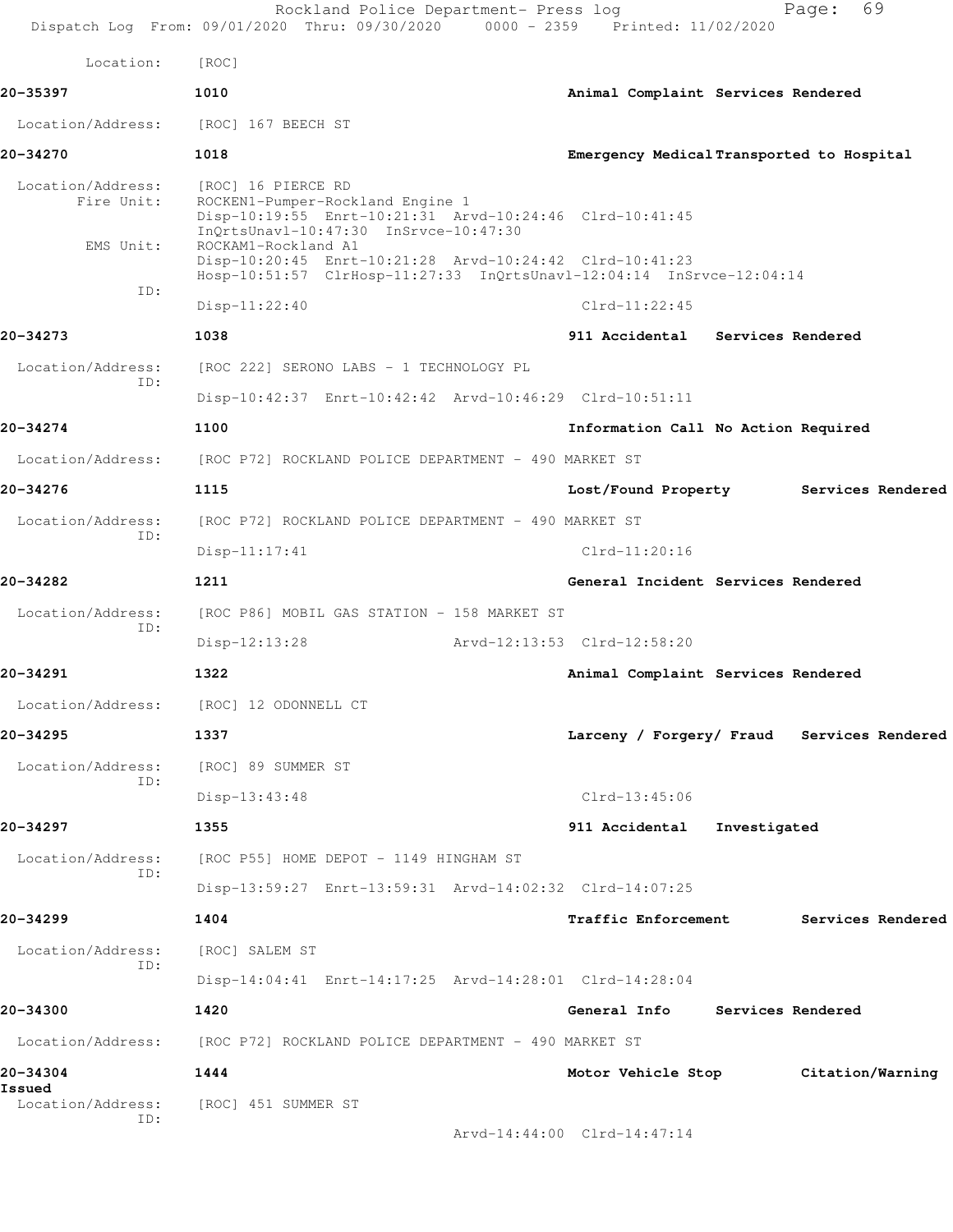Rockland Police Department- Press log Fage: 70 Dispatch Log From: 09/01/2020 Thru: 09/30/2020 0000 - 2359 Printed: 11/02/2020

**20-34305 1455 Animal Complaint Investigated** Location/Address: [ROC] 157 TURNER RD ID: Arvd-14:55:00 Clrd-15:22:39 EMS Unit: SHA2-Sharon Ambulance 2 Disp-16:15:43 Clrd-16:16:29 InQrtsUnavl-16:16:29 InSrvce-16:16:29 **20-34311 1546 911 Accidental Appears Secure** Location/Address: [ROC 13] RAD CONSTRUCTION/SOUTH SHORE LOAM AND MULCH - 171 VFW DR ID: Disp-15:47:59 Enrt-15:48:36 Arvd-15:59:17 Clrd-16:01:48 ID: Disp-16:00:47 Enrt-16:00:49 Arvd-16:00:52 Clrd-16:05:02 **20-34313 1600 General Info Services Rendered** Location/Address: [ROC P72] ROCKLAND POLICE DEPARTMENT - 490 MARKET ST **20-34319 1616 911 Accidental Investigated** Location/Address: [ROC] SOCCER FIELDS - HARTSUFF ST ID: Disp-16:19:30 Enrt-16:32:28 Arvd-16:32:30 Clrd-16:32:33 **20-34320 1619 Suspicious Activity Arrest(s) Made** Location/Address: [ROC 62] JEFFERSON SCHOOL - 63 GEORGE ST ID: Arvd-16:19:00 Clrd-16:35:28 ID: Disp-16:20:37 Enrt-16:20:39 Arvd-16:20:42 Clrd-16:35:31 ID: Disp-16:35:18 <br>bt: 20ROC-34320-AR <br>Arvd-16:35:23 Clrd-17:30:50 Refer To Arrest: Arrest: MELAMED, JEAN M Address: 74 CHURCH ST Apt. #1 ROCKLAND, MA Age: 52<br>Charges: St Straight Warrant **20-34324 1649 Details / Time off Services Rendered** Location: [ROC] **20-34326 1702 Prisoner Information Services Rendered** Location/Address: [ROC P72] ROCKLAND POLICE DEPARTMENT - 490 MARKET ST ID: Disp-17:03:00 Enrt-17:03:23 Arvd-17:03:25 Clrd-17:03:26 **20-34330 1737 Health & Welfare Check Services Rendered** Location/Address: [ROC] WEST PLEASANT ST ID: Disp-17:40:19 Enrt-17:40:26 Arvd-17:47:15 Clrd-18:16:18 ID: Disp-17:40:19 Enrt-17:40:28 Arvd-17:40:30 Clrd-18:16:22 **20-34336 1800 Prisoner Information Services Rendered** Location/Address: [ROC P72] ROCKLAND POLICE DEPARTMENT - 490 MARKET ST ID: Disp-18:01:37 Enrt-18:05:03 Arvd-18:05:05 Clrd-18:05:08 **20-34342 1932 CRUISER MAINTENANCE Services Rendered** Location/Address: [ROC P72] ROCKLAND POLICE DEPARTMENT - 490 MARKET ST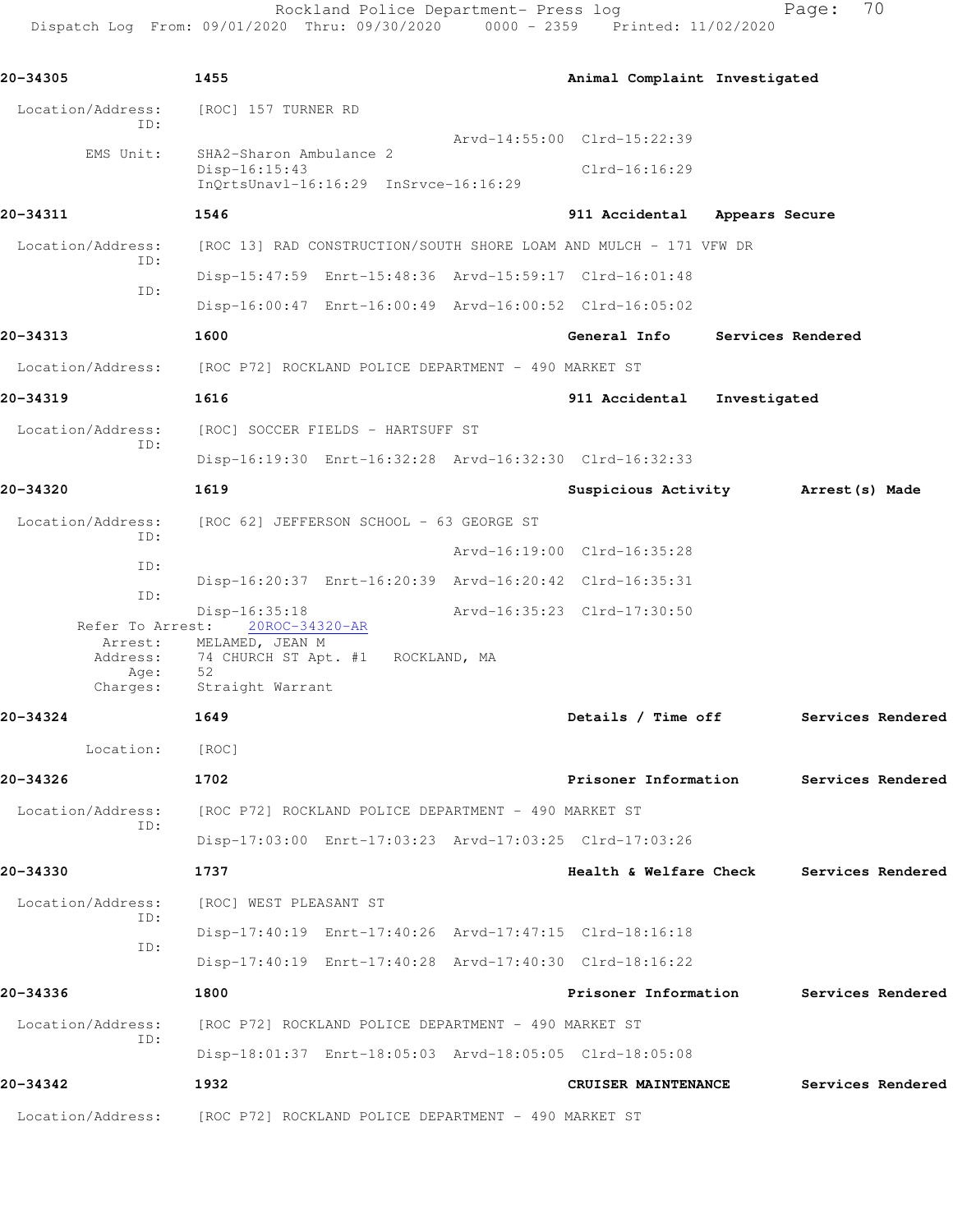Rockland Police Department- Press log Fage: 71 Dispatch Log From: 09/01/2020 Thru: 09/30/2020 0000 - 2359 Printed: 11/02/2020 **20-34343 1941 Suspicious Activity Investigated** Location/Address: [ROC P52] LUCCA'S RESTAURANT - 933 HINGHAM ST ID: Disp-19:42:13 Clrd-19:43:15 ID: Disp-19:42:40 Arvd-19:42:49 Clrd-19:45:00 **20-34346 2019 Motor Vehicle Complaint Services Rendered** Location/Address: [ROC] EAST WATER ST ID: Disp-20:22:05 Enrt-20:22:11 Arvd-20:22:13 Clrd-20:24:11 ID: Disp-20:24:20 Enrt-20:24:25 Arvd-20:24:28 Clrd-20:24:32 **20-34348 2033 Motor Vehicle Complaint Services Rendered** Location/Address: [ROC] BILL DELAHUNT PKWY ID: Disp-20:35:04 Enrt-20:35:09 Arvd-20:35:11 Clrd-21:00:53 ID: Disp-20:38:05 Arvd-20:38:10 Clrd-21:00:55 **20-34351 2112 Suspicious Activity Protective Custody**  Location/Address: [ROC] CHURCH ST ID: Disp-21:13:40 Enrt-21:14:19 Arvd-21:19:59 Clrd-22:01:36 ID: Disp-21:13:40 Enrt-21:14:21 Arvd-21:14:41 Clrd-22:02:16<br>Refer To P/C: 20ROC-34351-AR Refer To P/C: 20ROC-34351-AR P/C: MELAMED, JEAN M Address: 254 MEADOW ST PLYMOUTH, MA Age: 52 Charges: PROTECTIVE CUSTODY **20-34354 2133 Disturbance Services Rendered** Location/Address: [ROC 140] 292 MARKET ST Apt. #32 ID: Disp-21:36:17 Enrt-21:38:18 Arvd-21:38:25 Clrd-22:17:51 ID: Disp-21:36:17 Arvd-21:38:12 Clrd-22:17:53 **20-34356 2201 Disabled Motor Vehicle Services Rendered** Vicinity of: [ROC] 400 SALEM ST ID: Disp-22:02:25 Arvd-22:02:53 Clrd-22:45:46 **20-34360 2251 Disturbance Investigated** Location/Address: [ROC 140] 292 MARKET ST Apt. #32 ID: Disp-22:52:10 Enrt-22:52:35 Clrd-23:06:31 ID: Disp-22:52:10 Enrt-22:52:41 Arvd-22:53:49 Clrd-23:06:27 ID: Disp-22:52:27 Arvd-22:52:32 Clrd-23:06:35 **For Date: 09/22/2020 - Tuesday 20-34366 0000 SHIFT ASSIGNMENTS No Service** Location/Address: [ROC P72] ROCKLAND POLICE DEPARTMENT - 490 MARKET ST

 ID: Arvd-00:00:00 Clrd-00:03:02

**20-34367 0024 Building Check Investigated**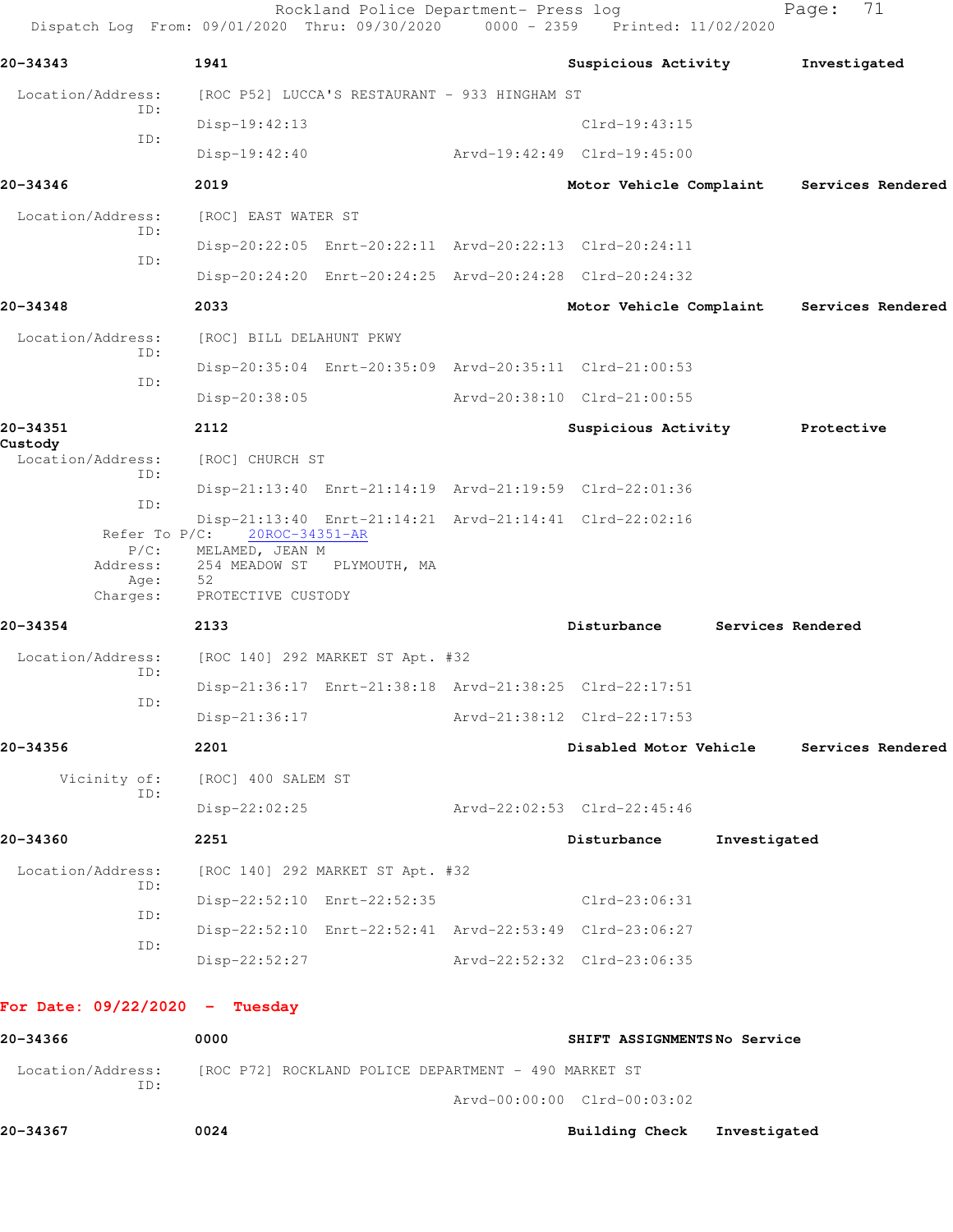|                          | Rockland Police Department- Press log<br>Dispatch Log From: 09/01/2020 Thru: 09/30/2020 0000 - 2359 Printed: 11/02/2020 |                                         | 72<br>Page:              |
|--------------------------|-------------------------------------------------------------------------------------------------------------------------|-----------------------------------------|--------------------------|
| Location/Address:        | [ROC] TAUNTON AVE                                                                                                       |                                         |                          |
| ID:                      |                                                                                                                         | Arvd-00:24:55 Clrd-00:26:35             |                          |
| 20-34370                 | 0048                                                                                                                    | <b>Building Check</b>                   | Building Checked/Secured |
| Location/Address:        | [ROC] 329 CENTRE AVE                                                                                                    |                                         |                          |
| ID:                      |                                                                                                                         | Arvd-00:49:25 Clrd-00:49:41             |                          |
| 20-34374                 | 0205                                                                                                                    | Suspicious Activity                     | Investigated             |
| Location/Address:        | [ROC] 508 WEBSTER ST                                                                                                    |                                         |                          |
| ID:                      | Disp-02:06:30 Enrt-02:06:38 Arvd-02:06:57 Clrd-02:08:50                                                                 |                                         |                          |
| 20-34376                 | 0214                                                                                                                    | <b>Building Check</b>                   | Building Checked/Secured |
| Location/Address:        | [ROC] 329 CENTRE AVE                                                                                                    |                                         |                          |
| ID:                      |                                                                                                                         | Arvd-02:14:58 Clrd-02:15:11             |                          |
| 20-34385                 | 0551                                                                                                                    | Building Check                          | Building Checked/Secured |
| Location/Address:        | [ROC] UNION ST                                                                                                          |                                         |                          |
| ID:                      |                                                                                                                         | Arvd-06:00:42 Clrd-06:19:52             |                          |
| 20-34389                 | 0656                                                                                                                    | Details / Time off                      | No Service               |
| Location:                | [ROC]                                                                                                                   |                                         |                          |
| 20-34394                 | 0800                                                                                                                    | SHIFT ASSIGNMENTS Services Rendered     |                          |
| Location/Address:        | [ROC P72] ROCKLAND POLICE DEPARTMENT - 490 MARKET ST                                                                    |                                         |                          |
| 20-34400                 | 0834                                                                                                                    | PC RELEASED                             | Services Rendered        |
|                          | Location/Address: [ROC P72] ROCKLAND POLICE DEPARTMENT - 490 MARKET ST                                                  |                                         |                          |
| 20-34401                 | 0846                                                                                                                    | Assist Public                           | Services Rendered        |
| Location/Address:        | [ROC] CHURCH ST                                                                                                         |                                         |                          |
| ID:                      | Disp-08:48:22 Enrt-08:48:27 Arvd-08:50:32 Clrd-08:55:23                                                                 |                                         |                          |
| 20-34405                 | 0850                                                                                                                    | 911 Accidental Services Rendered        |                          |
| Location/Address:<br>ID: | [ROC P101] AUTOZONE - 369 MARKET ST                                                                                     |                                         |                          |
| ID:                      | Disp-08:57:02 Enrt-08:57:05 Arvd-09:00:18 Clrd-09:01:37                                                                 |                                         |                          |
|                          | Disp-08:57:19                                                                                                           | Arvd-08:57:23 Clrd-09:01:40             |                          |
| 20-34403                 | 0851                                                                                                                    | <b>Time off</b>                         | Services Rendered        |
| Location:                | [ROC]                                                                                                                   |                                         |                          |
| 20-34411                 | 1003                                                                                                                    | Motor Vehicle Stop                      | Verbal Warning           |
| Location/Address:<br>ID: | [ROC] VFW DR                                                                                                            |                                         |                          |
|                          |                                                                                                                         | Arvd-10:03:00 Clrd-10:08:45             |                          |
| 20-34418                 | 1032                                                                                                                    | Larceny / Forgery/ Fraud Report Follows |                          |
| Location/Address:<br>ID: | [ROC P55] HOME DEPOT - 1149 HINGHAM ST                                                                                  |                                         |                          |
| ID:                      | Disp-10:34:23 Enrt-10:34:38 Arvd-10:36:17 Clrd-11:01:41                                                                 |                                         |                          |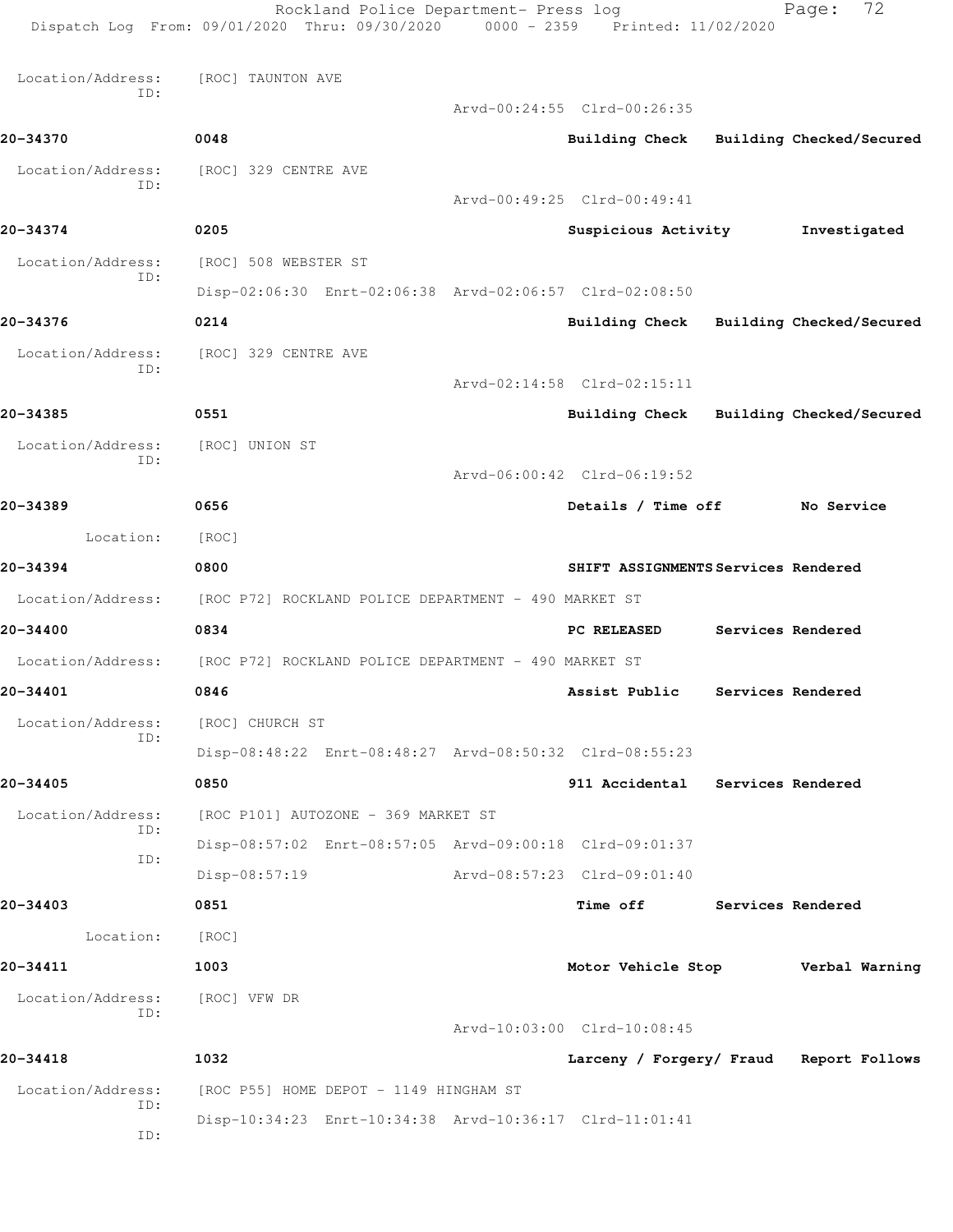Rockland Police Department- Press log Fage: 73 Dispatch Log From: 09/01/2020 Thru: 09/30/2020 0000 - 2359 Printed: 11/02/2020 Disp-10:34:23 Enrt-10:34:40 Arvd-10:40:41 Clrd-10:57:57 Refer To Summons: 20ROC-34418-AR Summons: THOMS, JARED EDWARD Address: 18 WHIPPLE WEYMOUTH, MA Age: 22 Charges: LARCENY UNDER \$1200 LARCENY UNDER \$1200 LARCENY UNDER \$1200 LARCENY UNDER \$1200 LARCENY UNDER \$1200 LARCENY UNDER \$1200 **20-34426 1132 Assist Public Services Rendered** Location/Address: [ROC] 69 PINE HAVEN CIR ID: Arvd-11:32:00 Clrd-11:47:44 **20-34431 1217 Motor Vehicle Stop Verbal Warning** Location/Address: [ROC] RESERVOIR PARK DR ID: Arvd-12:17:00 Clrd-12:20:10 **20-34436 1242 PRISONER LOCK UP No Service** Location/Address: [ROC P72] ROCKLAND POLICE DEPARTMENT - 490 MARKET ST **20-34439 1314 Warrant Services Rendered** Location/Address: [ROC 199] 73 TAUNTON AVE ID: Arvd-13:15:21 Clrd-14:47:18 ID: Disp-13:15:26 Enrt-13:15:30 Arvd-13:15:43 Clrd-14:47:11 ID: Disp-13:15:34 Enrt-13:15:37 Arvd-13:15:50 Clrd-14:47:14 Refer To Arrest: 20ROC-34439-AR Arrest: LACASSE, NICOLAS R<br>Address: 73 TAUNTON AVE RO 73 TAUNTON AVE ROCKLAND, MA Age: 37 Charges: Straight Warrant **20-34443 1325 Building Check Building Checked/Secured** Location/Address: [ROC 73] ROCKLAND TOWN HALL - 242 UNION ST **20-34447 1418 TIME OFF No Action Required** Location/Address: [ROC P72] ROCKLAND POLICE DEPARTMENT - 490 MARKET ST ID: Arvd-14:18:47 Clrd-14:20:06 **20-34448 1420 TIME OFF No Action Required** Location/Address: [ROC P72] ROCKLAND POLICE DEPARTMENT - 490 MARKET ST ID: Arvd-14:20:00 Clrd-14:21:59 **20-34449 1423 TIME OFF No Action Required** Location/Address: [ROC P72] ROCKLAND POLICE DEPARTMENT - 490 MARKET ST ID: Arvd-14:23:00 Clrd-14:24:21 **20-34450 1427 TIME OFF No Action Required** Location/Address: [ROC P72] ROCKLAND POLICE DEPARTMENT - 490 MARKET ST ID: Arvd-14:27:00 Clrd-14:28:49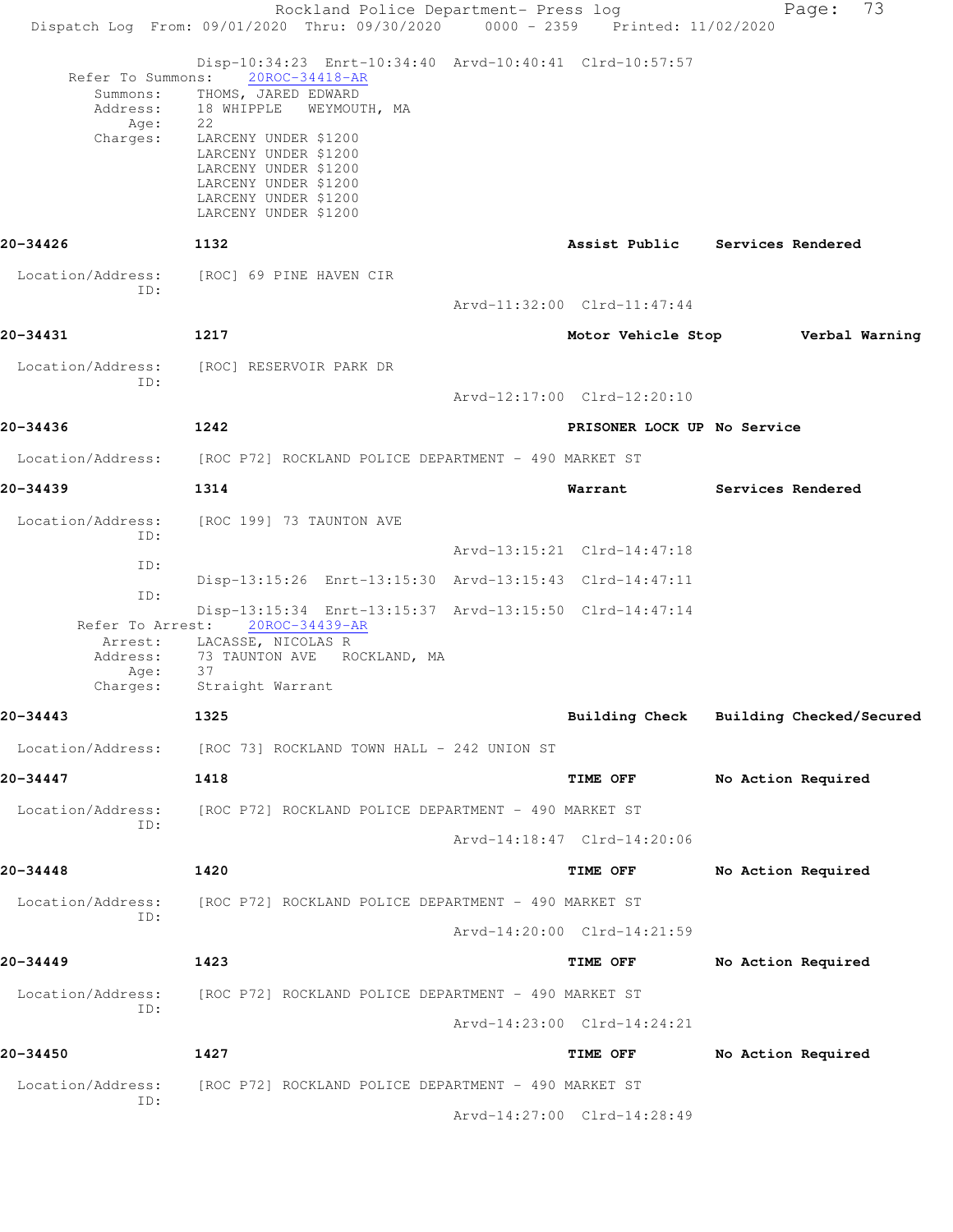|                                     | Rockland Police Department- Press log<br>Dispatch Log From: 09/01/2020 Thru: 09/30/2020 0000 - 2359 Printed: 11/02/2020 |                                     |                   | 74<br>Page:                              |
|-------------------------------------|-------------------------------------------------------------------------------------------------------------------------|-------------------------------------|-------------------|------------------------------------------|
| 20-34451                            | 1430                                                                                                                    | TIME OFF                            |                   | No Action Required                       |
| Location/Address:                   | [ROC P72] ROCKLAND POLICE DEPARTMENT - 490 MARKET ST                                                                    |                                     |                   |                                          |
| ID:                                 |                                                                                                                         | Arvd-14:30:00 Clrd-14:31:51         |                   |                                          |
| 20-34529                            | 1510                                                                                                                    | Animal Complaint Services Rendered  |                   |                                          |
|                                     | Location/Address: [ROC] 69 PINE HAVEN CIR                                                                               |                                     |                   |                                          |
| 20-34458                            | 1526                                                                                                                    | Details / Time off No Service       |                   |                                          |
| Location:                           | [ROC]                                                                                                                   |                                     |                   |                                          |
| 20-34459                            | 1527                                                                                                                    | <b>TIME OFF</b>                     |                   | No Action Required                       |
| Location/Address:                   | [ROC P72] ROCKLAND POLICE DEPARTMENT - 490 MARKET ST                                                                    |                                     |                   |                                          |
| ID:                                 |                                                                                                                         | Arvd-15:27:02 Clrd-15:28:31         |                   |                                          |
| 20-34460                            | 1542                                                                                                                    | Burglar Alarm                       | Investigated      |                                          |
| Location/Address:                   | [ROC] MA FIRE PREVENTION - 96 RESERVOIR PARK DR                                                                         |                                     |                   |                                          |
| ID:                                 | Disp-15:43:00 Enrt-15:43:35 Arvd-15:50:33 Clrd-15:53:36                                                                 |                                     |                   |                                          |
| 20-34461                            | 1549                                                                                                                    | Details Services Rendered           |                   |                                          |
| Location:                           | [ROC]                                                                                                                   |                                     |                   |                                          |
| 20-34462                            | 1613                                                                                                                    | SHIFT ASSIGNMENTS Services Rendered |                   |                                          |
|                                     | Location/Address: [ROC P72] ROCKLAND POLICE DEPARTMENT - 490 MARKET ST                                                  |                                     |                   |                                          |
| 20-34463                            | 1615                                                                                                                    | <b>Time off</b>                     | Services Rendered |                                          |
| Location:                           | [ROC]                                                                                                                   |                                     |                   |                                          |
| 20-34464                            | 1623                                                                                                                    |                                     |                   | Suspicious MOTOR VEHICLE Gone on arrival |
| Location/Address:<br>ID:            | [ROC] PARK ST                                                                                                           |                                     |                   |                                          |
| ID:                                 | Disp-16:26:06                                                                                                           | Arvd-17:33:29 Clrd-17:34:14         |                   |                                          |
|                                     | Disp-17:33:17                                                                                                           | Arvd-17:33:25 Clrd-17:34:09         |                   |                                          |
| 20-34467                            | 1709                                                                                                                    | <b>Traffic Enforcement</b>          |                   | Services Rendered                        |
| Location/Address:<br>ID:            | [ROC] SALEM ST                                                                                                          |                                     |                   |                                          |
|                                     |                                                                                                                         | Arvd-17:11:14 Clrd-17:40:23         |                   |                                          |
| 20-34470                            | 1751                                                                                                                    | UNEMPLOYMENT FRAUD                  |                   | Services Rendered                        |
| Location/Address: [ROC] 37 CLARK RD |                                                                                                                         |                                     |                   |                                          |
| 20-34471                            | 1754                                                                                                                    | 911 Hang Up                         | Unfounded         |                                          |
| Location/Address:                   | [ROC 222] SERONO LABS - 1 TECHNOLOGY PL                                                                                 |                                     |                   |                                          |
| 20-34472                            | 1802                                                                                                                    |                                     |                   | Suspicious Activity Gone on arrival      |
| Location/Address:<br>ID:            | [ROC 260] SOUTH SHORE HOSPICE - 30 RESERVOIR PARK DR                                                                    |                                     |                   |                                          |
| ID:                                 | Disp-18:05:16 Enrt-18:05:53 Arvd-18:10:12 Clrd-18:19:36                                                                 |                                     |                   |                                          |
|                                     | Disp-18:05:46 Enrt-18:05:49 Arvd-18:19:30 Clrd-18:19:33                                                                 |                                     |                   |                                          |
| 20-34478                            | 1907                                                                                                                    | Time off                            | Services Rendered |                                          |
| Location:                           | [ROC]                                                                                                                   |                                     |                   |                                          |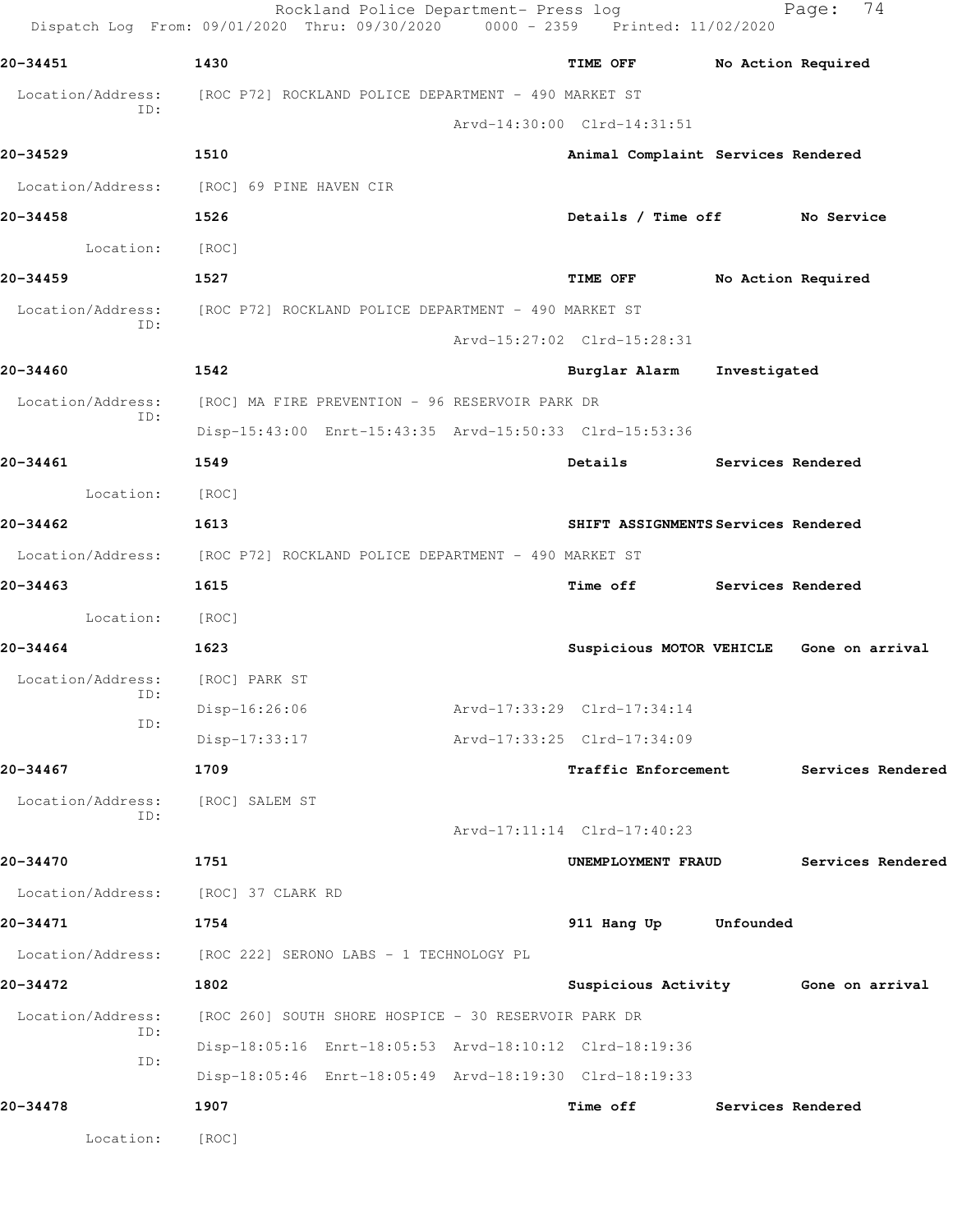Rockland Police Department- Press log entitled Page: 75 Dispatch Log From: 09/01/2020 Thru: 09/30/2020 0000 - 2359 Printed: 11/02/2020

| 20-34496                           | 2124                                                                   | Burglar Alarm Appears Secure              |                   |
|------------------------------------|------------------------------------------------------------------------|-------------------------------------------|-------------------|
| Location/Address:<br>ID:           | [ROC P112] FAMILY DOLLAR - 366 MARKET ST                               |                                           |                   |
| ID:                                | Disp-21:27:24 Enrt-21:27:38 Arvd-21:31:41 Clrd-22:09:09                |                                           |                   |
|                                    | Disp-21:27:30 Enrt-21:27:35 Arvd-21:35:30 Clrd-22:09:15                |                                           |                   |
| 20-34504                           | 2242                                                                   | Officer Injury Services Rendered          |                   |
| Location:                          | [ROC]                                                                  |                                           |                   |
| 20-34505                           | 2301                                                                   | STATION MAINTENANCE                       | Services Rendered |
|                                    | Location/Address: [ROC P72] ROCKLAND POLICE DEPARTMENT - 490 MARKET ST |                                           |                   |
| For Date: $09/23/2020 -$ Wednesday |                                                                        |                                           |                   |
| 20-34507                           | 0000                                                                   | General Info No Service                   |                   |
| Location/Address:                  | [ROC P72] ROCKLAND POLICE DEPARTMENT - 490 MARKET ST                   |                                           |                   |
| 20-34508                           | 0011                                                                   | Motor Vehicle Complaint Services Rendered |                   |
| Location/Address:<br>ID:           | [ROC P72] ROCKLAND POLICE DEPARTMENT - 490 MARKET ST                   |                                           |                   |
|                                    | $Disp-00:12:54$                                                        | $Clrd-00:12:59$                           |                   |
| 20-34514<br>Required               | 0149                                                                   | Disabled Motor Vehicle Services Not       |                   |
| Location/Address:<br>ID:           | [ROC P75] UNION POINT - BILL DELAHUNT PKWY                             |                                           |                   |
|                                    |                                                                        | Arvd-01:49:00 Clrd-01:51:42               |                   |
| 20-34522                           | 0602                                                                   | Building Check Appears Secure             |                   |
| Location/Address:<br>ID:           | [ROC] UNION ST                                                         |                                           |                   |
|                                    |                                                                        | Arvd-06:04:14 Clrd-06:15:34               |                   |
| 20-34525<br>Issued                 | 0632                                                                   | Motor Vehicle Stop                        | Citation/Warning  |
| Vicinity of:<br>ID:                | [ROC] 9 SALEM ST @ 754 UNION ST                                        |                                           |                   |
|                                    |                                                                        | Arvd-06:32:00 Clrd-06:39:29               |                   |
| 20-34527                           | 0656                                                                   | Motor Vehicle Stop                        | Verbal Warning    |
| Location/Address:<br>ID:           | [ROC P87] MARYLOUS - 200 WEBSTER ST                                    |                                           |                   |
|                                    |                                                                        | Arvd-06:56:00 Clrd-07:01:25               |                   |
| 20-34530                           | 0800                                                                   | Information Call No Action Required       |                   |
| Location/Address:                  | [ROC P72] ROCKLAND POLICE DEPARTMENT - 490 MARKET ST                   |                                           |                   |
| 20-34528                           | 0806                                                                   | Information Call No Action Required       |                   |
| Location/Address:                  | [ROC P72] ROCKLAND POLICE DEPARTMENT - 490 MARKET ST                   |                                           |                   |
| 20-34535                           | 0916                                                                   | <b>Traffic Enforcement</b>                | Services Rendered |
| Location/Address:<br>ID:           | [ROC] SALEM ST                                                         |                                           |                   |
|                                    |                                                                        | Arvd-09:16:00 Clrd-10:11:24               |                   |
| 20-34536                           | 0935                                                                   | Assist Other Agency Services Rendered     |                   |
| Location:                          | [AVO] AVON                                                             |                                           |                   |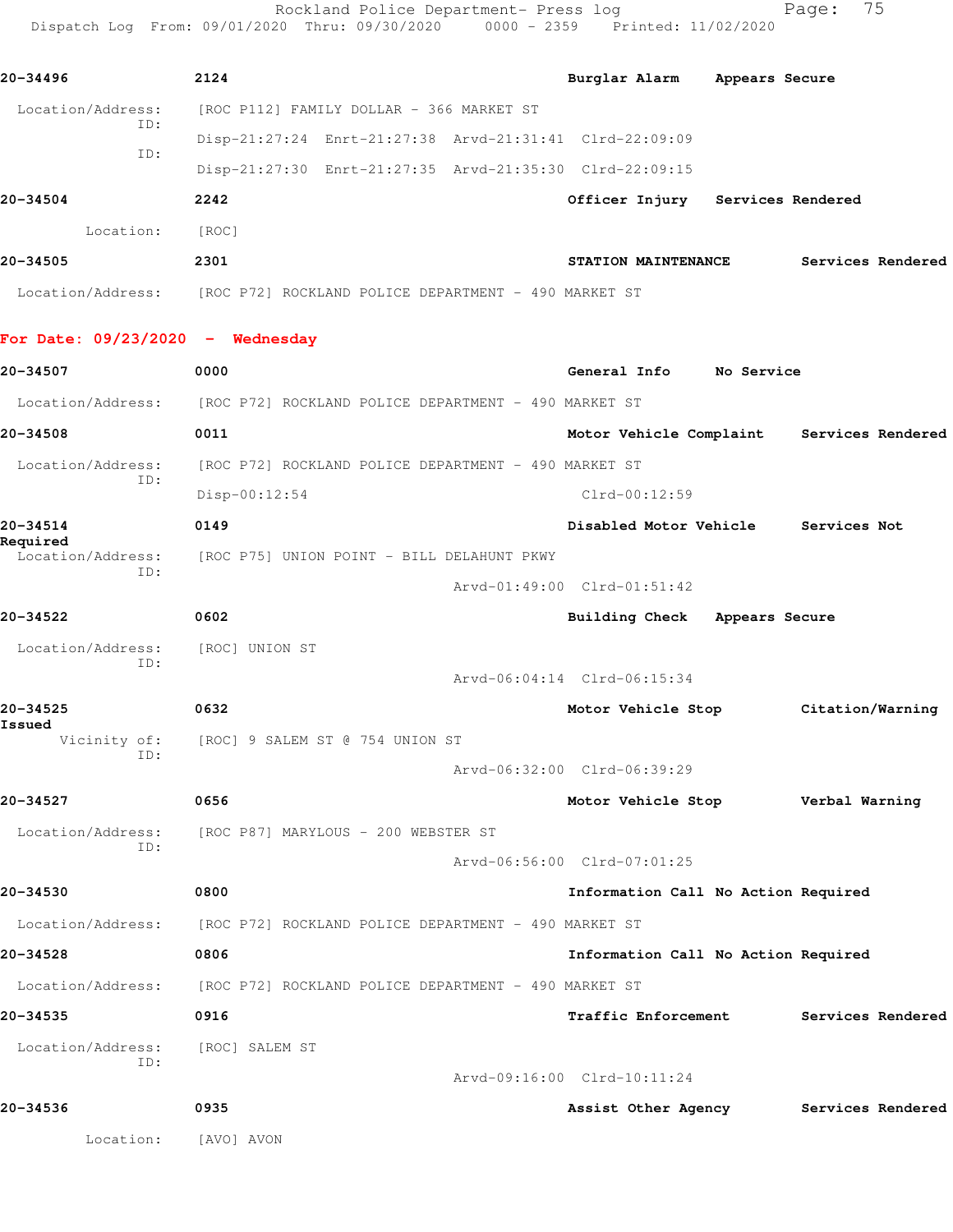| Location/Address:<br>ID:      | [ROC] LIBERTY ST                                        |                                    |                    |
|-------------------------------|---------------------------------------------------------|------------------------------------|--------------------|
| 20-34587                      | 1710                                                    | Traffic Enforcement                | Services Rendered  |
| Location/Address:             | [ROC P72] ROCKLAND POLICE DEPARTMENT - 490 MARKET ST    |                                    |                    |
| 20-34584                      | 1618                                                    | General Info                       | Services Rendered  |
| Location/Address:             | [ROC P72] ROCKLAND POLICE DEPARTMENT - 490 MARKET ST    |                                    |                    |
| 20-34578                      | 1535                                                    | Detail                             | No Action Required |
| Location/Address:             | [ROC] 6 MORNINGSIDE DR                                  |                                    |                    |
| 20-34648                      | 1530                                                    | Animal Complaint Services Rendered |                    |
| ID:                           | Disp-15:34:54 Enrt-15:34:58 Arvd-15:35:01 Clrd-15:45:55 |                                    |                    |
| ID:                           | Disp-15:32:16 Enrt-15:32:33 Arvd-15:32:43 Clrd-15:45:59 |                                    |                    |
| ID:                           | Disp-15:32:11 Enrt-15:32:36 Arvd-15:32:40 Clrd-15:46:03 |                                    |                    |
| Hospital<br>Location/Address: | [ROC] MARKET ST                                         |                                    |                    |
| 20-34577                      | 1530                                                    | Motor Vehicle Complaint            | Transported to     |
| ID:                           | Disp-15:03:42                                           | $Clrd-15:04:27$                    |                    |
| Required<br>Location/Address: | [ROC P72] ROCKLAND POLICE DEPARTMENT - 490 MARKET ST    |                                    |                    |
| 20-34573                      | 1458                                                    | Vehicle Maintenance                | No Action          |
| ID:                           | $Disp-14:11:51$                                         | $Clrd-14:13:39$                    |                    |
| Location/Address:             | [ROC] 31 CRESTVIEW ST                                   |                                    |                    |
| 20-34564                      | 1405                                                    | Neighbor Disturbance               | Advised to Court   |
| ID:                           | Disp-13:28:56 Enrt-13:29:28 Arvd-13:36:33 Clrd-13:38:04 |                                    |                    |
| Location/Address:             | [ROC] 35 LEISUREWOODS DR                                |                                    |                    |
| 20-34559                      | 1328                                                    | 911 Hang Up                        | Appears Secure     |
| Required<br>Location:         | [ROC]                                                   |                                    |                    |
| 20-34555                      | 1223                                                    | Details / Time off                 | No Action          |
| Location/Address:<br>ID:      | Disp-12:25:16 Enrt-12:25:21 Arvd-12:26:55 Clrd-12:33:52 |                                    |                    |
| 20-34554                      | 1214<br>[ROC 140] 292 MARKET ST Apt. #33                | Assist Other Agency                | Services Rendered  |
| Location/Address:             | [ROC] 32 BEAL ST                                        |                                    |                    |
| 20-34647                      | 1115                                                    | Animal Complaint Services Rendered |                    |
|                               |                                                         | Arvd-10:30:00 Clrd-10:33:32        |                    |
| Vicinity of:<br>ID:           | [ROC] 384 CONCORD ST                                    |                                    |                    |
| 20-34543                      | 1030                                                    | Motor Vehicle Stop                 | Verbal Warning     |
| ID:                           | Disp-09:53:15 Enrt-09:53:17 Arvd-09:53:18 Clrd-09:53:39 |                                    |                    |
|                               |                                                         | Arvd-09:35:00 Clrd-09:53:06        |                    |
| ID:                           |                                                         |                                    |                    |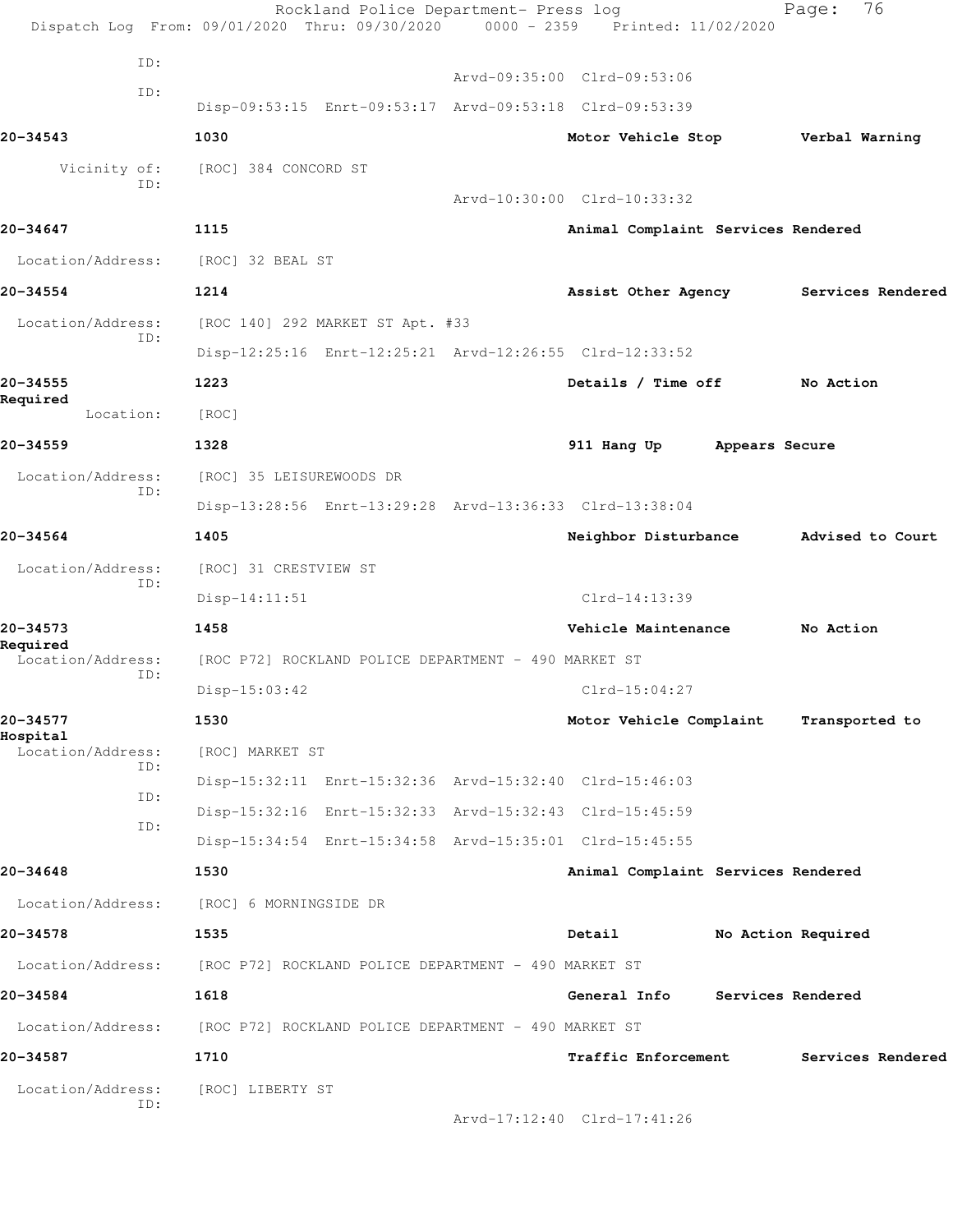|                                   | Rockland Police Department- Press log<br>Dispatch Log From: 09/01/2020 Thru: 09/30/2020 0000 - 2359 Printed: 11/02/2020 |                                   |                | 77<br>Page:                         |
|-----------------------------------|-------------------------------------------------------------------------------------------------------------------------|-----------------------------------|----------------|-------------------------------------|
| 20-34589                          | 1722                                                                                                                    | <b>Traffic Enforcement</b>        |                | Services Rendered                   |
| Location/Address:<br>ID:          | [ROC] SALEM ST                                                                                                          | Arvd-17:22:33 Clrd-17:50:54       |                |                                     |
| 20-34595                          | 1810                                                                                                                    | 911 Hang Up                       | Investigated   |                                     |
| Location/Address:                 | [ROC] GOLF COURSE - 386 CONCORD ST                                                                                      |                                   |                |                                     |
| ID:                               | Disp-18:13:59 Enrt-18:14:24 Arvd-18:19:58 Clrd-18:26:39                                                                 |                                   |                |                                     |
| 20-34598                          | 1828                                                                                                                    | Motor Vehicle Stop Verbal Warning |                |                                     |
| Vicinity of:                      | [ROC] W WATER ST @ GROVE ST                                                                                             |                                   |                |                                     |
| ID:                               | Disp-18:28:59 Enrt-18:29:03 Arvd-18:29:08 Clrd-18:31:27                                                                 |                                   |                |                                     |
| 20-34618                          | 2204                                                                                                                    |                                   |                | Suspicious Activity Gone on arrival |
| Location/Address:                 | [ROC] 162 WOODSBURY RD @ 217 MARKS ST                                                                                   |                                   |                |                                     |
| ID:                               | Disp-22:05:34 Enrt-22:07:16 Arvd-22:10:15 Clrd-22:14:35                                                                 |                                   |                |                                     |
| ID:                               | Disp-22:05:39 Enrt-22:07:16 Arvd-22:11:13 Clrd-22:14:39                                                                 |                                   |                |                                     |
| 20-34622                          | 2245                                                                                                                    | 911 Hang Up                       | Unfounded      |                                     |
| Location/Address:                 | [ROC] 89 SUMMER ST                                                                                                      |                                   |                |                                     |
| ID:                               | Disp-22:47:47 Enrt-22:47:53 Arvd-22:54:55 Clrd-22:59:28                                                                 |                                   |                |                                     |
| 20-34623                          | 2304                                                                                                                    | Details / Time off                |                | Appears Secure                      |
| Location:                         | [ROC]                                                                                                                   |                                   |                |                                     |
| 20-34625                          | 2349                                                                                                                    | Burglar Alarm                     | Appears Secure |                                     |
| Location/Address:                 | [ROC P36] STEVE'S AUTO - 246 EAST WATER ST                                                                              |                                   |                |                                     |
| ID:                               | Disp-23:50:31                                                                                                           | $Clrd-23:51:52$                   |                |                                     |
| ID:                               | Disp-23:50:47                                                                                                           | Clrd-23:51:49                     |                |                                     |
| ID:                               | Disp-23:54:03 Enrt-23:54:16 Arvd-23:54:24 Clrd-23:55:19                                                                 |                                   |                |                                     |
| ID:                               | Disp-23:54:10 Enrt-23:54:16 Arvd-23:54:24 Clrd-23:55:22                                                                 |                                   |                |                                     |
| For Date: $09/24/2020 -$ Thursday |                                                                                                                         |                                   |                |                                     |
| 20-34626                          | 0000                                                                                                                    | SHIFT ASSIGNMENTSNo Service       |                |                                     |
| Location/Address:                 | [ROC P72] ROCKLAND POLICE DEPARTMENT - 490 MARKET ST                                                                    |                                   |                |                                     |
| ID:                               |                                                                                                                         | Arvd-00:00:00 Clrd-00:05:10       |                |                                     |
| 20-34633                          | 0054                                                                                                                    | Suspicious Activity               |                | Services Rendered                   |
| Location/Address:                 | [ROC] PARK & RIDE - HINGHAM ST                                                                                          |                                   |                |                                     |
| ID:                               | Disp-00:55:09 Enrt-00:55:22 Arvd-00:55:31 Clrd-00:56:55                                                                 |                                   |                |                                     |
| ID:                               | Disp-00:55:16 Enrt-00:55:22                                                                                             | $Clrd-00:57:00$                   |                |                                     |
| 20-34636                          | 0234                                                                                                                    | Disturbance                       | Report Follows |                                     |
| Location/Address:<br>ID:          | [ROC] EAST WATER ST                                                                                                     |                                   |                |                                     |
| ID:                               |                                                                                                                         | Arvd-02:34:00 Clrd-02:55:52       |                |                                     |
|                                   |                                                                                                                         |                                   |                |                                     |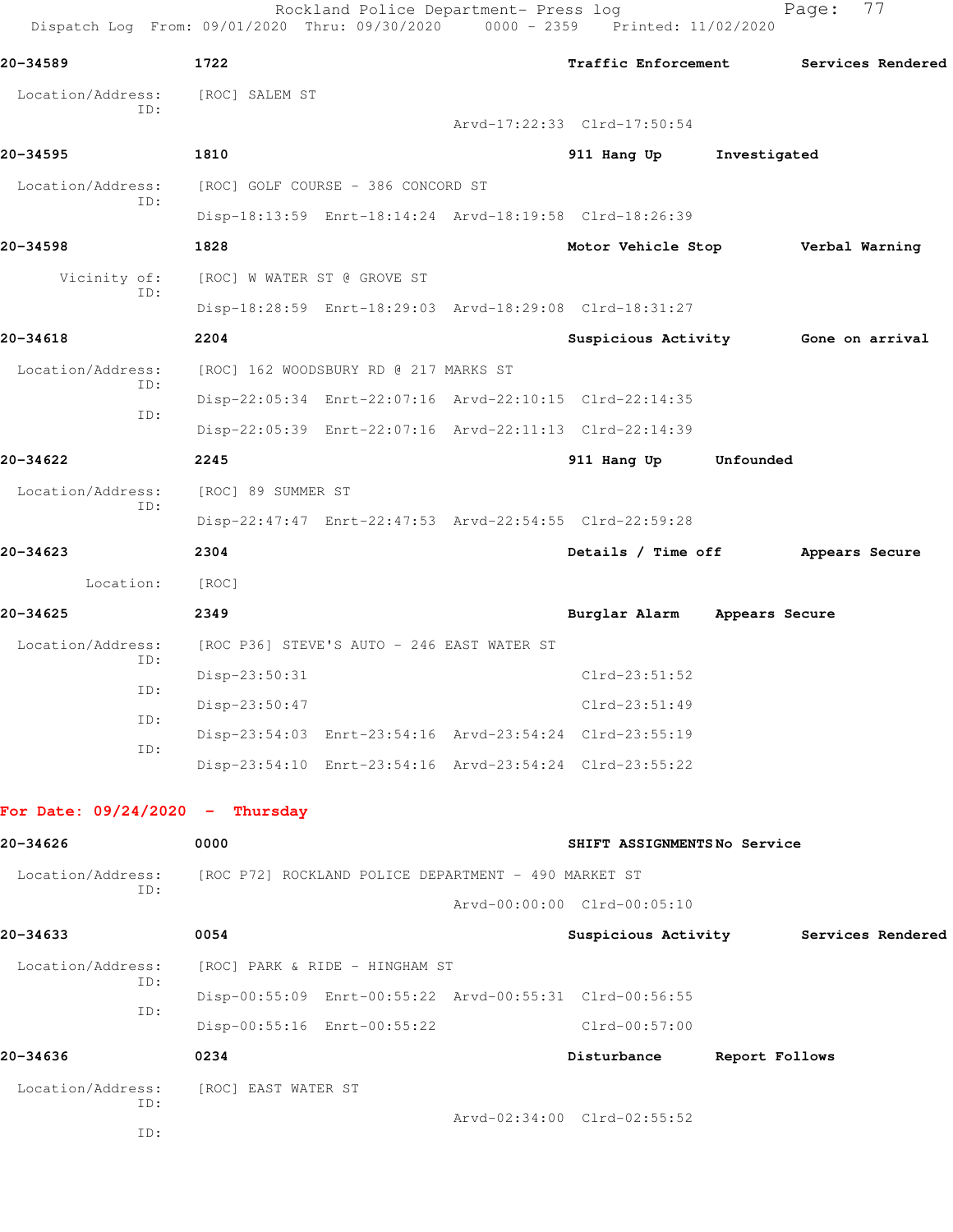| Disp-02:35:25 Enrt-02:36:40 Arvd-02:36:44 Clrd-02:56:00<br>ID:<br>Disp-02:35:31 Enrt-02:36:48 Arvd-02:37:35 Clrd-02:56:05<br>20ROC-34636-AR<br>Refer To Summons:<br>MCLAUGHLIN, ANTHONY MICHAEL<br>Summons:<br>Address:<br>40 EAST WATER ST Apt. #B ROCKLAND, MA<br>29<br>Age:<br>MOTOR VEH, MALICIOUS DAMAGE TO c266 \$28(a)<br>Charges:<br>0249<br>20-34637<br>CRUISER MAITENANCE<br>Appears Secure<br>Location/Address:<br>[ROC P72] ROCKLAND POLICE DEPARTMENT - 490 MARKET ST<br>ID:<br>Arvd-02:49:00 Clrd-02:58:25<br>20-34638<br>0256<br>Assist Public Services Rendered<br>Location/Address:<br>[ROC] 22 DAMON RD<br>ID:<br>Arvd-02:56:00 Clrd-03:13:20<br>ID:<br>Disp-03:08:34<br>Arvd-03:08:38 Clrd-03:13:24<br>20-34642<br>0511<br>Building Check Appears Secure<br>Location/Address:<br>[ROC] UNION ST<br>ID:<br>Arvd-05:11:00 Clrd-05:26:29<br>20-34649<br>0759<br>STATION MAINTENANCE<br>Services Rendered<br>Location/Address:<br>[ROC P72] ROCKLAND POLICE DEPARTMENT - 490 MARKET ST<br>20-34650<br>0800<br>SHIFT ASSIGNMENTS Services Rendered<br>Location/Address: [ROC P72] ROCKLAND POLICE DEPARTMENT - 490 MARKET ST<br>20-34652<br>0807<br>Details<br>Services Rendered<br>Location:<br>[ROC]<br>20-34657<br>0836<br>METRO TRAINING<br>Services Rendered<br>Location/Address: [ROC P72] ROCKLAND POLICE DEPARTMENT - 490 MARKET ST<br>20-34659<br>0859<br>Assist Other Agency Services Rendered<br>Location/Address: [ROC] 35 STUDLEY CT<br>ID:<br>Arvd-08:59:00 Clrd-09:03:47<br>20-34665<br>0921<br>Larceny / Forgery/ Fraud Investigated<br>Location/Address: [ROC] COL BRIAN DUFFY WAY<br>ID:<br>Arvd-09:21:00 Clrd-09:23:33<br>20-34668<br>0944<br>Time off Services Rendered<br>Location: [ROC]<br>20-34675<br>1046<br>Traffic Enforcement Verbal Warning<br>Location/Address:<br>[ROC] SALEM ST<br>TD:<br>Arvd-10:46:00 Clrd-11:24:17<br>20-34677<br>1109<br>Details / Time off Services Rendered<br>Location:<br>[ROC] | Rockland Police Department- Press log<br>Dispatch Log From: 09/01/2020 Thru: 09/30/2020 0000 - 2359 Printed: 11/02/2020 |  | Page: | 78 |
|-------------------------------------------------------------------------------------------------------------------------------------------------------------------------------------------------------------------------------------------------------------------------------------------------------------------------------------------------------------------------------------------------------------------------------------------------------------------------------------------------------------------------------------------------------------------------------------------------------------------------------------------------------------------------------------------------------------------------------------------------------------------------------------------------------------------------------------------------------------------------------------------------------------------------------------------------------------------------------------------------------------------------------------------------------------------------------------------------------------------------------------------------------------------------------------------------------------------------------------------------------------------------------------------------------------------------------------------------------------------------------------------------------------------------------------------------------------------------------------------------------------------------------------------------------------------------------------------------------------------------------------------------------------------------------------------------------------------------------------------------------------------------------------------------------------------------------------------------------------------------------------------------------------------------------------------------------|-------------------------------------------------------------------------------------------------------------------------|--|-------|----|
|                                                                                                                                                                                                                                                                                                                                                                                                                                                                                                                                                                                                                                                                                                                                                                                                                                                                                                                                                                                                                                                                                                                                                                                                                                                                                                                                                                                                                                                                                                                                                                                                                                                                                                                                                                                                                                                                                                                                                       |                                                                                                                         |  |       |    |
|                                                                                                                                                                                                                                                                                                                                                                                                                                                                                                                                                                                                                                                                                                                                                                                                                                                                                                                                                                                                                                                                                                                                                                                                                                                                                                                                                                                                                                                                                                                                                                                                                                                                                                                                                                                                                                                                                                                                                       |                                                                                                                         |  |       |    |
|                                                                                                                                                                                                                                                                                                                                                                                                                                                                                                                                                                                                                                                                                                                                                                                                                                                                                                                                                                                                                                                                                                                                                                                                                                                                                                                                                                                                                                                                                                                                                                                                                                                                                                                                                                                                                                                                                                                                                       |                                                                                                                         |  |       |    |
|                                                                                                                                                                                                                                                                                                                                                                                                                                                                                                                                                                                                                                                                                                                                                                                                                                                                                                                                                                                                                                                                                                                                                                                                                                                                                                                                                                                                                                                                                                                                                                                                                                                                                                                                                                                                                                                                                                                                                       |                                                                                                                         |  |       |    |
|                                                                                                                                                                                                                                                                                                                                                                                                                                                                                                                                                                                                                                                                                                                                                                                                                                                                                                                                                                                                                                                                                                                                                                                                                                                                                                                                                                                                                                                                                                                                                                                                                                                                                                                                                                                                                                                                                                                                                       |                                                                                                                         |  |       |    |
|                                                                                                                                                                                                                                                                                                                                                                                                                                                                                                                                                                                                                                                                                                                                                                                                                                                                                                                                                                                                                                                                                                                                                                                                                                                                                                                                                                                                                                                                                                                                                                                                                                                                                                                                                                                                                                                                                                                                                       |                                                                                                                         |  |       |    |
|                                                                                                                                                                                                                                                                                                                                                                                                                                                                                                                                                                                                                                                                                                                                                                                                                                                                                                                                                                                                                                                                                                                                                                                                                                                                                                                                                                                                                                                                                                                                                                                                                                                                                                                                                                                                                                                                                                                                                       |                                                                                                                         |  |       |    |
|                                                                                                                                                                                                                                                                                                                                                                                                                                                                                                                                                                                                                                                                                                                                                                                                                                                                                                                                                                                                                                                                                                                                                                                                                                                                                                                                                                                                                                                                                                                                                                                                                                                                                                                                                                                                                                                                                                                                                       |                                                                                                                         |  |       |    |
|                                                                                                                                                                                                                                                                                                                                                                                                                                                                                                                                                                                                                                                                                                                                                                                                                                                                                                                                                                                                                                                                                                                                                                                                                                                                                                                                                                                                                                                                                                                                                                                                                                                                                                                                                                                                                                                                                                                                                       |                                                                                                                         |  |       |    |
|                                                                                                                                                                                                                                                                                                                                                                                                                                                                                                                                                                                                                                                                                                                                                                                                                                                                                                                                                                                                                                                                                                                                                                                                                                                                                                                                                                                                                                                                                                                                                                                                                                                                                                                                                                                                                                                                                                                                                       |                                                                                                                         |  |       |    |
|                                                                                                                                                                                                                                                                                                                                                                                                                                                                                                                                                                                                                                                                                                                                                                                                                                                                                                                                                                                                                                                                                                                                                                                                                                                                                                                                                                                                                                                                                                                                                                                                                                                                                                                                                                                                                                                                                                                                                       |                                                                                                                         |  |       |    |
|                                                                                                                                                                                                                                                                                                                                                                                                                                                                                                                                                                                                                                                                                                                                                                                                                                                                                                                                                                                                                                                                                                                                                                                                                                                                                                                                                                                                                                                                                                                                                                                                                                                                                                                                                                                                                                                                                                                                                       |                                                                                                                         |  |       |    |
|                                                                                                                                                                                                                                                                                                                                                                                                                                                                                                                                                                                                                                                                                                                                                                                                                                                                                                                                                                                                                                                                                                                                                                                                                                                                                                                                                                                                                                                                                                                                                                                                                                                                                                                                                                                                                                                                                                                                                       |                                                                                                                         |  |       |    |
|                                                                                                                                                                                                                                                                                                                                                                                                                                                                                                                                                                                                                                                                                                                                                                                                                                                                                                                                                                                                                                                                                                                                                                                                                                                                                                                                                                                                                                                                                                                                                                                                                                                                                                                                                                                                                                                                                                                                                       |                                                                                                                         |  |       |    |
|                                                                                                                                                                                                                                                                                                                                                                                                                                                                                                                                                                                                                                                                                                                                                                                                                                                                                                                                                                                                                                                                                                                                                                                                                                                                                                                                                                                                                                                                                                                                                                                                                                                                                                                                                                                                                                                                                                                                                       |                                                                                                                         |  |       |    |
|                                                                                                                                                                                                                                                                                                                                                                                                                                                                                                                                                                                                                                                                                                                                                                                                                                                                                                                                                                                                                                                                                                                                                                                                                                                                                                                                                                                                                                                                                                                                                                                                                                                                                                                                                                                                                                                                                                                                                       |                                                                                                                         |  |       |    |
|                                                                                                                                                                                                                                                                                                                                                                                                                                                                                                                                                                                                                                                                                                                                                                                                                                                                                                                                                                                                                                                                                                                                                                                                                                                                                                                                                                                                                                                                                                                                                                                                                                                                                                                                                                                                                                                                                                                                                       |                                                                                                                         |  |       |    |
|                                                                                                                                                                                                                                                                                                                                                                                                                                                                                                                                                                                                                                                                                                                                                                                                                                                                                                                                                                                                                                                                                                                                                                                                                                                                                                                                                                                                                                                                                                                                                                                                                                                                                                                                                                                                                                                                                                                                                       |                                                                                                                         |  |       |    |
|                                                                                                                                                                                                                                                                                                                                                                                                                                                                                                                                                                                                                                                                                                                                                                                                                                                                                                                                                                                                                                                                                                                                                                                                                                                                                                                                                                                                                                                                                                                                                                                                                                                                                                                                                                                                                                                                                                                                                       |                                                                                                                         |  |       |    |
|                                                                                                                                                                                                                                                                                                                                                                                                                                                                                                                                                                                                                                                                                                                                                                                                                                                                                                                                                                                                                                                                                                                                                                                                                                                                                                                                                                                                                                                                                                                                                                                                                                                                                                                                                                                                                                                                                                                                                       |                                                                                                                         |  |       |    |
|                                                                                                                                                                                                                                                                                                                                                                                                                                                                                                                                                                                                                                                                                                                                                                                                                                                                                                                                                                                                                                                                                                                                                                                                                                                                                                                                                                                                                                                                                                                                                                                                                                                                                                                                                                                                                                                                                                                                                       |                                                                                                                         |  |       |    |
|                                                                                                                                                                                                                                                                                                                                                                                                                                                                                                                                                                                                                                                                                                                                                                                                                                                                                                                                                                                                                                                                                                                                                                                                                                                                                                                                                                                                                                                                                                                                                                                                                                                                                                                                                                                                                                                                                                                                                       |                                                                                                                         |  |       |    |
|                                                                                                                                                                                                                                                                                                                                                                                                                                                                                                                                                                                                                                                                                                                                                                                                                                                                                                                                                                                                                                                                                                                                                                                                                                                                                                                                                                                                                                                                                                                                                                                                                                                                                                                                                                                                                                                                                                                                                       |                                                                                                                         |  |       |    |
|                                                                                                                                                                                                                                                                                                                                                                                                                                                                                                                                                                                                                                                                                                                                                                                                                                                                                                                                                                                                                                                                                                                                                                                                                                                                                                                                                                                                                                                                                                                                                                                                                                                                                                                                                                                                                                                                                                                                                       |                                                                                                                         |  |       |    |
|                                                                                                                                                                                                                                                                                                                                                                                                                                                                                                                                                                                                                                                                                                                                                                                                                                                                                                                                                                                                                                                                                                                                                                                                                                                                                                                                                                                                                                                                                                                                                                                                                                                                                                                                                                                                                                                                                                                                                       |                                                                                                                         |  |       |    |
|                                                                                                                                                                                                                                                                                                                                                                                                                                                                                                                                                                                                                                                                                                                                                                                                                                                                                                                                                                                                                                                                                                                                                                                                                                                                                                                                                                                                                                                                                                                                                                                                                                                                                                                                                                                                                                                                                                                                                       |                                                                                                                         |  |       |    |
|                                                                                                                                                                                                                                                                                                                                                                                                                                                                                                                                                                                                                                                                                                                                                                                                                                                                                                                                                                                                                                                                                                                                                                                                                                                                                                                                                                                                                                                                                                                                                                                                                                                                                                                                                                                                                                                                                                                                                       |                                                                                                                         |  |       |    |
|                                                                                                                                                                                                                                                                                                                                                                                                                                                                                                                                                                                                                                                                                                                                                                                                                                                                                                                                                                                                                                                                                                                                                                                                                                                                                                                                                                                                                                                                                                                                                                                                                                                                                                                                                                                                                                                                                                                                                       |                                                                                                                         |  |       |    |
|                                                                                                                                                                                                                                                                                                                                                                                                                                                                                                                                                                                                                                                                                                                                                                                                                                                                                                                                                                                                                                                                                                                                                                                                                                                                                                                                                                                                                                                                                                                                                                                                                                                                                                                                                                                                                                                                                                                                                       |                                                                                                                         |  |       |    |
|                                                                                                                                                                                                                                                                                                                                                                                                                                                                                                                                                                                                                                                                                                                                                                                                                                                                                                                                                                                                                                                                                                                                                                                                                                                                                                                                                                                                                                                                                                                                                                                                                                                                                                                                                                                                                                                                                                                                                       |                                                                                                                         |  |       |    |
|                                                                                                                                                                                                                                                                                                                                                                                                                                                                                                                                                                                                                                                                                                                                                                                                                                                                                                                                                                                                                                                                                                                                                                                                                                                                                                                                                                                                                                                                                                                                                                                                                                                                                                                                                                                                                                                                                                                                                       |                                                                                                                         |  |       |    |
|                                                                                                                                                                                                                                                                                                                                                                                                                                                                                                                                                                                                                                                                                                                                                                                                                                                                                                                                                                                                                                                                                                                                                                                                                                                                                                                                                                                                                                                                                                                                                                                                                                                                                                                                                                                                                                                                                                                                                       |                                                                                                                         |  |       |    |
|                                                                                                                                                                                                                                                                                                                                                                                                                                                                                                                                                                                                                                                                                                                                                                                                                                                                                                                                                                                                                                                                                                                                                                                                                                                                                                                                                                                                                                                                                                                                                                                                                                                                                                                                                                                                                                                                                                                                                       |                                                                                                                         |  |       |    |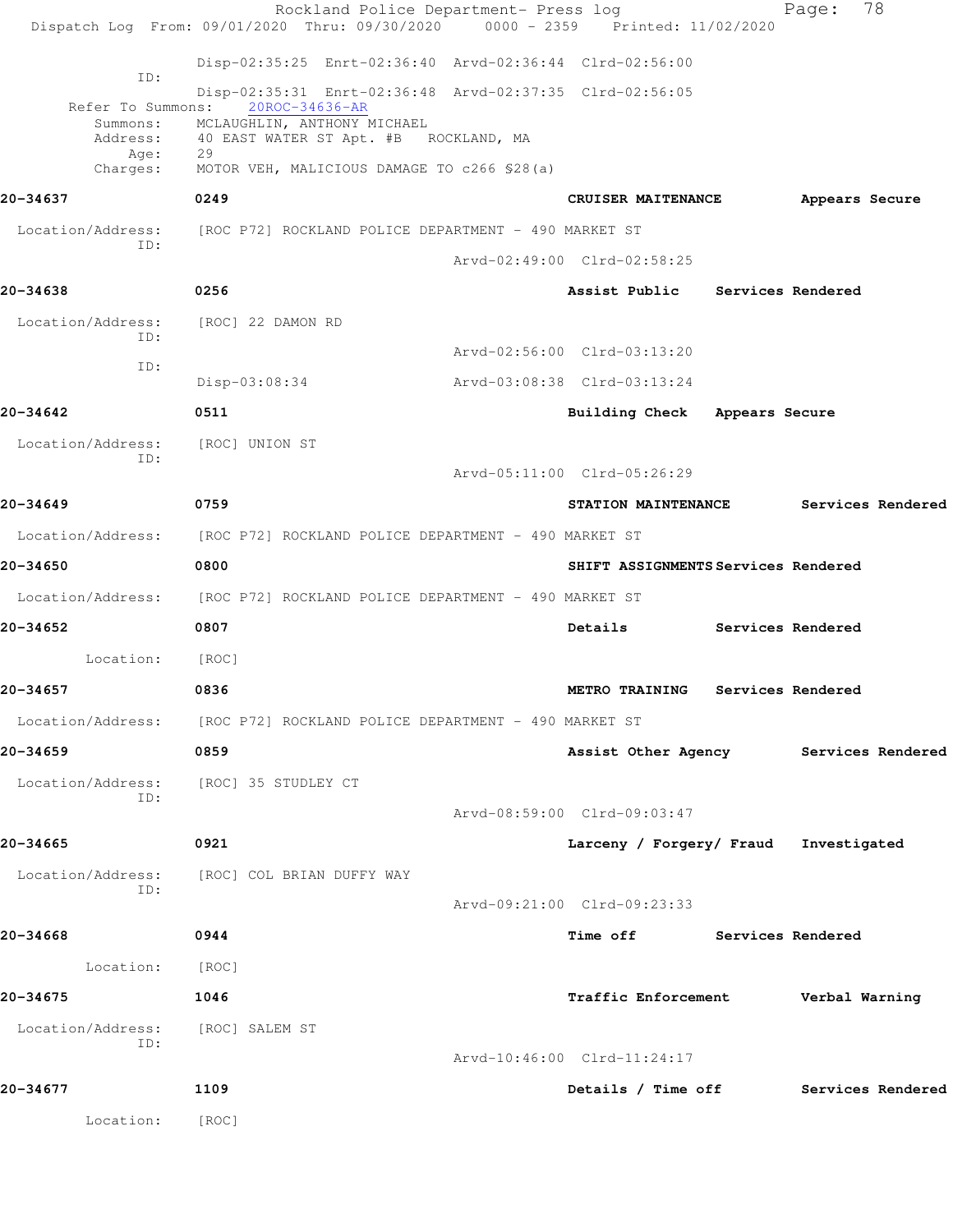| 20-34681                 | 1210                                                    |                                    |                   | Disabled Motor Vehicle Services Rendered   |
|--------------------------|---------------------------------------------------------|------------------------------------|-------------------|--------------------------------------------|
| Location/Address:        | [ROC] 416 SUMMER ST @ 67 CONDON CIR                     |                                    |                   |                                            |
| ID:                      | Disp-12:11:33 Enrt-12:11:40 Arvd-12:17:37 Clrd-13:20:02 |                                    |                   |                                            |
| 20-34683                 | 1212                                                    | 911 Hang Up                        | Investigated      |                                            |
| Location/Address:<br>ID: | [ROC] 145 EXCHANGE ST                                   |                                    |                   |                                            |
| ID:                      | Disp-12:15:36                                           | Clrd-12:15:59                      |                   |                                            |
|                          | Disp-12:15:56 Enrt-12:15:57 Arvd-12:22:41 Clrd-12:28:07 |                                    |                   |                                            |
| 20-34692                 | 1304                                                    |                                    |                   | Larceny / Forgery/ Fraud Services Rendered |
| Location/Address:        | [ROC] 160 SPRING ST                                     |                                    |                   |                                            |
| 20-34694                 | 1313                                                    | <b>Time off</b>                    |                   | Services Rendered                          |
| Location:                | [ROC]                                                   |                                    |                   |                                            |
| 20-34695                 | 1325                                                    | Time off                           | Services Rendered |                                            |
| Location:                | [ROC]                                                   |                                    |                   |                                            |
| 20-34704<br>Issued       | 1456                                                    | Motor Vehicle Stop                 |                   | Citation/Warning                           |
| Vicinity of:<br>ID:      | [ROC] WEST WATER ST @ ICEHOUSE WOOD LN                  |                                    |                   |                                            |
|                          |                                                         | Arvd-14:56:00 Clrd-15:02:47        |                   |                                            |
| 20-34705                 | 1456                                                    | <b>Time off</b>                    |                   | Services Rendered                          |
| Location:                | [ROC]                                                   |                                    |                   |                                            |
| 20-34706                 | 1458                                                    | <b>Time off</b>                    |                   | Services Rendered                          |
| Location:                | [ROC]                                                   |                                    |                   |                                            |
| 20-34708                 | 1514                                                    | Animal Complaint Services Rendered |                   |                                            |
| Location/Address:<br>ID: | [ROC] 210 MARTHA DR Apt. #C                             |                                    |                   |                                            |
|                          |                                                         | Arvd-15:14:00 Clrd-15:16:35        |                   |                                            |
| 20-34713                 | 1558                                                    | SHIFT ASSIGNMENTSNo Service        |                   |                                            |
| Location/Address:        | [ROC P72] ROCKLAND POLICE DEPARTMENT - 490 MARKET ST    |                                    |                   |                                            |
| 20-34723                 | 1647                                                    | Motor Vehicle Complaint            |                   | Sent On Way                                |
| Location/Address:<br>ID: | [ROC] HINGHAM ST                                        |                                    |                   |                                            |
| ID:                      | Disp-16:48:55 Enrt-16:49:02 Arvd-16:53:40 Clrd-17:01:26 |                                    |                   |                                            |
| ID:                      | Disp-16:53:38 Enrt-16:53:40 Arvd-16:53:41 Clrd-17:00:29 |                                    |                   |                                            |
|                          |                                                         | Arvd-16:55:35 Clrd-17:00:33        |                   |                                            |
| 20-34728                 | 1715                                                    | Traffic Enforcement                |                   | Services Rendered                          |
| Location/Address:<br>ID: | [ROC] LIBERTY ST                                        |                                    |                   |                                            |
|                          |                                                         | Arvd-17:15:45 Clrd-17:45:01        |                   |                                            |
| 20-34729                 | 1721                                                    |                                    |                   | MVA Property Damage Only Services Rendered |
| Location/Address:<br>ID: | [ROC 84] HARMON GOLF & FITNESS CLUB - 168 CONCORD ST    |                                    |                   |                                            |
|                          | Disp-17:23:33 Enrt-17:23:44 Arvd-17:32:43 Clrd-18:11:26 |                                    |                   |                                            |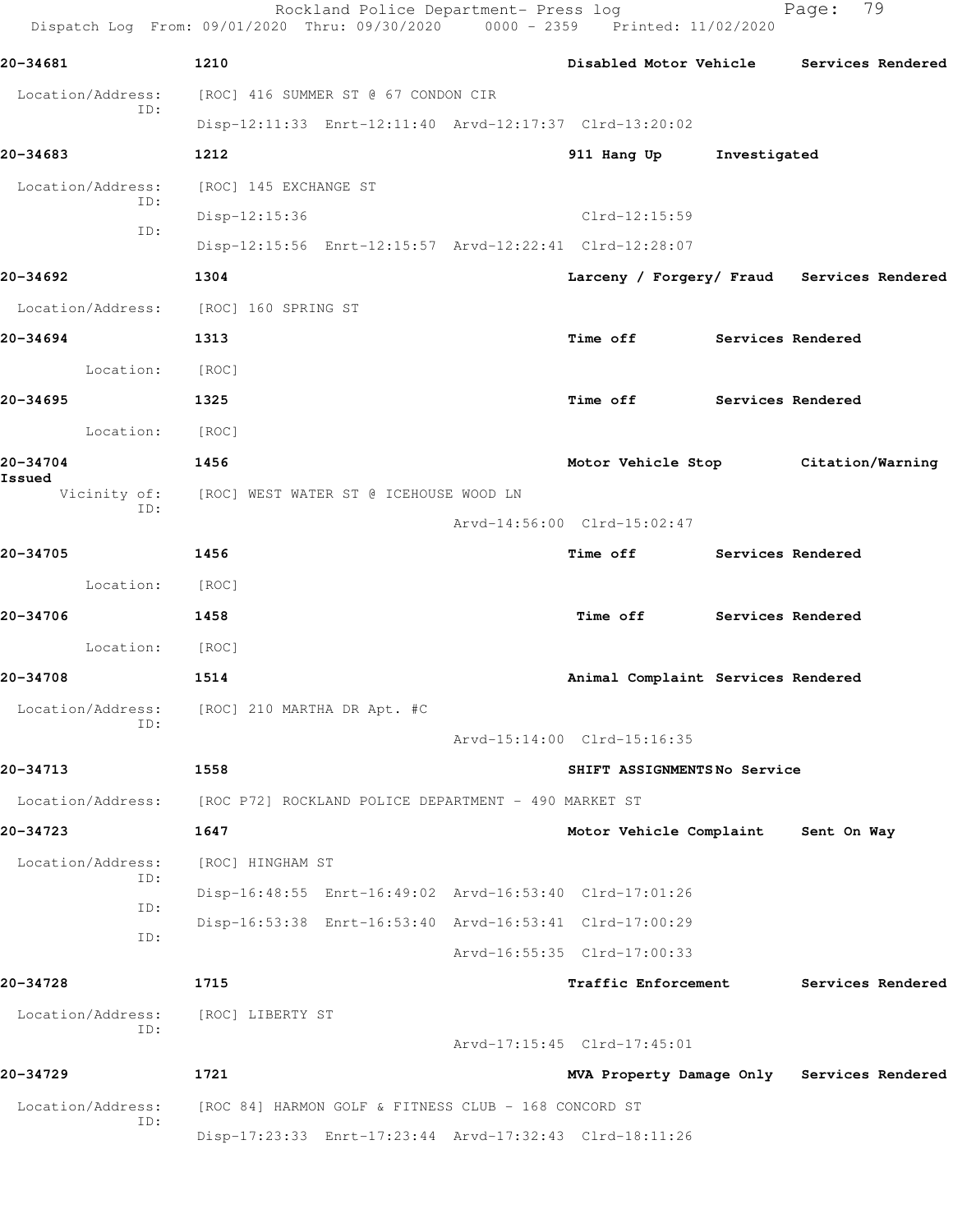Rockland Police Department- Press log entitled and Page: 80 Dispatch Log From: 09/01/2020 Thru: 09/30/2020 0000 - 2359 Printed: 11/02/2020

| 20-34731                                                      | 1722                                                                                                                                                                                          |                                                         |                             |           | Animal Complaint Services Rendered |              |                                         |
|---------------------------------------------------------------|-----------------------------------------------------------------------------------------------------------------------------------------------------------------------------------------------|---------------------------------------------------------|-----------------------------|-----------|------------------------------------|--------------|-----------------------------------------|
| Location/Address:                                             | [ROC] 51 SUNNYBANK AVE                                                                                                                                                                        |                                                         |                             |           |                                    |              |                                         |
| ID:                                                           | Disp-17:27:29                                                                                                                                                                                 |                                                         |                             |           | Clrd-17:27:38                      |              |                                         |
| 20-34739<br>Other Agency                                      | 1903                                                                                                                                                                                          |                                                         |                             |           | Health & Welfare Check             |              | Taken/Referred to                       |
| Location/Address:<br>TD:                                      | [ROC P47] BEST WESTERN - 909 HINGHAM ST                                                                                                                                                       |                                                         |                             |           |                                    |              |                                         |
| ID:                                                           |                                                                                                                                                                                               | Disp-19:04:30 Enrt-19:09:23 Arvd-19:09:25 Clrd-19:32:40 |                             |           |                                    |              |                                         |
|                                                               | Disp-19:04:30 Enrt-19:09:15 Arvd-19:09:17 Clrd-19:23:14                                                                                                                                       |                                                         |                             |           |                                    |              |                                         |
| 20-34742                                                      | 1914                                                                                                                                                                                          |                                                         |                             |           | General Incident Services Rendered |              |                                         |
| Location/Address:<br>ID:                                      | [ROC] 22 BLOSSOM ST                                                                                                                                                                           |                                                         |                             |           |                                    |              |                                         |
|                                                               | $Disp-19:16:46$                                                                                                                                                                               |                                                         | Arvd-19:16:52 Clrd-19:22:34 |           |                                    |              |                                         |
| 20-34747                                                      | 2010                                                                                                                                                                                          |                                                         |                             |           |                                    |              | MVA Property Damage Only Report Follows |
| Vicinity of:                                                  | [ROC] 318 SUMMER ST @ 372 SPRING ST                                                                                                                                                           |                                                         |                             |           |                                    |              |                                         |
| ID:                                                           | Disp-20:10:54 Enrt-20:11:00 Arvd-20:24:24 Clrd-20:45:53                                                                                                                                       |                                                         |                             |           |                                    |              |                                         |
| ID:                                                           | Disp-20:10:54 Enrt-20:11:02 Arvd-20:11:35 Clrd-20:28:46                                                                                                                                       |                                                         |                             |           |                                    |              |                                         |
| ID:                                                           | $Disp-20:14:31$                                                                                                                                                                               |                                                         | Arvd-20:14:39 Clrd-20:45:23 |           |                                    |              |                                         |
| 20-34749                                                      | 2026                                                                                                                                                                                          |                                                         |                             | Fireworks |                                    | Investigated |                                         |
| Location/Address:                                             | [ROC] 74 MARTHA DR Apt. #B                                                                                                                                                                    |                                                         |                             |           |                                    |              |                                         |
| ID:                                                           | Disp-20:30:13                                                                                                                                                                                 |                                                         | Arvd-20:30:21 Clrd-20:40:41 |           |                                    |              |                                         |
| ID:                                                           | Disp-20:30:26                                                                                                                                                                                 |                                                         | Arvd-20:30:36 Clrd-20:40:57 |           |                                    |              |                                         |
| ID:                                                           | Disp-20:30:32 Enrt-20:30:39 Arvd-20:40:14 Clrd-20:40:46                                                                                                                                       |                                                         |                             |           |                                    |              |                                         |
| Refer To Summons:<br>Summons:<br>Address:<br>Age:<br>Charges: | 20ROC-34749-AR<br>GERN, DASHAUN A<br>42 MARTHA DR Apt. #F ROCKLAND, MA<br>34<br>ASSAULT W/DANGEROUS WEAPON<br>ASSAULT W/DANGEROUS WEAPON<br>DISORDERLY CONDUCT<br>FIREWORKS, POSSESS UNLAWFUL |                                                         |                             |           |                                    |              |                                         |
| 20-34751                                                      | 2040                                                                                                                                                                                          |                                                         |                             | Threats   |                                    | Sent On Way  |                                         |
| Location/Address:                                             | [ROC] 74 MARTHA DR                                                                                                                                                                            |                                                         |                             |           |                                    |              |                                         |
| ID:                                                           | Disp-20:44:21 Enrt-20:44:26 Arvd-20:46:46 Clrd-20:48:48                                                                                                                                       |                                                         |                             |           |                                    |              |                                         |
| ID:                                                           |                                                                                                                                                                                               | Disp-20:44:21 Enrt-20:44:29 Arvd-20:46:48 Clrd-21:08:28 |                             |           |                                    |              |                                         |
| ID:                                                           |                                                                                                                                                                                               |                                                         | Arvd-20:46:39 Clrd-21:08:25 |           |                                    |              |                                         |
| ID:                                                           | Disp-20:47:26                                                                                                                                                                                 |                                                         | Arvd-20:49:07 Clrd-21:08:32 |           |                                    |              |                                         |
| ID:                                                           |                                                                                                                                                                                               |                                                         | Arvd-20:47:34 Clrd-21:08:23 |           |                                    |              |                                         |
| 20-34752                                                      | 2045                                                                                                                                                                                          |                                                         |                             |           | 911 Accidental                     | Investigated |                                         |
| Location/Address:                                             | [ROC] 619 UNION ST                                                                                                                                                                            |                                                         |                             |           |                                    |              |                                         |
| ID:                                                           |                                                                                                                                                                                               | Disp-20:48:59 Enrt-20:49:03 Arvd-20:53:16 Clrd-20:57:44 |                             |           |                                    |              |                                         |
| 20-34754                                                      | 2118                                                                                                                                                                                          |                                                         |                             |           | Vehicle Maintenance                |              | Services Rendered                       |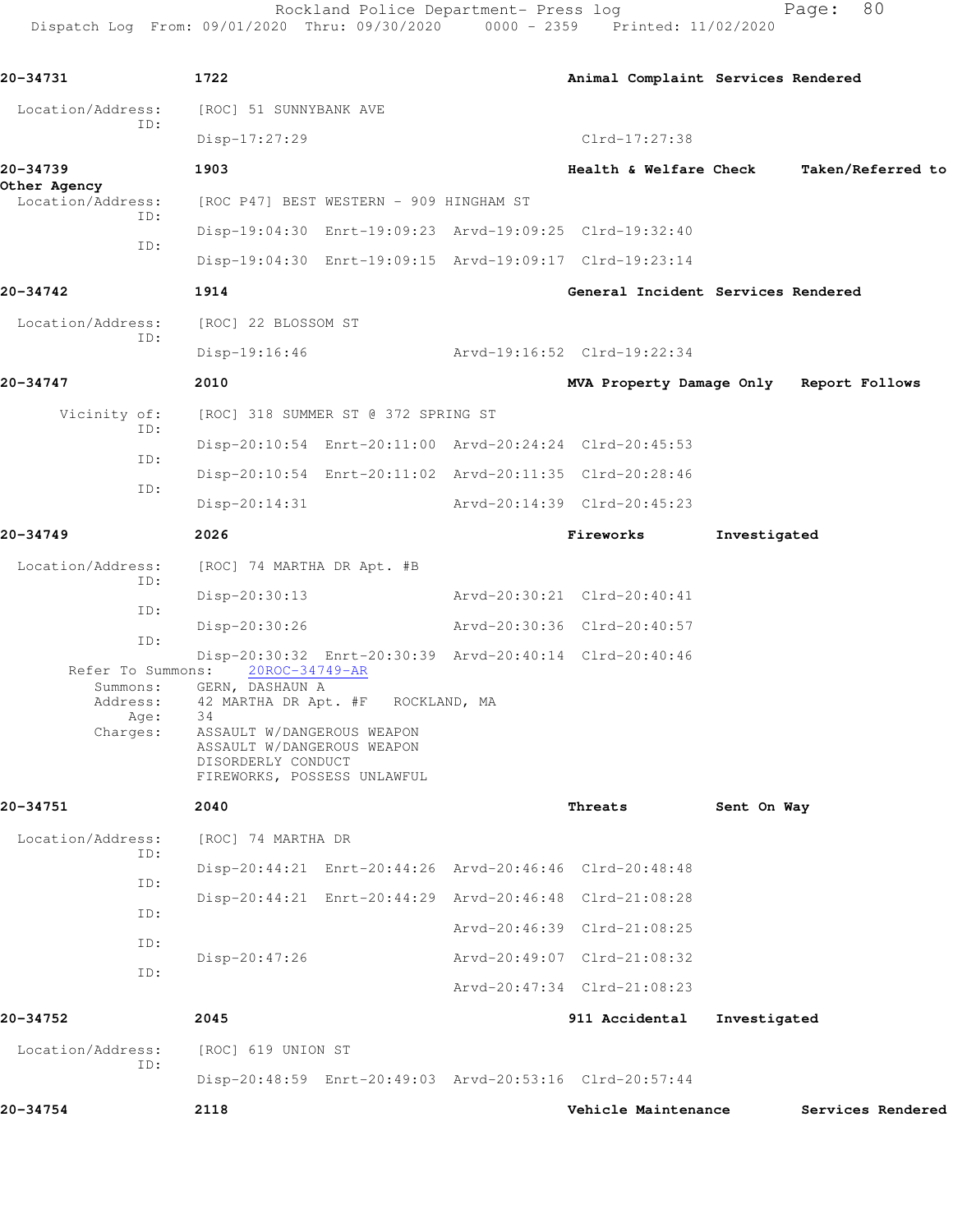|                                 | Rockland Police Department- Press log<br>Dispatch Log From: 09/01/2020 Thru: 09/30/2020 | $0000 - 2359$ | Printed: 11/02/2020                     | 81<br>Page:              |
|---------------------------------|-----------------------------------------------------------------------------------------|---------------|-----------------------------------------|--------------------------|
| Location/Address:               | [ROC P72] ROCKLAND POLICE DEPARTMENT - 490 MARKET ST                                    |               |                                         |                          |
| ID:                             | $Disp-21:44:16$                                                                         |               | $Clrd-21:44:38$                         |                          |
| 20-34755                        | 2135                                                                                    |               | Details / Time off                      | Services Rendered        |
| Location:                       | [ROC]                                                                                   |               |                                         |                          |
| 20-34756                        | 2136                                                                                    |               | Details / Time off No Service           |                          |
| Location:                       | [ROC]                                                                                   |               |                                         |                          |
| 20-34757                        | 2152                                                                                    |               | Motor Vehicle Complaint                 | Services Rendered        |
| Location/Address:               | [ROC] BILL DELAHUNT PKWY                                                                |               |                                         |                          |
| ID:                             | Disp-21:55:15 Enrt-21:55:20 Arvd-21:55:23 Clrd-23:15:55                                 |               |                                         |                          |
| ID:                             |                                                                                         |               | Arvd-21:57:01 Clrd-22:00:02             |                          |
| ID:                             | Disp-22:21:38                                                                           |               | $Clrd-22:21:58$                         |                          |
| 20-34764                        | 2316                                                                                    |               | <b>Health &amp; Welfare Check</b>       | Services Rendered        |
| Location/Address:               | [ROC 286] 496 HINGHAM ST                                                                |               |                                         |                          |
| ID:<br>ID:                      | Disp-23:18:09                                                                           |               | Arvd-23:18:23 Clrd-23:23:03             |                          |
|                                 | Disp-23:18:09                                                                           |               | Arvd-23:18:18 Clrd-23:22:49             |                          |
| 20-34766                        | 2319                                                                                    |               | Fraud                                   | Services Rendered        |
| Location/Address:               | [ROC] 140 MARTHA DR Apt. #E                                                             |               |                                         |                          |
| ID:                             | Disp-23:25:41                                                                           |               | $Clrd-23:25:53$                         |                          |
| For Date: $09/25/2020 -$ Friday |                                                                                         |               |                                         |                          |
| 20-34769                        | 0000                                                                                    |               | SHIFT ASSIGNMENTS Services Not Required |                          |
| Location/Address:               | [ROC P72] ROCKLAND POLICE DEPARTMENT - 490 MARKET ST                                    |               |                                         |                          |
| 20-34782                        | 0509                                                                                    |               | Health & Welfare Check                  | Unfounded                |
| Location/Address:<br>ID:        | [ROC P47] BEST WESTERN - 909 HINGHAM ST                                                 |               |                                         |                          |
| ID:                             | Disp-05:15:33 Enrt-05:18:37 Arvd-05:30:27 Clrd-05:35:46                                 |               |                                         |                          |
| ID:                             | Disp-05:18:24 Enrt-05:18:37 Arvd-05:19:01 Clrd-05:35:58                                 |               |                                         |                          |
|                                 | Disp-05:18:33 Enrt-05:18:37 Arvd-05:30:24 Clrd-05:35:50                                 |               |                                         |                          |
| 20-34783                        | 0545                                                                                    |               | Building Check                          | Building Checked/Secured |
| Location/Address:<br>ID:        | [ROC] UNION ST                                                                          |               |                                         |                          |
|                                 | $Disp-05:46:21$                                                                         |               | Arvd-05:46:31 Clrd-05:54:55             |                          |
| 20-34784                        | 0629                                                                                    |               | Missing Person Services Rendered        |                          |
| Location/Address:               | [ROC] 196 MYRTLE ST Apt. #2                                                             |               |                                         |                          |
| ID:                             | Disp-06:34:00 Enrt-06:34:04 Arvd-06:37:50 Clrd-06:50:15                                 |               |                                         |                          |
| 20-34787                        | 0716                                                                                    |               | Details / Time off                      | Services Not             |

Location: [ROC]

**Required** 

**20-34789 0731 MVA Property Damage Only Paper Exchange**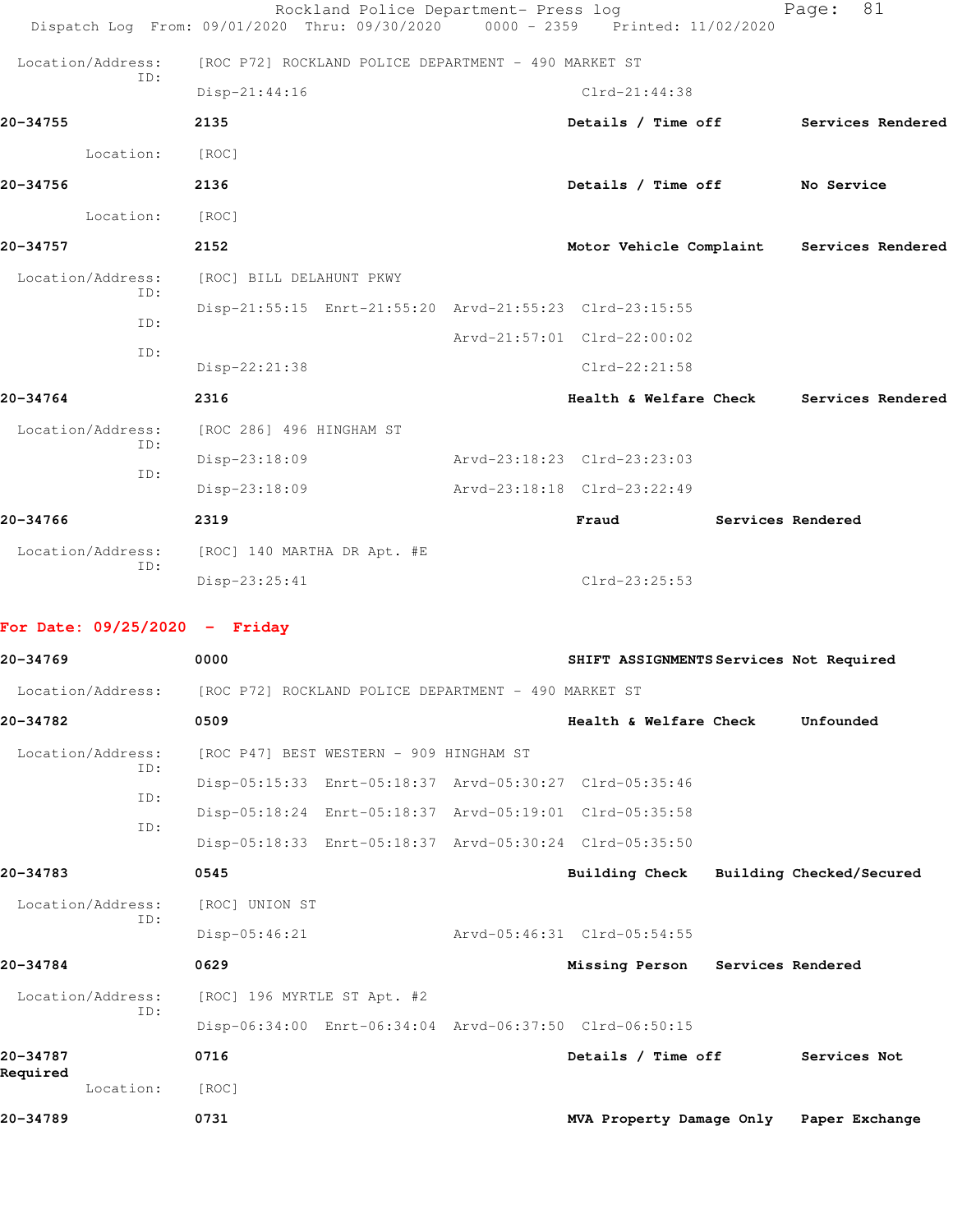|                          | Rockland Police Department- Press log<br>Dispatch Log From: 09/01/2020 Thru: 09/30/2020 | 0000 - 2359 Printed: 11/02/2020         |                | 82<br>Page:                                |
|--------------------------|-----------------------------------------------------------------------------------------|-----------------------------------------|----------------|--------------------------------------------|
| Location/Address:        | [ROC] 440 WEBSTER ST @ 10 HINGHAM ST                                                    |                                         |                |                                            |
| ID:                      | Disp-07:31:58 Enrt-07:32:10 Arvd-07:33:53 Clrd-07:41:29                                 |                                         |                |                                            |
| 20-34795                 | 0800                                                                                    | SHIFT ASSIGNMENTS Services Rendered     |                |                                            |
| Location/Address:        | [ROC P72] ROCKLAND POLICE DEPARTMENT - 490 MARKET ST                                    |                                         |                |                                            |
| 20-34797                 | 0838                                                                                    | Harassment                              |                | Services Rendered                          |
| Location/Address:        | [ROC] 294 HOWARD ST                                                                     |                                         |                |                                            |
| ID:                      | Disp-08:40:07 Enrt-08:43:43 Arvd-08:56:18 Clrd-08:59:50                                 |                                         |                |                                            |
| TD:                      | Disp-08:43:39 Enrt-08:43:43 Arvd-08:56:22 Clrd-08:58:16                                 |                                         |                |                                            |
| 20-34798                 | 0845                                                                                    | VACATION Time off Services Rendered     |                |                                            |
| Location:                | [ROC]                                                                                   |                                         |                |                                            |
| 20-34805                 | 0942                                                                                    | Building Check Building Checked/Secured |                |                                            |
| Location/Address:        | [ROC 65] ROGERS MIDDLE SCHOOL - 100 TAUNTON AVE                                         |                                         |                |                                            |
| ID:                      |                                                                                         | Arvd-09:44:02 Clrd-09:45:36             |                |                                            |
| 20-34808                 | 0948                                                                                    | <b>Traffic Enforcement</b>              |                | Services Rendered                          |
| Location/Address:        | [ROC] SALEM ST                                                                          |                                         |                |                                            |
| ID:                      |                                                                                         | Arvd-09:49:56 Clrd-10:20:28             |                |                                            |
| 20-34814                 | 1119                                                                                    | Building Check Building Checked/Secured |                |                                            |
| Location/Address:<br>ID: | [ROC 65] ROGERS MIDDLE SCHOOL - 100 TAUNTON AVE                                         |                                         |                |                                            |
|                          |                                                                                         | Arvd-11:19:46 Clrd-11:26:24             |                |                                            |
| 20-34817                 | 1150                                                                                    |                                         |                | MVA Property Damage Only Services Rendered |
| Location/Address:<br>ID: | [ROC P20] DUNKIN DONUTS - 21 EAST WATER ST @ UNION ST                                   |                                         |                |                                            |
| ID:                      | Disp-11:52:52 Enrt-11:52:56 Arvd-11:58:14 Clrd-12:28:20                                 |                                         |                |                                            |
| ID:                      | Disp-11:53:19 Enrt-11:53:22 Arvd-11:58:10 Clrd-12:01:39                                 |                                         |                |                                            |
|                          | $Disp-11:58:20$                                                                         | Arvd-11:58:23 Clrd-12:01:35             |                |                                            |
| 20-34818                 | 1218                                                                                    | VACATION DAYS OFF Services Rendered     |                |                                            |
| Location/Address:<br>ID: | [ROC P72] ROCKLAND POLICE DEPARTMENT - 490 MARKET ST                                    |                                         |                |                                            |
|                          | $Disp-12:22:09$                                                                         | Arvd-12:22:22 Clrd-13:44:15             |                |                                            |
| 20-34829                 | 1328                                                                                    | Detail                                  |                | Services Rendered                          |
| Location/Address:        | [ROC P72] ROCKLAND POLICE DEPARTMENT - 490 MARKET ST                                    |                                         |                |                                            |
| 20-34834                 | 1340                                                                                    | Summons                                 | No Service     |                                            |
| Location/Address:<br>ID: | [ROC] 42 MARTHA DR Apt. #F                                                              |                                         |                |                                            |
|                          |                                                                                         | Arvd-13:40:00 Clrd-13:46:15             |                |                                            |
| 20-34842<br>Assistance   | 1503                                                                                    | Assist Other Agency                     |                | Provided                                   |
| Location:<br>ID:         | [BOS] ASSIST BOSTON POLICE                                                              |                                         |                |                                            |
|                          | Disp-15:04:00 Enrt-15:10:02                                                             | Clrd-15:53:20                           |                |                                            |
| 20-34844                 | 1516                                                                                    | Burglar Alarm                           | Appears Secure |                                            |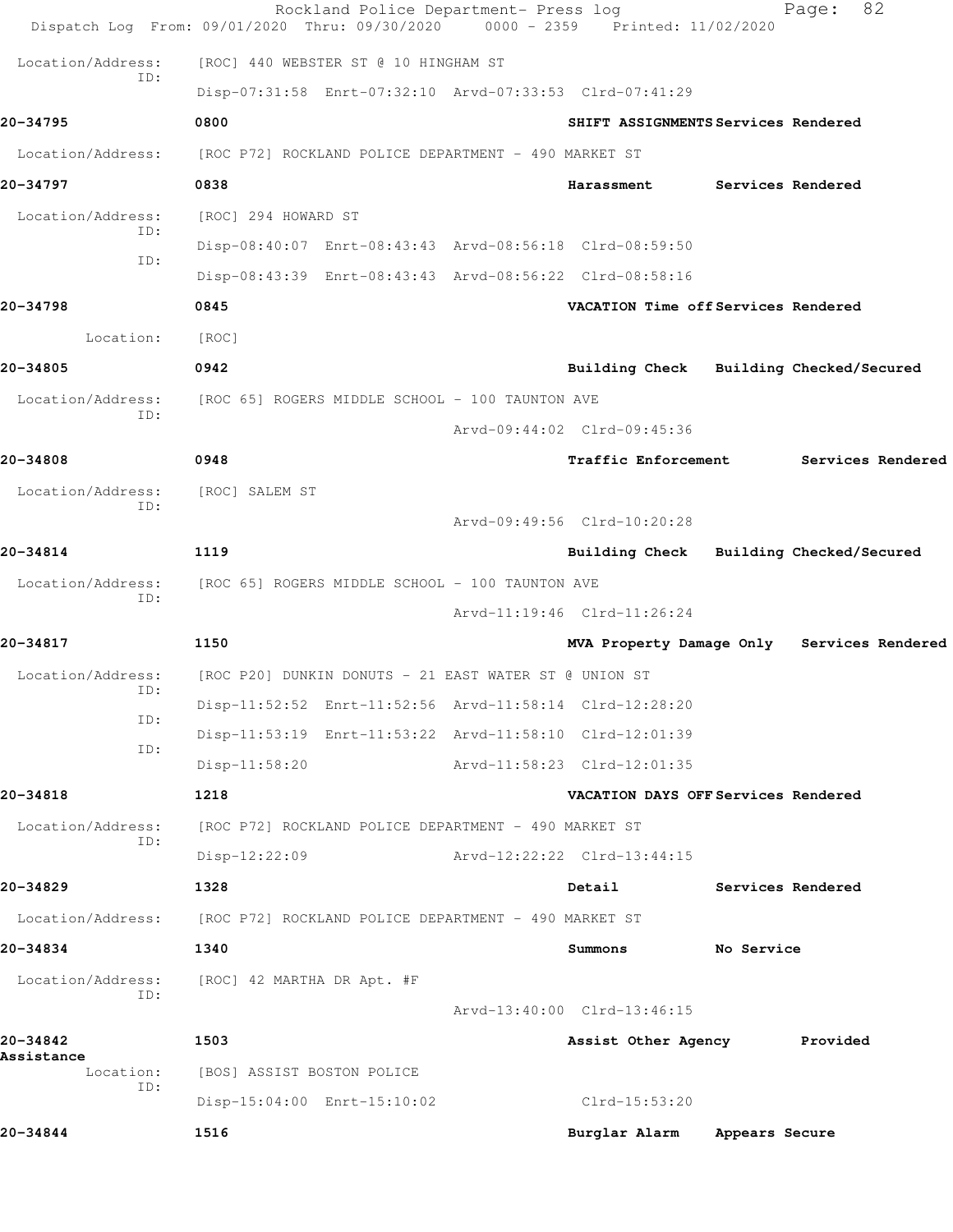|                   | Rockland Police Department- Press log<br>Dispatch Log From: 09/01/2020 Thru: 09/30/2020 0000 - 2359 Printed: 11/02/2020 |                             | 83<br>Page:                                |
|-------------------|-------------------------------------------------------------------------------------------------------------------------|-----------------------------|--------------------------------------------|
| Location/Address: | [ROC] MASS FIRE PROTECTION - 96 RESERVOIR PARK DR                                                                       |                             |                                            |
| TD:               | $Disp-15:17:16$                                                                                                         | $Clrd-15:17:42$             |                                            |
| ID:               | Disp-15:17:38 Enrt-15:17:46 Arvd-15:25:09 Clrd-15:28:37                                                                 |                             |                                            |
| 20-34846          | 1531                                                                                                                    |                             | General Info Services Rendered             |
|                   | Location/Address: [ROC P72] ROCKLAND POLICE DEPARTMENT - 490 MARKET ST                                                  |                             |                                            |
| 20-34850          | 1600                                                                                                                    |                             | SHIFT ASSIGNMENTS Services Rendered        |
|                   | Location/Address: [ROC P72] ROCKLAND POLICE DEPARTMENT - 490 MARKET ST                                                  |                             |                                            |
| 20-35162          | 1600                                                                                                                    | Harassment                  | Services Rendered                          |
| Location/Address: | [ROC] 508 WEBSTER ST                                                                                                    |                             |                                            |
| ID:               | Disp-20:46:12 Enrt-20:46:18 Arvd-20:46:20 Clrd-09/27/2020 @ 20:46:23                                                    |                             |                                            |
| 20-34855          | 1628                                                                                                                    | COMP TIME                   | Services Rendered                          |
| Location:         | [ROC]                                                                                                                   |                             |                                            |
| 20-34858          | 1630                                                                                                                    | Harassment                  | Services Rendered                          |
| Location/Address: | [ROC P72] ROCKLAND POLICE DEPARTMENT - 490 MARKET ST                                                                    |                             |                                            |
| ID:               | Disp-16:37:09                                                                                                           | $Clrd-16:37:20$             |                                            |
| 20-34861          | 1648                                                                                                                    |                             | Assist Public Services Rendered            |
| Location/Address: | [ROC P68] AL PRIME - 104 MARKET ST                                                                                      |                             |                                            |
| ID:               | Disp-16:49:22                                                                                                           | Arvd-16:52:46 Clrd-17:32:11 |                                            |
| 20-34862          | 1650                                                                                                                    |                             | Larceny / Forgery/ Fraud Services Rendered |
| Location/Address: | [ROC P72] ROCKLAND POLICE DEPARTMENT - 490 MARKET ST                                                                    |                             |                                            |
| ID:               | Disp-16:56:56                                                                                                           | Clrd-16:57:23               |                                            |
| 20-34863          | 1703                                                                                                                    |                             | 911 Accidental Services Rendered           |
| Location/Address: | [ROC P86] MOBIL GAS STATION - 158 MARKET ST                                                                             |                             |                                            |
| ID:               | Disp-17:05:38 Enrt-17:05:41 Arvd-17:09:38 Clrd-17:20:24                                                                 |                             |                                            |
| 20-34868          | 1800                                                                                                                    | Harassment                  | Summons To Court                           |
| Location/Address: | [ROC] 296 HOWARD ST                                                                                                     |                             |                                            |
| ID:               | Disp-18:03:49<br>Refer To Summons: 20ROC-34868-AR                                                                       | $Clrd-18:12:04$             |                                            |
|                   | Summons: RICH-SARRO, DINA M                                                                                             |                             |                                            |
| Age:              | Address: 294 HOWARD ST ROCKLAND, MA<br>51<br>Charges: HARASSMENT PREVENTION ORDER, VIOLATE                              |                             |                                            |
| 20-34870          | 1809                                                                                                                    |                             | Details / Time off No Service              |
| Location:         | [ROC]                                                                                                                   |                             |                                            |
| 20-34876          | 1843                                                                                                                    |                             | Assist Public Provided Assistance          |
|                   | Location/Address: [ROC P47] BEST WESTERN - 909 HINGHAM ST                                                               |                             |                                            |
| ID:               | Disp-18:45:42 Enrt-18:45:46 Arvd-18:50:54 Clrd-18:57:52                                                                 |                             |                                            |
| 20-34877          | 1843                                                                                                                    |                             | Assist Public Services Rendered            |
|                   |                                                                                                                         |                             |                                            |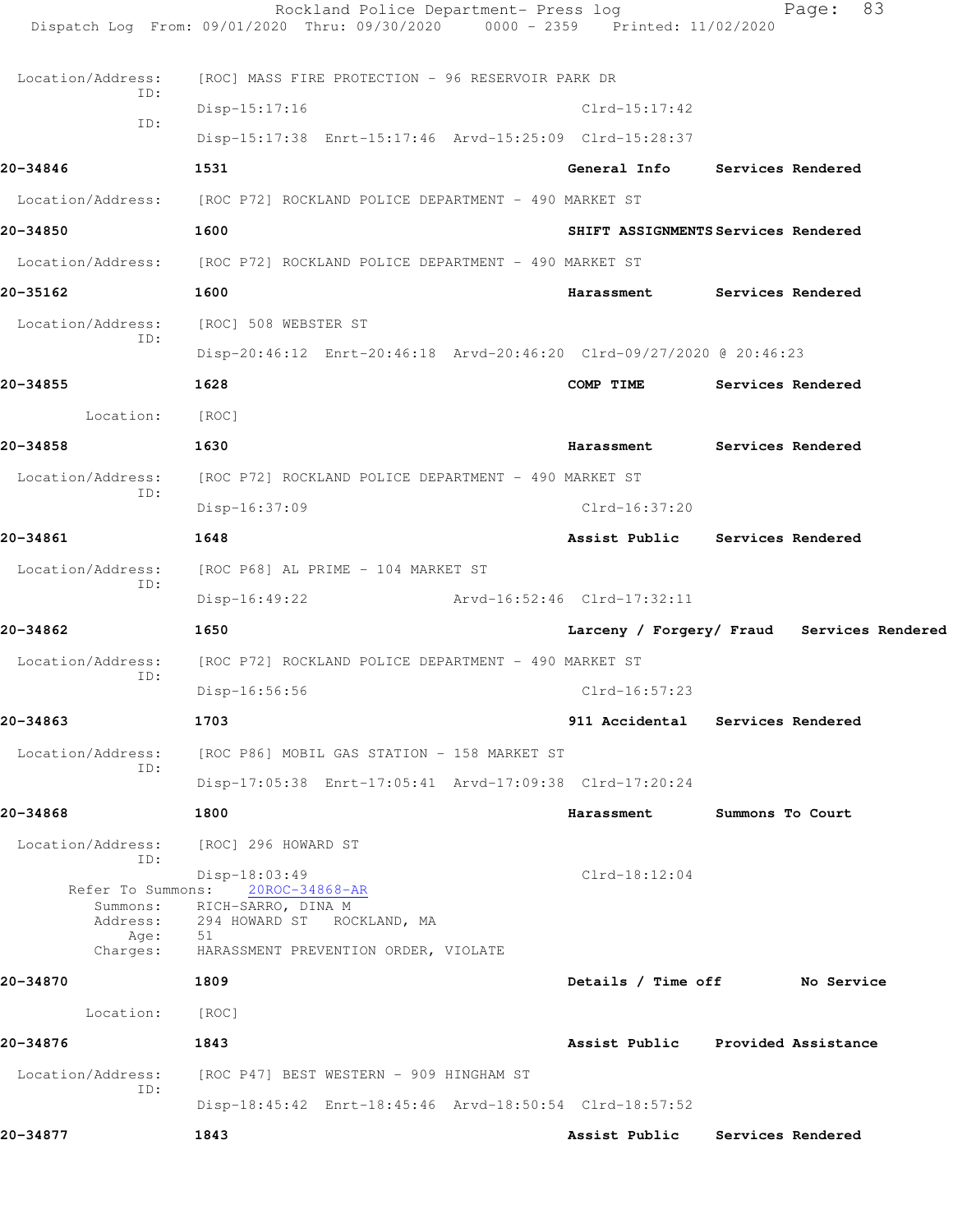| Dispatch Log From: 09/01/2020 Thru: 09/30/2020 0000 - 2359 Printed: 11/02/2020 |                                                                    | Rockland Police Department- Press log                |                                                         | 84<br>Page:       |
|--------------------------------------------------------------------------------|--------------------------------------------------------------------|------------------------------------------------------|---------------------------------------------------------|-------------------|
| Location/Address:                                                              |                                                                    | [ROC P72] ROCKLAND POLICE DEPARTMENT - 490 MARKET ST |                                                         |                   |
| ID:                                                                            | Disp-18:49:15                                                      |                                                      | $Clrd-18:49:57$                                         |                   |
| 20-34879                                                                       | 1915                                                               |                                                      | Motor Vehicle Stop                                      | Verbal Warning    |
| Location/Address:                                                              |                                                                    | [ROC] 590 SUMMER ST @ 469 CONCORD ST                 |                                                         |                   |
| ID:                                                                            |                                                                    |                                                      | Arvd-19:15:00 Clrd-19:22:57                             |                   |
| 20-34891                                                                       | 2032                                                               |                                                      | Suspicious Activity                                     | Arrest(s) Made    |
| Location/Address:                                                              | [ROC 93] 163 SALEM ST                                              |                                                      |                                                         |                   |
| ID:                                                                            |                                                                    |                                                      | Disp-20:32:50 Enrt-20:33:01 Arvd-20:35:44 Clrd-20:45:03 |                   |
| ID:                                                                            |                                                                    |                                                      | Disp-20:32:56 Enrt-20:32:58 Arvd-20:36:03 Clrd-20:54:01 |                   |
| ID:                                                                            |                                                                    | Disp-20:33:07 Enrt-20:33:10                          | Clrd-20:36:01                                           |                   |
| ID:                                                                            |                                                                    |                                                      | Disp-20:38:46 Enrt-20:38:48 Arvd-20:38:51 Clrd-20:52:42 |                   |
| ID:                                                                            | Disp-20:40:10                                                      |                                                      | Arvd-20:40:16 Clrd-20:44:59                             |                   |
| Refer To Arrest:<br>Arrest:<br>Address:<br>Age:<br>Charges:                    | 20ROC-34891-AR<br>IMBERGAMO, ALEXANDER V<br>51<br>Straight Warrant | 808 PLYMOUTH ST ABINGTON, MA                         |                                                         |                   |
|                                                                                | Straight Warrant                                                   |                                                      |                                                         |                   |
| 20-34893                                                                       | 2106                                                               |                                                      | Disturbance                                             | Services Rendered |
| Location/Address:<br>ID:                                                       | [ROC] 149 UNION ST Apt. #1                                         |                                                      |                                                         |                   |
| ID:                                                                            |                                                                    | Disp-21:08:17 Enrt-21:08:20                          | Clrd-21:08:39                                           |                   |
| ID:                                                                            |                                                                    |                                                      | Disp-21:19:34 Enrt-21:19:37 Arvd-21:20:00 Clrd-21:30:39 |                   |
| ID:                                                                            |                                                                    |                                                      | Disp-21:19:55 Enrt-21:19:57 Arvd-21:19:58 Clrd-21:30:39 |                   |
|                                                                                | Disp-21:30:27                                                      |                                                      | Arvd-21:30:33 Clrd-21:30:39                             |                   |
| 20-34894                                                                       | 2111                                                               |                                                      | Suspicious Activity                                     | Investigated      |
| Location/Address:<br>ID:                                                       | [ROC] 348 LIBERTY ST                                               |                                                      |                                                         |                   |
| ID:                                                                            |                                                                    |                                                      | Disp-21:12:38 Enrt-21:12:42 Arvd-21:12:45 Clrd-21:18:11 |                   |
| ID:                                                                            |                                                                    | Disp-21:12:50 Enrt-21:12:52                          | $Clrd-21:18:11$                                         |                   |
| ID:                                                                            |                                                                    | Disp-21:13:00 Enrt-21:13:02                          | $Clrd-21:18:11$                                         |                   |
|                                                                                |                                                                    |                                                      | Disp-21:13:10 Enrt-21:13:16 Arvd-21:15:42 Clrd-21:18:11 |                   |
| 20-34898                                                                       | 2239                                                               |                                                      | 911 Accidental                                          | Services Rendered |
| Location/Address:                                                              | [ROC 132] 40 MORNINGSIDE DR                                        |                                                      |                                                         |                   |
| ID:                                                                            |                                                                    | Disp-22:40:20 Enrt-22:40:43                          | $Clrd-22:44:26$                                         |                   |
| ID:                                                                            | Disp-22:40:33                                                      |                                                      | $Clrd-22:40:40$                                         |                   |
| ID:                                                                            |                                                                    |                                                      | Disp-22:44:11 Enrt-22:44:24 Arvd-22:54:05 Clrd-22:54:07 |                   |
| 20-34902                                                                       | 2315                                                               |                                                      | 911 Hang Up                                             | Services Rendered |
| Location/Address:                                                              | [ROC] 115 UNION ST Apt. #2                                         |                                                      |                                                         |                   |
| ID:                                                                            | $Disp-23:17:32$                                                    |                                                      | Arvd-23:18:46 Clrd-23:26:12                             |                   |
| ID:                                                                            |                                                                    |                                                      | Disp-23:19:47 Enrt-23:19:49 Arvd-23:19:51 Clrd-23:26:15 |                   |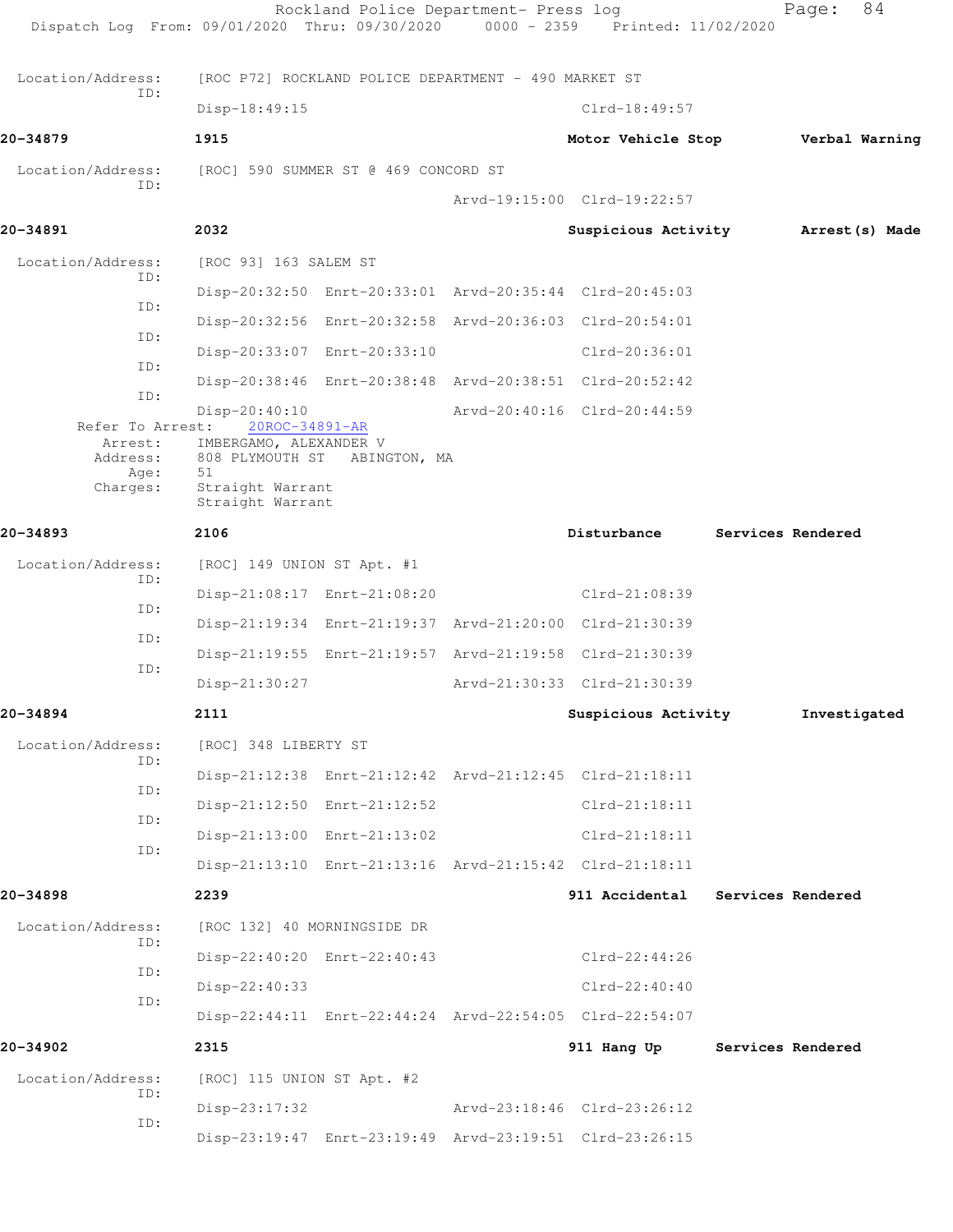Rockland Police Department- Press log entitled and Page: 85 Dispatch Log From: 09/01/2020 Thru: 09/30/2020 0000 - 2359 Printed: 11/02/2020

| 20-34906                 | 2351                                                 | <b>BOLO</b>     | No Action Required |
|--------------------------|------------------------------------------------------|-----------------|--------------------|
| Location/Address:<br>TD: | [ROC P72] ROCKLAND POLICE DEPARTMENT - 490 MARKET ST |                 |                    |
|                          | Disp-23:54:16                                        | $Clrd-23:54:30$ |                    |

## **For Date: 09/26/2020 - Saturday**

| 20-34907                                                      | 0000                                                                                                                                                                                                  |                              | SHIFT ASSIGNMENTS Services Not Required       |  |
|---------------------------------------------------------------|-------------------------------------------------------------------------------------------------------------------------------------------------------------------------------------------------------|------------------------------|-----------------------------------------------|--|
| Location/Address:                                             | [ROC P72] ROCKLAND POLICE DEPARTMENT - 490 MARKET ST                                                                                                                                                  |                              |                                               |  |
| 20-34908                                                      | 0007                                                                                                                                                                                                  |                              | 911 Accidental Services Rendered              |  |
| Location/Address:                                             | [ROC] 169 NORTH AVE                                                                                                                                                                                   |                              |                                               |  |
| ID:                                                           | Disp-00:07:57 Enrt-00:08:00 Arvd-00:11:43 Clrd-00:14:49                                                                                                                                               |                              |                                               |  |
| 20-34910                                                      | 0029                                                                                                                                                                                                  |                              | Details / Time off 1HR COMP Services Rendered |  |
| Location:                                                     | [ROC]                                                                                                                                                                                                 |                              |                                               |  |
| 20-34912                                                      | 0035                                                                                                                                                                                                  | Building Check               | Investigated                                  |  |
| Location/Address:<br>ID:                                      | [ROC] CENTRE AVE                                                                                                                                                                                      | Arvd-00:35:54 Clrd-00:36:07  |                                               |  |
| 20-34918                                                      | 0225                                                                                                                                                                                                  | Motor Vehicle Collision W/PI |                                               |  |
| Transported to Hospital<br>Location/Address:<br>Fire Unit:    | [ROC] 407 SUMMER ST<br>ROCKEN1-Pumper-Rockland Engine 1<br>Disp-02:25:47 Enrt-02:26:43 Arvd-02:30:12 Clrd-03:01:34<br>InQrtsUnavl-03:14:56 InSrvce-03:14:56                                           |                              |                                               |  |
| EMS Unit:<br>ID:<br>EMS Unit:                                 | ROCKAM1-Rockland A1<br>Disp-02:26:03 Enrt-02:28:21 Arvd-02:36:44 Clrd-02:46:12<br>Hosp-02:56:11 ClrHosp-03:12:57 InQrtsUnavl-03:12:57 InSrvce-03:12:57<br>Disp-02:26:34<br>ABIA2-Abington Ambulance 2 | $Clrd-02:28:01$              |                                               |  |
|                                                               | Disp-02:42:39 Enrt-02:46:06 Arvd-02:49:57 Clrd-02:53:35<br>Hosp-03:05:21 ClrHosp-03:23:05 InQrtsUnavl-03:23:05 InSrvce-03:23:05                                                                       |                              |                                               |  |
| 20-34919                                                      | 0226                                                                                                                                                                                                  | MVA Property Damage Only     | Report Follows                                |  |
| Location/Address:<br>ID:                                      | [ROC] 414 SUMMER ST Apt. #E                                                                                                                                                                           |                              |                                               |  |
| ID:                                                           | Disp-02:28:06 Enrt-02:28:17 Arvd-02:29:24 Clrd-02:48:42                                                                                                                                               |                              |                                               |  |
| ID:                                                           | Disp-02:28:13 Enrt-02:28:15 Arvd-02:29:24 Clrd-02:58:19                                                                                                                                               |                              |                                               |  |
| ID:                                                           | Disp-02:29:12 Enrt-02:29:21 Arvd-02:29:24 Clrd-02:48:48                                                                                                                                               |                              |                                               |  |
| Refer To Summons:<br>Summons:<br>Address:<br>Age:<br>Charges: | Disp-02:59:00<br>20ROC-34919-AR<br>VIERRA, KAYLA BARROS<br>31 FULLER ST<br>BROCKTON, MA<br>23<br>MARKED LANES VIOLATION<br>NEGLIGENT OPERATION OF MOTOR VEHICLE                                       | Arvd-02:59:01 Clrd-03:20:55  |                                               |  |
| 20-34920                                                      | 0230                                                                                                                                                                                                  | Disturbance                  | Investigated                                  |  |
| Vicinity of:                                                  | [ROC] 242 MARTHA DR Apt. #A                                                                                                                                                                           |                              |                                               |  |
| ID:<br>ID:                                                    | Disp-02:48:54 Enrt-02:48:58 Arvd-02:49:04 Clrd-02:59:31                                                                                                                                               |                              |                                               |  |
| ID:                                                           | Disp-02:48:56 Enrt-02:49:00 Arvd-02:49:02 Clrd-02:58:15                                                                                                                                               |                              |                                               |  |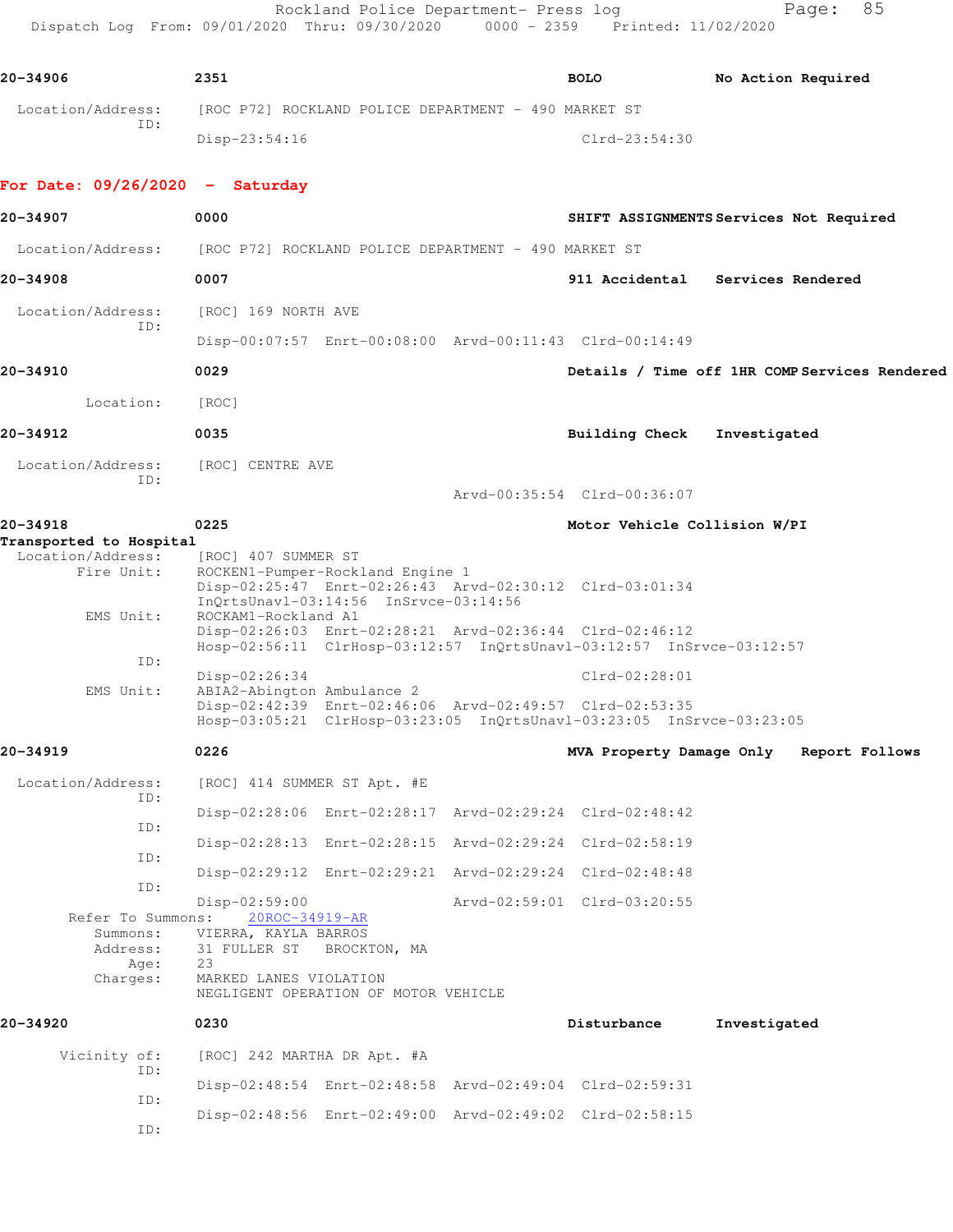| Dispatch Log From: 09/01/2020 Thru: 09/30/2020 0000 - 2359 Printed: 11/02/2020 |                      | Rockland Police Department- Press log                |                                                         |                 | 86<br>Page:              |
|--------------------------------------------------------------------------------|----------------------|------------------------------------------------------|---------------------------------------------------------|-----------------|--------------------------|
|                                                                                | $Disp-02:58:52$      |                                                      | Arvd-02:58:54 Clrd-02:59:29                             |                 |                          |
| ID:                                                                            |                      |                                                      | Disp-03:03:11 Enrt-03:03:14 Arvd-03:09:32 Clrd-03:15:28 |                 |                          |
| ID:                                                                            |                      |                                                      | Disp-03:03:29 Enrt-03:03:34 Arvd-03:09:30 Clrd-03:15:28 |                 |                          |
| 20-34922                                                                       | 0315                 |                                                      | Details / Time off                                      |                 | Services Not             |
| Required<br>Location:                                                          | [ROC]                |                                                      |                                                         |                 |                          |
| 20-34923                                                                       | 0321                 |                                                      | Disturbance                                             | Gone on arrival |                          |
| Location/Address:                                                              | [ROC] 508 WEBSTER ST |                                                      |                                                         |                 |                          |
| ID:                                                                            |                      |                                                      | Disp-03:22:39 Enrt-03:22:46 Arvd-03:23:45 Clrd-03:34:55 |                 |                          |
| ID:                                                                            |                      |                                                      | Disp-03:22:42 Enrt-03:22:44 Arvd-03:25:09 Clrd-03:34:55 |                 |                          |
| ID:                                                                            |                      |                                                      | Disp-03:25:29 Enrt-03:25:31 Arvd-03:25:34 Clrd-03:34:55 |                 |                          |
| 20-34924                                                                       | 0357                 |                                                      | Building Check                                          | Investigated    |                          |
| Location/Address:                                                              | [ROC] TAUNTON AVE    |                                                      |                                                         |                 |                          |
| ID:                                                                            |                      |                                                      | Arvd-03:57:45 Clrd-03:57:53                             |                 |                          |
| 20-34928                                                                       | 0601                 |                                                      | Building Check                                          |                 | Building Checked/Secured |
| Location/Address:<br>ID:                                                       | [ROC] UNION ST       |                                                      |                                                         |                 |                          |
|                                                                                | Disp-06:02:32        |                                                      | Arvd-06:02:44 Clrd-06:26:42                             |                 |                          |
| 20-34932                                                                       | 0723                 |                                                      | <b>Building Check</b>                                   | Investigated    |                          |
| Location/Address:<br>ID:                                                       | [ROC] TAUNTON AVE    |                                                      |                                                         |                 |                          |
|                                                                                |                      |                                                      | Arvd-07:24:28 Clrd-07:24:40                             |                 |                          |
| 20-34934                                                                       | 0806                 |                                                      | Information Call No Action Required                     |                 |                          |
| Location/Address:                                                              |                      | [ROC P72] ROCKLAND POLICE DEPARTMENT - 490 MARKET ST |                                                         |                 |                          |
| 20–34960                                                                       | 1135                 |                                                      | Information Call Services Rendered                      |                 |                          |
| Location/Address:                                                              |                      | [ROC P72] ROCKLAND POLICE DEPARTMENT - 490 MARKET ST |                                                         |                 |                          |
| 20-34961                                                                       | 1139                 |                                                      | 911 Accidental Services Rendered                        |                 |                          |
| Location/Address:<br>ID:                                                       |                      | [ROC] 119 GROVE ST Apt. #239                         |                                                         |                 |                          |
|                                                                                |                      |                                                      | Disp-11:40:37 Enrt-11:40:45 Arvd-11:43:33 Clrd-11:57:18 |                 |                          |
| 20-34963<br>Required                                                           | 1155                 |                                                      | Details / Time off                                      |                 | No Action                |
| Location:                                                                      | [ROC]                |                                                      |                                                         |                 |                          |
| 20-34964<br>Required                                                           | 1215                 |                                                      | Details / Time off                                      |                 | No Action                |
| Location:                                                                      | [ROC]                |                                                      |                                                         |                 |                          |
| 20-34972                                                                       | 1409                 |                                                      | Suspicious Activity                                     |                 | Gone on arrival          |
| Vicinity of:<br>ID:                                                            |                      | [ROC] 408 UNION ST @ 11 NORTH AVE                    |                                                         |                 |                          |
| ID:                                                                            |                      |                                                      | Disp-14:11:50 Enrt-14:12:04 Arvd-14:12:09 Clrd-14:15:59 |                 |                          |
|                                                                                |                      |                                                      | Disp-14:12:01 Enrt-14:12:04 Arvd-14:12:09 Clrd-14:15:55 |                 |                          |
| 20-34975                                                                       | 1418                 |                                                      | Traffic Enforcement                                     |                 | Verbal Warning           |
| Location/Address:                                                              | [ROC] SALEM ST       |                                                      |                                                         |                 |                          |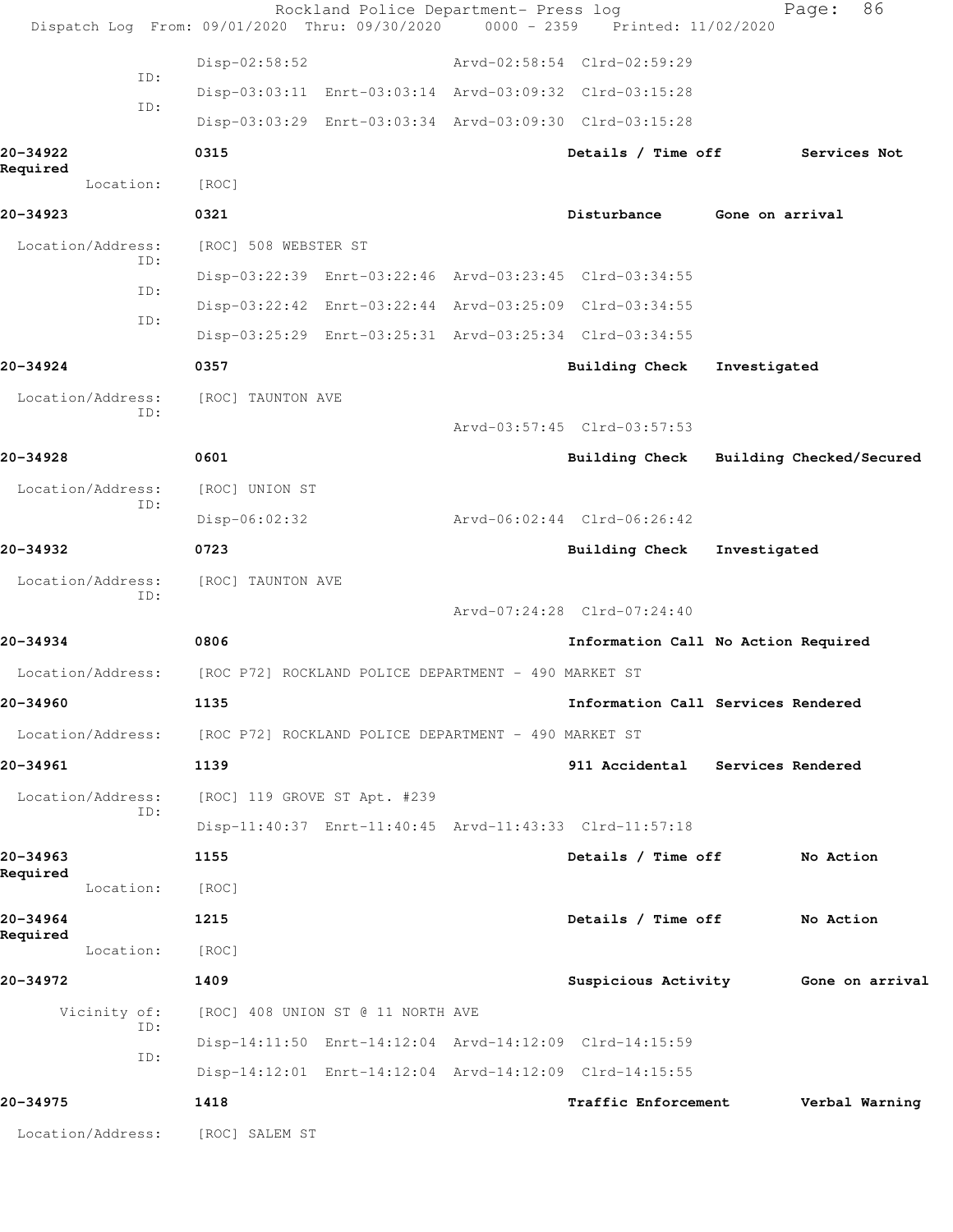|                          | Rockland Police Department- Press log<br>Dispatch Log From: 09/01/2020 Thru: 09/30/2020 0000 - 2359 Printed: 11/02/2020 |                                        |              | Page: 87                                 |
|--------------------------|-------------------------------------------------------------------------------------------------------------------------|----------------------------------------|--------------|------------------------------------------|
| ID:                      |                                                                                                                         | Arvd-14:18:00 Clrd-14:49:47            |              |                                          |
| 20-34980                 | 1502                                                                                                                    | Health & Welfare Check Arrest (s) Made |              |                                          |
| Location/Address:        | [ROC] 29 CHURCH ST Apt. #2                                                                                              |                                        |              |                                          |
| ID:                      | Disp-15:06:42                                                                                                           | Arvd-15:08:20 Clrd-16:09:12            |              |                                          |
| ID:                      | $Disp-15:06:42$                                                                                                         | Arvd-15:07:03 Clrd-16:09:16            |              |                                          |
| ID:                      | Disp-15:19:30 Enrt-15:19:36                                                                                             | Clrd-16:09:21                          |              |                                          |
|                          | Refer To Arrest: 20ROC-34980-AR<br>Arrest: ZAWADZKI, ROBERT STANLEY JR<br>Address: 27 CHURCH ST ROCKLAND, MA            |                                        |              |                                          |
| Age: 44<br>Charges:      | STRANGULATION OR SUFFOCATION<br>A&B ON FAMILY / HOUSEHOLD MEMBER                                                        |                                        |              |                                          |
| 20-34981                 | 1511                                                                                                                    |                                        |              | Assist Fire Department Services Rendered |
| Location/Address:        | [ROC] 570 WEBSTER ST                                                                                                    |                                        |              |                                          |
| ID:                      | Disp-15:12:42 Enrt-15:12:48 Arvd-15:16:57 Clrd-15:18:08                                                                 |                                        |              |                                          |
| 20-34990                 | 1615                                                                                                                    | General Info Services Not Required     |              |                                          |
| Location/Address:        | [ROC P72] ROCKLAND POLICE DEPARTMENT - 490 MARKET ST                                                                    |                                        |              |                                          |
| ID:                      |                                                                                                                         | Arvd-16:15:00 Clrd-16:21:52            |              |                                          |
| 20-34991                 | 1622                                                                                                                    | General Incident Services Rendered     |              |                                          |
| Location/Address:        | [ROC P72] ROCKLAND POLICE DEPARTMENT - 490 MARKET ST                                                                    |                                        |              |                                          |
| ID:                      |                                                                                                                         | Arvd-16:22:00 Clrd-16:24:22            |              |                                          |
| 20-34994                 | 1705                                                                                                                    |                                        |              | Traffic Enforcement Services Rendered    |
| Location/Address:        | [ROC] SALEM ST                                                                                                          |                                        |              |                                          |
| TD:                      |                                                                                                                         | Arvd-17:05:39 Clrd-17:27:23            |              |                                          |
| 20-34996                 | 1720                                                                                                                    |                                        |              | Health & Welfare Check Gone on arrival   |
| Location/Address:        | [ROC P23] SULLIVAN FUNERAL HOME - 45 EAST WATER ST                                                                      |                                        |              |                                          |
| ID:                      | Disp-17:26:07 Enrt-17:27:48 Arvd-17:30:51 Clrd-17:52:42                                                                 |                                        |              |                                          |
| ID:                      | Disp-17:27:57 Enrt-17:28:01                                                                                             | $Clrd-17:31:32$                        |              |                                          |
| ID:                      | Disp-17:31:18 Enrt-17:31:22 Arvd-17:31:26 Clrd-17:52:50                                                                 |                                        |              |                                          |
| ID:                      | Disp-17:32:26 Enrt-17:32:30 Arvd-17:32:33 Clrd-17:52:46                                                                 |                                        |              |                                          |
| 20-35000                 | 1734                                                                                                                    | General Info                           |              | Services Rendered                        |
| Location/Address:        | [ROC P72] ROCKLAND POLICE DEPARTMENT - 490 MARKET ST                                                                    |                                        |              |                                          |
| ID:                      |                                                                                                                         | Arvd-17:34:00 Clrd-17:35:51            |              |                                          |
| 20-35003                 | 1756                                                                                                                    | 911 Accidental                         | Investigated |                                          |
| Location/Address:        | [ROC] 619 UNION ST                                                                                                      |                                        |              |                                          |
| ID:                      | Disp-17:57:08 Enrt-17:57:13 Arvd-18:00:45 Clrd-18:01:19                                                                 |                                        |              |                                          |
| 20-35007                 | 1831                                                                                                                    | General Info                           |              | Services Rendered                        |
| Location/Address:<br>ID: | [ROC P72] ROCKLAND POLICE DEPARTMENT - 490 MARKET ST                                                                    |                                        |              |                                          |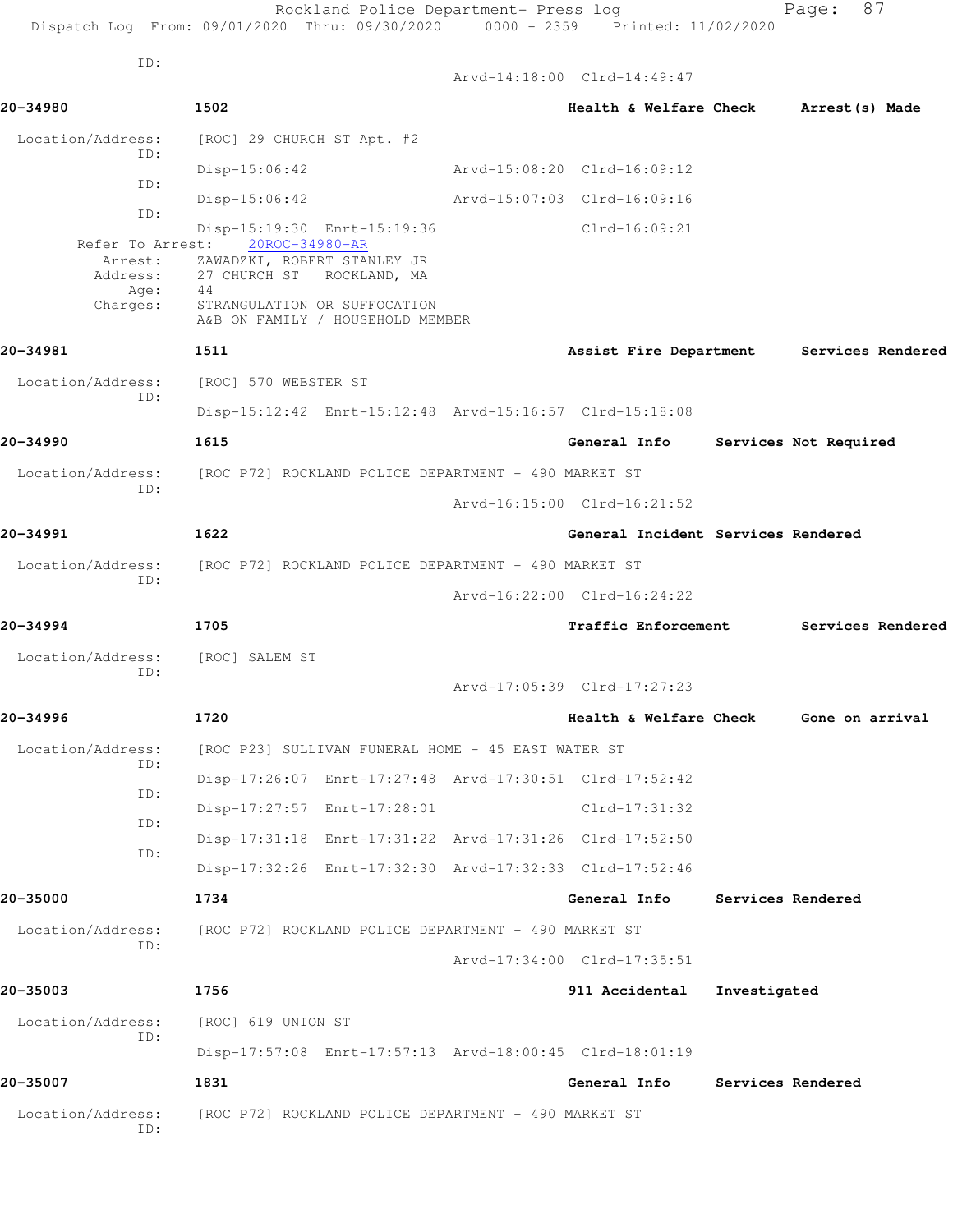**20-35013 1910 911 Accidental Investigated**

Arvd-18:31:00 Clrd-18:46:56

 Location/Address: [ROC] 380 WEBSTER ST ID: Disp-19:11:31 Enrt-19:11:56 Arvd-19:14:54 Clrd-19:16:24 **20-35014 1942 General Info Services Rendered** Location/Address: [ROC P72] ROCKLAND POLICE DEPARTMENT - 490 MARKET ST ID: Arvd-19:42:00 Clrd-20:17:54 **20-35021 2050 Fireworks Unfounded**  Location/Address: [ROC] 379 HINGHAM ST @ 1 HOBART LN ID:

## Disp-20:51:36 Enrt-20:51:40 Arvd-20:51:44 Clrd-20:52:49 **20-35027 2111 911 Accidental Investigated**

 Location/Address: [ROC 206] 51 MAPLE ST ID: Disp-21:12:58 Enrt-21:13:21 Arvd-21:19:44 Clrd-21:24:06

**20-35029 2123 Police Information No Service** Location/Address: [ROC] 490 NORTH AVE ID: Disp-21:28:25 Enrt-21:28:34 Arvd-21:28:37 Clrd-21:28:39

**20-35031 2202 Noise Complaint Peace Restored** Location/Address: [ROC] 304 MARKET ST ID: Disp-22:03:15 Enrt-22:03:49 Arvd-22:06:53 Clrd-22:11:49 ID: Disp-22:04:09 Enrt-22:04:13 Arvd-22:05:43 Clrd-22:11:53 **20-35035 2302 Noise Complaint Peace Restored**

 Location/Address: [ROC] 304 MARKET ST Disp-23:03:13 Enrt-23:03:39 Arvd-23:04:24 Clrd-23:11:14 Disp-23:03:30 Enrt-23:03:36 Arvd-23:03:58 Clrd-23:11:10 Original Call #: 20-35031

**20-35039 2328 Suspicious Activity Unfounded** Location/Address: [ROC P65] 7-ELEVEN CONVENIENCE STORE - 92 MARKET ST ID: Disp-23:29:01 Enrt-23:29:27 Arvd-23:30:26 Clrd-23:38:04 Disp-23:29:19 Enrt-23:29:24 Arvd-23:30:30 Clrd-23:38:08

 ID: **20-35040 2333 Animal Complaint Services Rendered** Location/Address: [ROC] HINGHAM ST ID: Arvd-23:33:00 Clrd-23:36:36 ID: Disp-23:41:44 Clrd-23:41:51 **20-35041 2336 Prisoner Information Services Rendered** Location/Address: [ROC P72] ROCKLAND POLICE DEPARTMENT - 490 MARKET ST

Arvd-23:36:00 Clrd-23:38:53

```
 ID:
```
ID:

ID: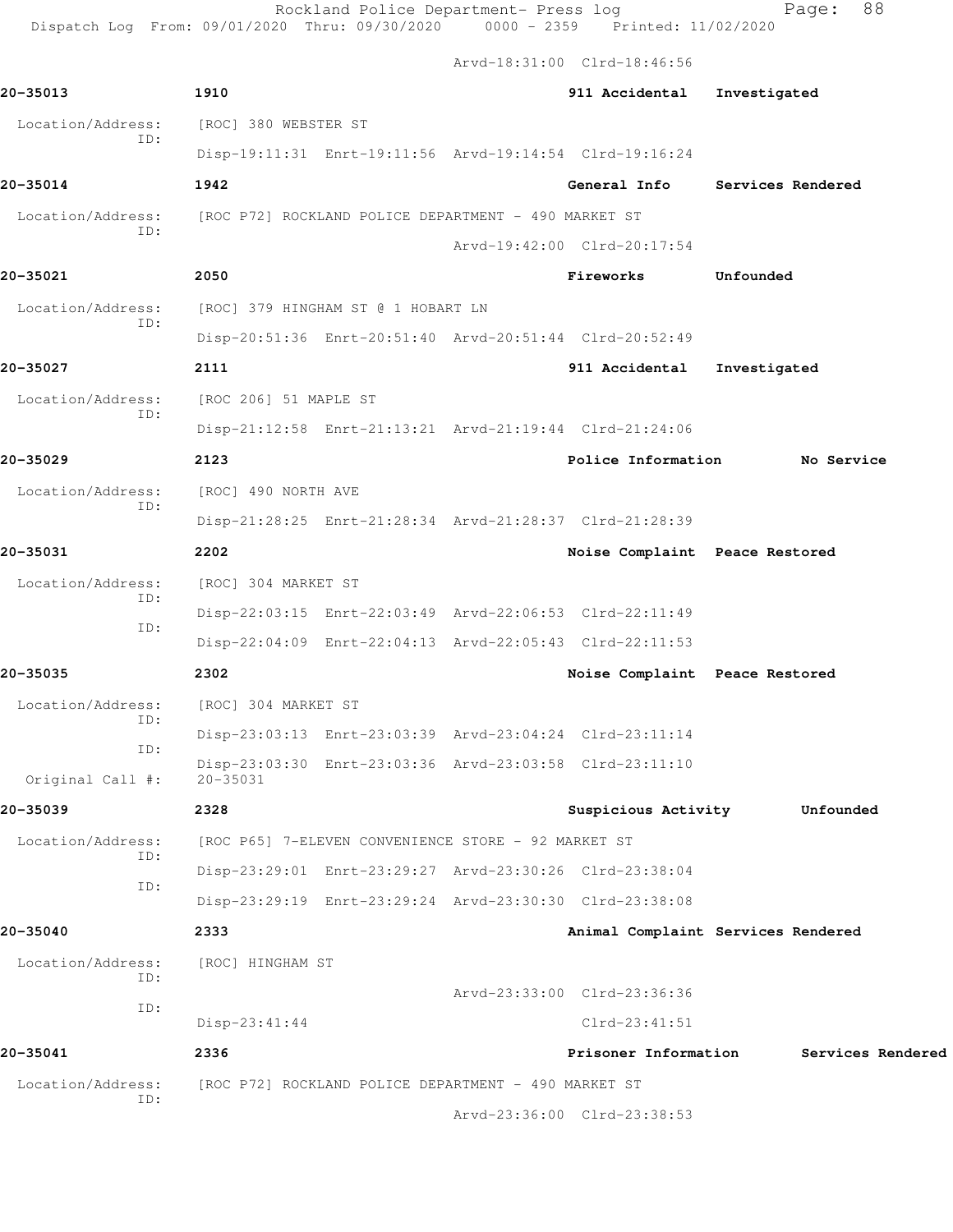| For Date: $09/27/2020 -$ Sunday |                                                      |                                                      |                                                         |            |                          |
|---------------------------------|------------------------------------------------------|------------------------------------------------------|---------------------------------------------------------|------------|--------------------------|
| 20-35043                        | 0000                                                 |                                                      | General Info No Service                                 |            |                          |
| Location/Address:<br>ID:        | [ROC P72] ROCKLAND POLICE DEPARTMENT - 490 MARKET ST |                                                      |                                                         |            |                          |
|                                 | Disp-00:02:18                                        |                                                      | $Clrd-00:02:29$                                         |            |                          |
| 20-35044                        | 0003                                                 |                                                      | Details / Time off No Service                           |            |                          |
| Location:                       | [ROC]                                                |                                                      |                                                         |            |                          |
| 20-35045                        | 0003                                                 |                                                      | Neighbor Disturbance                                    |            | Peace Restored           |
| Location/Address:<br>ID:        | [ROC] 35 SAW MILL LN                                 |                                                      |                                                         |            |                          |
| ID:                             |                                                      |                                                      | Disp-00:05:02 Enrt-00:05:41 Arvd-00:07:26 Clrd-00:35:41 |            |                          |
|                                 |                                                      |                                                      | Disp-00:05:05 Enrt-00:05:41 Arvd-00:07:30 Clrd-00:35:46 |            |                          |
| 20-35048                        | 0021                                                 |                                                      | Details / Time off                                      |            | No Service               |
| Location:                       | [ROC]                                                |                                                      |                                                         |            |                          |
| 20-35050                        | 0038                                                 |                                                      | Burglar Alarm Appears Secure                            |            |                          |
| Location/Address:<br>ID:        |                                                      | [ROC] W.J. GROSVENOR & CO, INC - 273 WEYMOUTH ST     |                                                         |            |                          |
| ID:                             |                                                      |                                                      | Disp-00:42:29 Enrt-00:43:27 Arvd-00:52:43 Clrd-00:56:09 |            |                          |
|                                 |                                                      |                                                      | Disp-00:42:35 Enrt-00:43:30 Arvd-00:52:46 Clrd-00:55:37 |            |                          |
| 20-35054                        | 0100                                                 |                                                      | <b>BOLO</b>                                             | No Service |                          |
| Location/Address:<br>ID:        |                                                      | [ROC P72] ROCKLAND POLICE DEPARTMENT - 490 MARKET ST |                                                         |            |                          |
|                                 | $Disp-01:01:36$                                      |                                                      | $Clrd-01:01:43$                                         |            |                          |
| 20-35061                        | 0205                                                 |                                                      | Building Check Services Rendered                        |            |                          |
| Location/Address:<br>ID:        | [ROC] FIT BODY BOOT CAMP - 329 CENTRE AVE            |                                                      |                                                         |            |                          |
|                                 |                                                      |                                                      | Arvd-02:36:18 Clrd-02:36:36                             |            |                          |
| 20-35058                        | 0225                                                 |                                                      | Burglar Alarm                                           |            | Building Checked/Secured |
| Location/Address:<br>ID:        | [ROC 63] MIKES PIZZA - 315 UNION ST                  |                                                      |                                                         |            |                          |
| ID:                             |                                                      |                                                      | Disp-02:25:41 Enrt-02:26:15 Arvd-02:28:51 Clrd-02:32:45 |            |                          |
|                                 |                                                      |                                                      | Disp-02:25:41 Enrt-02:26:19 Arvd-02:28:54 Clrd-02:32:49 |            |                          |
| 20-35076                        | 0600                                                 |                                                      | Details / Time off                                      |            | No Service               |
| Location:                       | [ROC]                                                |                                                      |                                                         |            |                          |
| 20-35069                        | 0615                                                 |                                                      | Building Check Building Checked/Secured                 |            |                          |
| Location/Address:<br>ID:        | [ROC] UNION ST                                       |                                                      |                                                         |            |                          |
|                                 |                                                      |                                                      | Arvd-06:25:26 Clrd-06:32:18                             |            |                          |
| 20-35089                        | 1040                                                 |                                                      | Police Information                                      |            | No Service               |
| Location/Address:               | [ROC] MARKET ST                                      |                                                      |                                                         |            |                          |
| 20-35103                        | 1205                                                 |                                                      | 911 Accidental Services Not Required                    |            |                          |
| Location/Address:<br>ID:        | [ROC] 134 BELMONT ST                                 |                                                      |                                                         |            |                          |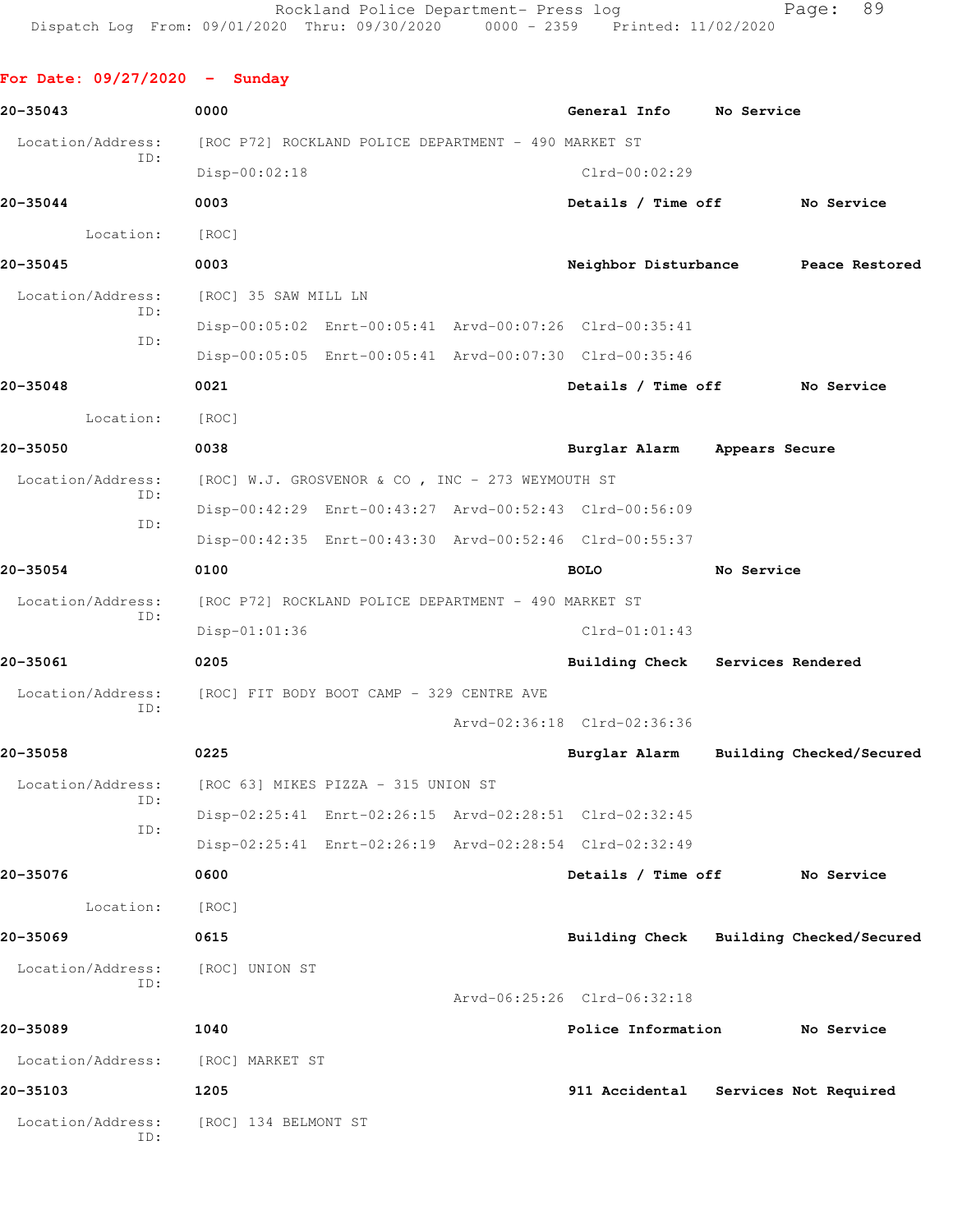|                               | Rockland Police Department- Press log<br>Dispatch Log From: 09/01/2020 Thru: 09/30/2020 0000 - 2359 Printed: 11/02/2020 |                                     |                 | 90<br>Page:                           |  |
|-------------------------------|-------------------------------------------------------------------------------------------------------------------------|-------------------------------------|-----------------|---------------------------------------|--|
|                               | Disp-12:10:49 Enrt-12:10:55 Arvd-12:13:10 Clrd-12:16:29                                                                 |                                     |                 |                                       |  |
| 20-35107                      | 1219                                                                                                                    | Police Information                  |                 | No Service                            |  |
| Location/Address:             | [ROC P72] ROCKLAND POLICE DEPARTMENT - 490 MARKET ST                                                                    |                                     |                 |                                       |  |
| 20-35114                      | 1314                                                                                                                    | Lost/Found Property No Action       |                 |                                       |  |
| Required<br>Location/Address: | [ROC] 31 LIBERTY ST                                                                                                     |                                     |                 |                                       |  |
| 20-35121                      | 1412                                                                                                                    | Police Information                  |                 | No Service                            |  |
|                               | Location/Address: [ROC P72] ROCKLAND POLICE DEPARTMENT - 490 MARKET ST                                                  |                                     |                 |                                       |  |
| 20-35123                      | 1431                                                                                                                    | Traffic Enforcement                 |                 | Verbal Warning                        |  |
| Vicinity of:<br>TD:           | [ROC] SALEM ST                                                                                                          |                                     |                 |                                       |  |
|                               |                                                                                                                         | Arvd-14:31:00 Clrd-14:49:04         |                 |                                       |  |
| 20-35125<br>Issued            | 1452                                                                                                                    |                                     |                 | Motor Vehicle Stop Citation/Warning   |  |
| ID:                           | Vicinity of: [ROC] 408 UNION ST @ 11 NORTH AVE                                                                          |                                     |                 |                                       |  |
|                               |                                                                                                                         | Arvd-14:52:00 Clrd-14:56:39         |                 |                                       |  |
| 20-35129                      | 1548                                                                                                                    | Police Information No Service       |                 |                                       |  |
|                               | Location/Address: [ROC P72] ROCKLAND POLICE DEPARTMENT - 490 MARKET ST                                                  |                                     |                 |                                       |  |
| 20-35132                      | 1603                                                                                                                    | SHIFT ASSIGNMENTS Services Rendered |                 |                                       |  |
| Location/Address:             | [ROC P72] ROCKLAND POLICE DEPARTMENT - 490 MARKET ST                                                                    |                                     |                 |                                       |  |
| 20-35134                      | 1634                                                                                                                    |                                     |                 | Suspicious Activity Services Rendered |  |
| Location/Address:<br>ID:      | [ROC] 381 PLAIN ST                                                                                                      |                                     |                 |                                       |  |
| ID:                           | Disp-16:35:40 Enrt-16:35:48 Arvd-16:40:17 Clrd-17:14:08                                                                 |                                     |                 |                                       |  |
|                               | Disp-16:35:44 Enrt-16:35:48 Arvd-17:12:37 Clrd-17:14:10                                                                 |                                     |                 |                                       |  |
| 20-35136                      | 1638                                                                                                                    | Disturbance                         |                 | Services Rendered                     |  |
| Location/Address:<br>ID:      | [ROC 162] 49 BLANCHARD ST                                                                                               |                                     |                 |                                       |  |
| ID:                           | Disp-16:39:42 Enrt-16:40:20 Arvd-16:44:09 Clrd-17:04:20                                                                 |                                     |                 |                                       |  |
|                               | Disp-16:40:36 Enrt-16:40:58 Arvd-16:44:09 Clrd-17:04:09                                                                 |                                     |                 |                                       |  |
| 20-35144                      | 1802                                                                                                                    |                                     |                 | Suspicious Activity Gone on arrival   |  |
| Location/Address:<br>ID:      | [ROC] 64 HOWARD ST Apt. #1                                                                                              |                                     |                 |                                       |  |
| ID:                           | Disp-18:03:04 Enrt-18:03:19 Arvd-18:04:18 Clrd-18:12:03                                                                 |                                     |                 |                                       |  |
|                               | Disp-18:03:14 Enrt-18:03:17 Arvd-18:04:20 Clrd-18:12:03                                                                 |                                     |                 |                                       |  |
| 20-35145                      | 1826                                                                                                                    | Disturbance                         | Gone on arrival |                                       |  |
| Location/Address:<br>ID:      | [ROC P52] LUCCA'S RESTAURANT - 933 HINGHAM ST                                                                           |                                     |                 |                                       |  |
| ID:                           | Disp-18:28:16 Enrt-18:28:29 Arvd-18:34:24 Clrd-18:48:55                                                                 |                                     |                 |                                       |  |
|                               | Disp-18:30:13 Enrt-18:30:16 Arvd-18:36:19 Clrd-18:41:55                                                                 |                                     |                 |                                       |  |
| 20-35152                      | 1951                                                                                                                    | Time off                            |                 | Services Rendered                     |  |
| Location:                     | [ROC]                                                                                                                   |                                     |                 |                                       |  |
| 20-35153                      | 2000                                                                                                                    | 911 Accidental                      | Investigated    |                                       |  |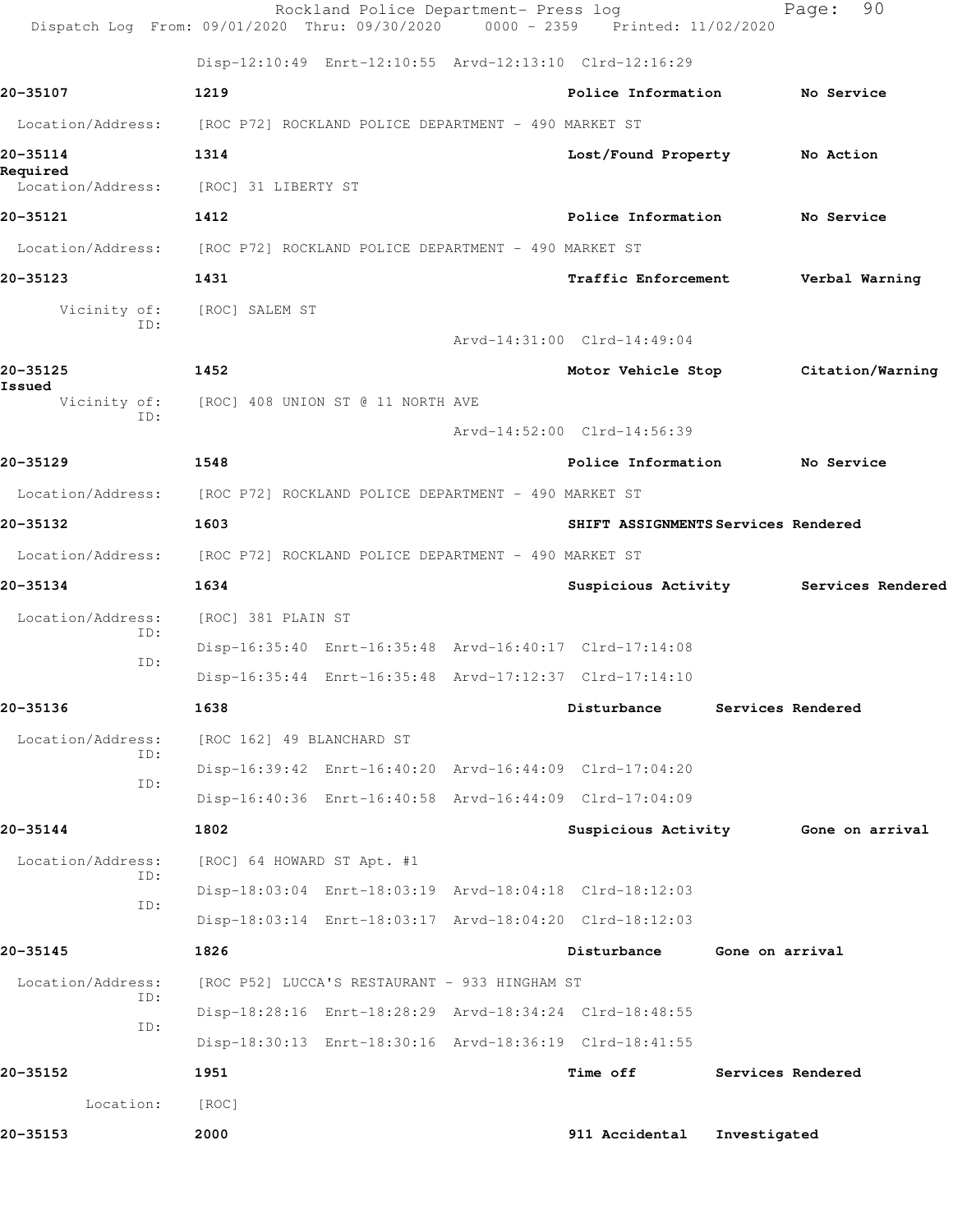| Location/Address: | ID: | [ROC] 32 VINTON TER |                                                                        | Arvd-21:48:00 Clrd-21:57:47 |                                  |  |                   |                   |
|-------------------|-----|---------------------|------------------------------------------------------------------------|-----------------------------|----------------------------------|--|-------------------|-------------------|
| 20-35175          |     | 2148                |                                                                        |                             | Follow-Up Investigation          |  |                   | Services Rendered |
|                   |     |                     | Location/Address: [ROC P72] ROCKLAND POLICE DEPARTMENT - 490 MARKET ST |                             |                                  |  |                   |                   |
| 20-35174          |     | 2143                |                                                                        |                             | RO SERVICE                       |  | Services Rendered |                   |
|                   |     |                     | Disp-21:01:19 Enrt-21:01:26 Arvd-21:04:17 Clrd-21:19:04                |                             |                                  |  |                   |                   |
|                   | ID: |                     | Disp-21:01:07 Enrt-21:01:24 Arvd-21:04:15 Clrd-21:19:07                |                             |                                  |  |                   |                   |
| Location/Address: | TD: |                     | [ROC 140] 292 MARKET ST Apt. #32                                       |                             |                                  |  |                   |                   |
| 20-35167          |     | 2100                |                                                                        |                             | Unwanted Party Services Rendered |  |                   |                   |
| Location:         |     | [ROC]               |                                                                        |                             |                                  |  |                   |                   |
| 20-35164          |     | 2053                |                                                                        |                             | Details / Time off               |  |                   | Services Rendered |
|                   |     |                     | Disp-20:35:07 Enrt-20:35:37 Arvd-20:35:40 Clrd-20:35:46                |                             |                                  |  |                   |                   |
| Location/Address: | TD: |                     | [ROC P72] ROCKLAND POLICE DEPARTMENT - 490 MARKET ST                   |                             |                                  |  |                   |                   |
| 20-35160          |     | 2034                |                                                                        |                             | Prisoner Information             |  |                   | Services Rendered |
|                   |     |                     | Disp-20:07:32 Enrt-20:07:35 Arvd-20:07:38 Clrd-20:47:37                |                             |                                  |  |                   |                   |
| Location/Address: | TD: |                     | [ROC P72] ROCKLAND POLICE DEPARTMENT - 490 MARKET ST                   |                             |                                  |  |                   |                   |
| 20-35155          |     | 2001                |                                                                        |                             | <b>EMERGENCY RO</b>              |  | Services Rendered |                   |
|                   |     |                     | Disp-20:01:29 Enrt-20:01:35 Arvd-20:06:48 Clrd-20:09:15                |                             |                                  |  |                   |                   |
| Location/Address: | ID: |                     | [ROC P45] COMFORT INN - 850 HINGHAM ST                                 |                             |                                  |  |                   |                   |
|                   |     |                     |                                                                        |                             |                                  |  |                   |                   |

| 20-35184                 | 0006                                                    | SHIFT ASSIGNMENTS Appears Secure |                          |
|--------------------------|---------------------------------------------------------|----------------------------------|--------------------------|
| Location/Address:        | [ROC P72] ROCKLAND POLICE DEPARTMENT - 490 MARKET ST    |                                  |                          |
| ID:                      |                                                         | Arvd-00:06:00 Clrd-00:08:41      |                          |
| 20-35190<br>Hospital     | 0249                                                    | Health & Welfare Check           | Transported to           |
| Location/Address:<br>ID: | [ROC P53] 1030 HINGHAM ST                               |                                  |                          |
| TD:                      | Disp-02:50:57 Enrt-02:51:08 Arvd-02:53:24 Clrd-03:17:09 |                                  |                          |
| TD:                      | Disp-02:51:02 Enrt-02:51:04 Arvd-02:53:18 Clrd-03:17:13 |                                  |                          |
|                          | Disp-02:51:16 Enrt-02:51:19 Arvd-02:53:12 Clrd-03:17:11 |                                  |                          |
| $20 - 35199$             | 0615                                                    | <b>Building Check</b>            | Building Checked/Secured |
| Location/Address:        | [ROC] UNION ST                                          |                                  |                          |
| ID:                      |                                                         | Aryd-06:15:18 Clrd-06:31:19      |                          |
| 20-35201                 | 0631                                                    | Building Check                   | Appears Secure           |
| Location/Address:<br>ID: | [ROC] BILL DELAHUNT PKWY                                |                                  |                          |
|                          |                                                         | Arvd-06:32:39 Clrd-06:33:02      |                          |
| 20-35202                 | 0633                                                    | Details / Time off               | No Service               |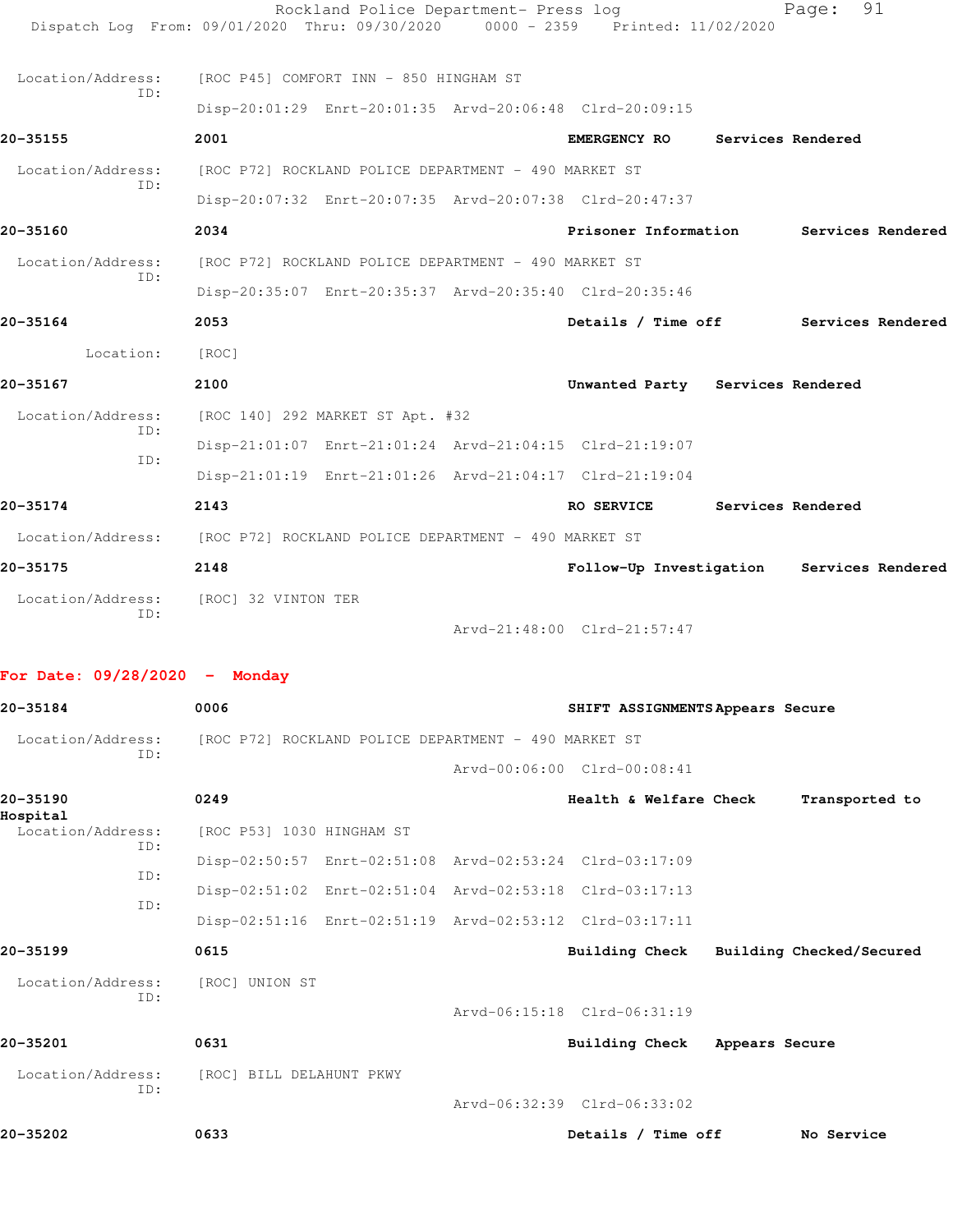Rockland Police Department- Press log Fage: 92 Dispatch Log From: 09/01/2020 Thru: 09/30/2020 0000 - 2359 Printed: 11/02/2020 Location: [ROC] **20-35212 0802 Noise Complaint Services Rendered** Location/Address: [ROC 159] 113 MARKET ST Apt. #6 ID: Disp-08:08:04 Enrt-08:10:05 Arvd-08:11:33 Clrd-08:15:26 **20-35215 0819 Burglar Alarm Services Rendered** Location/Address: [ROC 60] SPRING GATE APARTMENTS - 52 HANNAH WAY ID: Disp-08:20:23 Enrt-08:26:59 Arvd-08:27:03 Clrd-08:30:32 **20-35220 0844 Time off Services Rendered** Location: [ROC] **20-35221 0846 Assist Public Services Rendered** Location/Address: [ROC 92] R STEWART ESTEN SCHOOL - 733 SUMMER ST ID: Arvd-08:46:00 Clrd-09:12:10 **20-35224 0913 Prisioner Transport Services Rendered** Location: [ROC] HINGHAM DISTRICT COURT ID: Arvd-09:13:00 Clrd-10:26:47 **20-35226 0935 Larceny / Forgery/ Fraud Could Not Locate** Location/Address: [ROC] 289 NORTH AVE Apt. #8 ID: Disp-09:41:02 Enrt-09:42:59 Arvd-09:50:41 Clrd-09:55:45 **20-35231 1036 Motor Vehicle Stop Citation/Warning Issued**  Vicinity of: [ROC] WEST WATER ST @ PROSPECT ST ID: Arvd-10:36:00 Clrd-10:42:11 **20-35410 1110 Animal Complaint Services Rendered** Location/Address: [ROC] 410 PLAIN ST **20-35243 1123 911 Accidental Investigated** Location/Address: [ROC P9] NICE AND CLEAN CAR WASH - 320 CENTRE AVE ID: Disp-11:25:05 Enrt-11:25:12 Arvd-11:27:39 Clrd-11:30:09 **20-35245 1137 Traffic Enforcement No Action Required**  Vicinity of: [ROC] SALEM ST ID: Arvd-11:37:00 Clrd-11:52:48 **20-35253 1251 911 Accidental No Action Required** Location/Address: [ROC 222] SERONO LABS - 1 TECHNOLOGY PL ID: Disp-12:54:20 Clrd-12:54:24 **20-35254 1300 Suspicious Activity Services Rendered** Location/Address: [ROC 140] 292 MARKET ST Apt. #29 ID: Disp-13:00:43 Enrt-13:00:59 Arvd-13:02:05 Clrd-13:15:16 ID: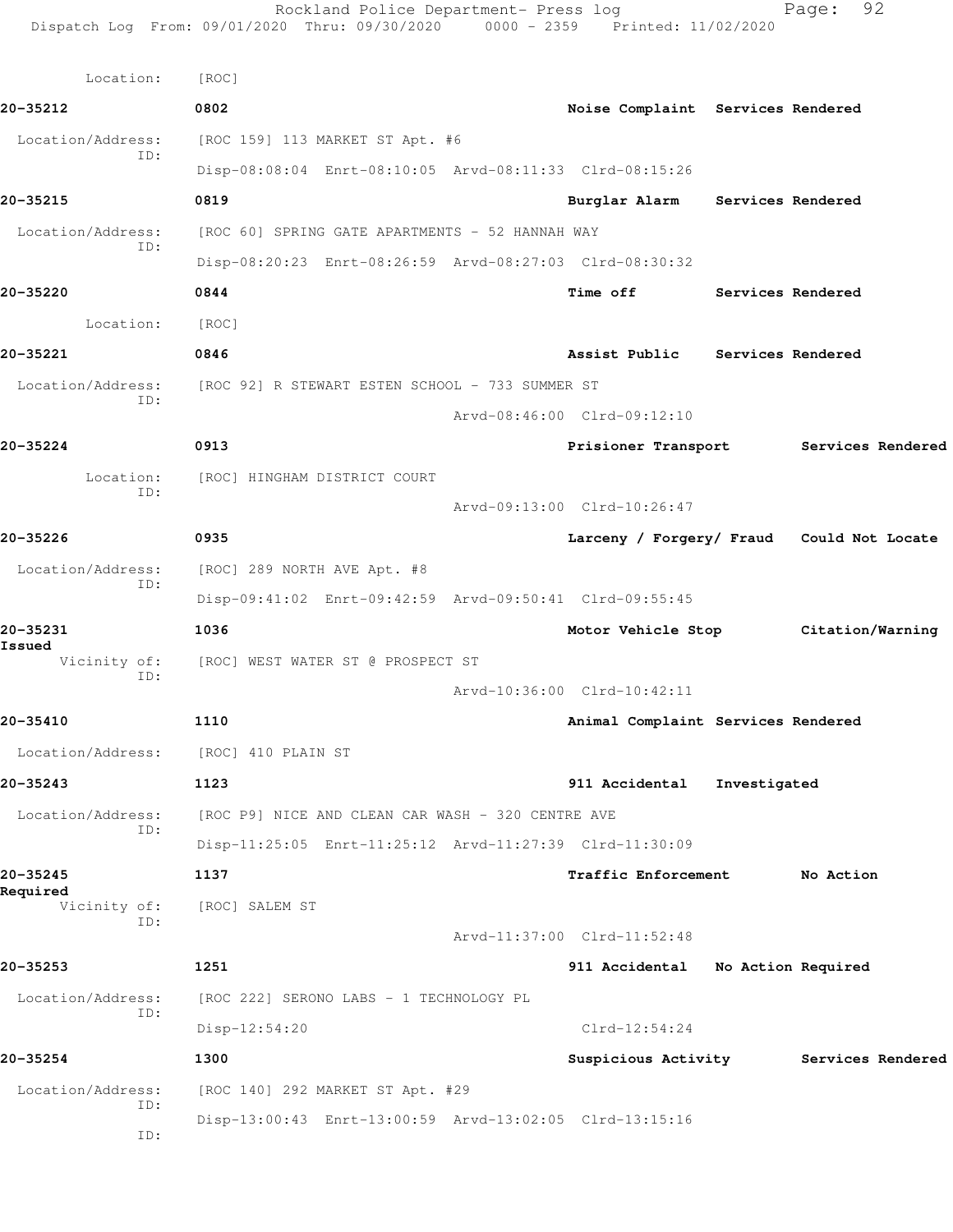|                                            |     |                         | Rockland Police Department- Press log                     | Dispatch Log From: 09/01/2020 Thru: 09/30/2020 0000 - 2359 Printed: 11/02/2020 |                   | Page:             | 93                |
|--------------------------------------------|-----|-------------------------|-----------------------------------------------------------|--------------------------------------------------------------------------------|-------------------|-------------------|-------------------|
|                                            |     |                         | Disp-13:00:51 Enrt-13:00:55                               | $Clrd-13:02:00$                                                                |                   |                   |                   |
|                                            | ID: |                         | Disp-13:01:53 Enrt-13:01:58 Arvd-13:02:02 Clrd-13:15:11   |                                                                                |                   |                   |                   |
|                                            | ID: | Disp-13:08:07           |                                                           | Arvd-13:08:11 Clrd-13:37:59                                                    |                   |                   |                   |
|                                            | ID: |                         | Disp-13:19:43 Enrt-13:20:02 Arvd-13:20:05 Clrd-13:46:00   |                                                                                |                   |                   |                   |
|                                            | ID: | $Disp-13:19:49$         |                                                           | Arvd-13:19:53 Clrd-13:46:05                                                    |                   |                   |                   |
| 20-35256                                   |     | 1302                    |                                                           | Motor Vehicle Stop Citation/Warning                                            |                   |                   |                   |
| Issued<br>Location/Address:                |     | [ROC] 293 BEECH ST      |                                                           |                                                                                |                   |                   |                   |
|                                            | ID: |                         |                                                           | Arvd-13:02:00 Clrd-13:03:48                                                    |                   |                   |                   |
| 20-35395                                   |     | 1310                    |                                                           | Animal Complaint Services Rendered                                             |                   |                   |                   |
| Location/Address: [ROC] 51 SUNNYBANK AVE   |     |                         |                                                           |                                                                                |                   |                   |                   |
| 20-35267                                   |     | 1350                    |                                                           | Larceny / Forgery/ Fraud Services Rendered                                     |                   |                   |                   |
| Location/Address: [ROC] 9 FRANKLIN HUNT RD |     |                         |                                                           |                                                                                |                   |                   |                   |
| 20-35269                                   |     | 1401                    |                                                           | <b>Traffic Enforcement</b>                                                     |                   |                   | Services Rendered |
|                                            |     |                         |                                                           |                                                                                |                   |                   |                   |
| Location/Address:                          | ID: |                         | [ROC 92] R STEWART ESTEN SCHOOL - 733 SUMMER ST           | Arvd-14:01:00 Clrd-14:25:29                                                    |                   |                   |                   |
| 20-35274                                   |     | 1433                    |                                                           |                                                                                |                   |                   |                   |
|                                            |     |                         |                                                           | 911 Accidental                                                                 | Investigated      |                   |                   |
| Location/Address:                          | ID: | [ROC] 147 MARKET ST     |                                                           |                                                                                |                   |                   |                   |
|                                            |     |                         | Disp-14:36:29 Enrt-14:36:36 Arvd-14:38:58 Clrd-14:39:27   |                                                                                |                   |                   |                   |
| 20-35276                                   |     | 1436                    |                                                           | Assist Fire Department                                                         |                   |                   | Services Rendered |
| Location/Address:                          | ID: |                         | [ROC 272] SHERIDAN SQUARE CONDOS - 103 GROVE ST Apt. #319 |                                                                                |                   |                   |                   |
|                                            |     | $Disp-14:38:32$         |                                                           | Arvd-14:45:29 Clrd-14:50:02                                                    |                   |                   |                   |
| 20-35280                                   |     | 1440                    |                                                           | Found Property                                                                 | Services Rendered |                   |                   |
| Location/Address:                          | ID: | [ROC] 538 WEST WATER ST |                                                           |                                                                                |                   |                   |                   |
|                                            |     |                         | Disp-14:44:00 Enrt-14:52:10 Arvd-14:53:15 Clrd-14:56:15   |                                                                                |                   |                   |                   |
| 20-35281                                   |     | 1452                    |                                                           | Time off                                                                       |                   | Services Rendered |                   |
| Location:                                  |     | [ROC]                   |                                                           |                                                                                |                   |                   |                   |
| 20-35291                                   |     | 1523                    |                                                           | Follow-Up Investigation Services Rendered                                      |                   |                   |                   |
| Location/Address:                          | ID: | [ROC] 348 EAST WATER ST |                                                           |                                                                                |                   |                   |                   |
|                                            |     |                         |                                                           | Arvd-15:23:00 Clrd-15:47:45                                                    |                   |                   |                   |
| 20-35294<br>Required                       |     | 1529                    |                                                           | MVA Property Damage Only No Action                                             |                   |                   |                   |
| Location/Address:                          | ID: |                         | [ROC] 333 UNION ST @ 15 WEBSTER ST                        |                                                                                |                   |                   |                   |
|                                            |     |                         | Disp-15:33:19 Enrt-15:35:20                               | Clrd-15:37:00                                                                  |                   |                   |                   |
| 20-35297                                   |     | 1606                    |                                                           | SHIFT ASSIGNMENTS Services Rendered                                            |                   |                   |                   |
| Location/Address:                          |     |                         | [ROC P72] ROCKLAND POLICE DEPARTMENT - 490 MARKET ST      |                                                                                |                   |                   |                   |
| 20-35302                                   |     | 1723                    |                                                           | Traffic Enforcement                                                            |                   |                   | Services Rendered |
| Location/Address:                          |     | [ROC] SALEM ST          |                                                           |                                                                                |                   |                   |                   |
|                                            |     |                         |                                                           |                                                                                |                   |                   |                   |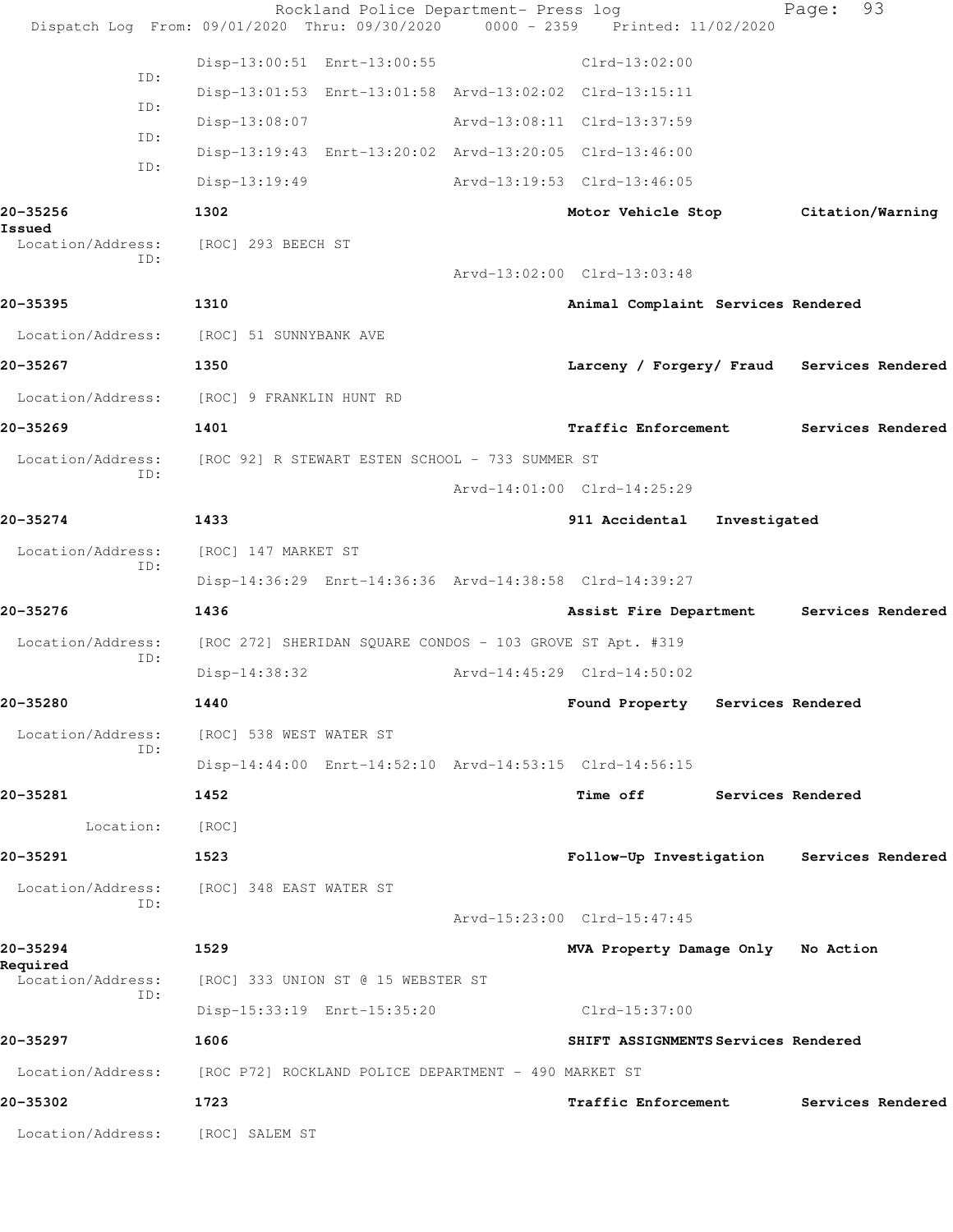Rockland Police Department- Press log entitled and Page: 94 Dispatch Log From: 09/01/2020 Thru: 09/30/2020 0000 - 2359 Printed: 11/02/2020

| 20-35303            | 1728                              |  | Traffic Enforcement                                     |                   | Services Rendered |
|---------------------|-----------------------------------|--|---------------------------------------------------------|-------------------|-------------------|
| Vicinity of:<br>ID: | [ROC] 333 SALEM ST @ 11 SPRUCE ST |  |                                                         |                   |                   |
|                     |                                   |  | Arvd-17:28:00 Clrd-17:46:51                             |                   |                   |
| ID:                 |                                   |  | Arvd-17:23:40 Clrd-17:28:33                             |                   |                   |
| 20-35310            | 1819                              |  | Disturbance                                             | Peace Restored    |                   |
| Location/Address:   | [ROC] 269 FOREST ST               |  |                                                         |                   |                   |
| ID:                 | $Disp-18:20:33$                   |  | Arvd-18:27:34 Clrd-18:42:51                             |                   |                   |
| ID:                 | Disp-18:20:33                     |  | Arvd-18:29:19 Clrd-18:42:54                             |                   |                   |
| TD:                 | Disp-18:29:27                     |  | Arvd-18:29:31 Clrd-18:42:56                             |                   |                   |
| 20-35311            | 1857                              |  | Disturbance                                             | Services Rendered |                   |
| Location/Address:   | [ROC] PROSPECT ST                 |  |                                                         |                   |                   |
| ID:                 |                                   |  | Disp-18:59:25 Enrt-18:59:34 Arvd-19:02:35 Clrd-19:29:27 |                   |                   |
| TD:                 |                                   |  | Disp-18:59:31 Enrt-18:59:34 Arvd-19:03:36 Clrd-19:29:30 |                   |                   |
| 20-35333            | 2319                              |  | Time off                                                | Services Rendered |                   |
| Location:           | [ROC]                             |  |                                                         |                   |                   |
|                     |                                   |  |                                                         |                   |                   |

**For Date: 09/29/2020 - Tuesday**

| 20-35338          | 0004                                                    |  |                             | SHIFT ASSIGNMENTS Services Rendered   |  |  |
|-------------------|---------------------------------------------------------|--|-----------------------------|---------------------------------------|--|--|
| Location/Address: | [ROC P72] ROCKLAND POLICE DEPARTMENT - 490 MARKET ST    |  |                             |                                       |  |  |
| ID:               | Disp-00:06:40                                           |  | $Clrd-00:06:48$             |                                       |  |  |
| 20-35342          | 0211                                                    |  |                             | Suspicious Activity Services Rendered |  |  |
| Location/Address: | [ROC P47] BEST WESTERN - 909 HINGHAM ST                 |  |                             |                                       |  |  |
| ID:               | Disp-02:14:52 Enrt-02:15:04 Arvd-02:17:42 Clrd-02:27:02 |  |                             |                                       |  |  |
| TD:               | Disp-02:14:52 Enrt-02:15:08 Arvd-02:17:45 Clrd-02:22:11 |  |                             |                                       |  |  |
| TD:               | $Disp-02:21:36$                                         |  | Arvd-02:21:39 Clrd-02:22:00 |                                       |  |  |
| 20-35344          | 0220                                                    |  | Motor Vehicle Stop          | Verbal Warning                        |  |  |
| Location/Address: | [ROC] 938 HINGHAM ST @ 11 COMMERCE RD                   |  |                             |                                       |  |  |
| ID:               |                                                         |  | Arvd-02:20:00 Clrd-02:21:28 |                                       |  |  |
| 20-35345          | 0244                                                    |  |                             | Suspicious Activity Services Rendered |  |  |
| Location/Address: | [ROC P47] BEST WESTERN - 909 HINGHAM ST                 |  |                             |                                       |  |  |
| TD:               | Disp-02:46:25 Enrt-02:46:32 Arvd-02:49:33 Clrd-03:32:18 |  |                             |                                       |  |  |
| TD:               | Disp-02:46:25 Enrt-02:46:36 Arvd-02:49:35 Clrd-03:32:20 |  |                             |                                       |  |  |
| 20-35347          | 0557                                                    |  |                             | Building Check Services Rendered      |  |  |
| Location/Address: | [ROC 61] UNION ST BUSINESS DISTRICT - UNION ST          |  |                             |                                       |  |  |
| TD:               |                                                         |  | Arvd-05:59:01 Clrd-06:25:03 |                                       |  |  |
| 20-35349          | 0626                                                    |  | Motor Vehicle Stop          | Verbal Warning                        |  |  |
|                   |                                                         |  |                             |                                       |  |  |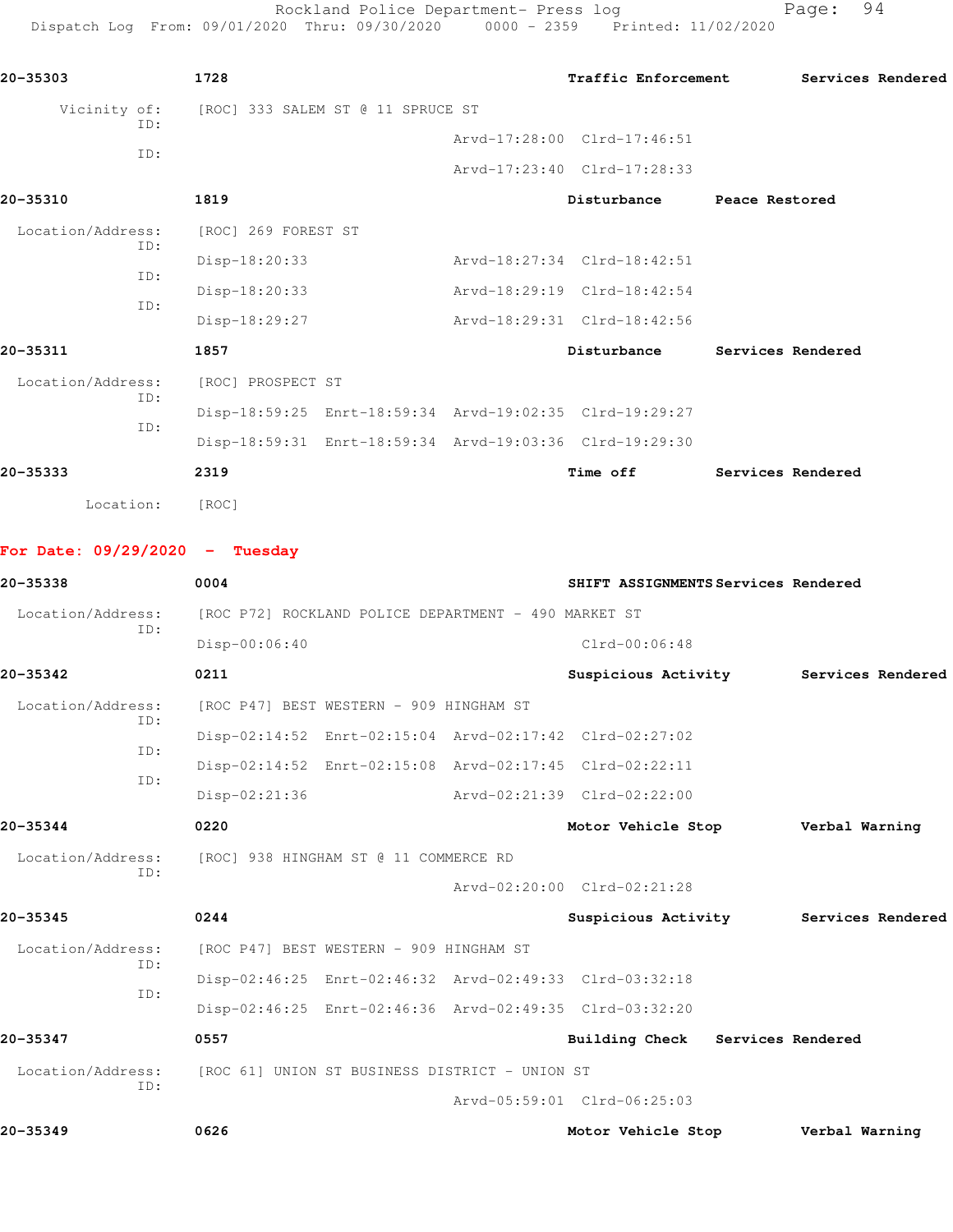|                          | Rockland Police Department- Press log<br>Dispatch Log From: 09/01/2020 Thru: 09/30/2020 0000 - 2359 Printed: 11/02/2020 |                                     |                   | Page:          | 95                |
|--------------------------|-------------------------------------------------------------------------------------------------------------------------|-------------------------------------|-------------------|----------------|-------------------|
| Location/Address:        | [ROC] 215 MARKET ST @ 13 CONCORD ST                                                                                     |                                     |                   |                |                   |
| ID:                      |                                                                                                                         | Arvd-06:26:00 Clrd-06:27:55         |                   |                |                   |
| 20-35353                 | 0649                                                                                                                    | Motor Vehicle Stop                  |                   | Verbal Warning |                   |
| Location/Address:        | [ROC] EAST WATER ST @ SUNNYBANK AVE                                                                                     |                                     |                   |                |                   |
| ID:                      | Disp-06:49:00 Enrt-06:49:00 Arvd-06:49:00 Clrd-06:52:00                                                                 |                                     |                   |                |                   |
| 20-35354                 | 0654                                                                                                                    | Motor Vehicle Stop                  |                   | Verbal Warning |                   |
| Location/Address:        | [ROC] 129 SALEM ST                                                                                                      |                                     |                   |                |                   |
| ID:                      | Disp-06:54:00 Enrt-06:54:00 Arvd-06:54:00 Clrd-06:57:00                                                                 |                                     |                   |                |                   |
| 20-35356                 | 0711                                                                                                                    | Details / Time off                  |                   |                | Services Rendered |
| Location:                | [ROC]                                                                                                                   |                                     |                   |                |                   |
| 20-35359                 | 0756                                                                                                                    | 911 Accidental Services Rendered    |                   |                |                   |
| Location/Address:        | [ROC 272] SHERIDAN SQUARE CONDOS - 103 GROVE ST Apt. #324                                                               |                                     |                   |                |                   |
| ID:                      | Disp-08:00:21 Enrt-08:00:29 Arvd-08:02:59 Clrd-08:05:42                                                                 |                                     |                   |                |                   |
| 20-35360                 | 0800                                                                                                                    | Information Call No Action Required |                   |                |                   |
| Location/Address:        | [ROC P72] ROCKLAND POLICE DEPARTMENT - 490 MARKET ST                                                                    |                                     |                   |                |                   |
| 20-35394                 | 0820                                                                                                                    | Animal Complaint Services Rendered  |                   |                |                   |
| Location/Address:        | [ROC] 220 REED ST                                                                                                       |                                     |                   |                |                   |
| 20-35364                 | 0850                                                                                                                    | <b>Traffic Enforcement</b>          |                   |                | Services Rendered |
| Location/Address:<br>ID: | [ROC] ESTEN - SUMMER ST                                                                                                 |                                     |                   |                |                   |
|                          |                                                                                                                         | Arvd-08:51:32 Clrd-09:22:31         |                   |                |                   |
| 20-35368                 | 0912                                                                                                                    | Traffic Enforcement                 |                   |                | Services Rendered |
| Location/Address:<br>ID: | [ROC] SALEM ST                                                                                                          |                                     |                   |                |                   |
|                          |                                                                                                                         | Arvd-09:14:51 Clrd-09:23:32         |                   |                |                   |
| 20-35379<br>Issued       | 1019                                                                                                                    | Motor Vehicle Stop                  |                   |                | Citation/Warning  |
| Location:<br>ID:         | [ROC] PRIME GAS MARKET STREET                                                                                           |                                     |                   |                |                   |
| ID:                      | Disp-10:20:40 Enrt-10:20:43 Arvd-10:21:23 Clrd-10:30:20                                                                 |                                     |                   |                |                   |
|                          | Disp-10:21:07 Enrt-10:21:09 Arvd-10:21:11 Clrd-10:30:24                                                                 |                                     |                   |                |                   |
| 20-35411                 | 1030                                                                                                                    | Animal Complaint Services Rendered  |                   |                |                   |
| Location/Address:        | [ROC] 340 PLAIN ST                                                                                                      |                                     |                   |                |                   |
| 20-35383                 | 1100                                                                                                                    | Suspicious Activity 6one on arrival |                   |                |                   |
| Location/Address:<br>ID: | [ROC] 590 SUMMER ST @ 469 CONCORD ST                                                                                    |                                     |                   |                |                   |
|                          | Disp-11:01:20 Enrt-11:01:56 Arvd-11:08:14 Clrd-11:08:27                                                                 |                                     |                   |                |                   |
| 20-35388<br>Required     | 1128                                                                                                                    | Details / Time off                  |                   | No Action      |                   |
| Location:                | [ROC]                                                                                                                   |                                     |                   |                |                   |
| 20-35390                 | 1132                                                                                                                    | Assist Public                       | Services Rendered |                |                   |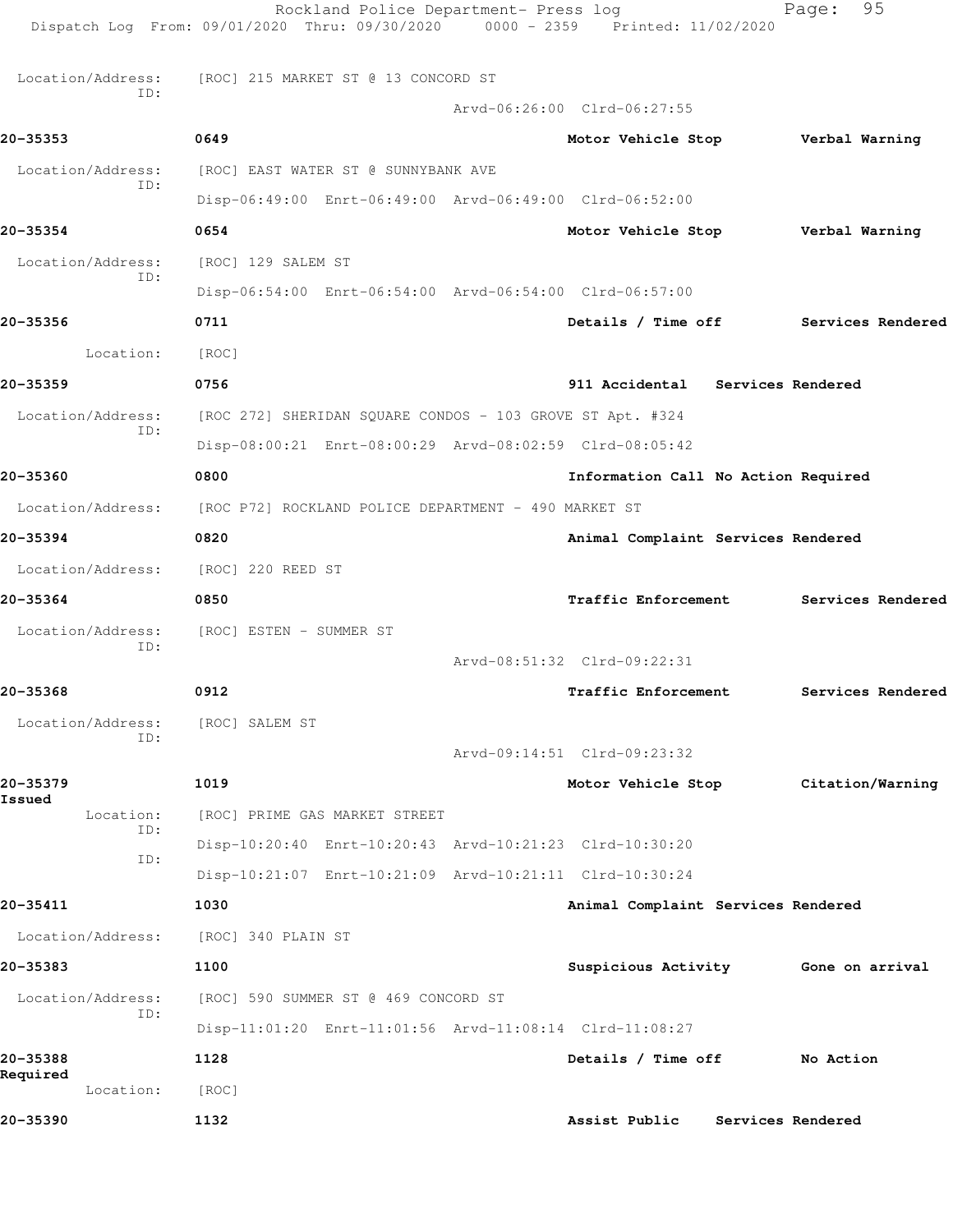|                               | Rockland Police Department- Press log<br>Dispatch Log From: 09/01/2020 Thru: 09/30/2020 0000 - 2359 Printed: 11/02/2020 |                                     | 96<br>Page:                                |
|-------------------------------|-------------------------------------------------------------------------------------------------------------------------|-------------------------------------|--------------------------------------------|
| Location/Address:             | [ROC] 35 SAW MILL LN                                                                                                    |                                     |                                            |
| ID:                           | $Disp-11:35:09$                                                                                                         | Clrd-11:35:59                       |                                            |
| 20-35413                      | 1325                                                                                                                    | Animal Complaint Services Rendered  |                                            |
| Location/Address:             | [ROC] 17 WALL ST                                                                                                        |                                     |                                            |
| 20-35404                      | 1405                                                                                                                    | <b>Traffic Enforcement</b>          | Services Rendered                          |
| Location/Address:             | [ROC] ESTEN - SUMMER ST                                                                                                 |                                     |                                            |
| TD:                           |                                                                                                                         | Arvd-14:06:36 Clrd-14:15:16         |                                            |
| 20-35405                      | 1413                                                                                                                    | Disturbance                         | Arrest (s) Made                            |
| Location/Address:             | [ROC P47] BEST WESTERN - 909 HINGHAM ST                                                                                 |                                     |                                            |
| ID:                           | Disp-14:15:09 Enrt-14:15:42 Arvd-14:17:57 Clrd-14:37:04                                                                 |                                     |                                            |
| ID:                           | Disp-14:15:31 Enrt-14:15:36 Arvd-14:24:40 Clrd-14:50:46                                                                 |                                     |                                            |
| ID:                           | Disp-14:16:35 Enrt-14:16:38 Arvd-14:18:25 Clrd-14:45:38                                                                 |                                     |                                            |
| Refer To Summons:<br>Summons: | 20ROC-35405-AR<br>AVILA, GINGER                                                                                         |                                     |                                            |
| Address:<br>Age:              | 151 OHIO AVE Apt. #FL 1 PROVIDENCE, RI<br>27                                                                            |                                     |                                            |
| Charges:<br>20-35412          | DESTRUCTION OF PROPERTY -\$1200, MALICIOUS c266 \$127                                                                   |                                     |                                            |
|                               | 1420                                                                                                                    | Animal Complaint Services Rendered  |                                            |
| Location/Address:             | [ROC] 333 SALEM ST                                                                                                      |                                     |                                            |
| 20-35420                      | 1430                                                                                                                    | Information Call No Action Required |                                            |
|                               | Location/Address: [ROC P72] ROCKLAND POLICE DEPARTMENT - 490 MARKET ST                                                  |                                     |                                            |
| 20-35418                      | 1542                                                                                                                    |                                     | Larceny / Forgery/ Fraud Services Rendered |
| Location/Address:<br>ID:      | [ROC] 17 EXCHANGE ST                                                                                                    |                                     |                                            |
|                               | Disp-15:46:39                                                                                                           | $Clrd-15:48:01$                     |                                            |
| 20-35417                      | 1544                                                                                                                    | Disturbance                         | Peace Restored                             |
| Location/Address:<br>ID:      | [ROC] 736 BEECH ST                                                                                                      |                                     |                                            |
| ID:                           | Disp-15:45:40 Enrt-15:46:11 Arvd-15:51:06 Clrd-16:00:25                                                                 |                                     |                                            |
|                               | Disp-15:46:54 Enrt-15:46:59 Arvd-15:51:03 Clrd-16:00:25                                                                 |                                     |                                            |
| 20-35425                      | 1607                                                                                                                    |                                     | MVA Property Damage Only Paper Exchange    |
| Location/Address:<br>ID:      | [ROC] MARYLOU'S - 200 WEBSTER ST                                                                                        |                                     |                                            |
|                               | Disp-16:13:51 Enrt-16:14:14 Arvd-16:15:20 Clrd-16:28:58                                                                 |                                     |                                            |
| 20-35426                      | 1611                                                                                                                    | 911 Accidental Services Rendered    |                                            |
| Location/Address:<br>ID:      | [ROC] 39 HOBART LN                                                                                                      |                                     |                                            |
| ID:                           | $Disp-16:13:15$                                                                                                         | $Clrd-16:14:44$                     |                                            |
|                               | Disp-16:13:30 Enrt-16:14:27 Arvd-16:18:16 Clrd-16:18:18                                                                 |                                     |                                            |
| 20-35428                      | 1616                                                                                                                    | General Info                        | Services Rendered                          |
| Location/Address:             | [ROC P72] ROCKLAND POLICE DEPARTMENT - 490 MARKET ST                                                                    |                                     |                                            |
| 20-35429                      | 1630                                                                                                                    | Traffic Enforcement                 | Verbal Warning                             |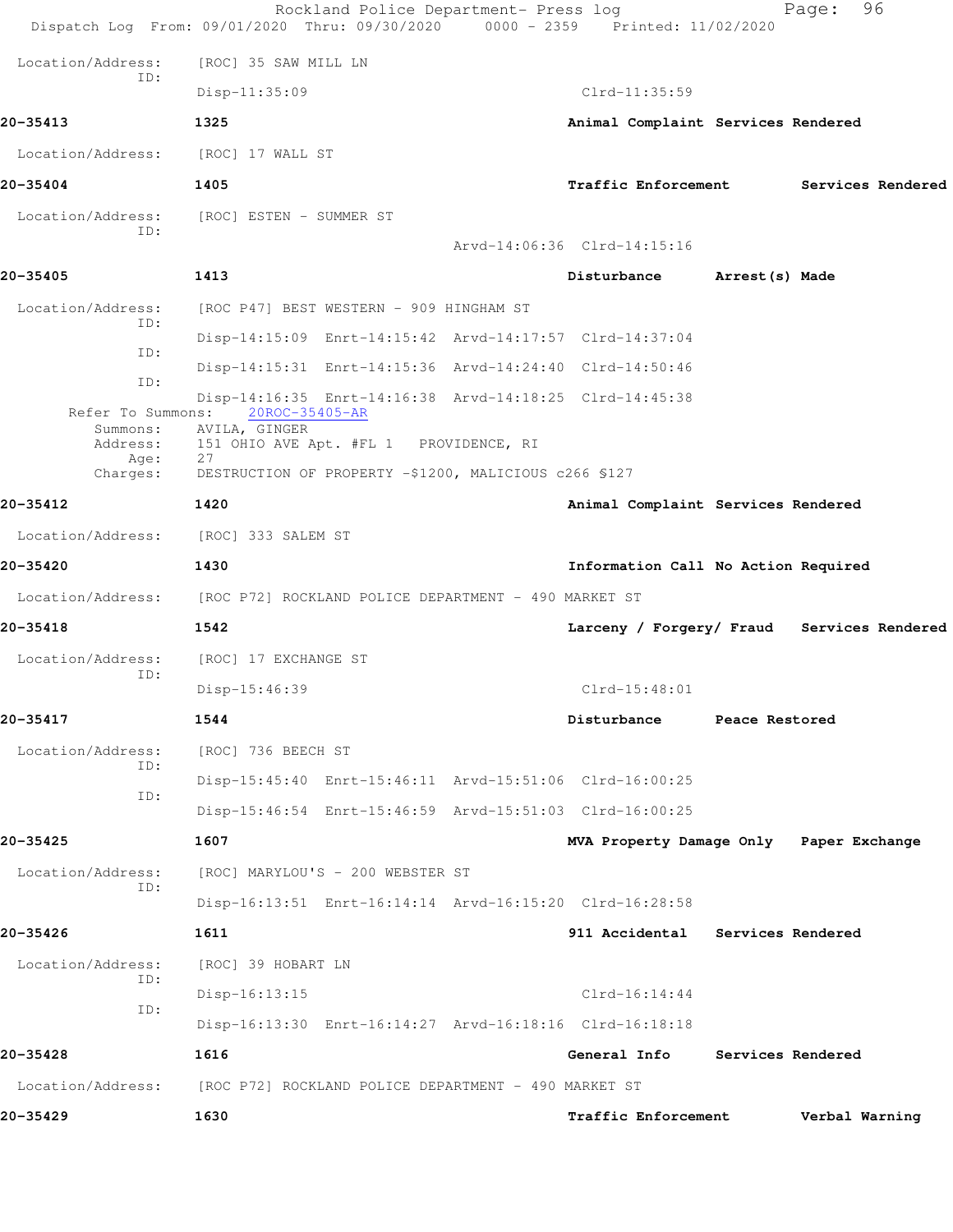|                                    | Rockland Police Department- Press log<br>Dispatch Log From: 09/01/2020 Thru: 09/30/2020 | $0000 - 2359$ | Printed: 11/02/2020                   | 97<br>Page:       |  |  |  |
|------------------------------------|-----------------------------------------------------------------------------------------|---------------|---------------------------------------|-------------------|--|--|--|
| Location/Address:                  | [ROC] 130 LIBERTY ST @ 246 EAST WATER ST                                                |               |                                       |                   |  |  |  |
| ID:                                |                                                                                         |               | Arvd-16:31:12 Clrd-16:51:17           |                   |  |  |  |
| 20-35438                           | 1711                                                                                    |               | <b>Traffic Enforcement</b>            | Services Rendered |  |  |  |
| Location/Address:                  | [ROC] SALEM ST                                                                          |               |                                       |                   |  |  |  |
| ID:                                |                                                                                         |               | Arvd-17:11:51 Clrd-17:41:27           |                   |  |  |  |
| 20-35442                           | 1750                                                                                    |               | Suspicious Activity                   | Services Rendered |  |  |  |
| Location/Address:<br>ID:           | [ROC] 538 MARKET ST                                                                     |               |                                       |                   |  |  |  |
|                                    | Disp-17:52:40 Enrt-17:53:07 Arvd-17:54:34 Clrd-18:12:22                                 |               |                                       |                   |  |  |  |
| ID:                                | Disp-17:52:52 Enrt-17:53:03 Arvd-18:00:24 Clrd-18:39:54                                 |               |                                       |                   |  |  |  |
| ID:                                | Disp-18:05:44 Enrt-18:05:49 Arvd-18:05:52 Clrd-18:12:17                                 |               |                                       |                   |  |  |  |
| 20-35453                           | 2004                                                                                    |               | 911 Accidental<br>Investigated        |                   |  |  |  |
| Location/Address:                  | [ROC] 37 MARKS ST                                                                       |               |                                       |                   |  |  |  |
| ID:                                | Disp-20:05:42 Enrt-20:05:45 Arvd-20:09:18 Clrd-20:09:57                                 |               |                                       |                   |  |  |  |
| 20-35455                           | 2016                                                                                    |               | Health & Welfare Check                | Investigated      |  |  |  |
| Vicinity of:                       | [ROC P55] HOME DEPOT - 1149 HINGHAM ST                                                  |               |                                       |                   |  |  |  |
| ID:                                | Disp-20:20:22 Enrt-20:20:49 Arvd-20:27:09 Clrd-20:32:02                                 |               |                                       |                   |  |  |  |
| 20-35457                           | 2029                                                                                    |               | Motor Vehicle Stop                    | Verbal Warning    |  |  |  |
| Vicinity of:                       | [ROC] 100 SPRING ST                                                                     |               |                                       |                   |  |  |  |
| ID:                                |                                                                                         |               | Arvd-20:29:00 Clrd-20:30:41           |                   |  |  |  |
| 20-35461                           | 2105                                                                                    |               | Details / Time off                    | Appears Secure    |  |  |  |
| Location:                          | [ROC]                                                                                   |               |                                       |                   |  |  |  |
| 20-35463                           | 2147                                                                                    |               | Suspicious Activity Services Rendered |                   |  |  |  |
| Location/Address:                  | [ROC 66] REEDS POND PARK - 80 MARKET ST                                                 |               |                                       |                   |  |  |  |
| ID:                                |                                                                                         |               | Arvd-21:47:00 Clrd-22:05:53           |                   |  |  |  |
|                                    |                                                                                         |               |                                       |                   |  |  |  |
| For Date: $09/30/2020 -$ Wednesday |                                                                                         |               |                                       |                   |  |  |  |
| 20-35471                           | 0002                                                                                    |               | SHIFT ASSIGNMENTSNo Service           |                   |  |  |  |
| Location/Address:<br>ID:           | [ROC P72] ROCKLAND POLICE DEPARTMENT - 490 MARKET ST                                    |               |                                       |                   |  |  |  |
|                                    |                                                                                         |               | Arvd-00:02:00 Clrd-00:04:32           |                   |  |  |  |
| 20-35476                           | 0119                                                                                    |               | Assist Public                         | Services Rendered |  |  |  |
| Location/Address:<br>ID:           | [ROC] 36 GEORGE ST Apt. #2                                                              |               |                                       |                   |  |  |  |
| ID:                                |                                                                                         |               | Arvd-01:19:00 Clrd-01:47:04           |                   |  |  |  |
| ID:                                | Disp-01:20:22                                                                           |               | Arvd-01:20:31 Clrd-01:47:09           |                   |  |  |  |
| ID:                                | Disp-01:20:28                                                                           |               | Arvd-01:20:33 Clrd-01:47:01           |                   |  |  |  |
|                                    | Disp-01:34:13 Enrt-01:34:18 Arvd-01:37:52 Clrd-01:46:57                                 |               |                                       |                   |  |  |  |
| 20-35477                           | 0139                                                                                    |               | Assist Other Agency                   | No Service        |  |  |  |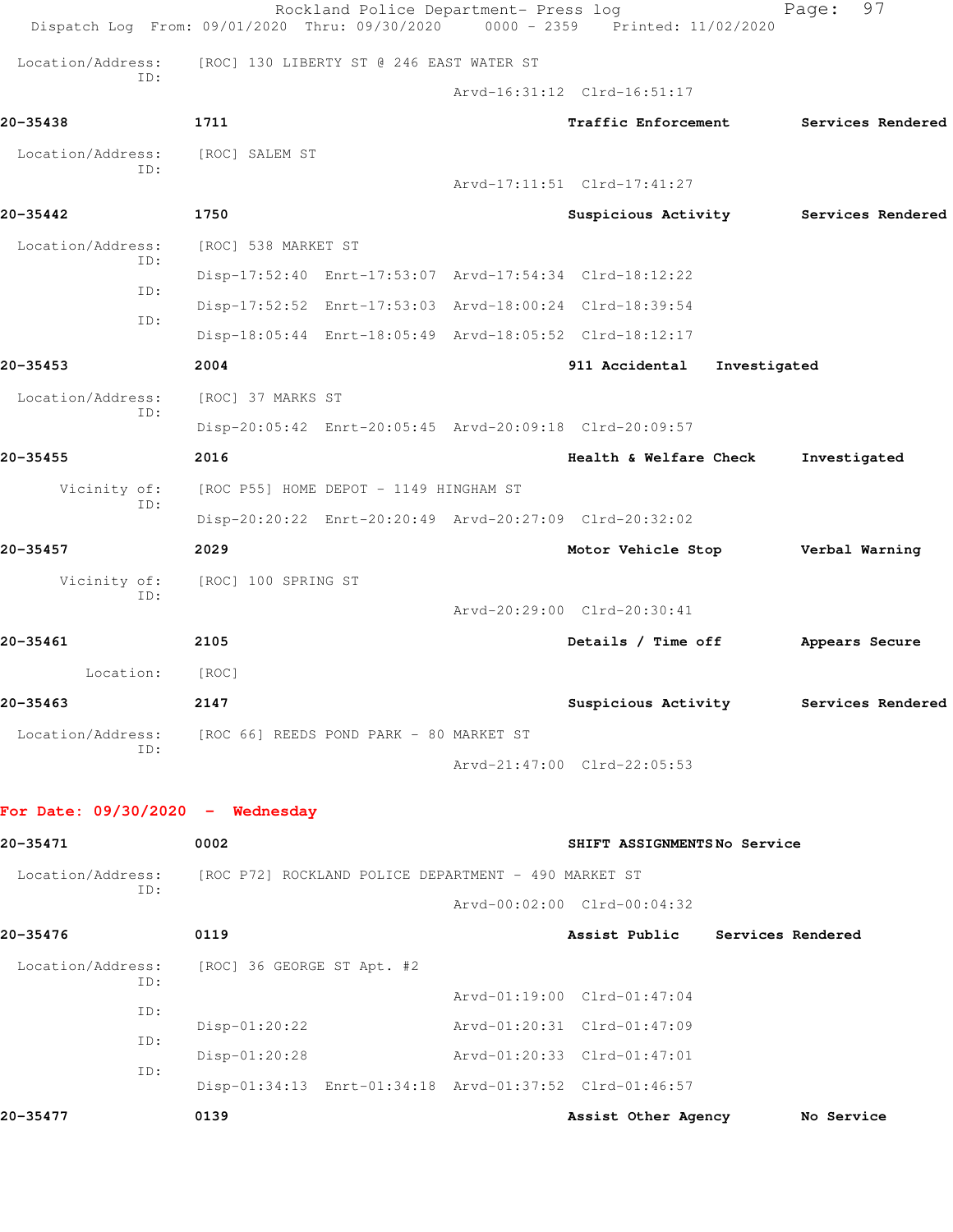|                                 | Rockland Police Department- Press log<br>Dispatch Log From: 09/01/2020 Thru: 09/30/2020     | 0000 - 2359 Printed: 11/02/2020 | 98<br>Page:                        |
|---------------------------------|---------------------------------------------------------------------------------------------|---------------------------------|------------------------------------|
| Location/Address:<br>TD:        | [ROC] 5 UNION ST                                                                            |                                 |                                    |
| ID:                             |                                                                                             | Arvd-01:39:00 Clrd-01:50:24     |                                    |
|                                 | Disp-01:50:18 Enrt-01:50:23                                                                 | Clrd-01:56:49                   |                                    |
| 20-35482                        | 0323                                                                                        | Assist Other Agency             | Provided                           |
| Assistance<br>Location/Address: | [ROC] 449 EAST WATER ST                                                                     |                                 |                                    |
| ID:                             | Disp-03:23:55 Enrt-03:24:14 Arvd-03:29:56 Clrd-04:06:54                                     |                                 |                                    |
| ID:                             | Disp-03:23:55 Enrt-03:24:10 Arvd-03:30:01 Clrd-04:06:49                                     |                                 |                                    |
| 20-35484                        | 0409                                                                                        | <b>Building Check</b>           | Building Checked/Secured           |
| Location/Address:               | [ROC] UNION ST                                                                              |                                 |                                    |
| TD:                             |                                                                                             | Arvd-04:09:00 Clrd-04:19:34     |                                    |
| 20-35486                        | 0417                                                                                        | Burglar Alarm                   | Services Rendered                  |
| Location/Address:               | [ROC 84] HARMON GOLF & FITNESS CLUB - 168 CONCORD ST                                        |                                 |                                    |
| ID:                             | Disp-04:18:41 Enrt-04:19:20 Arvd-04:20:51 Clrd-04:25:29                                     |                                 |                                    |
| ID:                             | Disp-04:20:20 Enrt-04:20:25 Arvd-04:21:32 Clrd-04:25:35                                     |                                 |                                    |
| 20-35488                        | 0425                                                                                        | Burglar Alarm                   | Appears Secure                     |
| Location/Address:               | [ROC P96] MOUNTAIN ONE BANK - 279 UNION ST                                                  |                                 |                                    |
| ID:                             |                                                                                             | Arvd-04:25:00 Clrd-04:31:30     |                                    |
| ID:                             | Disp-04:27:50 Enrt-04:27:57 Arvd-04:27:59 Clrd-04:31:22                                     |                                 |                                    |
| 20-35490                        | 0441                                                                                        | Burglar Alarm                   | Appears Secure                     |
| Location/Address:               | [ROC 84] HARMON GOLF & FITNESS CLUB - 168 CONCORD ST                                        |                                 |                                    |
| ID:                             | Disp-04:42:59 Enrt-04:43:07 Arvd-04:43:11 Clrd-04:45:09                                     |                                 |                                    |
| 20-35492                        | 0459                                                                                        | <b>Building Check</b>           | Building Checked/Secured           |
| Location/Address:               | [ROC P96] MOUNTAIN ONE BANK - 279 UNION ST                                                  |                                 |                                    |
| TD:                             | Disp-05:00:36 Enrt-05:01:31 Arvd-05:04:55 Clrd-05:11:32                                     |                                 |                                    |
| ID:                             | Disp-05:04:45 Enrt-05:04:49 Arvd-05:04:52 Clrd-05:11:37                                     |                                 |                                    |
| 20-35505                        | 0645                                                                                        |                                 | Road Obstruction Services Rendered |
| Vicinity of:                    | [ROC] 95 PLEASANT ST                                                                        |                                 |                                    |
| TD:                             | $Disp-06:46:51$                                                                             | Arvd-06:46:58 Clrd-06:56:13     |                                    |
| 20-35506                        | 0649                                                                                        | Wire down (Police)              | Services Rendered                  |
| Location/Address:               | [ROC] UNION ST                                                                              |                                 |                                    |
| ID:                             |                                                                                             | Arvd-06:49:00 Clrd-08:26:01     |                                    |
|                                 |                                                                                             |                                 |                                    |
| 20-35513                        | 0720                                                                                        | Wire down (Police)              | Services Rendered                  |
| Location/Address:<br>ID:        | [ROC] 364 LEVIN RD                                                                          |                                 |                                    |
| Fire Unit:                      | Disp-07:24:03 Enrt-07:24:07 Arvd-07:24:10 Clrd-08:26:14<br>ROCKEN1-Pumper-Rockland Engine 1 |                                 |                                    |
|                                 | Disp-07:29:36<br>InQrtsUnavl-07:29:43 InSrvce-07:29:43                                      | $Clrd-07:29:40$                 |                                    |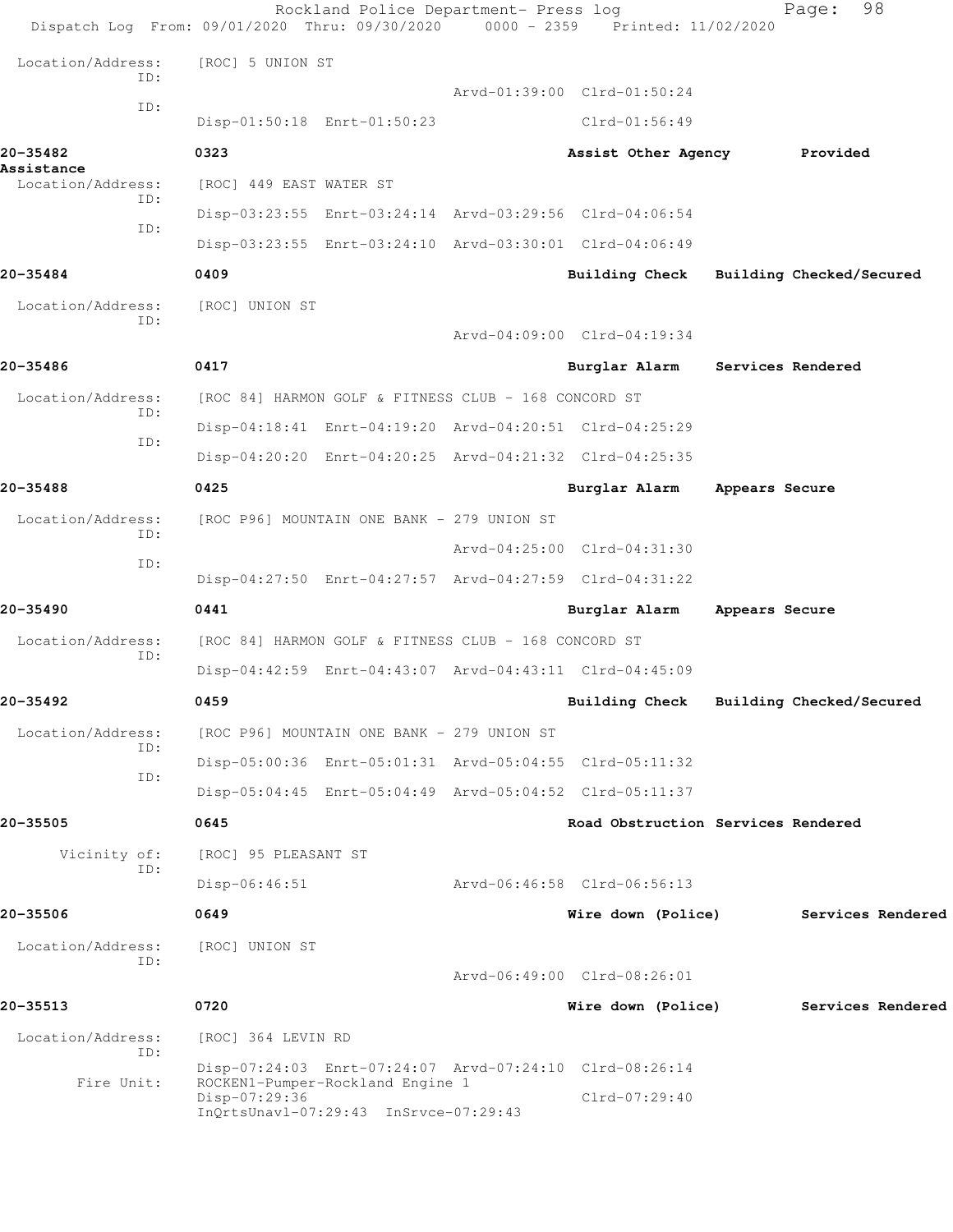Rockland Police Department- Press log Fage: 99 Dispatch Log From: 09/01/2020 Thru: 09/30/2020 0000 - 2359 Printed: 11/02/2020 **20-35518 0732 Follow-Up Investigation Services Rendered** Location/Address: [OT] SUDBURY-CRIME LAB - 59 HORSE POND RD ID: Disp-07:34:42 Enrt-07:34:47 Clrd-07:40:44 **20-35525 0800 Burglar Alarm Cancelled Enroute** Location/Address: [ROC] 8 TIFFANY LN **20-35543 0800 SHIFT ASSIGNMENTS Services Rendered** Location/Address: [ROC P72] ROCKLAND POLICE DEPARTMENT - 490 MARKET ST **20-35562 0830 Wire down (Police) Services Rendered** Location/Address: [ROC] 16 MYRTLE ST @ 84 EXCHANGE ST ID: Arvd-09:57:03 Clrd-12:57:44 **20-35551 0915 Disturbance Services Rendered** Location/Address: [ROC 159] 113 MARKET ST Apt. #10 ID: Disp-09:17:39 Enrt-09:17:54 Arvd-09:20:41 Clrd-09:33:38 ID: Disp-09:17:50 Enrt-09:17:56 Arvd-09:20:44 Clrd-09:33:41 **20-35559 0943 Animal Complaint Services Rendered** Location/Address: [ROC] 283 HOWARD ST Apt. #2 ID: Arvd-09:43:00 Clrd-09:46:17 **20-35566 1010 COMP TIME OFF No Action Required** Location/Address: [ROC P72] ROCKLAND POLICE DEPARTMENT - 490 MARKET ST ID: Disp-10:13:23 Clrd-10:13:32 ID: Disp-10:13:46 Arvd-10:13:54 Clrd-10:15:04 **20-35610 1010 Animal Complaint Services Rendered** Location/Address: [ROC] 308 WEBSTER ST **20-35567 1023 911 Hang Up Services Rendered** Location/Address: [ROC P108] SOUTH SHORE BMW - 1040 HINGHAM ST ID: Disp-10:25:24 Enrt-10:25:27 Arvd-10:34:10 Clrd-10:36:42 **20-35568 1038 Building Check Building Checked/Secured** Location/Address: [ROC] TAUNTON AVE **20-35569 1040 Building Check Building Checked/Secured** Location/Address: [ROC] TAUNTON AVE **20-35571 1042 Building Check Building Checked/Secured** Location/Address: [ROC] TAUNTON AVE ID: Arvd-10:43:43 Clrd-10:43:59 **20-35583 1150 COMP TIME OFF No Action Required** Location/Address: [ROC P72] ROCKLAND POLICE DEPARTMENT - 490 MARKET ST ID: Disp-11:52:41 Arvd-11:52:53 Clrd-11:53:58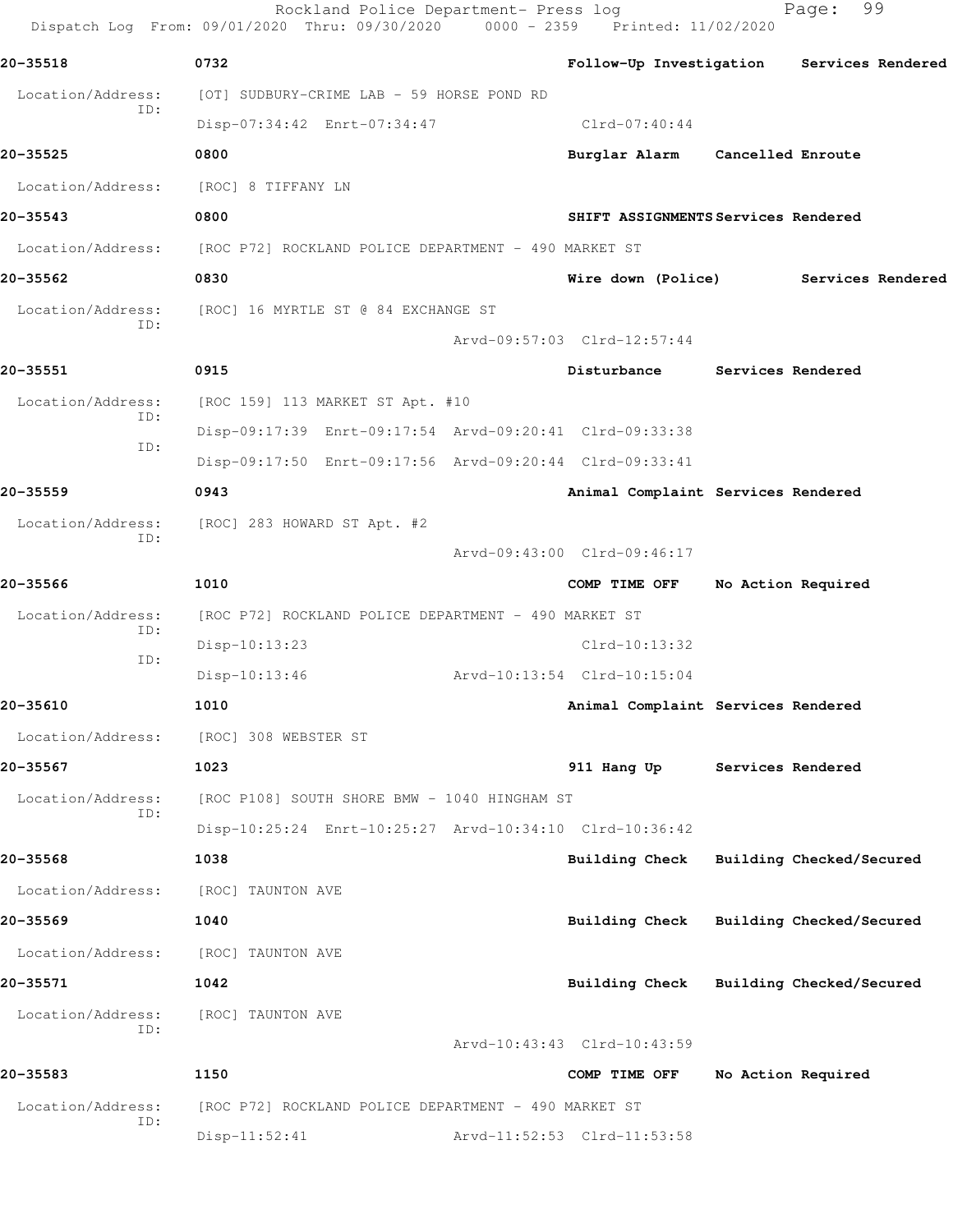|                                                            | Rockland Police Department- Press log<br>Dispatch Log From: 09/01/2020 Thru: 09/30/2020 0000 - 2359 Printed: 11/02/2020                                                 | Page: 100                                         |  |  |  |
|------------------------------------------------------------|-------------------------------------------------------------------------------------------------------------------------------------------------------------------------|---------------------------------------------------|--|--|--|
| 20-35587                                                   | 1239                                                                                                                                                                    | General Info<br>Services Rendered                 |  |  |  |
|                                                            | Location/Address: [ROC P72] ROCKLAND POLICE DEPARTMENT - 490 MARKET ST                                                                                                  |                                                   |  |  |  |
| 20-35590                                                   | 1251                                                                                                                                                                    | Detail<br>Services Rendered                       |  |  |  |
| Location/Address:                                          | [ROC P72] ROCKLAND POLICE DEPARTMENT - 490 MARKET ST                                                                                                                    |                                                   |  |  |  |
| 20-35594                                                   | 1307                                                                                                                                                                    | COMP TIME OFF<br>No Action Required               |  |  |  |
| Location/Address:                                          | [ROC P72] ROCKLAND POLICE DEPARTMENT - 490 MARKET ST                                                                                                                    |                                                   |  |  |  |
| ID:                                                        | Disp-13:09:49                                                                                                                                                           | Arvd-13:13:27 Clrd-13:38:21                       |  |  |  |
| 20-35595                                                   | 1309                                                                                                                                                                    | Road Obstruction Services Rendered                |  |  |  |
| Vicinity of:                                               | [ROC] WEST WATER ST @ PLAIN ST                                                                                                                                          |                                                   |  |  |  |
| ID:                                                        | Disp-13:11:37 Enrt-13:12:27 Arvd-13:13:34 Clrd-13:25:31                                                                                                                 |                                                   |  |  |  |
| 20-35596                                                   | 1314                                                                                                                                                                    | Lockout<br>Services Rendered                      |  |  |  |
| Location/Address:                                          | [ROC] 10 CAREY ST                                                                                                                                                       |                                                   |  |  |  |
| ID:                                                        | Disp-13:16:21 Enrt-13:16:24 Arvd-13:20:58 Clrd-13:23:06                                                                                                                 |                                                   |  |  |  |
| 20-35597                                                   | 1330                                                                                                                                                                    | Building Checked/Secured<br>Building Check        |  |  |  |
| Location/Address:                                          | [ROC] TAUNTON AVE                                                                                                                                                       |                                                   |  |  |  |
| ID:                                                        |                                                                                                                                                                         | Arvd-13:31:33 Clrd-13:31:59                       |  |  |  |
| 20-35598                                                   | 1332                                                                                                                                                                    | Building Checked/Secured<br><b>Building Check</b> |  |  |  |
| Location/Address:                                          | [ROC] SALEM ST                                                                                                                                                          |                                                   |  |  |  |
| ID:                                                        |                                                                                                                                                                         | Arvd-13:33:01 Clrd-13:45:38                       |  |  |  |
| 20-35603                                                   | 1359                                                                                                                                                                    | Details / Time off<br>Services Rendered           |  |  |  |
| Location:                                                  | [ROC]                                                                                                                                                                   |                                                   |  |  |  |
| 20-35605                                                   | 1414                                                                                                                                                                    | Animal Complaint Services Rendered                |  |  |  |
| Location/Address:                                          | [ROC 195] 248 PLAIN ST                                                                                                                                                  |                                                   |  |  |  |
| ID:                                                        | $Disp-14:14:46$                                                                                                                                                         | $Clrd-14:22:23$                                   |  |  |  |
| 20-35606                                                   | 1419                                                                                                                                                                    | General Info<br>Services Rendered                 |  |  |  |
| Location/Address:                                          | [ROC P72] ROCKLAND POLICE DEPARTMENT - 490 MARKET ST                                                                                                                    |                                                   |  |  |  |
| 20-35612                                                   | 1538                                                                                                                                                                    | Motor Vehicle Collision W/PI                      |  |  |  |
| Transported to Hospital<br>Location/Address:<br>Fire Unit: | [ROC] WEST WATER ST @ MONROE ST<br>ROCKEN1-Pumper-Rockland Engine 1<br>Disp-15:40:34 Enrt-15:43:12 Arvd-15:43:39 Clrd-15:56:19<br>InQrtsUnavl-16:00:11 InSrvce-16:00:11 |                                                   |  |  |  |
| EMS Unit:                                                  | ROCKAM1-Rockland A1<br>$Disp-15:40:42$<br>$InQrtsUnav1-15:40:54 InSrvce-15:40:54$<br>ROCKAM2-Rockland A2                                                                | $Clrd-15:40:51$                                   |  |  |  |
| EMS Unit:                                                  | Disp-15:40:47 Enrt-15:43:10 Arvd-15:43:40 Clrd-15:56:21                                                                                                                 |                                                   |  |  |  |
| ID:                                                        | Hosp-16:06:08 ClrHosp-16:28:40 InQrtsUnavl-16:53:44 InSrvce-16:53:44                                                                                                    | Arvd-15:43:08 Clrd-15:43:33                       |  |  |  |
| 20-35613                                                   | 1540                                                                                                                                                                    | MVA Property Damage Only<br>Report Follows        |  |  |  |
| Location/Address:                                          | [ROC] W WATER ST @ MONROE ST                                                                                                                                            |                                                   |  |  |  |
|                                                            |                                                                                                                                                                         |                                                   |  |  |  |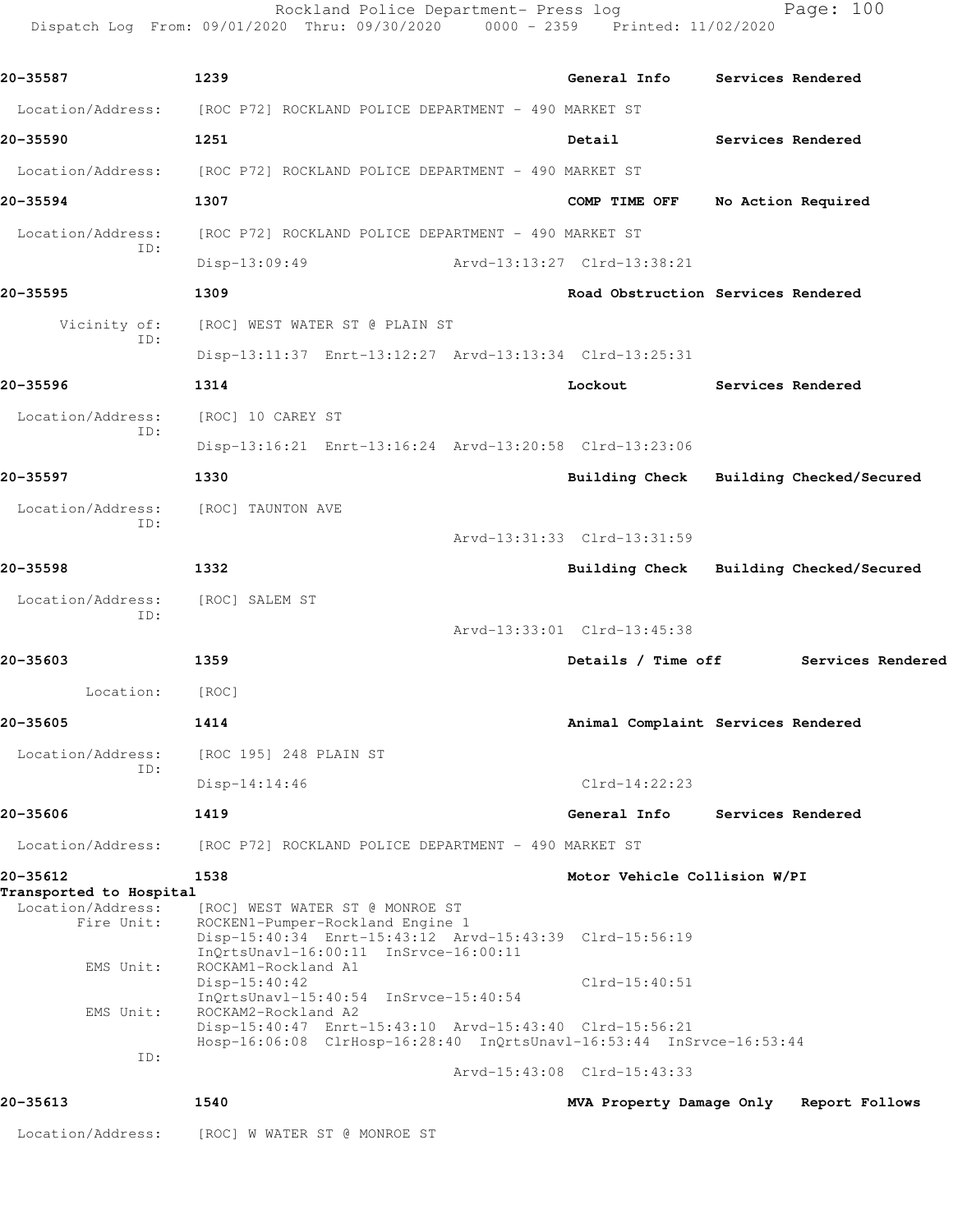Rockland Police Department- Press log Page: 101 Dispatch Log From: 09/01/2020 Thru: 09/30/2020 0000 - 2359 Printed: 11/02/2020 ID: Disp-15:41:25 Enrt-15:41:29 Arvd-15:42:49 Clrd-16:12:33 ID: Arvd-15:43:41 Clrd-16:18:37 ID: Arvd-16:07:08 Clrd-16:13:39 Refer To Summons: 20ROC-35613-AR Summons: SILVEIRA, JOSE J Address: 619 UNION ST ROCKLAND, MA Age: 41 Charges: LICENSE SUSPENDED, OP MV WITH **20-35617 1559 SHIFT ASSIGNMENTS No Service** Location/Address: [ROC P72] ROCKLAND POLICE DEPARTMENT - 490 MARKET ST **20-35620 1625 Assist Public Services Rendered** Location/Address: [ROC P72] ROCKLAND POLICE DEPARTMENT - 490 MARKET ST ID: Disp-16:29:15 Clrd-16:29:26 ID: Disp-16:30:37 Clrd-16:30:43 **20-35627 1740 Motor Vehicle Stop Citation/Warning Issued**  Vicinity of: [ROC] 333 SALEM ST @ 11 SPRUCE ST ID: Arvd-17:40:00 Clrd-17:47:37 **20-35628 1741 Assist Public Services Rendered** Location/Address: [ROC 93] 163 SALEM ST ID: Disp-17:42:50 Enrt-17:43:20 Clrd-17:44:32 ID: Disp-17:44:47 Enrt-17:44:52 Arvd-17:46:44 Clrd-18:06:22 ID: Disp-17:47:56 Enrt-17:48:01 Arvd-17:48:05 Clrd-18:06:28 **20-35629 1743 911 Accidental Services Rendered** Location/Address: [ROC 84] HARMON GOLF & FITNESS CLUB - 168 CONCORD ST ID: Disp-17:46:09 Enrt-17:48:09 Arvd-17:48:26 Clrd-17:53:19 **20-35641 1857 Summons Services Rendered** Location/Address: [ROC] 296 HOWARD ST ID: Disp-18:59:02 Arvd-19:01:27 Clrd-19:03:44 **20-35646 1921 Suspicious Package (SEEP) Services Rendered** Location/Address: [ROC] DIVISION ST ID: Disp-19:25:11 Arvd-19:25:52 Clrd-19:31:29 ID: Disp-19:25:46 Enrt-19:25:58 Clrd-19:30:28 **20-35650 1937 Motor Vehicle Stop Citation/Warning Issued**  Vicinity of: [ROC] 20 VERNON ST @ 115 UNION ST ID: Arvd-19:37:00 Clrd-19:42:03 ID: Disp-19:38:42 Arvd-19:38:46 Clrd-19:41:58 **20-35653 1957 Disturbance Gone on arrival** Location/Address: [ROC P107] LUKES LIQUORS - 165 MARKET ST